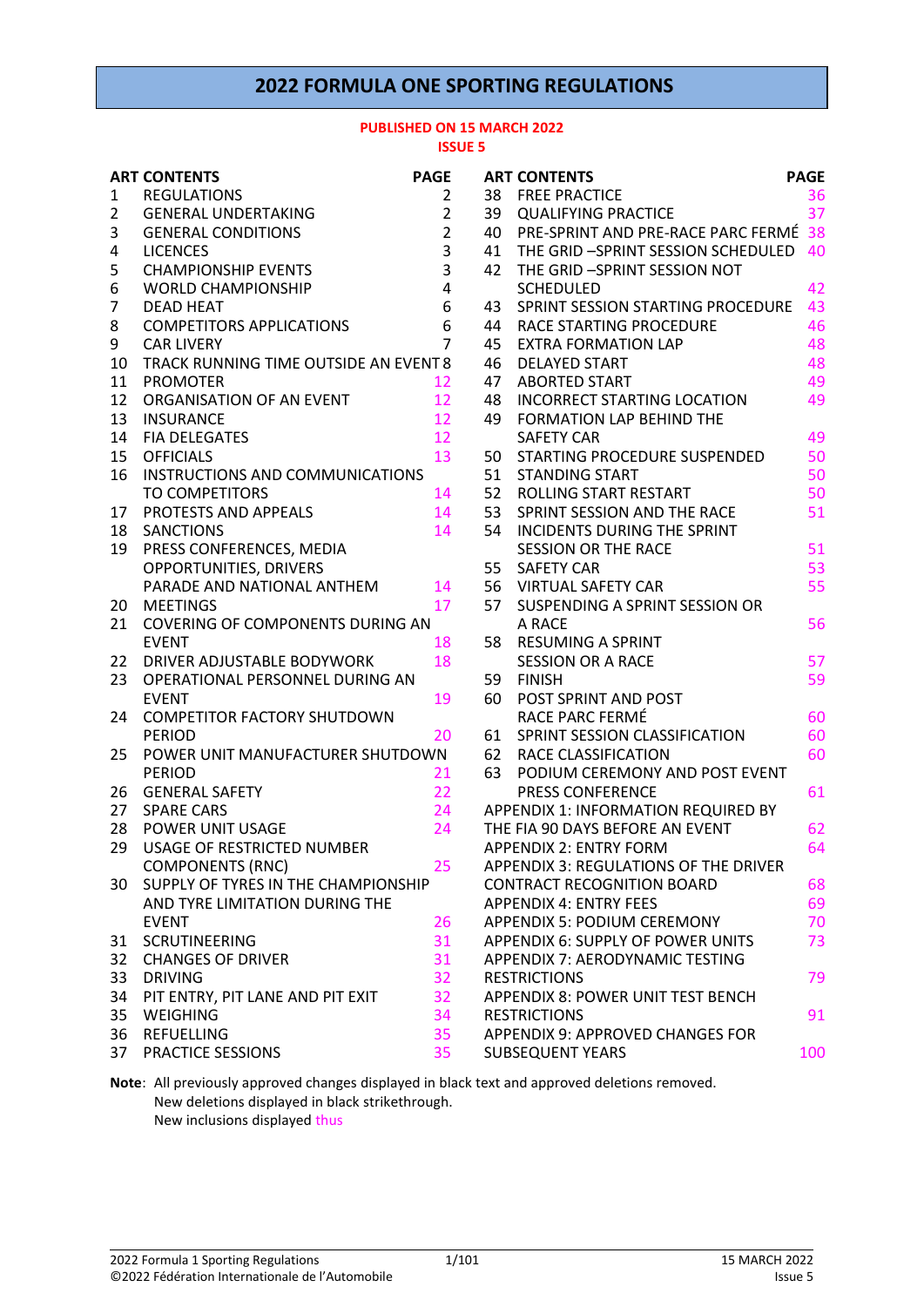### **1) REGULATIONS**

- **1.1** The FIA will organise the FIA Formula One World Championship (the Championship) which is the property of the FIA and comprises two titles of World Champion, one for drivers and one for constructors. It consists of the Formula One Grand Prix races which are included in the Formula One calendar and in respect of which the ASNs and organisers have signed organisation agreements with the FIA. All the participating parties (FIA, ASNs, organisers, Competitors and circuits) undertake to apply as well as observe the rules governing the Championship and must hold the appropriate FIA Super Licences which are issued to drivers, Competitors, officials, organisers and circuits.
- **1.2** The final text of these Sporting Regulations shall be the English version which will be used should any dispute arise as to their interpretation. Headings in this document are for ease of reference only and do not form part of these Sporting Regulations.
- **1.3** These Sporting Regulations apply to the whole calendar year referred to in the title, and to the Championship taking place within that calendar year ("the Championship"). Any changes made by the FIA for safety reasons may come into effect without notice or delay.

### **2) GENERAL UNDERTAKING**

- **2.1** All drivers, Competitors and officials participating in the Championship undertake, on behalf of themselves, their employees, agents and suppliers, to observe all the provisions as supplemented or amended of the International Sporting Code (the Code), the Formula One Technical Regulations (Technical Regulations), the Formula One Financial Regulations (Financial Regulations) and the present Formula One Sporting Regulations together referred to as "the Regulations".
- **2.2** The Championship and each of its Events is governed by the FIA in accordance with the Regulations.
- **2.3** Event means any event entered into the FIA Formula One Championship Calendar for any year commencing four (4) hours before P1 is scheduled to start and ending at the time for the lodging of a protest under the terms of the Code or the time when a technical or sporting certification has been carried out under the terms of the Code, whichever is the later.
- **2.4** Any special national regulations must be submitted to the FIA with the original application for inclusion of an Event on the international calendar. Only with the approval of the FIA can such special regulations come into force for an Event.

# **3) GENERAL CONDITIONS**

- **3.1** It is the Competitor's responsibility to ensure that all persons concerned by his entry observe all the requirements of the Regulations. If a Competitor is unable to be present in person at the Event, he must nominate his representative in writing. The person having charge of an entered car during any part of an Event is responsible jointly and severally with the Competitor for ensuring that the requirements are observed.
- **3.2** Competitors must ensure that their cars comply with the conditions of eligibility and safety throughout each practice session, sprint session and the race.
- **3.3** The presentation of a car for initial scrutineering in accordance with Article 31.1 will be deemed an implicit statement of conformity.
- **3.4** All persons concerned in any way with an entered car or present in any other capacity whatsoever in the paddock, pit lane, or track must wear an appropriate pass at all times.
- **3.5** No pass may be issued or used other than with the agreement of the FIA. A pass may be used only by the person and for the purpose for which it was issued.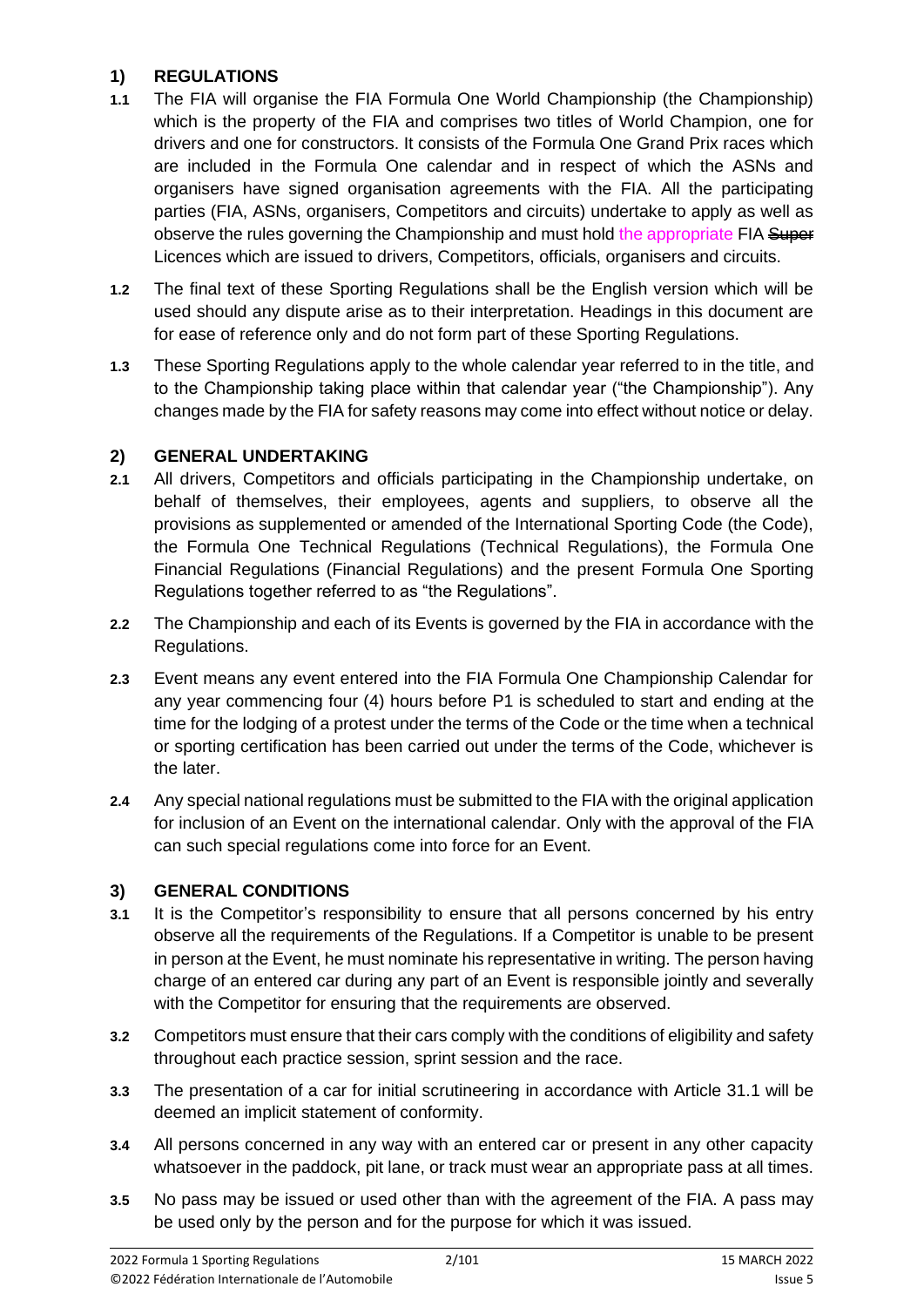- **3.6** Each Competitor must hold the minimum FIA Environmental Accreditation as follows:
	- a) 2 Star Rating by 30 June 2022
	- b) 3 Star Rating by 30 June 2023

### **4) LICENCES**

- **4.1** All drivers, Competitors and officials participating in the Championship must hold an FIA Super Licence. Applications for Super Licences must be made annually to the FIA through the applicant's ASN.
- **4.2** With the exception of a reprimand or fine, when a penalty is applied under the Code or Article 54.3 the stewards may impose penalty points on a driver's Super Licence. If a driver accrues twelve (12) penalty points his licence will be suspended for the following Event, following which twelve (12) points will be removed from the licence.

Penalty points will remain on a driver's Super Licence for a period of twelve (12) months after which they will be respectively removed on the twelve (12) month anniversary of their imposition.

#### **5) CHAMPIONSHIP EVENTS**

- **5.1** Events are reserved for Formula One cars as defined in the Technical Regulations.
- **5.2** Each Event will have the status of an international restricted competition.
- **5.3** A sprint session will take place at up to three (3) Events.
	- a) The distance of each sprint session, from the start signal referred to in Article 43.11 to the end-of-session signal referred to in Article 59.1, shall be equal to the least number of complete laps which exceed a distance of 100km. However, should one (1) hour elapse before the scheduled sprint session distance is completed, the leader will be shown the end-of-session signal when he crosses the control line (the Line) at the end of the lap following the lap during which the one (1) hour period ended, provided this does not result in the scheduled number of laps being exceeded. Only under the circumstances below will any exception be made to the above:
		- i) Should the sprint session be suspended (see Article 57) the length of the suspension will be added to this period up to a maximum total sprint session time of one and a half (1.5) hours.
		- ii) If the formation lap is started behind the safety car (see Article  $49\neq 1$ ) the number of sprint session laps will be reduced by the number of laps carried out by the safety car minus one.
- **5.4** The distance of all races, from the start signal referred to in Article 44.10 to the end-ofsessionrace signal referred to in Article 59.1, shall be equal to the least number of complete laps which exceed a distance of 305km. However, should two hours elapse before the scheduled race distance is completed, the leader will be shown the end-ofsession race signal when he crosses the control line (the Line) at the end of the lap following the lap during which the two (2) hour period ended, provided this does not result in the scheduled number of laps being exceeded. Only under the circumstances below will any exception be made to the above:
	- a) The distance of the race in Monaco shall be equal to the least number of complete laps which exceed a distance of 260km.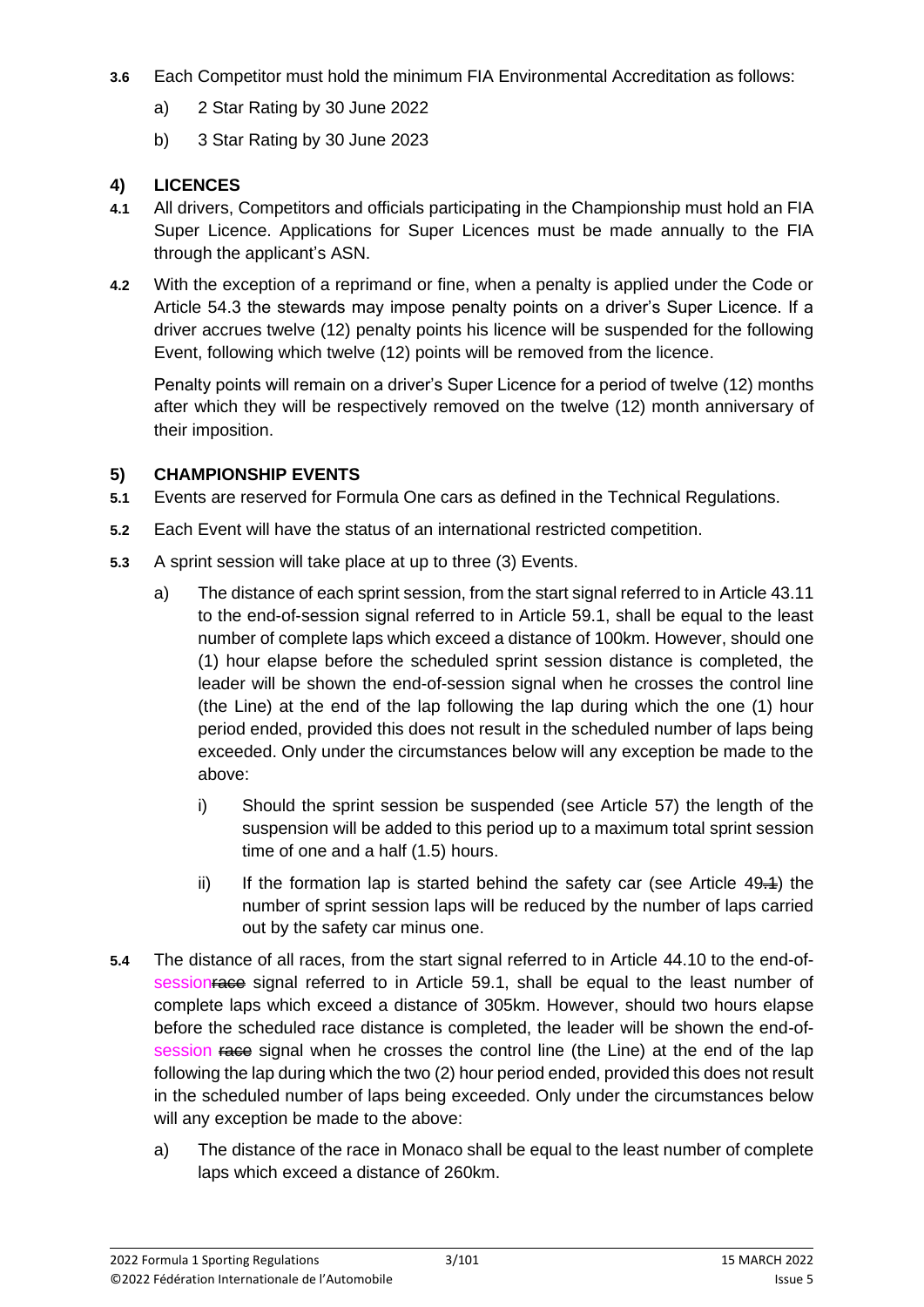- b) Should the race be suspended (see Article 57) the length of the suspension will be added to this period up to a maximum total race time of three (3) hours.
- c) If the formation lap is started behind the safety car (see Article  $49\rightarrow 1$ ) the number of race laps will be reduced by the number of laps carried out by the safety car minus one.
- **5.5** The maximum number of Events in the Championship is 24 the minimum is 8.
- **5.6** The final list of Events is published by the FIA before 1 January each year.
- **5.7** An Event which is cancelled with less than three months' written notice to the FIA will not be considered for inclusion in the following year's Championship unless the FIA judges the cancellation to have been due to force majeure.
- **5.8** An Event may be cancelled if fewer than twelve (12) cars are available for it.

### **6) WORLD CHAMPIONSHIP**

- **6.1** The Formula One World Championship driver's title will be awarded to the driver who has scored the highest number of points, taking into consideration all the results obtained during the Events which have actually taken place. (see Article 6.4 and Article 6.5)
- **6.2** The Formula One World Champion Constructor's title will be awarded to the Competitor which has scored the highest number of points, taking into consideration the results from both cars obtained during the Events which have actually taken place. (see Article 6.4 and Article 6.5)
- **6.3** A constructor is the person (including any corporate or unincorporated body) which designs the Listed Team Components (LTCs) as defined in Article 17 of the Technical Regulations. The make of an engine or chassis is the name attributed to it by its constructor.

The obligation to design and use LTCs set out in Article 17 of the Technical Regulations shall not prevent a constructor from outsourcing the design and/or manufacture of any LTC to a third party in accordance with the provisions of Article 17 of the Technical Regulations.

If the make of the chassis is not the same as that of the engine, the title will be awarded to the former which shall always precede the latter in the name of the car.

| <b>Position</b>      | <b>Points</b>  |
|----------------------|----------------|
| 1 <sup>st</sup>      | 25             |
| 2 <sup>nd</sup>      | 18             |
| 3 <sup>rd</sup>      | 15             |
| 4 <sup>th</sup>      | 12             |
| 5 <sup>th</sup>      | 10             |
| 6 <sup>th</sup>      | 8              |
| 7 <sup>th</sup>      | 6              |
| 8 <sup>th</sup>      |                |
| 9 <sup>th</sup>      | $\overline{2}$ |
| $10^{\overline{th}}$ |                |

**6.4** Points for both titles will be awarded at each Event according to the following scale:

In addition to the above, one (1) point will be awarded to the driver who achieved the fastest valid lap time of the race and to the constructor whose car he was driving, provided he was in the top ten (10) positions of the final race classification (see Article 6260). No point will be awarded if the fastest valid lap time is achieved by a driver who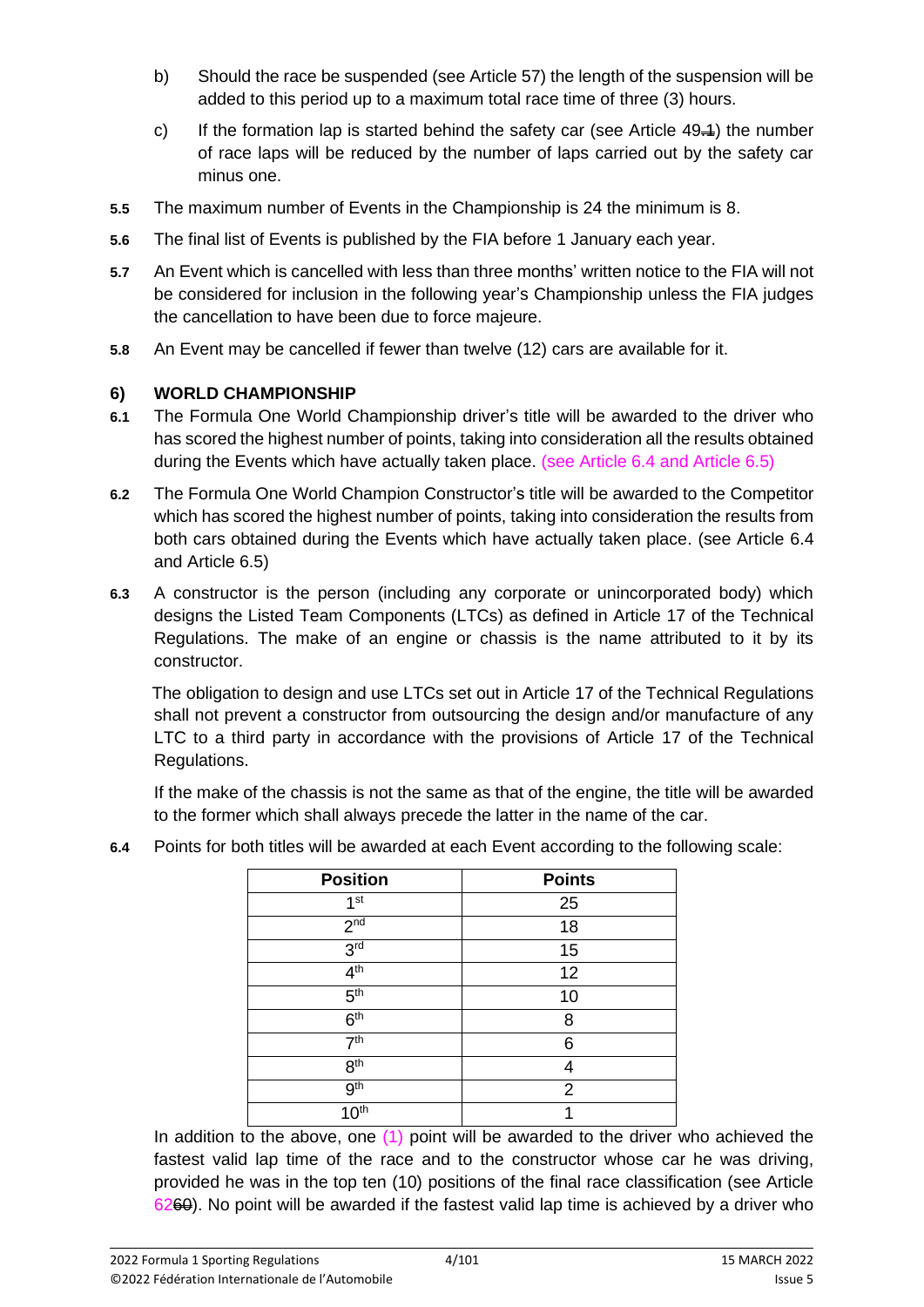was classified outside the top ten positions, or if the leader has completed less than 50% of the scheduled race distance.

At those Events where a sprint session takes place, points for both titles will be awarded based on the final sprint session classification according to the following scale:

| <b>Position</b> | <b>Points</b> |
|-----------------|---------------|
| 1 <sup>st</sup> |               |
| 2 <sub>nd</sub> |               |
| 3 <sup>rd</sup> | ค             |
| 4 <sup>th</sup> | 5             |
| 5 <sup>th</sup> |               |
| 6 <sup>th</sup> | 3             |
| 7 <sup>th</sup> | 2             |
| 8 <sup>th</sup> |               |

- **6.5** If a race is suspended in accordance with Article 57, and cannot be resumed, points for each title will be awarded in accordance with the following criteria:
	- a) No points will be awarded If the leader has completed less than two (2) laps.
	- b) In each case detailed in Article 6.5c), 6.5d), 6.5e) and 6.5f), no points will be awarded unless a minimum of two (2) laps have been completed by the leader without a Safety Car and/or VSC intervention.
	- c) If the leader has completed  $\frac{m}{r}$  than two (2) laps but less than 25% of the scheduled race distance, points will be awarded in accordance with column 1 of the table below.
	- d) If the leader has completed 25% but less than 50% of the scheduled race distance, points will be awarded in accordance with column 2 of the table below.
	- e) If the leader has completed 50% but less than 75% of the scheduled race distance, points will be awarded in accordance with column 3 of the table below.
	- f) If the leader has completed 75% or more of the scheduled race distance, full points will be awarded in accordance with Article 6.4.

| <b>Position</b>  | <b>Points</b> | <b>Points</b>   | <b>Points</b>  |  |
|------------------|---------------|-----------------|----------------|--|
|                  | Column 1      | <b>Column 2</b> | Column 3       |  |
| 1 <sup>st</sup>  | 6             | 13              | 19             |  |
| 2 <sub>nd</sub>  |               | 10              | 14             |  |
| 3 <sup>rd</sup>  | 3             | 8               | 12             |  |
| 4 <sup>th</sup>  | 2             | 6               | 910            |  |
| 5 <sup>th</sup>  |               | 5               | 8              |  |
| 6 <sup>th</sup>  |               | 4               | 6              |  |
| 7 <sup>th</sup>  |               | 3               | 54             |  |
| 8 <sup>th</sup>  |               | $\overline{2}$  | 3              |  |
| 9 <sup>th</sup>  |               | 1               | $\overline{2}$ |  |
| 10 <sup>th</sup> |               |                 | 1              |  |

- **6.6** If a sprint session is suspended in accordance with Article 57 and cannot be resumed, points for each title will not be awarded in accordance with the following criteria:
	- a) Unless a minimum of If the leader has completed less than two (2) laps have been eompleted by the leader without a Safety Car and/or VSC intervention. and/or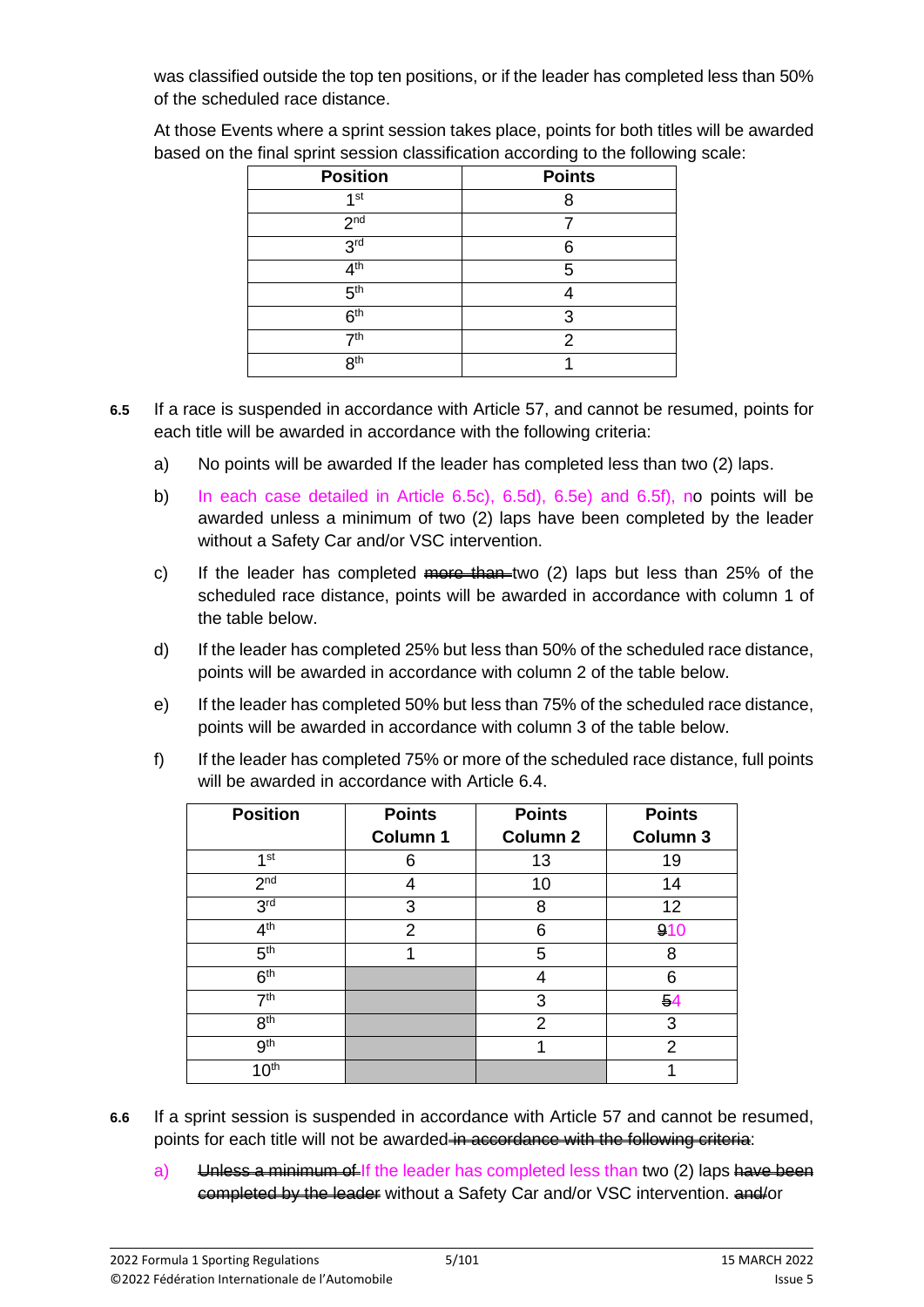- b) If the leader has completed less than 50% of the scheduled sprint session distance.
- **6.7** If the formation lap is started behind the safety car (see Article 49.1), the original sprint session distance will be deemed to be the distance calculated in accordance with Article 5.3a)ii). However, the maximum sprint session time of one and a half (1.5) hours (see Article 5.3a)i)) will commence at the scheduled sprint session start time.
- **6.8** If the formation lap is started behind the safety car (see Article 49.<sup>1</sup>), the original race distance will be deemed to be the distance calculated in accordance with Article 5.4c). However, the maximum race time of three (3) hours (see Article 5.4b)) will commence at the scheduled race start time.
- **6.9** A representative of the Competitor finishing first in the Championship for Constructors and the drivers finishing first, second and third in the Championship for drivers must be present at the annual FIA Prize Giving ceremony.

### **7) DEAD HEAT**

- **7.1** Prizes and points awarded for all the positions of Competitors who tie, will be added together and shared equally.
- **7.2** If two or more constructors or drivers finish the Championship with the same number of points, the higher place in the Championship (in either case) shall be awarded to:
	- a) The holder of the greatest number of first places in a race.
	- b) If the number of first places is the same, the holder of the greatest number of second places in a race.
	- c) If the number of second places is the same, the holder of the greatest number of third places in a race and so on until a winner emerges.
	- d) If this procedure fails to produce a result, the FIA will nominate the winner according to such criteria as it thinks fit.

### **8) COMPETITORS APPLICATIONS**

**8.1** Applications to compete in the Championship may be submitted to the FIA during the period 21 October to 1 November inclusive of the year prior to the year to which the application relates on an entry form as set out in Appendix 2 hereto accompanied by an undertaking to pay the entry fee, calculated in accordance with Appendix 4, to the FIA no later than 10 December of the year prior to the year to which the application relates. Applications at other times will only be considered if a place is available and on payment of a late entry fee to be fixed by the FIA. Entry forms will be made available by the FIA who will notify the applicant of the result of the application within thirty  $(30)$  days of its receipt.

Successful applicants are automatically entered in all Events of the Championship and will be the only Competitors at Events.

- **8.2** Applications shall include:
	- a) Confirmation that the applicant has read and understood the Regulations and agrees, on its own behalf and on behalf of everyone associated with its participation in the Championship, to observe them.
	- b) The name of the team (which must include the name of the chassis).
	- c) The make of the competing car.
	- d) The make of the engine.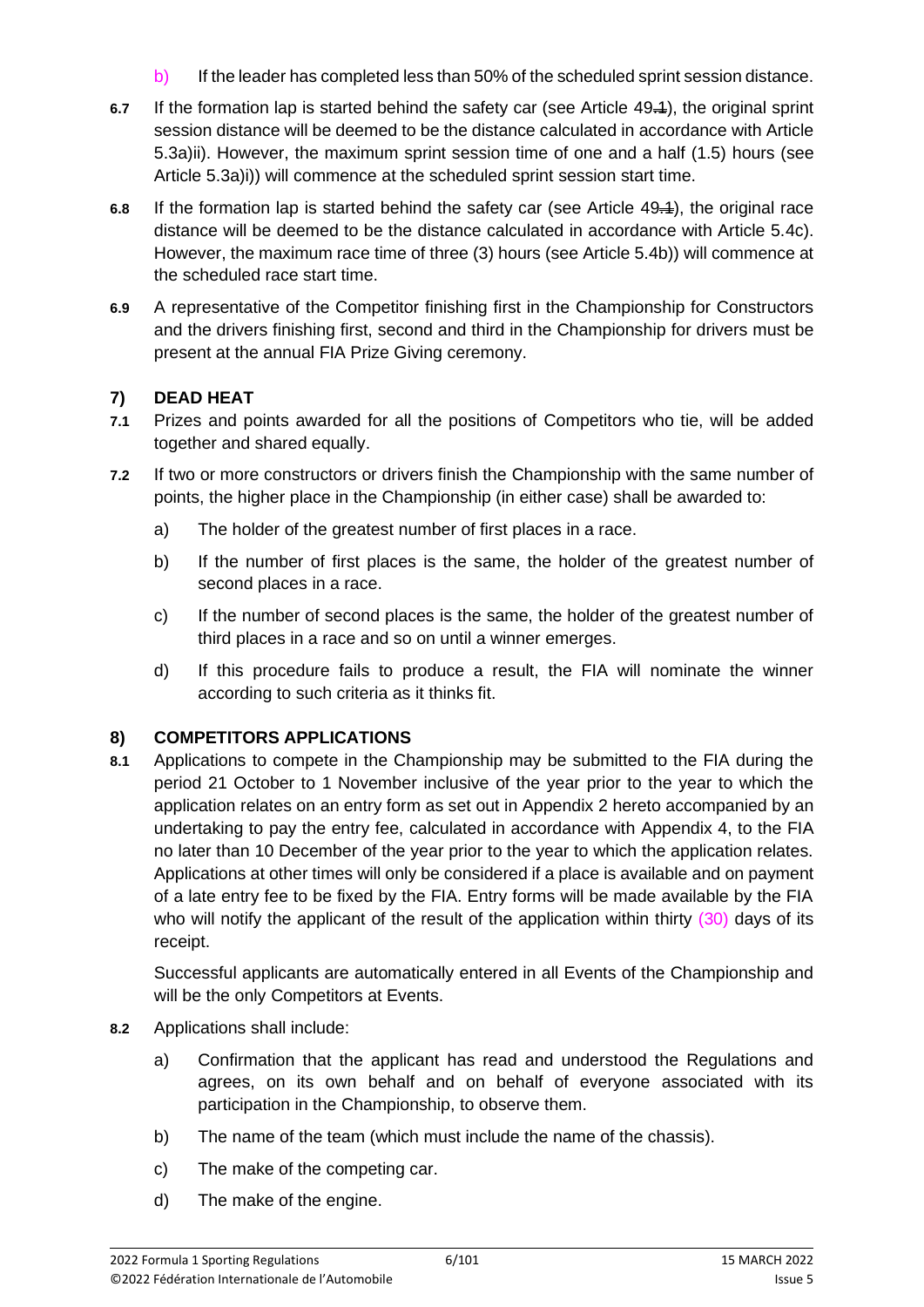- e) The names of the drivers. A driver may be nominated subsequent to the application upon payment of a fee fixed by the FIA.
- f) An undertaking by the applicant to participate in every Event with the number of cars and drivers entered.
- **8.3** A Competitor may change the make of engine at any time during the Championship. All points scored with an engine of different make to that which was first entered in the Championship may count (and will be aggregated) for the assessment of a commercial benefit, however such points will not count towards (nor be aggregated for) the FIA Formula One Constructors Championship. A major car manufacturer may not directly or indirectly supply engines for more than three  $(3)$  Competitors of two  $(2)$  cars each without the consent of the FIA. For the purposes of this Article 8.3, a major car manufacturer is a company whose shares are quoted on a recognised stock exchange or the subsidiary of such a company.
- **8.4** With the exception of those whose cars have scored points in the Championship of the previous year, applicants must supply information about the size of their company, their financial position and their ability to meet their prescribed obligations.
- **8.5** All applications will be studied by the FIA and accepted or rejected at its absolute discretion. The FIA will publish the list of cars and drivers accepted together with their race numbers on or before 15 December of the year prior to the year to which the applications relate, having first notified unsuccessful applicants as set out in Article 8.1. Out-of-time applications will be considered separately.
- **8.6** No more than twenty-six (26) cars will be admitted to the Championship, two (2) being entered by each Competitor.
- **8.7** If in the opinion of the F1 Commission, a Competitor fails to operate his team in a manner compatible with the standards of the Championship or in any way brings the Championship into disrepute, the FIA may exclude such Competitor from the Championship forthwith.

# **9) CAR LIVERY AND COMPETITION NUMBERS**

### **9.1** Car Livery

- a) The provisions of the Code relating to national colours shall not apply to the Championship.
- b) Both cars entered by a Competitor must be presented in substantially the same livery at every Event, any significant change to this livery during a Championship may only be made with the agreement of the FIA and the Commercial Rights Holder.
- c) In order that the cars of each Competitor may be easily distinguished from one another whilst they are on the track, the on-board cameras located above the principal roll structure of the first car must remain as it is supplied to the Competitor and the second car must be predominantly fluorescent yellow.
- d) The name or the emblem of the make of the car must appear on the front of the nose of the car and in either case be at least 25mm in its largest dimension.
- e) The name of the driver must appear on the external bodywork of the car and be clearly legible.
- f) Each car will carry the competition number of its driver as published by the FIA at the beginning of the Championship or the competition number that has been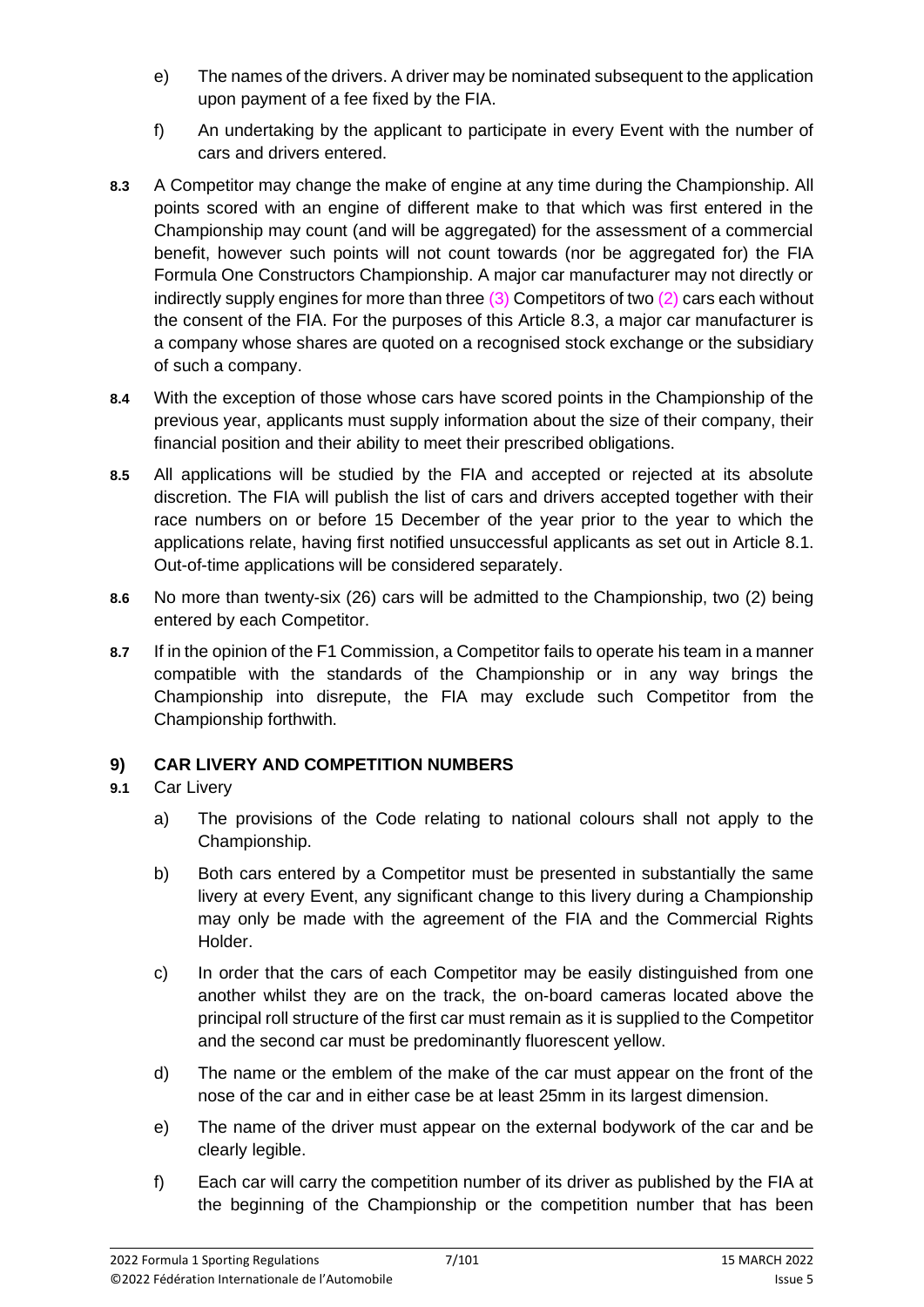allocated to his replacement in accordance with Article 32.4c). This number must be clearly visible from the front of the car and on the driver's crash helmet.

- **9.2** Competition Numbers
	- a) Prior to the start of the 2014 FIA Formula One World Championship Face competition numbers were permanently allocated to drivers by ballot, such numbers must then be used by that driver during every Formula One World Championship Event he takes part in throughout his career in Formula 1.
	- b) A driver's career in Formula 1 will be deemed to have ended if he does not participate in an Event for two (2) entire consecutive Championships.
	- c) Any new drivers, either at the start of or during a Championship, will also be allocated a permanent competition number in the same way.
	- d) The only exception to this allocation process will be for the reigning World Champion who will have the option to use the number one. The competition number that was previously allocated to him will be reserved for him in subsequent Championship if he does not retain the title of World Champion.

#### **10) TRACK RUNNING TIME OUTSIDE AN EVENT**

- **10.1** Testing of Current Cars (TCC)
	- a) Testing of Current Cars (TCC) shall be defined as any track running time, not part of an Event, in which a Competitor entered in the Championship participates (or in which a third party participates on behalf of a Competitor or a supplier of a homologated power unit), using cars which were designed and built constructed in order to comply with the Technical Regulations of the Championship, or the following year's Championship. No Competitor may sell or make available any such car of the current year to any third party without the prior authorisation of the FIA.
	- b) During any TCC, cars must be fitted with the FIA ECU required by Article 8.3 of the Technical Regulations.
	- c) Red flag and end-of-session procedures must be respected.
	- d) The fuel handling procedures set out in Article 36.5 must be respected.
	- e) No other type of automobile is permitted on the track.
	- f) Cars being driven by drivers who do not qualify for a Super Licence must be fitted with a green main rear light which must be illuminated at all times the car is on the track.
	- g) Every reasonable effort should be made to ensure that the recommendations concerning emergency services detailed in Supplement 1 of Appendix H to the Code are followed.
- **10.2** Testing of Previous Cars (TPC)
	- a) Testing of Previous Cars (TPC) shall be defined as any track running time, not part of an Event, in which a Competitor entered in the Championship participates (or in which a third party participates on behalf of a Competitor or a supplier of a homologated power unit), using cars which were designed and built constructed in order to comply with the Technical Regulations of any of the three (3) calendar years falling immediately prior to the calendar year of the Championship. No Competitor may sell or make available any such car to any third party without the prior authorisation of the FIA.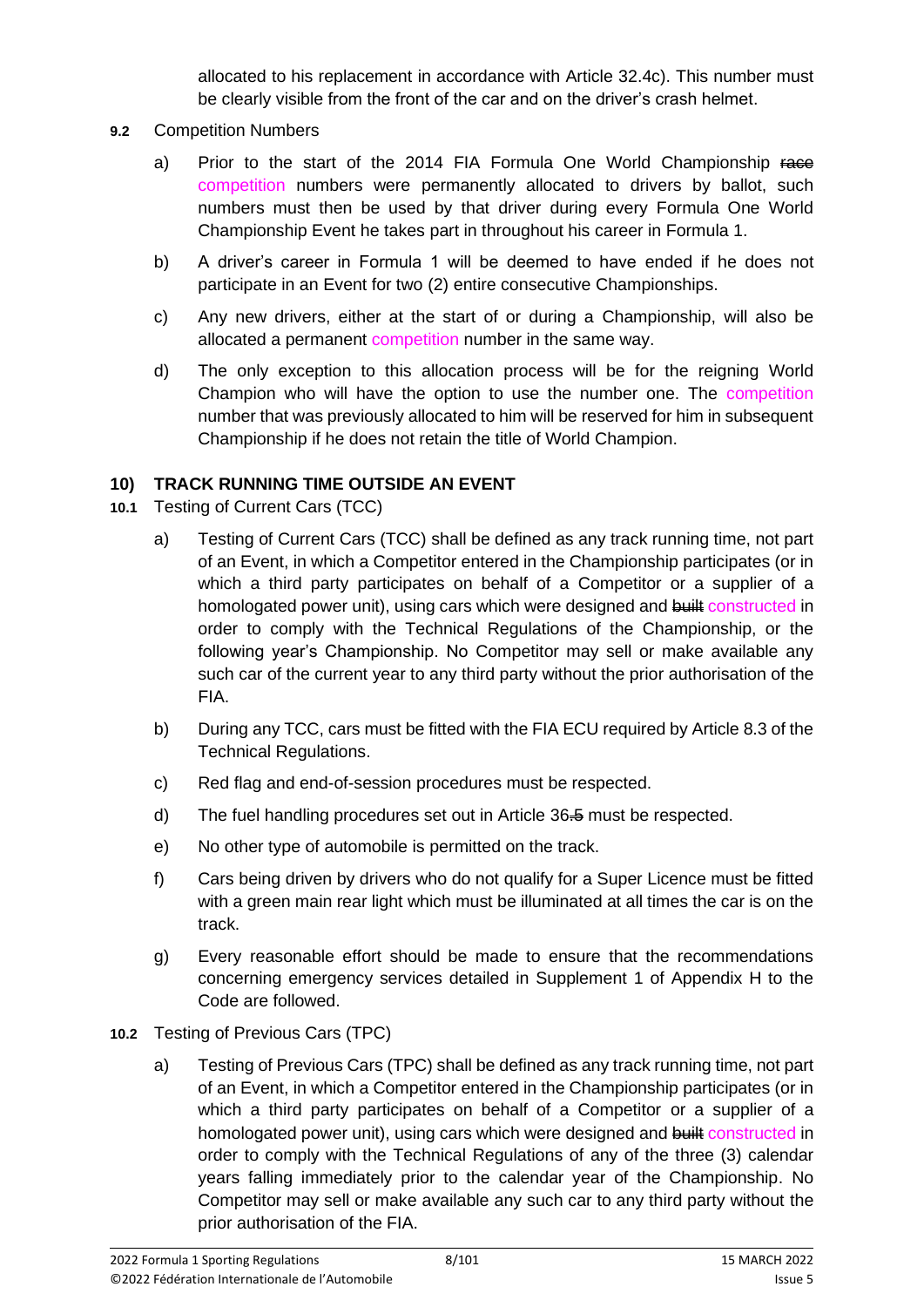- b) TPC may only take place on tracks currently holding an FIA Grade 1 or FIA Grade 1T Track Licence.
- c) TPC may only be carried out with cars  $\frac{1}{2}$  constructed to the specification of the period.
- d) During any TPC, cars must be fitted with the FIA ECU required by Article 8.3 of the Technical Regulations.
- e) Only tyres manufactured specifically for this purpose by the appointed tyre supplier may be used.
- **10.3** Testing of Historic Cars (THC)
	- a) Testing of Historic Cars (THC) shall be defined as any track running time, not part of an Event, in which a Competitor entered in the Championship participates (or in which a third party participates on behalf of a Competitor), using cars which were designed and built constructed in order to comply with the Technical Regulations in force during the years preceding those referred to in Article 10.2 above.
	- b) THC may only be carried out with cars built constructed to the specification of the period.
	- c) Only tyres manufactured specifically for this purpose by the appointed tyre supplier, or tyres of the period, may be used.
- **10.4** TCC Promotional Events (PE)
	- a) A Promotional Event (PE) shall be defined as an event in which a Competitor participates purely for marketing or promotional purposes.
	- b) A PE must not exceed 100km.
	- c) During any PE, cars must be fitted with the FIA ECU required by Article 8.3 of the Technical Regulations.
	- d) Only tyres manufactured specifically for this purpose by the appointed tyre supplier may be used.
	- e) Each Competitor will be permitted to carry out two (2) PE's with the cars defined in Article 10.1 which will not be considered a TCC.
- **10.5** Demonstration Events (DE)
	- a) A Demonstration Event (DE) shall be defined as an event in which a Competitor participates purely for demonstration purposes.
	- b) No DE using cars defined in Article 10.1 may exceed 15km.
	- c) No DE using cars defined in Article 10.2 may exceed 50km.
	- d) During any DE, only tyres manufactured specifically for this purpose by the appointed tyre supplier may be used.
	- e) During any DE, cars must be fitted with the FIA ECU required by Article 8.3 of the Technical Regulations.
	- f) At the sole discretion of the FIA, and with the full knowledge of all Competitors, each Competitor will be permitted to carry out:
		- i) Two (2) DE's with the cars defined in Article 10.1 which will not be considered a TCC.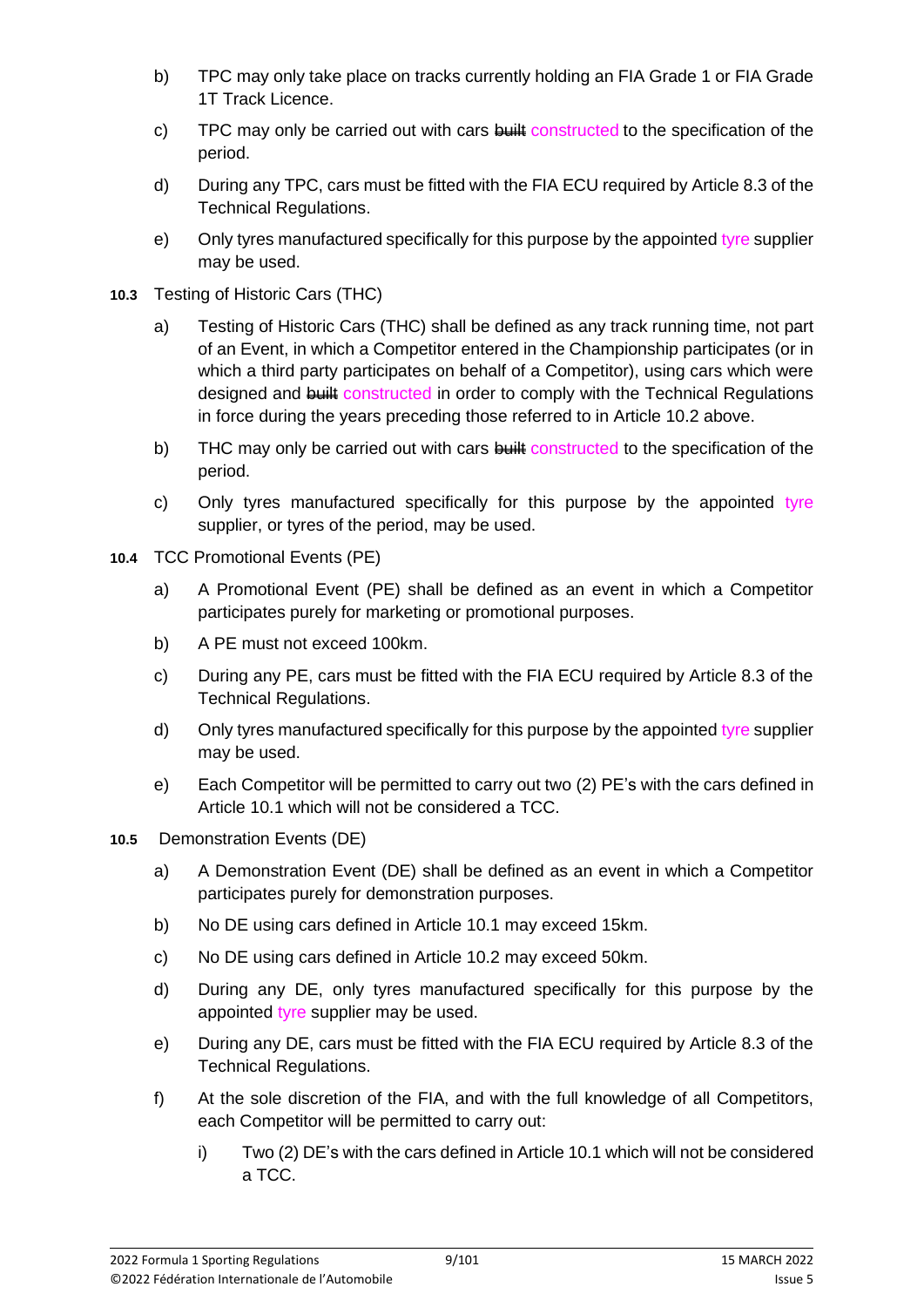- ii) DE's organised by the Commercial Rights Holder with the cars defined in Article 10.1 which will not be considered a TCC.
- **10.6** Safety and Technical Requirements for TCC, TPC, PE and DE
	- a) TCC and TPC running may only take place between 9:00 and 18:00, with the exception of any TCC or TPC being carried out at night, in which case a new test schedule lasting no more than nine (9) hours will be arranged.
	- b) Competitors may only participate in TCC, TPC or PE using cars which:
		- i) Have been subjected to, and fulfilled the requirements of the static and dynamic tests described in the Technical Regulations of the relevant year.
		- ii) Comply with all the safety-related requirements of the Technical Regulations. Minimal exceptions will be accepted for the sole purpose of test sensor installations, provided they do not compromise the safety of the driver, team personnel or marshals. Any such exceptions must be communicated to the FIA no less than seven (7) days prior to the start of the activity. The FIA may, at its absolute discretion deem such a design to be unsafe and request for the modification to be taken off the car.
	- c) If, after an incident during a TCC and/or TPC, the Medical Warning Light signals that threshold forces have been exceeded the driver must present himself for examination in the circuit medical centre without delay.
- **10.7** Information to be provided to the FIA
	- a) In order that an FIA observer may be appointed, Competitors must inform the FIA of any planned TPC, PE or DE at least 72 hours before it is due to commence, the following information should be provided:
		- i) The precise specification of the car(s) to be used.
		- ii) The name(s) of the driver(s).
		- iii) The type of activity.
		- iv) The date(s) and intended duration of the activity.
		- v) The purpose of the activity.
- **10.8** TCC Opportunities
	- a) TCC's may only take place on tracks located in Europe (unless agreed by the majority of the Competitors and the FIA) and may never occur whilst a Championship Event is taking place.
	- b) TCC's shall be limited to the opportunities detailed in this Article 10.8.
	- c) Two (2) tests, which are open to all Competitors, each of three (3) consecutive days' duration carried out between 1 February and four (4) days before the start of the first Event of the Championship. Each Competitor may only use one (1) car on each day.
		- i) During these tests, and between 09:00 and 18:00 of each day, the provisions of Article  $21.4$  will apply, with the following additional exceptions, when covers may be used:
			- Anytime the floor of a car being used for testing is not fitted.
			- During the recovery and repair of a car damaged during track running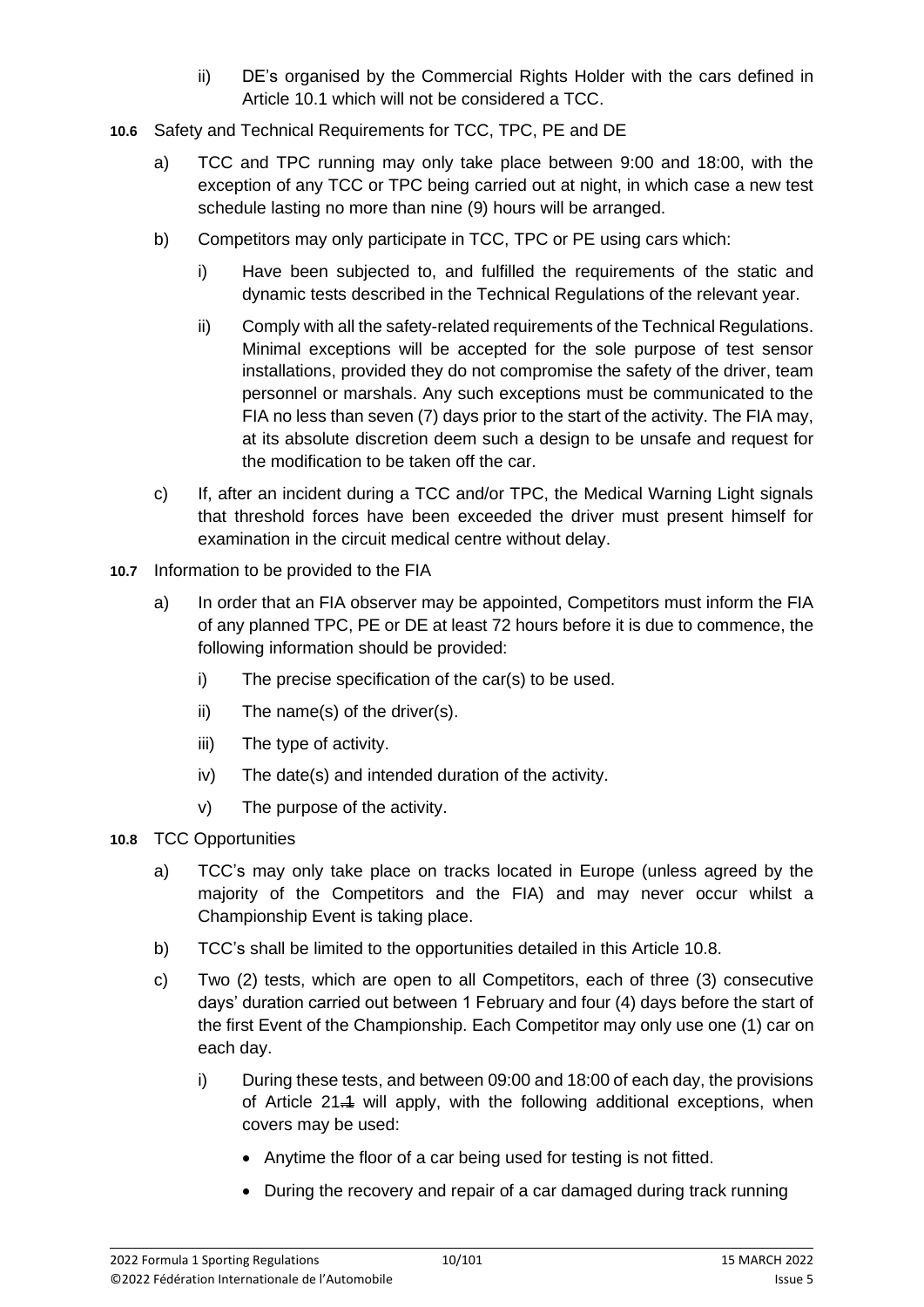- ii) One (1) day from any of these two (2) tests may be set aside for testing of wet-weather tyres if requested by the appointed tyre supplier. Arrangements for this day of testing will be made in full consultation with all Competitors and the FIA.
- d) One (1) test, one (1) day in duration carried out on the circuit at which the last Event of the Championship was held, such test commencing no less than thirty-six (36) hours after the end of the Event.
	- i) Each Competitor must use two (2) cars at this test which must be in an identical configuration to that used in at least one (1) race during the current Championship year. These cars must fully comply with the provisions of the Technical Regulations. The provisions of Article 8.15 of the Technical Regulations will not be applicable. Any additional logging or testing of any component is strictly prohibited.
	- ii) One (1) car must be driven by drivers who have participated in at least one (1) race during the Championship that has just been completed, and must be for the sole purpose of providing Competitors with the chance to test the tyre specifications to be used the following season.
	- iii) One (1) car must be for the sole purpose of providing Young Drivers with the opportunity to test current Formula 1 cars. Drivers eligible for this purpose must:
		- Be in possession of an FIA International A Licence
		- Not have competed in more than two (2) Formula 1 World Championship races during their career.
- e) A maximum of thirty (30) car days of testing, organised by the FIA in consultation with all Competitors and the appointed tyre supplier, for the sole purpose of providing the appointed tyre supplier with the chance to test improvements to the design of their tyres, carried out between the end of the first Event of the Championship and one (1) week before the start of the last Event of the Championship.
	- i) Drivers participating in these tests must be in possession of a Super Licence or Free Practice Super Licence, and must have competed in at least one (1) Formula 1 Event during their careers.
	- ii) Any such testing scheduled at a circuit hosting an Event of the Championship may only be carried out after that Event has taken place.
- f) One (1) day, carried out between the start of a ten (10) day period which precedes the start of the second Event and the last Event of the Championship, in case a Competitor declares that one of its current race drivers is to be substituted by a driver who has not participated in a Formula 1 World Championship race in the two (2) previous calendar years. The following must be observed:
	- i) Any such day may only be carried out by the new driver and may not take place on a circuit hosting a race in the current Championship year.
	- ii) Any such day may only take place within a period fourteen (14) days prior to the substitution and fourteen (14) days after the substitution has taken place.
	- iii) If a Competitor, having declared the driver's substitution and performed the test, does not then enter an Event with the new driver, the Competitor will be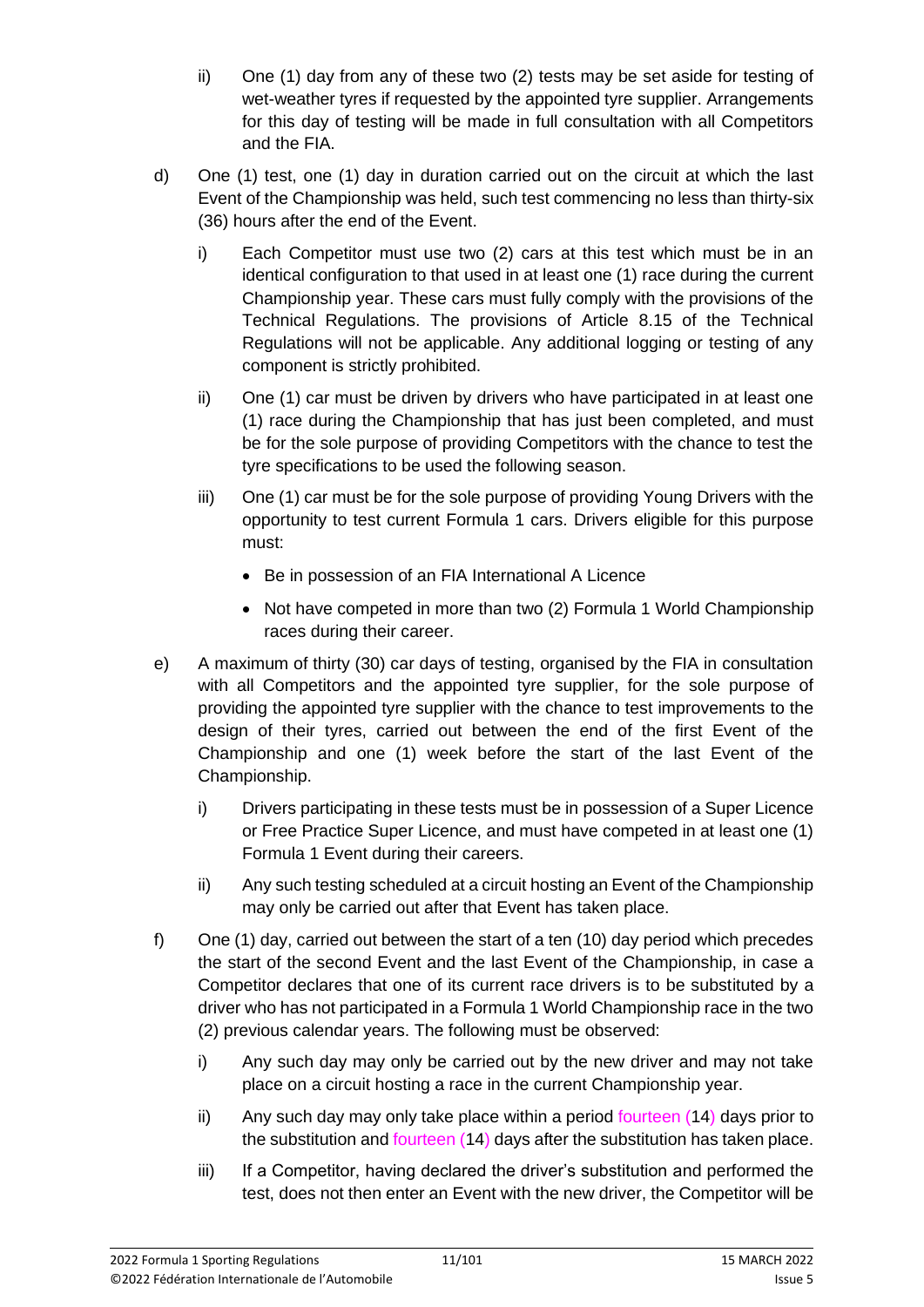penalised by a reduction of one (1) day from the pre-season TCC days available in the following year.

iv) Only one (1) car may be used.

# **11) PROMOTER**

**11.1** An application to promote an Event must be made to the ASN of the country in which the Event is to take place, which will apply to the FIA. It must be accompanied by written evidence that the promoter has made arrangements to secure the participation of Competitors, which arrangements are conditional only upon the FIA entering the Event on the Championship calendar.

# **12) ORGANISATION OF EVENTS**

**12.1** An organiser is a body nominated by the ASN and appointed by the FIA. Upon deciding to grant an application to hold an Event, the FIA will invite the relevant ASN to organise it or to nominate an organiser. If the ASN is not in a position to do so, the FIA may itself appoint an organiser. The organiser must be a club or body acceptable to the FIA and must enter into an organisation agreement with the FIA when it applies to organise the Event.

### **13) INSURANCE**

- **13.1** The promoter of an Event must procure that all Competitors, their personnel and drivers are covered by third party insurance in accordance with the FIA requirements.
- **13.2** Ninety (90) days before the Event, the promoter must send the FIA details of the risks covered by the insurance policy which must comply with the national laws in force as well as the FIA requirements. Sight of the policy must be available to the Competitors on demand.
- **13.3** Third party insurance arranged by the promoter shall be in addition and without prejudice to any personal insurance policy held by a Competitor or any other participant in the Event.
- **13.4** Drivers taking part in the Event are not third parties with respect to one another.

### **14) FIA DELEGATES**

- **14.1** For each Event the FIA will nominate the following delegates:
	- a) Safety Delegate.
	- b) Medical Delegate.
	- c) Technical Delegate.
	- d) Media Delegate.

And may nominate:

- e) A representative of the President of the FIA.
- f) A Deputy Race Director.
- g) A Deputy Medical Delegate
- h) An Observer.
- i) A safety car driver.
- j) A medical car driver.
- **14.2** The role of the FIA delegates is to help the officials of the Event in their duties, to see within their fields of competence that all the regulations governing the Championship are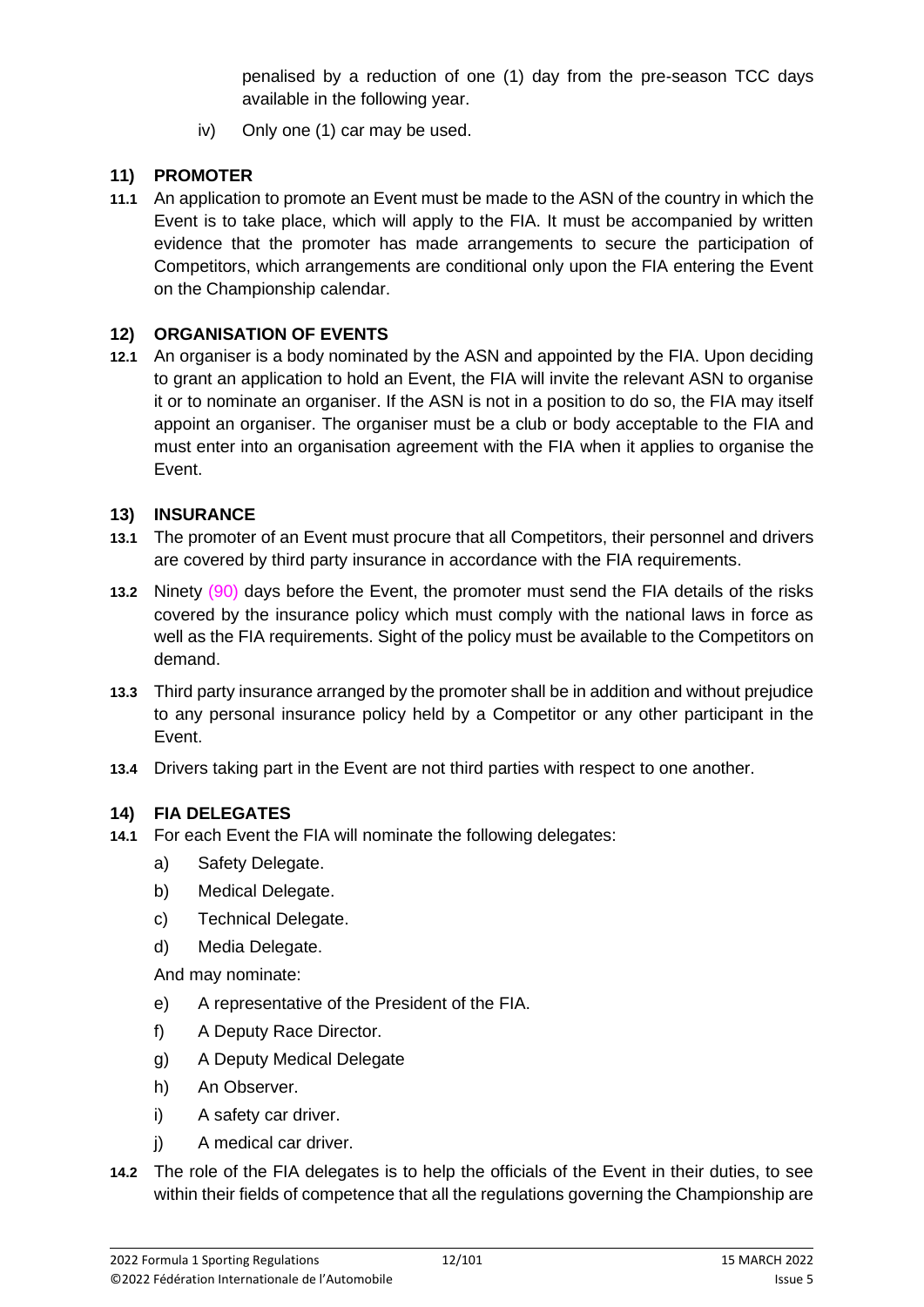respected, to make any comments they judge necessary and to draw up any necessary reports concerning the Event.

**14.3** The Technical Delegate nominated by the FIA is responsible for scrutineering. In this respect he may carry out, or have carried out by scrutineers, at his discretion, any checks to verify the compliance of the cars entered in the event, at any time until the end of the event, without prior request from the stewards or clerk of the course. The Technical Delegate has full authority over the national scrutineers.

### **15) OFFICIALS**

- **15.1** From among holders of an FIA Super Licence the following officials will be nominated by the FIA:
	- a) Three stewards one of whom will be appointed chairman.
	- b) A Race Director.
	- c) A Permanent Starter.
- **15.2** From among holders of an FIA Super Licence the following officials will be nominated by the ASN and their names sent to the FIA at the same time as the application to organise the Event:
	- a) One steward from among the ASNs nationals.
	- b) The clerk of the course.
- **15.3** The clerk of the course shall work in permanent consultation with the Race Director. The Race Director shall have overriding authority in the following matters and the clerk of the course may give orders in respect of them only with his express agreement:
	- a) The control of practice, sprint session and the race, adherence to the timetable and, if he deems it necessary, the making of any proposal to the stewards to modify the timetable in accordance with the Code or Sporting Regulations.
	- b) The stopping of any car in accordance with the Code or Sporting Regulations.
	- c) The stopping of practice, suspension of a sprint session or suspension of the race in accordance with the Sporting Regulations if he deems it unsafe to continue and ensuring that the correct restart procedure is carried out.
	- d) The starting procedure.
	- e) The use of the safety car.
- **15.4** The stewards, the Race Director, the clerk of the course and the Technical Delegate must be present at the start of the Event.
- **15.5** In exceptional circumstances, should any stewards not be present at the start of the Event, they must be available and contactable at all times to fulfil their duties.
- **15.6** The Race Director must be in radio contact with the clerk of the course and the chairman of the stewards at all times when cars are permitted to run on the track. Additionally, the clerk of the course must be in race control and in radio contact with all marshal's posts during these times.
- **15.7** The stewards may use any video or electronic means to assist them in reaching a decision. The stewards may overrule judges of fact.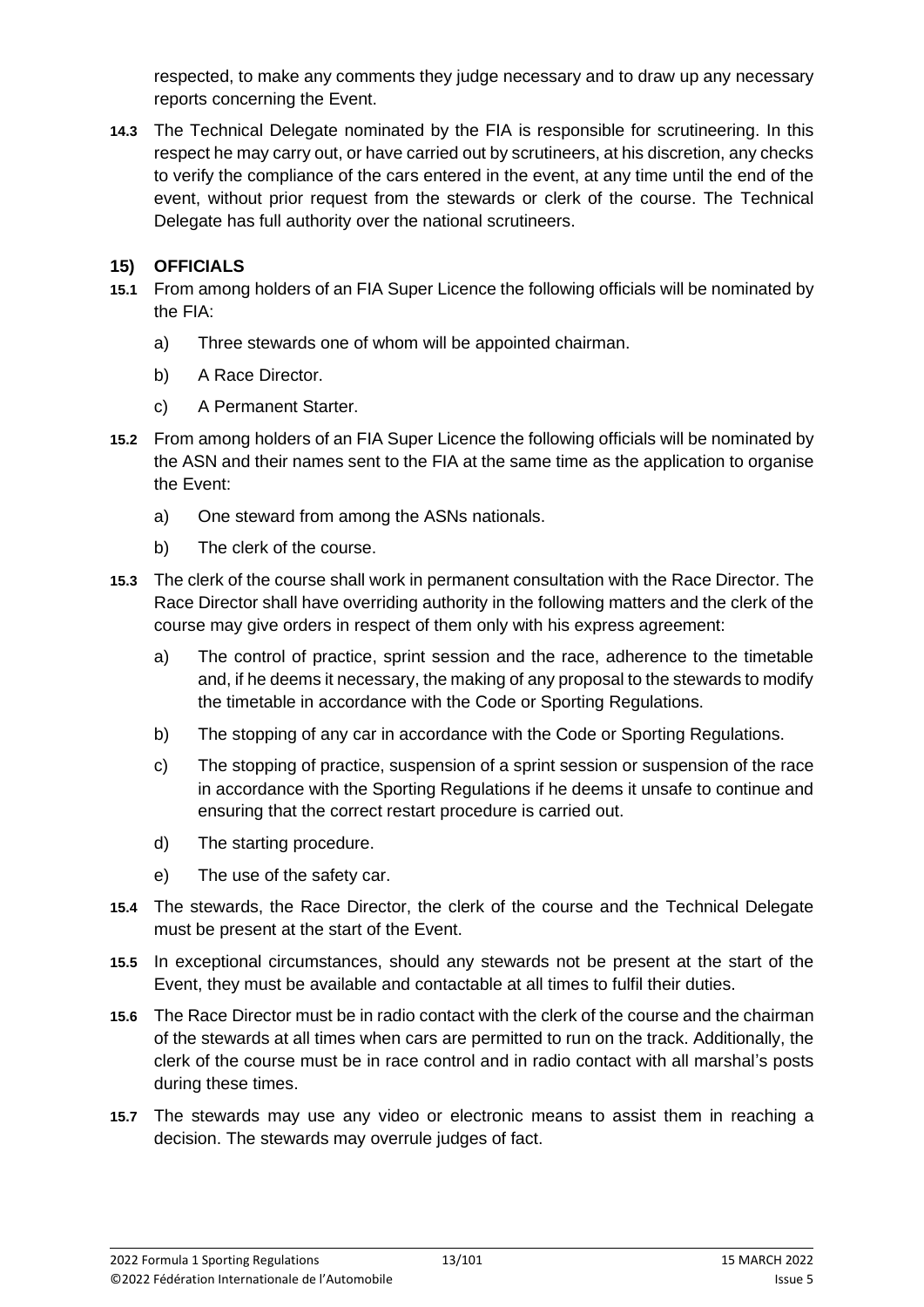#### **16) INSTRUCTIONS AND COMMUNICATIONS TO COMPETITORS**

- **16.1** The stewards or Race Director may give instructions to Competitors by means of special circulars in accordance with the Code. These circulars will be distributed to all Competitors who must acknowledge receipt.
- **16.2** All classifications and results of practice, sprint session and the race, as well as all decisions issued by the officials, will be published using the FIA document management system.
- **16.3** Any decision or communication concerning a particular Competitor should be given to him within twenty-five (25) minutes of such decision, and receipt must be acknowledged.

#### **17) PROTESTS AND APPEALS**

- **17.1** Protests shall be made in accordance with the Code and accompanied by a fee of €2000.
- **17.2** Appeals shall be made in accordance with the Code and accompanied by a fee of €6000.
- **17.3** Appeals may not be made against decision concerning the following:
	- a) Penalties imposed under Articles 54.3a), 54.3b), 54.3c), 54.3d), 54.3e), 54.3f) or 54.3g), including those imposed during the last three (3) laps or after the end of a sprint session or a race.
	- b) Any drop of grid positions imposed under Article 28 and Article 29.
	- c) Any penalty imposed under Article 37.4.
	- d) Any decision taken by the stewards in relation to Articles 41.2 and 42.2
	- e) Any penalty imposed under Articles 43.54, 44.4 or 58.3.
	- f) Any decision taken by the stewards under Article 4.2.

### **18) SANCTIONS**

- **18.1** The stewards may impose the penalties specifically set out in these Sporting Regulations in addition to or instead of any other penalties available to them under the Code.
- **18.2** Any driver who receives five (5) reprimands in the same Championship will, upon the imposition of the fifth, be given a ten (10) grid place penalty for the race at that Event. If the fifth reprimand is imposed following an Incident during a race the ten (10) grid place penalty will be applied at the driver's next Event.

The ten (10) grid place penalty will only be imposed if at least four (4) of the reprimands were imposed for a driving infringement.

### **19) PRESS CONFERENCES, MEDIA OPPORTUNITIES, DRIVERS ACTIVITIES AND NATIONAL ANTHEM**

- **19.1** Day before on track running
	- a) Each Competitor must provide a summary document to the Media Delegate listing the name and brief description of all major aerodynamic and bodywork components and assemblies that have not been run at a previous Event or TCC and are intended to be run at the Event (requirements and format as defined by the Media Delegate, in conjunction with the Commercial Rights Holder). This summary document must be provided no later than twenty-three (23) hours prior to the scheduled start of P1.
		- i) The contents of this document will remain with the FIA and the Commercial Rights Holder and will not be provided to the media until the start of the preevent carAutomobile display.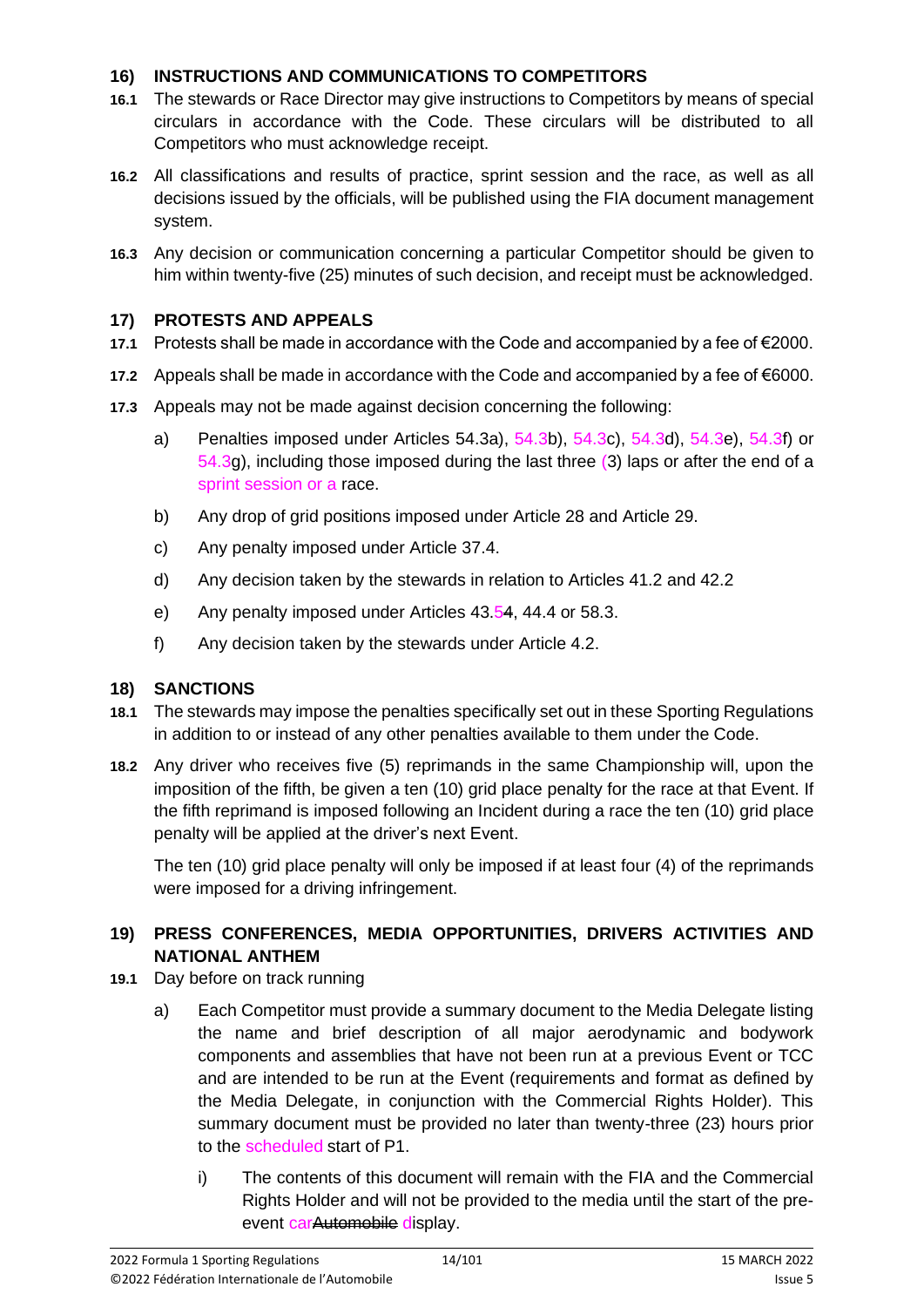- **19.2** First day of on track running
	- a) All drivers must be available to participate in media and promotional activities (as defined by the Media Delegate, in conjunction with the Commercial Rights Holder with regard to the promotional activities) for a maximum duration of one (1) hour during a two  $(2)$  hour period, commencing three and a half  $(3.5)$  hours and thirty (30) minutes prior to the scheduled start of P1.
	- b) Each Competitor must make both of its cars available outside their designated garage area for the pre-event car Automobile D display for a period of up to one  $(1)$ hour, which will commence no later than one and a half (1.5) hours and 30 minutes prior to the start of P1.
		- i) Each car must be nominally complete and fitted with all major aerodynamic and bodywork components that are intended to be used when the car leaves the pit lane for the first time in P1.
		- ii) During this period, each car must be positioned as determined by the Race Director and one (1) car may be used for pit-stop practice.
		- iii) Exceptions to the pre-event carAutomobile display will be permitted with prior written approval of the Race Director.
	- c) All drivers must be made available to media at their team's hospitality for a minimum of five (5) minutes within the one (1) hour period after the end of P2
	- d) At each event where a sprint session is scheduled:
		- i) A minimum of three  $(3)$  and a maximum of six  $(6)$  team personalities will be chosen by the Media Delegate during the Event and must make themselves available to the media for a press conference for a period of one (1) hour, commencing thirty (30) minutes after the scheduled end of P1. There will be no press conference after the qualifying practice session, however all drivers must be available for media interviews of up to five (5) minutes directly after the qualifying practice session.
		- ii) Commencing thirty (30) minutes after the end of the qualifying practice session, for a period of up to one (1) hour, all cars must be made available for the post-qualifying car display. Unless otherwise determined by the Technical Delegate, all cars must be complete and no work is permitted to be undertaken on each car during this period. Each car must be positioned as determined by the Race Director.

During this period one (1) car from five (5) different Competitors (as specified by the Race Director and Technical Delegate) and a senior technical or sporting representative of the Competitor must be available for a period of at least 10 minutes to describe to the media all major aerodynamic and bodywork component updates made to their car following the pre-event car display.

- **19.3** Second day of on track running
	- a) A maximum of six (6) team representatives will be selected by the Media Delegate to participate in media activities (as defined by the Media Delegate) for a period of one (1) hour, finishing no later than one and a half  $(1.5)$  hours and 30 minutes prior to the scheduled start of P3.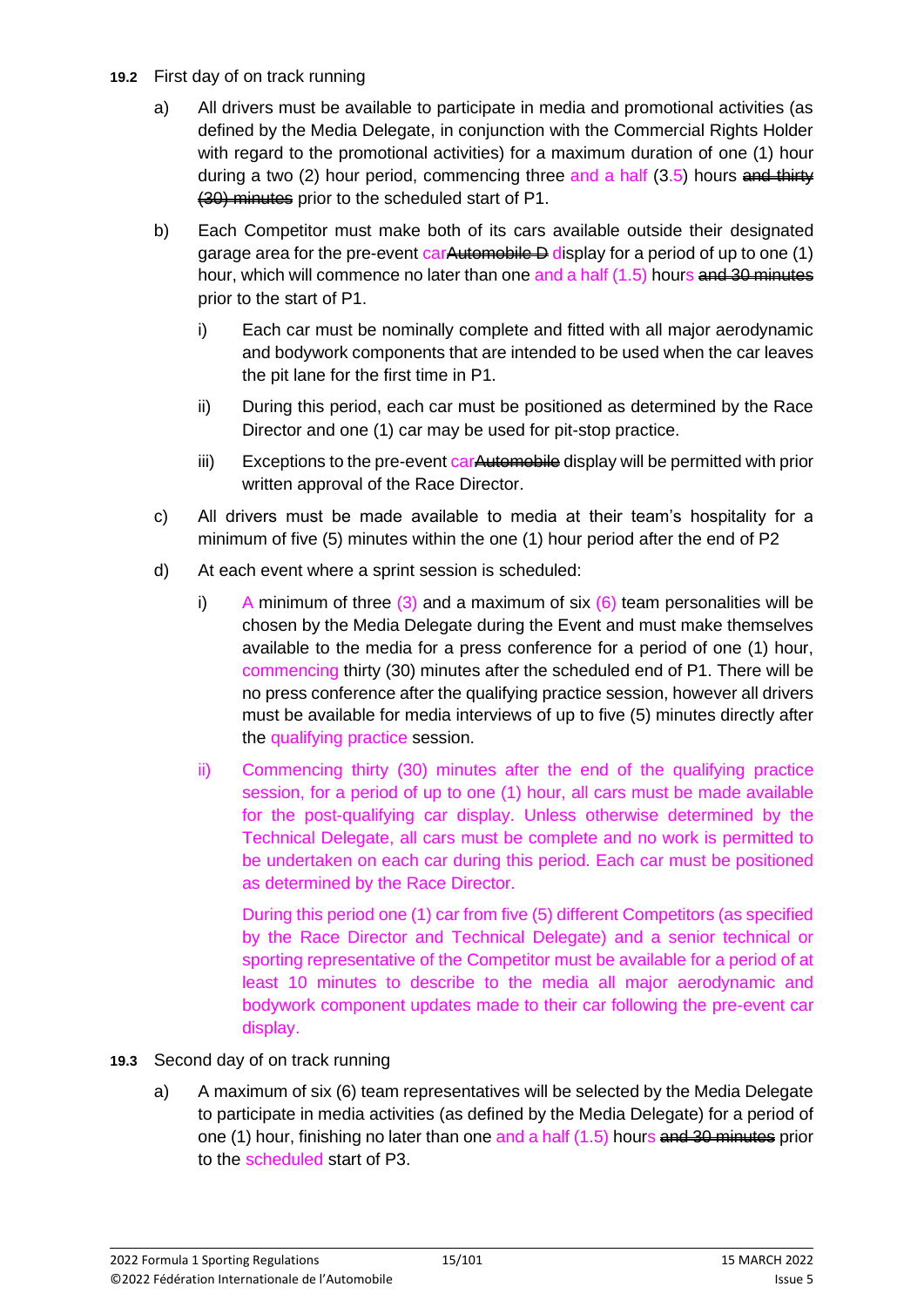- i) At the sole discretion of the Media Delegate, the Competitor representatives may be split into two (2) groups of three (3) and rotate between different media activities.
- ii) Each Competitor must have at least three (3) senior Competitor representatives to take part in these media activities during the Championship.
- iii) A list of at least two (2) senior Competitor representatives at each Event available to take part in these media activities must be sent by each Competitor to the Media Delegate no later than ten (10) days before the start of each Event.
- b) Within a one (1) hour period finishing no later than one and a half  $(1.5)$  hours and 30 minutes prior to the scheduled start of P3, all drivers must be available for fan activities (including, but not limited to, autograph sessions and fan forums) for a maximum period of fifteen (15) minutes each within the one (1) hour period.
- c) All drivers eliminated in Q1 or Q2 must make themselves available for media interviews immediately following the end of each part of the session. In addition, all drivers who participated in Q3, and who are not required to take part in the postqualifying press conference, must make themselves available for media interviews immediately following Q3.
- d) Immediately after the end of the qualifying practice session the first three (3) drivers in the qualifying practice session will take part in the post-qualifying procedures as prescribed in a Race Director's Note issued prior to the session.
- e) For the duration of the TV pen interviews and post qualifying press conference, all Drivers must remain attired in their respective teams' uniform only.
- f) Commencing thirty (30) minutes after the end of the qualifying practice session, for a period of up to one (1) hour, all cars must be made available for the postqualifying car display. Unless otherwise determined by the Technical Delegate, all cars must be complete and no work is permitted to be undertaken on each car during this period. Each car must be positioned as determined by the Race Director. one (1) car from five (5) different Competitors (as specified by the Race Director and Technical Delegate) must be made available for the post-qualifying Automobile display.

During this period one (1) car from five (5) different Competitors (as specified by the Race Director and Technical Delegate) and a senior technical or sporting representative of the Competitor must be available for a period of at least 10 minutes to describe to the media all major aerodynamic and bodywork component updates made to their car following the pre-event carAutomobile display.

- g) The period commencing two (2) hours and ending three (3) hours after the qualifying practice session, a maximum of six (6) drivers selected by the Media Delegate in conjunction with the Commercial Rights Holder on a rotational basis must be available for an additional fan activity for a maximum of twenty (20) minutes each driver.
- h) At each event where a sprint session is scheduled:
	- i) any driver retiring before the end of sprint must make himself available for media interviews after his return to the paddock.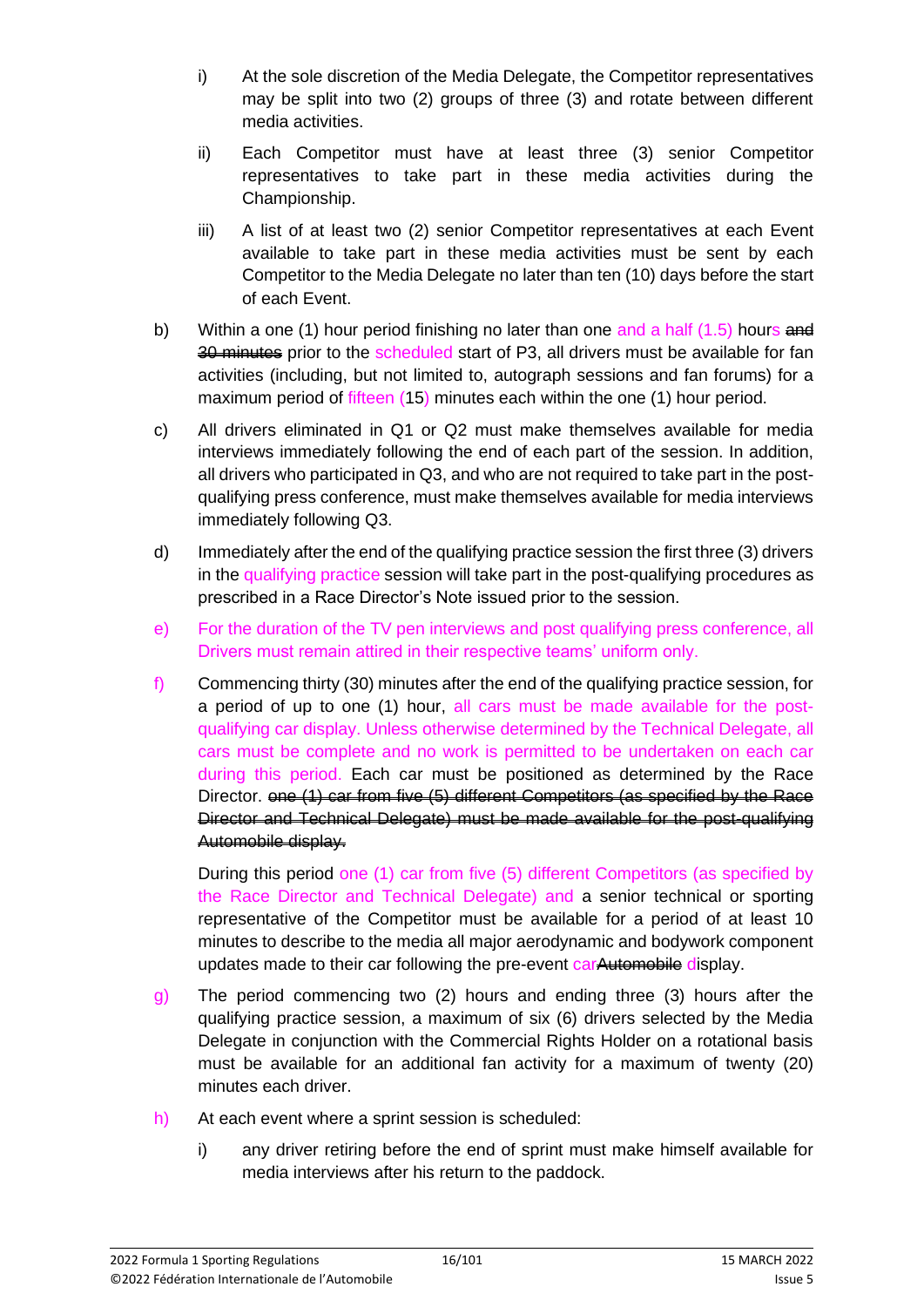- ii) All drivers who finish the sprint session outside the top three (3) must make themselves available immediately after the sprint session for media interviews.
- iii) Immediately after the sprint session the first three (3) drivers in the session will be required to attend a press conference in the media centre for a maximum period of thirty (30) minutes, then make themselves available for television interviews for a maximum of thirty (30) minutes.
- **19.4** Third day of on track running
	- a) All drivers must attend a thirty (30) minute drivers parade or presentation (including, but not limited to, group photos, social media activities, celebrity interaction or trackside fan engagement) commencing two (2) hours before the scheduled start of the formation lap. Competitors will be given details of the activity by the Media Delegate.
	- b) No less than sixteen (16) minutes before the scheduled start of the formation lap all drivers must be present at the front of the grid for the playing of the national anthem. Competitors will be provided the pre-race procedures as set out in the Race Director's Note issued prior to the session.
	- c) Any driver retiring before the end of the race must make himself available for media interviews after his return to the paddock.
	- d) Immediately after the race, the first three (3) drivers will take part in the post race procedures as set out in the Race Director's Note issued prior to the session.
	- e) All drivers who finish the race outside the top three (3) must make themselves available immediately after the end of the race for media interviews. In addition, any driver who does not have a written media session organised by their team after the race must attend a group session as defined by the Media Delegate.
	- f) During the race, each Competitor must make at least one (1) senior spokesperson available for interviews by officially accredited TV crews.
	- g) Commencing one (1) and ending two (2) hours after the end of the race, each Competitor must make one (1) senior spokesperson available to media at their team's hospitality for a minimum of five (5) minutes.

### **20) MEETINGS**

- **20.1** At each Event where a sprint session is scheduled, Meetings, chaired by the Race Director, will take place two (2) hours before the start of P1, one (1) hour after the end of P1 and one and a half (1.5) hours after the end of the qualifying practice session. The first must be attended by all team managers and the second and third by all drivers and team managers.
- **20.2** At each Event where a sprint session is not scheduled, Meetings, chaired by the Race Director, will take place two (2) hours before the start of P1 and one and a half (1.5) hours after the end of P2. The first must be attended by all team managers and the second by all drivers and team managers.
- **20.3** Should the Race Director consider another meeting necessary it will take place three hours before the start of the race. Competitors will be informed no later than five (5) hours before the start of the race. All drivers and team managers must attend.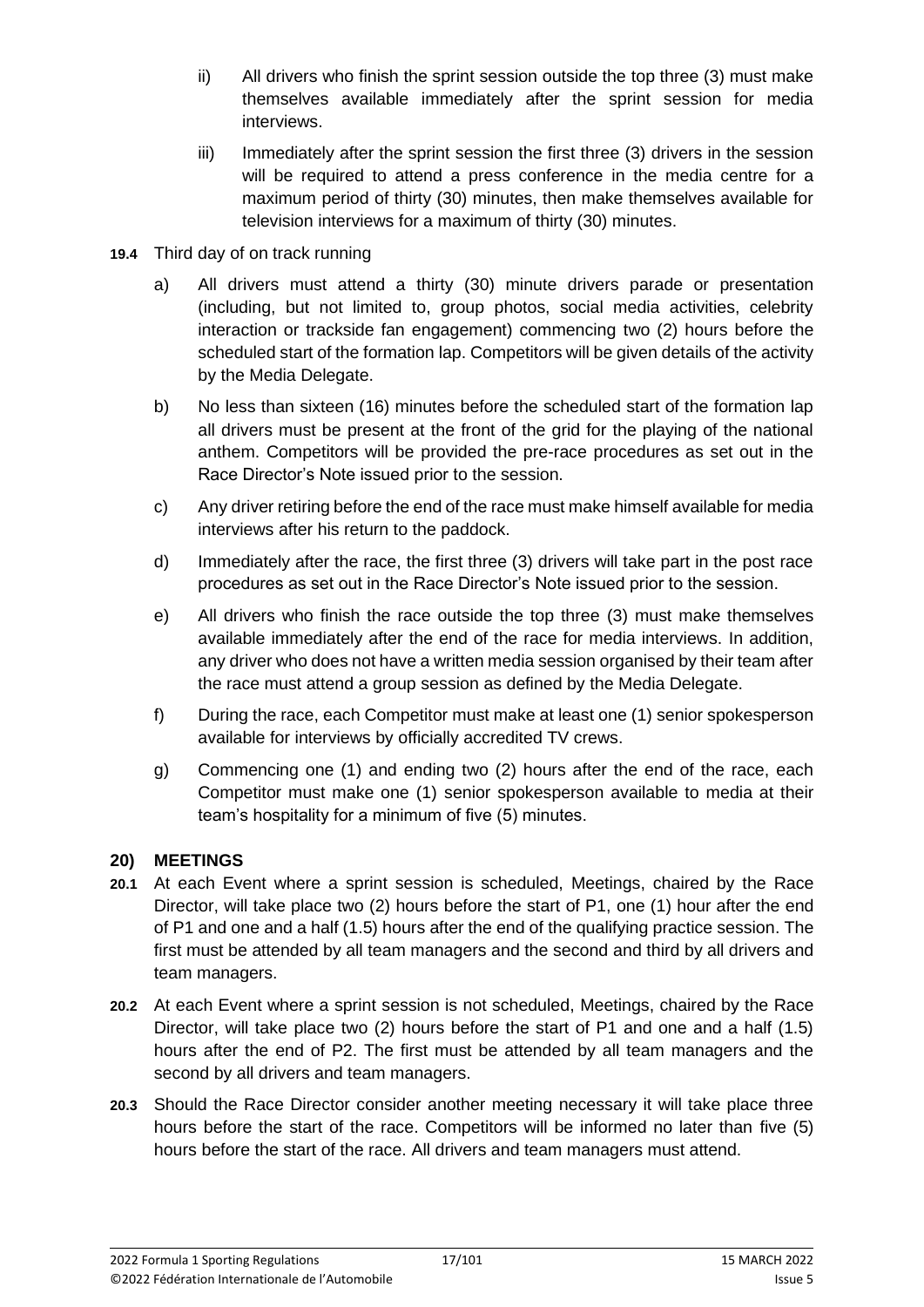### **21) COVERING OF COMPONENTS DURING AN EVENT**

- **21.1** Commencing twenty-nine (29) hours prior to the scheduled start of P1, no screen, cover or other obstruction which in any way obscures any part of a car will be allowed at any time in the paddock, garages, pit lane or grid, unless it is clear any such covers are needed solely for mechanical reasons, which could, for example, include protecting against fire.
- **21.2** In addition to the restrictions detailed in Article 21.1, the following are specifically not permitted:
	- a) Engine, gearbox or radiator covers whilst engines are being changed or moved around the garage.
	- b) Covers over spare wings when they are on a stand in the pit lane not being used.
	- c) Parts such as (but not limited to) spare floors, fuel rigs or tool trolleys may not be used as an obstruction.
- **21.3** The following are permitted:
	- a) Covers which are placed over damaged cars or components.
	- b) A transparent tool tray, no more than 50mm deep, placed on top of the rear wing.
	- c) Warming or heat retaining covers for the engine and gearbox on the grid.
	- d) A rear wing cover designed specifically to protect a mechanic starting the car from fire.
	- e) Covers over the tyre manufacturer's code numbers (not the FIA bar code numbers).
	- f) A cover over the car in the parc fermé overnight.
	- g) A cover over the car in the pit lane or grid if it is raining.
	- h) Tyre heating blankets as described in Article 10.8.4d) and 10.8.5 of the Technical Regulations.

### **22) DRIVER ADJUSTABLE BODYWORK**

- **22.1** Driver adjustable bodywork permitted by Article 3.10.10 of the Technical Regulations.
	- a) The driver adjustable bodywork may only be activated by the driver in any of the pre-determined activation zones around each circuit. In conditions of poor visibility however the Race Director may, at his absolute discretion, disable all such systems until conditions improve.
	- b) If the adjustable bodywork is disabled in this way at any time during any of the three periods of the qualifying practice session (Q1, Q2 or Q3) it will remain disabled for the remainder of the relevant period.
	- c) For the sole purpose of improving overtaking opportunities during the sprint session and the race the adjustable bodywork may be activated by the driver after he has completed two (2) laps after the start or following a safety car period during each sprint session or a race.
	- d) The driver may only activate the adjustable bodywork in a sprint session or the race when he has been notified via the control electronics (see Article 8.2 of the Technical Regulations) that it is enabled. It will be enabled, and may only be used by the driver, if he is less than one (1) second behind another at any of the predetermined detection points around each trackeireuit.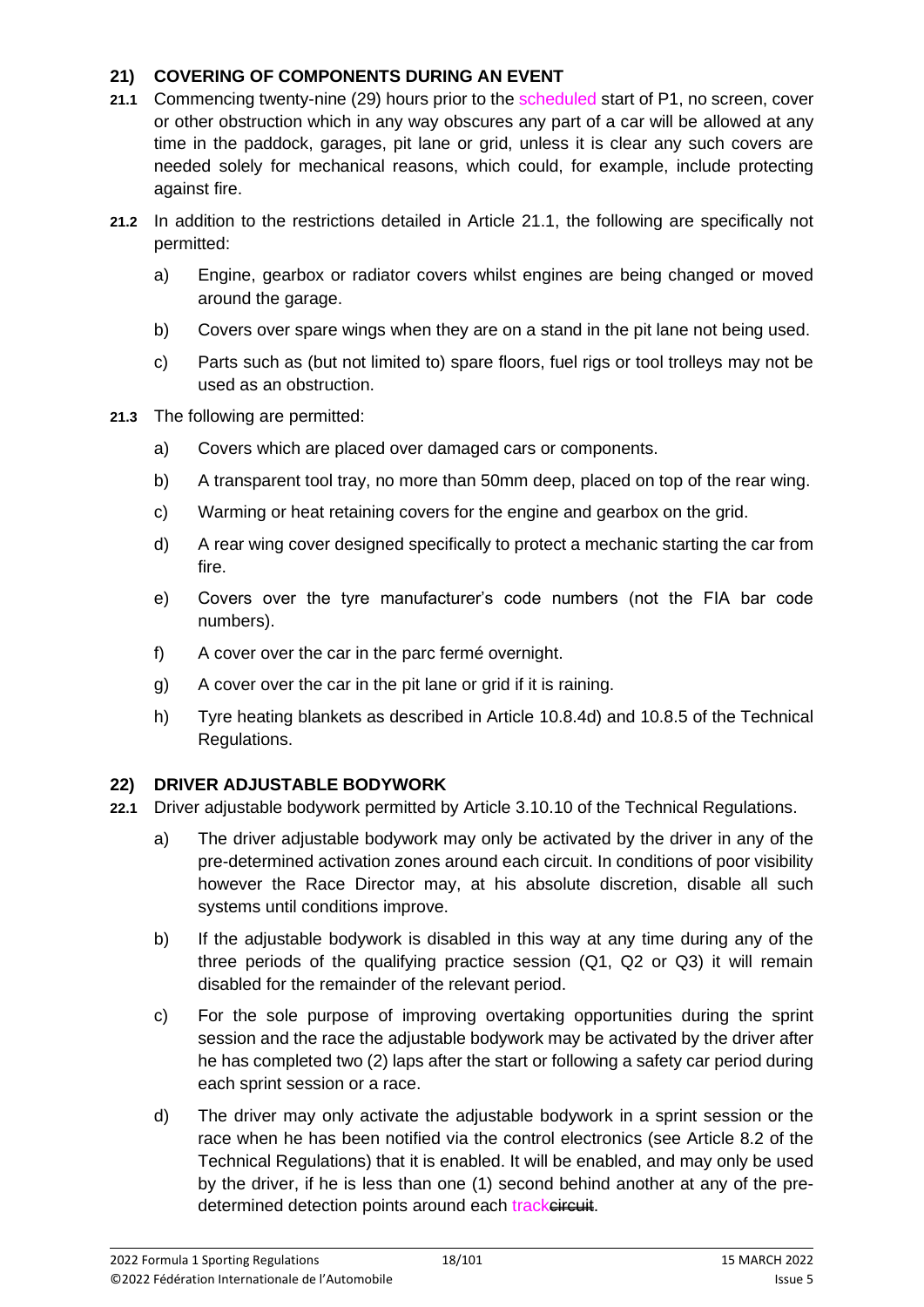- e) The system will be disabled by the control electronics the first time the driver uses the brakes after he has activated the system.
- f) In conditions of poor visibility, or if yellow flags are being shown in the activation zone, the Race Director may, at his absolute discretion, disable all such systems until conditions improve or yellow flags are withdrawn.
- g) The FIA may, after consulting all Competitors, adjust the above time proximity in order to ensure the stated purpose of the adjustable bodywork is met.
- h) In the event of a failure in the system which notifies the driver that he was within one (1) second of the car in front, and is hence authorised to use the adjustable bodywork, the Competitor concerned may ask the Race Director for permission to override the system. If permission is given in this way the onus will be upon the Competitor concerned to ensure that their driver only uses the adjustable bodywork if he is within one (1) second of the car in front of him.
- i) If the failure in the system is rectified the driver may no longer use this override, the Race Director will notify the Competitor if and when the fault has been remedied.

### **23) OPERATIONAL PERSONNEL DURING AN EVENT**

- **23.1** For the purposes of this Article 23 only:
	- a) a Closed Event will be determined at the sole discretion of the FIA and the Commercial Rights Holder and will be defined as one which does not permit guests access into the Paddock;
	- b) an Open Event will be determined at the sole discretion of the FIA and the Commercial Rights Holder and will be defined as one which does permit guest access into the Paddock.
- **23.2** At each Closed Event during the period beginning twenty-nine (29) hours before the scheduled start of the first free practice session (P1) and ending with the declaration of the official classification of the race, each Competitor may not have more than a total of 115 team personnel, including any trainee personnel, within the confines of the circuit. No more than fifty-eight (58) of these team personnel who are within the confines of the circuit may be associated in any way with the operation of the cars.
- **23.3** At each Open Event during the period beginning twenty-nine (29) hours before the scheduled start of the first free practice session (P1) and ending two (2) hours after the start of the race, each Competitor may not have more than a total of fifty-eight (58) team personnel who are associated in any way with the operation of the cars within the confines of the circuit. However, during the period starting forty-five (45) minutes before the start of the first formation lap until fifteen (15) minutes after the scheduled start of the race the number of such operational personnel is unlimited.
- **23.4** For the avoidance of doubt race drivers and staff whose duties are solely connected with hospitality, team motorhomes, sponsors, marketing, public relations, security or driving trucks to or from the Event are not considered operational personnel.
- **23.5** In addition to the fifty-eight (58) personnel described in Articles 23.2 and 23.3, each Competitor will be permitted twelve (12) individual exceptions during a Championship for trainee personnel, however, no individual trainee may attend more than three (3) Events in this capacity.
- **23.6** A list of all operational, exempt, trainee and single race personnel must be submitted to the FIA prior to each Event using the official template provided by the FIA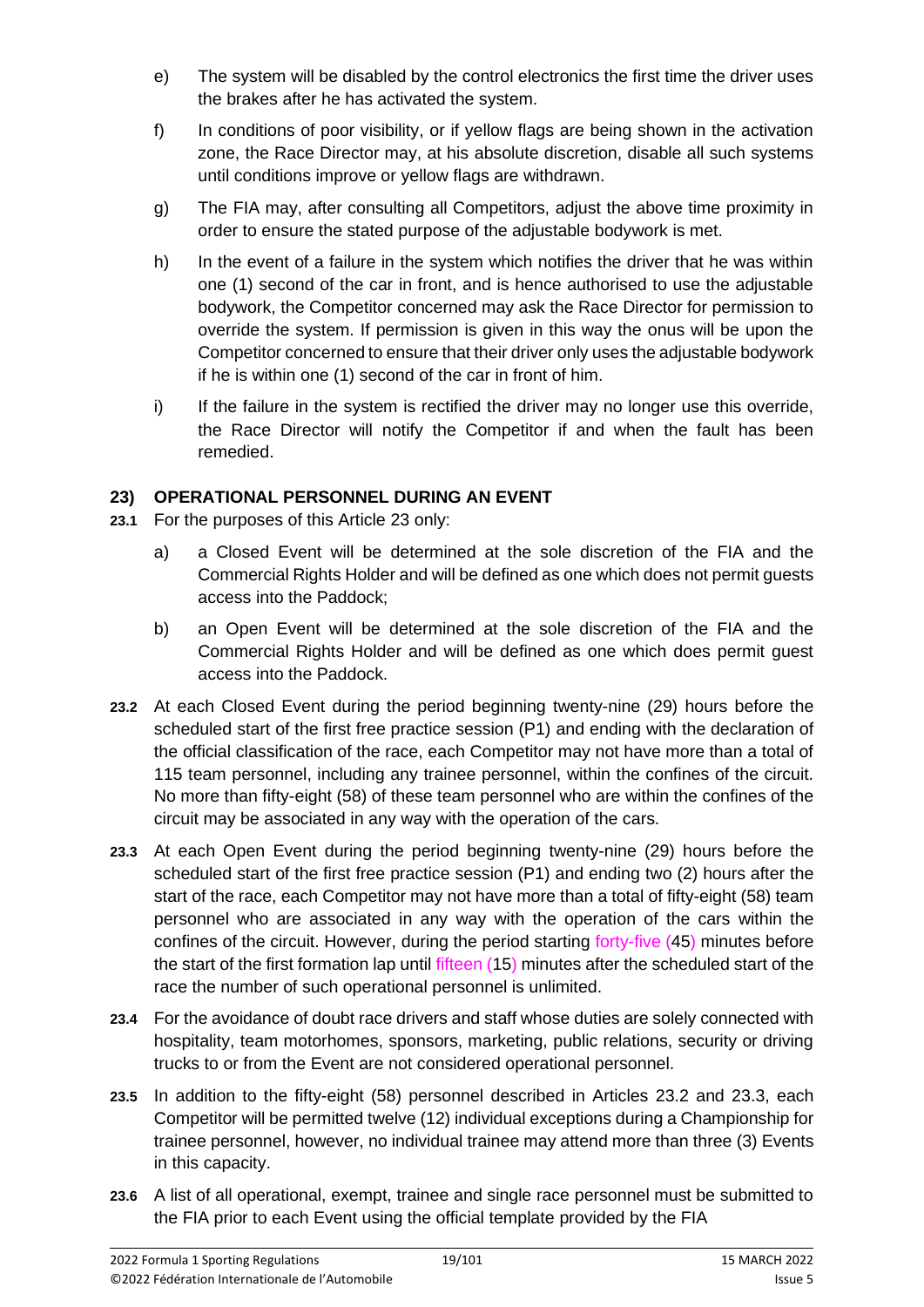- **23.7** a) At each Event where a sprint session is not scheduled, team personnel who are associated in any way with the operation of the cars are not permitted within the confines of the circuit during the restricted periods detailed below in this Article 23.7f) to 23.7h).
	- b) At each Event where a sprint session is scheduled, team personnel who are associated in any way with the operation of the cars are not permitted within the confines of the circuit during the restricted periods detailed below in this Article 23.7f) to 23.7g)
	- c) For the avoidance of doubt, race drivers and personnel whose duties are solely connected with catering, media or marketing are exempt from these requirements.
	- d) Boards warning anyone attempting to enter the paddock that the restricted period is in operation will be placed immediately before the turnstiles at the appropriate times.
	- e) Personnel will be permitted to enter the Paddock thirty (30) minutes prior to each restricted period to assist social distancing. No work is permitted to be undertaken until the restricted period has ended.
	- f) Restricted Period One: Commencing forty-two (42) hours prior to the scheduled start of P1 and ending twenty-nine (29) hours prior to the scheduled start of P1.
	- g) Restricted Period Two: Commencing eighteen (18) hours prior to the scheduled start of P1 and ending four (4) hours prior to the scheduled start of P1.
	- h) Restricted Period Three: Commencing thirteen (13) hours prior to the scheduled start of P3 and ending three (3) hours prior to the scheduled start of P3. If the unrestricted time between the end of P2 and the start of the third restricted period exceeds five (5) hours the excess will be added to the start of the third restricted period.
- **23.8** Each Competitor will be permitted the following exceptions during the Championship to the requirements of Article 23.7:
	- a) Restricted Period One: Eight (8) exceptions in each Championship
	- b) Restricted Period Two: Six (6) exceptions in each Championship
	- c) Restricted Period Three: Two (2) exceptions in each Championship

For the avoidance of doubt, these exceptions may not be used consecutively during a single Event.

# **24) COMPETITOR FACTORY SHUTDOWN PERIOD**

- **24.1** All Competitors must observe a shutdown period of fourteen (14) consecutive days during the months of July and/or August. If two consecutive Events during this period are separated by only seventeen (17) days a shutdown period of thirteen (13) consecutive days must be observed. In either case Competitors should notify the FIA of their intended shutdown period within thirty (30) days of the start of the Championship.
- **24.2** During the shutdown period no Competitor or affiliate to a Competitor may carry out or instruct a third party supplier to carry out any of the following activities for or on behalf of the Competitor:
	- a) Operation or use of any wind tunnel, except as specifically permitted by Article 24.4.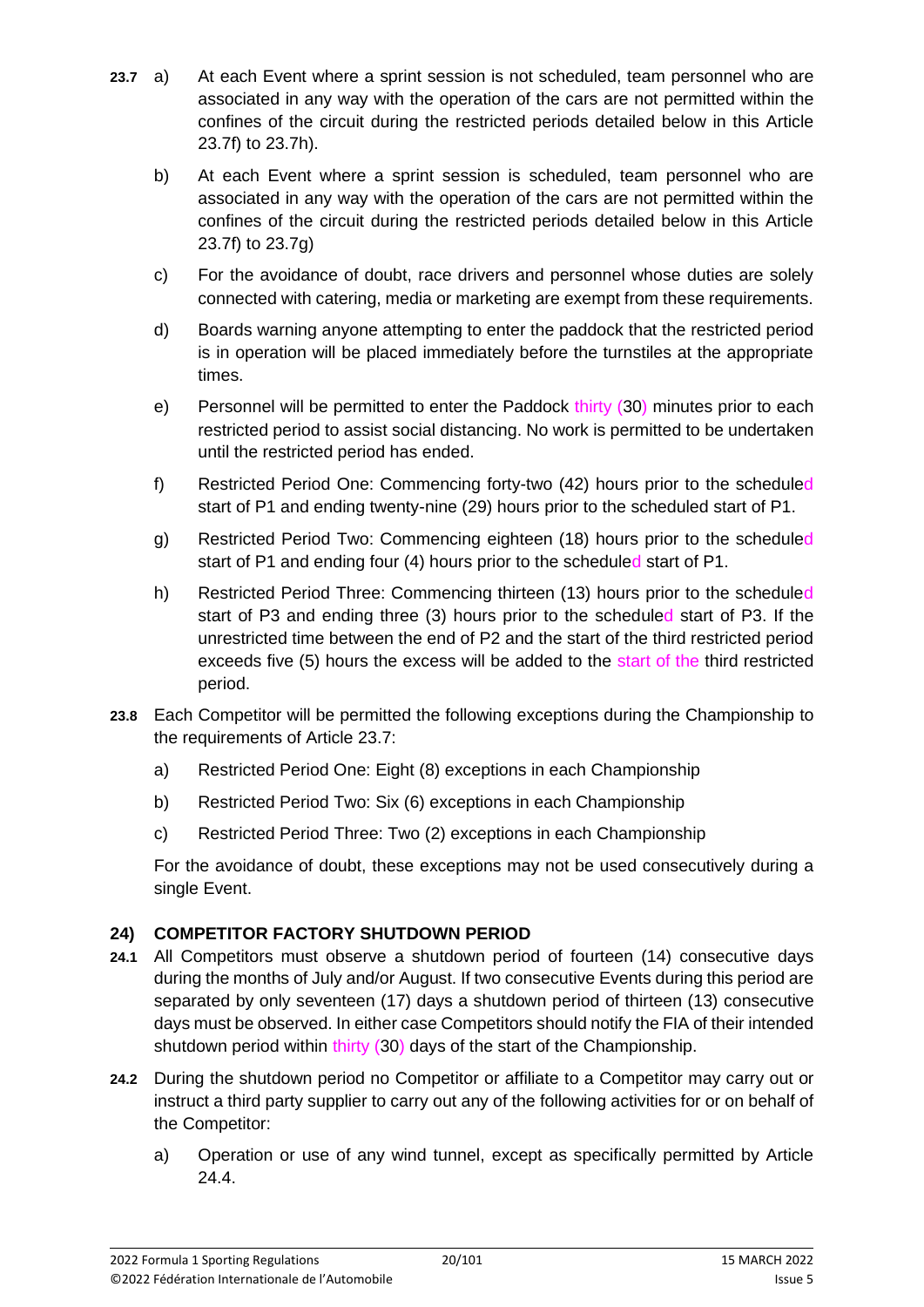- b) Operation or use of any computer resource for CFD Simulations, except as specifically permitted by Article 24.4.
- c) Production or development of wind tunnel parts, car parts, test parts or tooling.
- d) Sub-assembly of car parts or assembly of cars.
- e) Any work activity by any employee, consultant or sub-contractor engaged in design, development or production (excluding any work activity to be undertaken at the circuit in preparation for the Event immediately following the shutdown period).
- **24.3** Each Competitor must notify its suppliers of the dates of its shutdown period and must not enter into any agreement or arrangement with the intention of circumventing the prohibition on the above activities.
- **24.4** During the shutdown period the following activities will not be considered a breach of the above:
	- a) Repairs carried out with the agreement of the FIA to a car seriously damaged during the Event preceding the shutdown period.
	- b) The assembly and servicing of running or static show cars, none of which may entail the production, assembly or servicing of any current car parts.
	- c) The operation and use of any wind tunnel provided this is being carried out for projects with no direct relation to Formula One or for or on behalf of a Competitor that is not at that time within its own shutdown period or for the purposes of maintenance or modifications to the facility (at the exclusion of any activity defined as Restricted Wind Tunnel Testing in Appendix 7 of the Sporting Regulations).
	- d) The operation and use of any computer for CFD simulations provided this is being carried out for projects with no direct relation to Formula One, or for or on behalf of a competitor that is not at that time within its own shutdown period or for the purposes of system or software upgrade or maintenance (but not for activities which may be deemed as methodological development or are defined as Restricted CFD Simulations in Appendix 7 of the Sporting Regulations).
	- e) Any activity the sole purpose of which is supporting projects unconnected to Formula One, subject to the prior written approval from of the FIA.

### **25) POWER UNIT MANUFACTURER FACTORY SHUTDOWN PERIOD**

- **25.1** All Power Unit Manufacturers must also observe the shutdown period described in Article 24.1 with an exception for factories based in countries where law and/or unions impose a different closing week. In this case, these factories may replace one week out of two weeks of the shutdown period by the locally imposed week. Power Unit Manufacturers affected by this must make a declaration to the FIA that their staff will not be permitted to transfer to work in the country that isn't shutdown during these periods. In any case Power Unit Manufacturers should notify the FIA of their intended shutdown period within thirty (30) days of the start of the Championship.
- **25.2** During the shutdown period no Power Unit Manufacturer or affiliate to a Power Unit Manufacturer may carry out or instruct a third-party supplier to carry out any of the following activities for or on behalf of the Power Unit Manufacturer:
	- a) Any work activity by any employee, consultant or sub-contractor engaged in design, development or production (excluding any work activity to be undertaken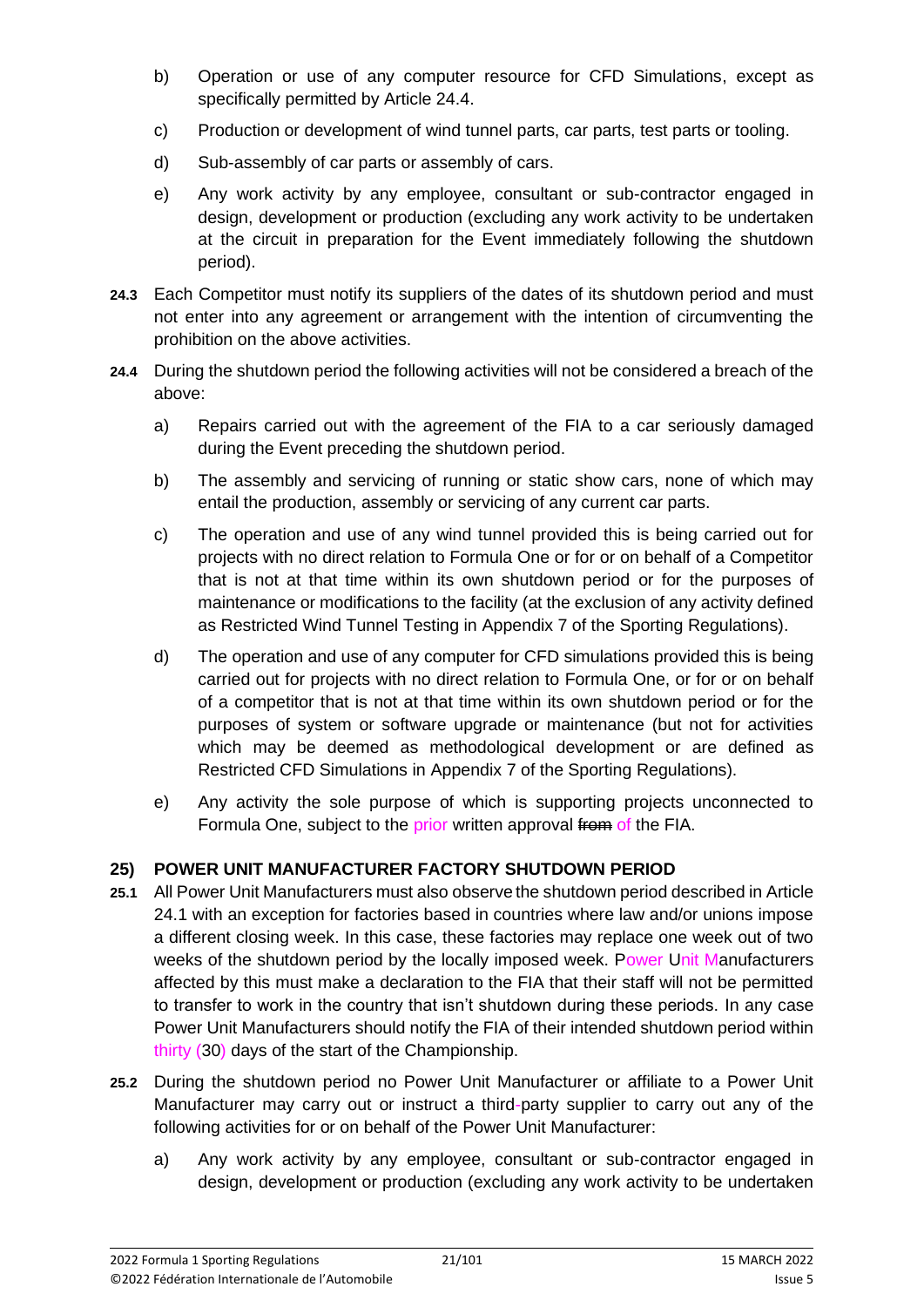at the circuit in preparation for the Event immediately following the shutdown period).

- b) Operation or use of any test bench except as specifically permitted by Article 25.4. During the shutdown period no occupancy hours nor operations hours may be incremented neither unrestricted test bench hours for projects connected to Formula One.
- c) Operation or use of any computer resource for simulations except as specifically permitted by Article 25.4.
- d) Production or development of Power Unit parts, test parts, car parts, or tooling.
- e) Sub-assembly of Power Unit parts or assembly of Power Units.
- **25.3** Each Power Unit Manufacturer must notify its suppliers of the dates of its shutdown period and must not enter into any agreement or arrangement with the intention of circumventing the prohibition on the above activities.
- **25.4** During the shutdown period the following activities will not be considered a breach of the above:
	- a) The assembly or servicing of Power Units for running show cars, none of which may entail the production, assembly or servicing of any power unit parts.
	- b) Work on any test bench or computer resource for the purposes of maintenance or modifications to the facility (at the exclusion of any activity defined as Restricted Power Unit Testing or as Commissioning in Appendix 8 of the Sporting Regulations).
	- c) Any activity the sole purpose of which is supporting projects unconnected to Formula One, subject to the written approval of the FIA.

# **26) GENERAL SAFETY**

- **26.1** Official instructions will be given to drivers by means of the signals laid out in the Code. Competitors must not use flags or lights similar to these.
- **26.2** Save where these Sporting Regulations require otherwise, pit lane and track discipline and safety measures will be the same for all practice sessions and sprint session as for the race.
- **26.3** Other than by driving on the track, Competitors are not permitted to attempt to alter the grip of any part of the track surface.
- **26.4** If a car stops on the track, it shall be the duty of the marshals to remove it as quickly as possible so that its presence does not constitute a danger or hinder other Competitors. Under no circumstances may a driver stop his car on the track without justifiable reason.

If any mechanical assistance received during a sprint session or the race results in the car re-joining the stewards may disqualify him from that sprint session or the race (other than under Article 2226.7d)).

- **26.5** A driver who abandons a car must leave it in neutral or with the clutch disengaged, with the ERS shut down and with the steering wheel in place.
- **26.6** Save as specifically authorised by the Code or these Sporting Regulations, no one except the driver may touch a stopped car unless it is in the paddock, the Competitors' designated garage area, the pit lane or on the starting grid.
- **26.7** During the period commencing fifteen (15) minutes prior to and ending five (5) minutes after every practice session and the period between the commencement of the formation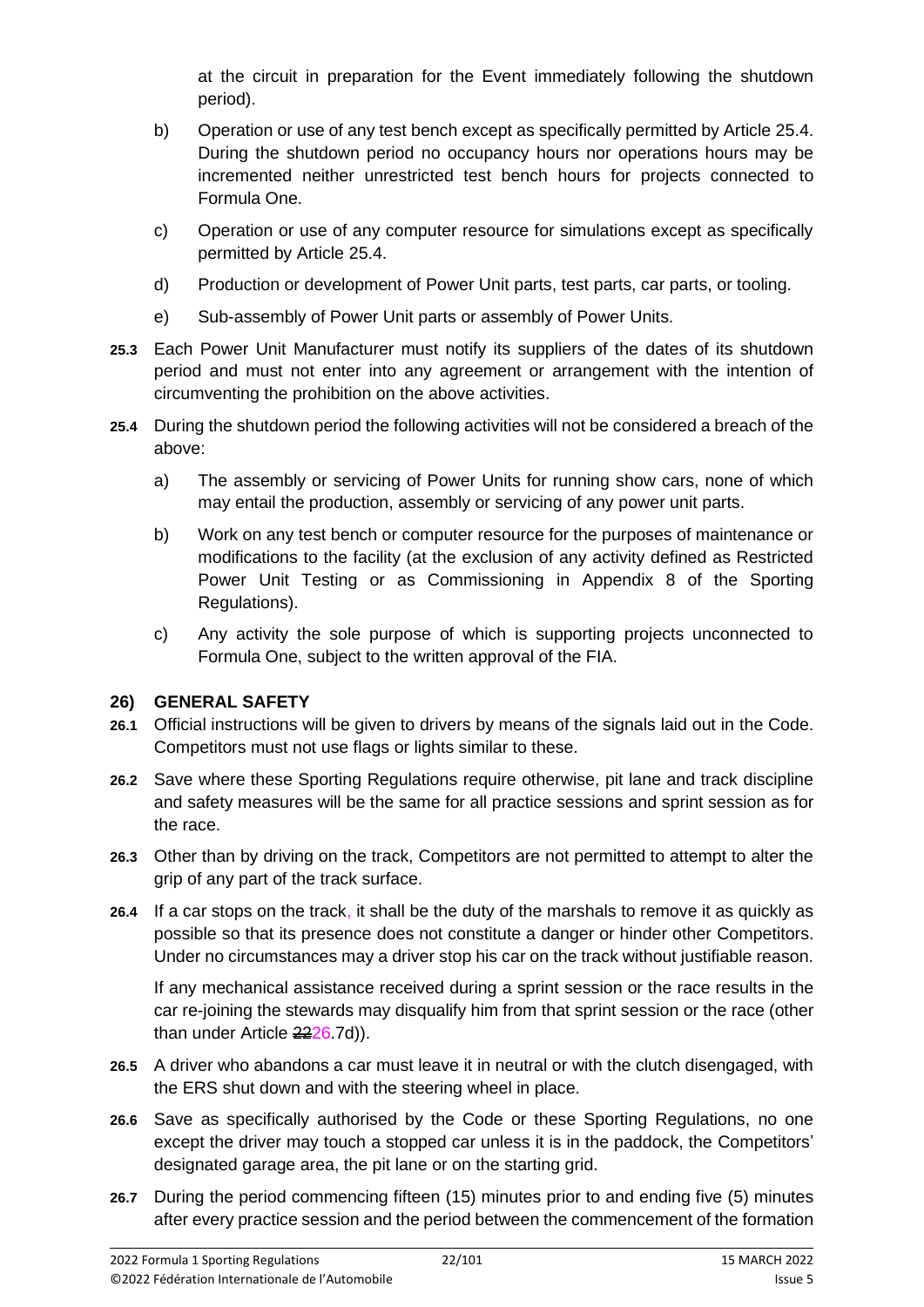lap which immediately precedes the sprint session and the race and the time when the last car enters the parc fermé, no one is allowed on the track, the pit entry or the pit exit with the exception of:

- a) Marshals or other authorised personnel in the execution of their duty.
- b) Drivers when driving or on foot, having first received permission to do so from a marshal.
- c) Team personnel when either pushing a car or clearing equipment from the grid after all cars able to do so have left the grid on the formation lap.
- d) Team personnel when assisting marshals to remove a car from the grid after the start of the sprint session or the race.
- **26.8** During a sprint session and a race, the engine may only be started with the starter except in the pit lane or the Competitors' designated garage area where the use of an external starting device is allowed.
- **26.9** Drivers taking part in any practice session, sprint session or the race must always wear the clothes, helmets and head and neck supports specified in the Code.
- **26.10** If a driver has serious mechanical difficulties, he must leave the track as soon as it is safe to do so.
- **26.11** The lights described in Article 14.3 of the Technical Regulations must be illuminated at all times when using intermediate or wet-weather tyres. It shall be at the discretion of the Race Director to decide whether or not a driver should be stopped if no rear light is working. Should a car be stopped in this way the driver may re-join when the fault has been remedied.
- **26.12** Only twelve (12) team members for each Competitor are permitted in the signalling area during any practice session, sprint session and the race.
- **26.13** Unless authorised by the FIA no one under the age of 16 is permitted in the pit lane at the following times:
	- a) The period commencing fifteen (15) minutes prior to and ending five (5) minutes after every practice session.
	- b) The period commencing fifteen (15) minutes before the pit exit is opened to allow cars to cover reconnaissance laps and the time when the last car enters the parc fermé after the sprint session or the race has ended.
- **26.14** The Race Director, the clerk of the course or the Medical Delegate can require a driver to have a medical examination at any time during an Event.

If, after an incident, the Medical Warning Light signals that threshold forces have been exceeded the driver must be examined by the Event medical service without delay, the Medical Delegate will determine the most appropriate place for this examination.

- **26.15** The organiser must make at least two (2) fire extinguishers of 5kg capacity available to each Competitor and ensure that they work properly.
- **26.16** Animals, except those which may have been expressly authorised by the FIA for use by security services, are forbidden on the track, in the pit lane, in the paddock or in any spectator area.
- 26.17 Other than under the provisions of where permitted in Articles 57.4 and 5857.2, tyre blankets are not permitted in the Pit Lane at any time during the sprint session or the race and must be removed before the tyres are carried to the pit stop area.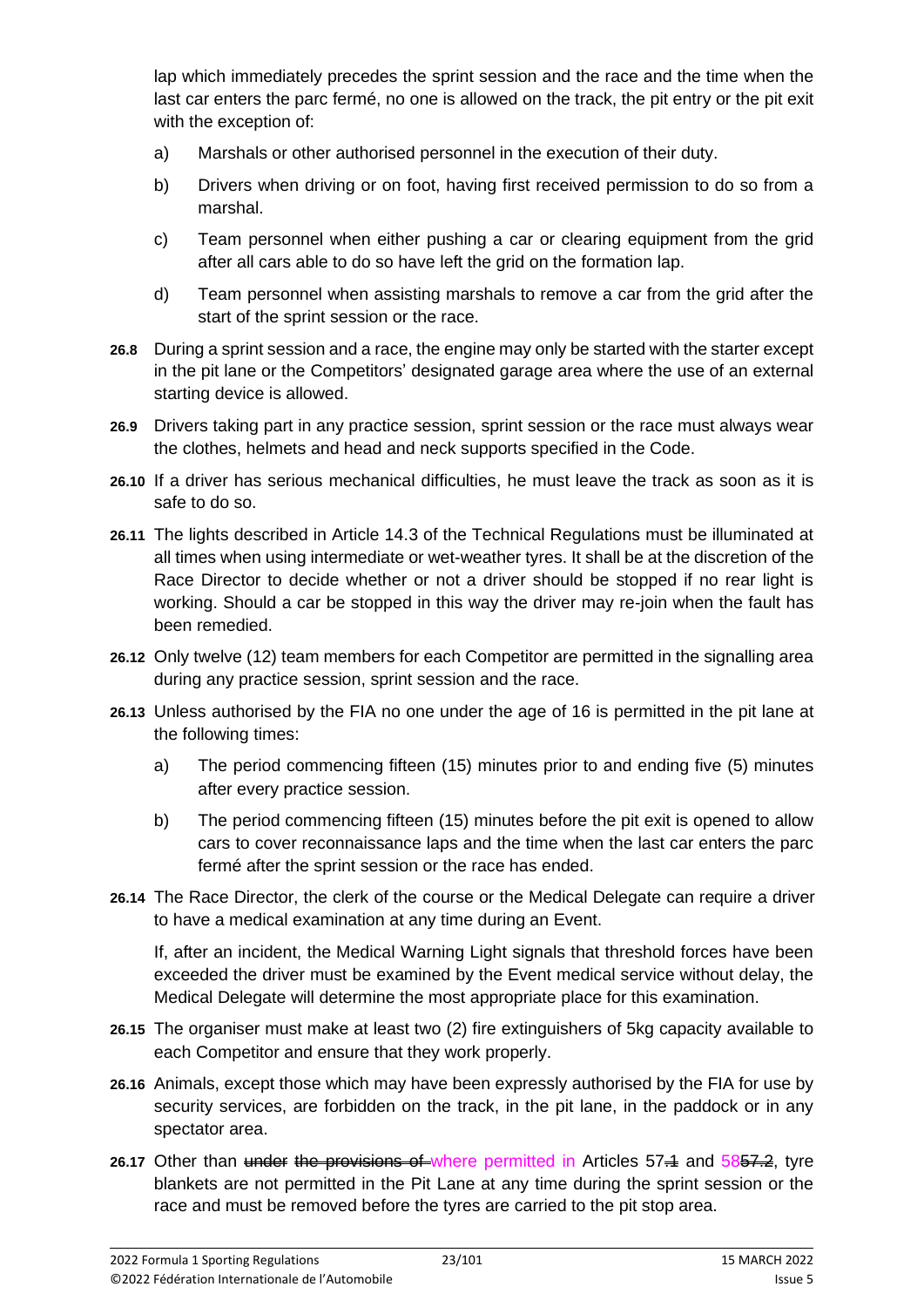### **27) SPARE CARS**

- **27.1** Each Competitor may have no more than two (2) cars available for use at any one time during an Event.
- **27.2** An assembly comprising a survival cell as defined in Article 12.1 of the Technical Regulations and additional components will be deemed to be a car in this context if the survival cell is fitted with anything other than the following components:
	- a) components that exist wholly or partially within the survival cell, with the exception of the energy store as defined in Article 5.1.8 of the Technical Regulations;
	- b) front axle components of the sprung suspension as defined in Article 10.1.1 of the Technical Regulations;
	- c) the steering assembly as listed in Article 10.5 of the Technical Regulations;
	- d) the side impact structures;
	- e) any components permanently bonded to the survival cell;
	- f) any fasteners attached to the survival cell (such as engine mountings).

### **28) POWER UNIT USAGE**

- **28.1** The only power unit that may be used at an Event during the 2022-2025 Championship seasons is a power unit which is constituted only of elements that were in conformity, at the date they were introduced in the race pool, with the latest submitted and approved homologation dossier as defined in Appendix 4 of the Technical Regulations.
- **28.2** Unless a driver drives for more than one (1) Competitor (see Article 28.4 below), and subject to the additions described below, each driver may use no more than three (3) engines (ICE), three (3) motor generator units-heat (MGU-H), three (3) turbochargers (TC), two (2) energy stores (ES), two (2) control electronics (CE), three (3) motor generator units-kinetic (MGU-K) and eight (8) of each of the four (4) elements constituting a set of Engine exhaust systems during a Championship. For the purpose of this article a set of Engine exhaust systems is deemed to comprise the following four (4) elements: primaries LHS, primaries RHS, secondary LHS and secondary RHS.
- **28.3** Should a driver use more Power Unit elements than the numbers prescribed in Article 28.2 of any one of the elements during a Championship, a grid place penalty will be imposed upon him at the first Event during which each additional element is used. Penalties will be applied according to the following table and will be cumulative:
	- a) The first time an additional element is used: Ten (10) grid place penalty.
	- b) The next times an additional element is used: Five (5) grid place penalty.

If a driver incurs a penalty exceeding fifteen (15) grid places he will be required to start the race from the back of the starting grid.

Any of the seven (7) elements will be deemed to have been used once the car's timing transponder has shown that it has left the pit lane.

During any single Event, if a driver introduces more than one of the same Power Unit element which is subject to penalties, only the last element fitted may be used at subsequent Events without further penalty.

- **28.4** If a driver is replaced at any time during the Championship his replacement will be deemed to be the original driver for the purposes of assessing Power Unit usage.
- **28.5** After consultation with the relevant Power Unit Manufacturer the FIA will attach seals to each of the relevant elements of the Power Unit prior to them being used for the first time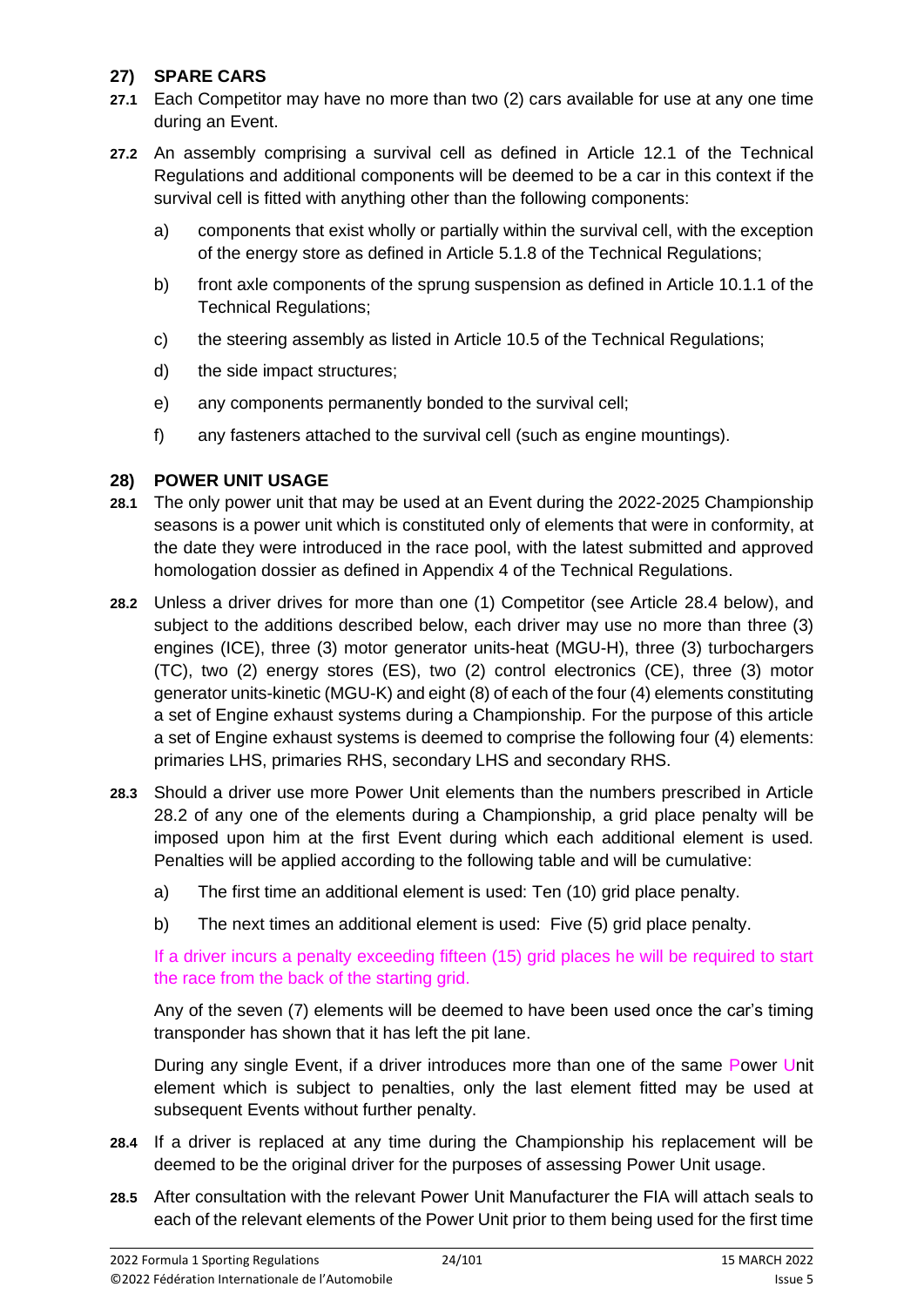at an Event in order to ensure that no significant parts can be rebuilt or replaced. Exhaust elements defined in Article 28.2 above should be permanently and uniquely marked, which is then clearly visible directly or  $\frac{1}{2}$  using an optical device in a timely manner when a Power Unit is fitted to a chassis.

Within two (2) hours of the end of the post-race parc fermé additional seals will be applied to all used power unit elements in order to ensure that they cannot be run or dismantled between Events. The sealing method must be agreed with the Technical Delegate.

Upon request to the FIA, these additional seals will be removed twenty-two (22) hours before the scheduled start of P1 at the next Event at which the Power Unit elements are required. All such Power Unit elements must remain within the Competitor's designated garage area when not fitted to a car and may not be started at any time during an Event other than when fitted to a car eligible to participate in the Event.

If any of the FIA seals are damaged or removed from the relevant components within the Power Unit after they have been used for the first time those parts may not be used again unless they were removed under FIA supervision.

### **29) USAGE OF RESTRICTED-NUMBER COMPONENTS (RNC)**

- **29.1** Restricted-Number Components (RNC) are components which have a limitation in numbers that can be used by each driver in an Event over a Championship.
- **29.2** For each RNC, each driver may use up to a maximum number of such elements for the entire Championship, and this maximum value for this RNC will vary as a function of the Events in that Championship, in accordance to the table of this Article.
	- a) Should a driver use more than the allowable maximum value of elements for a given RNC, a grid penalty will be imposed upon him at the first Event during which each additional element is used.
	- b) Penalties will vary between the first time an additional RNC is used, or the subsequent times, in accordance with the relevant columns of the table of this Article.
	- c) Any additional RNC will be deemed to have been used once the car's timing transponder has shown that it has left the pit lane.

| <b>Restricted-</b><br><b>Number</b>                                               | As<br>defined<br>in:                           | <b>Allocation of RNCs for different</b><br><b>Number of Races</b> |    |    |    |    | <b>Penalties for</b><br>additional units<br>(grid positions) |               | <b>Additional</b><br>allocation<br>for 1st |               |
|-----------------------------------------------------------------------------------|------------------------------------------------|-------------------------------------------------------------------|----|----|----|----|--------------------------------------------------------------|---------------|--------------------------------------------|---------------|
| <b>Component</b>                                                                  |                                                | $\leq$ 20                                                         | 21 | 22 | 23 | 24 | 25                                                           | first<br>time | subsequent<br>times                        | <b>Season</b> |
| Gearbox case<br>and Cassette                                                      | TR.<br>Articles<br>9.1.56<br>and<br>9.1.78     | $\overline{4}$                                                    | 4  | 4  | 4  | 5  | 5                                                            | 5             | 5                                          | 0             |
| Gearbox<br>driveline, gear<br>change<br>components<br>and auxiliary<br>components | TR.<br>Articles<br>9.1.23.<br>9.1.34<br>9.1.45 | $\overline{4}$                                                    | 4  | 4  | 4  | 5  | 5                                                            | 5             | 5                                          | 0             |

- **29.3** The following exceptions and provisions apply:
	- a) RNCs may be subjected to maintenance or repair work between Events provided that: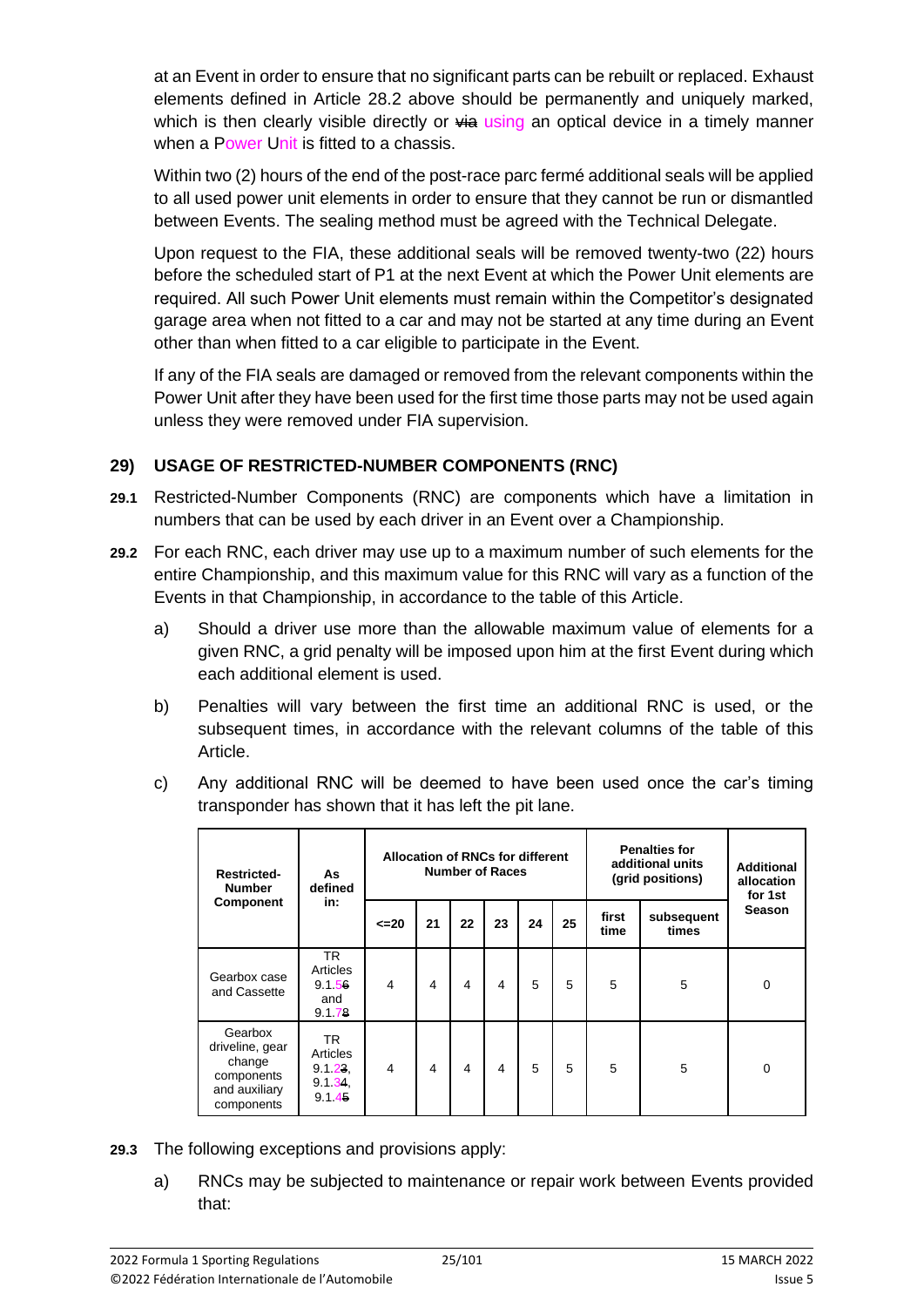- i) The nature of the work to be carried out has been approved by the FIA and communicated to all Competitors
- ii) The Competitor takes all the necessary measures to satisfy the FIA that the provisions of this Article are fully respected. This may include, but is not limited to, an accurate record of the repair work that gets carried out, photographs, the recording pf part numbers, etc.
- iii) Change gears, dog rings and reverse (excluding final drives or reduction gears) may be changed under supervision for others of identical specification at any time during an Event provided the Technical Delegate is satisfied there is evident physical damage to the parts in question.
- b) No significant parts of an RNC may be replaced between Events, unless expressly permitted by the FIA.
- c) With the consent of (and at the sole discretion of) the FIA, the numbers above will be increased in accordance with the relevant column of the table above, if:
	- i) The RNC used is supplied by a new Power Unit Manufacturer (as defined in Appendix 6) for Power Unit RNC's
	- ii) The Competitor in question is participating in their first Championship
- d) If a driver is replaced at any time during the Championship Season his replacement will be deemed to be the original driver for the purposes of assessing the number of available RNC's.
- e) During any single Event, if a driver introduces more than one of the same RNC which is subject to penalties, only the last such element fitted may be used at subsequent Events without further penalty.
- f) Penalties applied under the provisions of this Article are cumulative and apply only to the Event where they have been incurred.
- g) On four (4) occasions throughout the Championship during P1 and/or P2, a Competitor may  $\frac{f}{f}$  use a gearbox assembly outside of the RNC allocation.
- **29.4** For each RNC, the FIA will determine the appropriate method of identification in order to ensure that the provisions of Article 2529.2 are fully met. This may involve the usage of seals, the scanning of part numbers, the use of appropriate containers which can be sealed between Events or any other solution that the FIA decides, duly communicated to the Competitors.
	- a) Any seals used will be attached after consultation with the relevant Competitor or Power Unit supplier.
	- b) If any of the FIA seals are damaged or removed from an RNC after it has been used for the first time this RNC may not be used again unless the seals were removed under FIA supervision.

### **30) SUPPLY OF TYRES IN THE CHAMPIONSHIP AND TYRE LIMITATION DURING THE EVENT**

- **30.1** Supply of tyres
	- a) The single tyre manufacturer (the appointed tyre supplier) appointed by the FIA must undertake to provide:
		- i) Three (3) specifications of dry-weather tyre at each Event, each of which must be visibly distinguishable from one another when a car is on the track.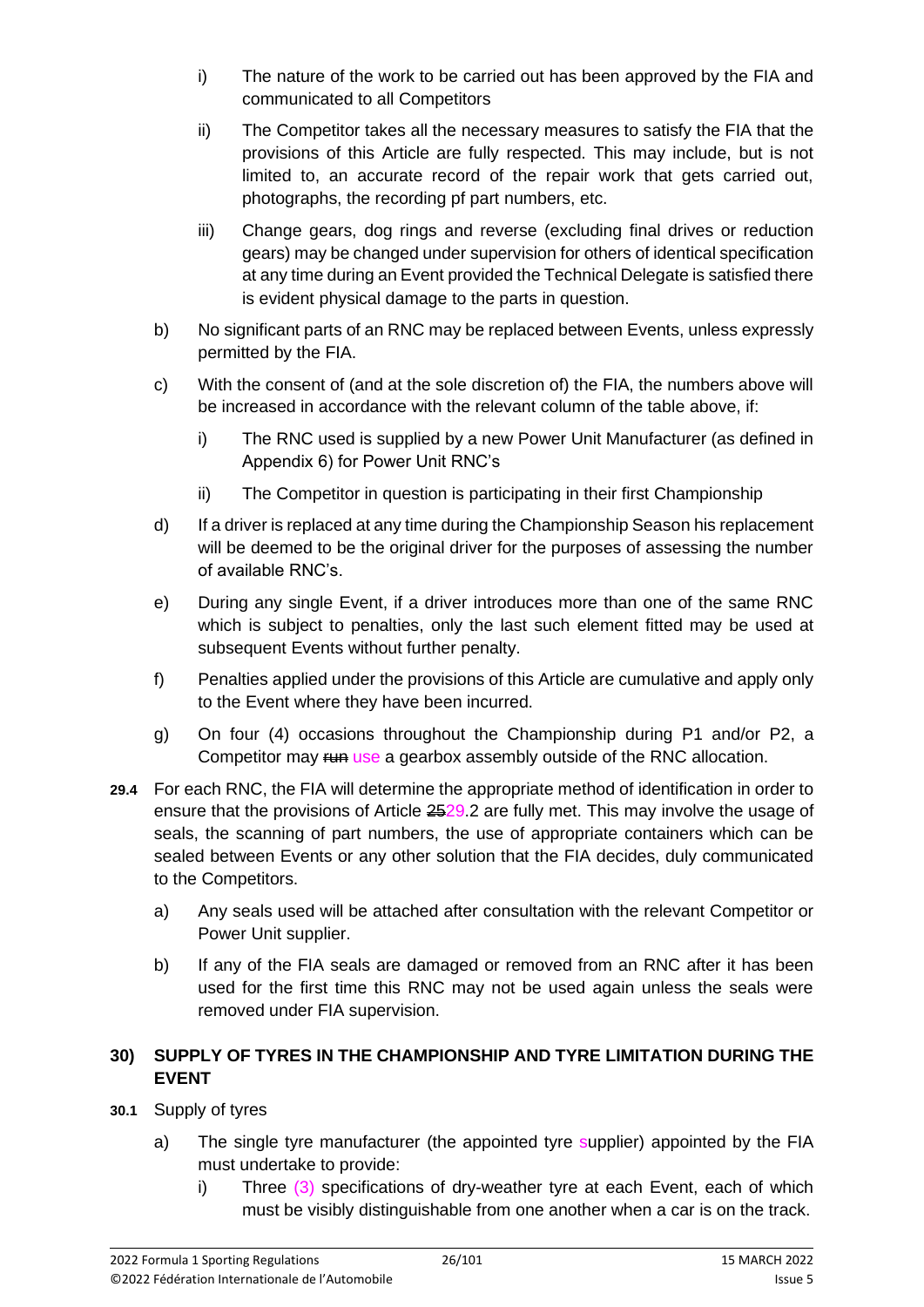- ii) At certain Events one additional specification of dry-weather tyre may be made available to all Competitors for evaluation purposes following a recommendation to the FIA from the appointed tyre supplier. Competitors will be informed about such an additional specification at least one (1) week before the start of the relevant Event.
- iii) One (1) specification of intermediate tyre at each Event.
- iv) One (1) specification of wet-weather tyre at each Event.
- **30.2** Quantity, selection and specification of tyres during an Event
	- a) Except under Articles 30.1a)ii),  $30.54e$ ,  $30.54f$  and  $30.54g$ 
		- i) At each Event where a sprint session is scheduled, each driver may use no more than twelve (12) sets of dry-weather tyres, four (4) sets of intermediate tyres and three (3) sets of wet-weather tyres during an Event.
		- ii) At all other Events, each driver may use no more than thirteen (13) sets of dry-weather tyres, four (4) sets of intermediate tyres and three (3) sets of wet-weather tyres during an Event.
	- b) A complete set of tyres will be deemed to comprise two (2) front and two (2) rear tyres all of which must be of the same specification and as allocated by the FIA, however, sets of the same specification may be mixed following the qualifying practice session.
	- c) Unless otherwise determined by the FIA and with the agreement of the appointed tyre supplier, no less than two (2) weeks prior to each Event, the FIA will provide all Competitors with the following information relevant to the Event in question:
		- i) Which tyre specifications will be made available by the appointed tyre supplier.
		- ii) The mandatory dry-weather race tyre specification(s) (up to two (2)).
		- iii) The mandatory dry-weather Q3 tyre specification (which will always be the softest of the three (3) specifications).
	- d) Unless otherwise determined by the FIA and with the agreement of the appointed tyre supplier, each Driver will be allocated the following specification of dry-weather tyres:
		- i) At each Event where a sprint session is scheduled:
			- Two (2) sets of the hard specification of tyres.
			- Four (4) sets of the medium specification of tyres.
			- Six (6) sets of the soft specification of tyres.
		- ii) At all other Events:
			- Two (2) sets of the hard specification of tyres.
			- Three (3) sets of the medium specification of tyres.
			- Eight (8) sets of the soft specification of tyres.
	- e) Once the above selections have been made the Technical Delegate will allocate sets of tyres to each driver from among the stock of tyres the appointed tyre supplier makes available for the Event.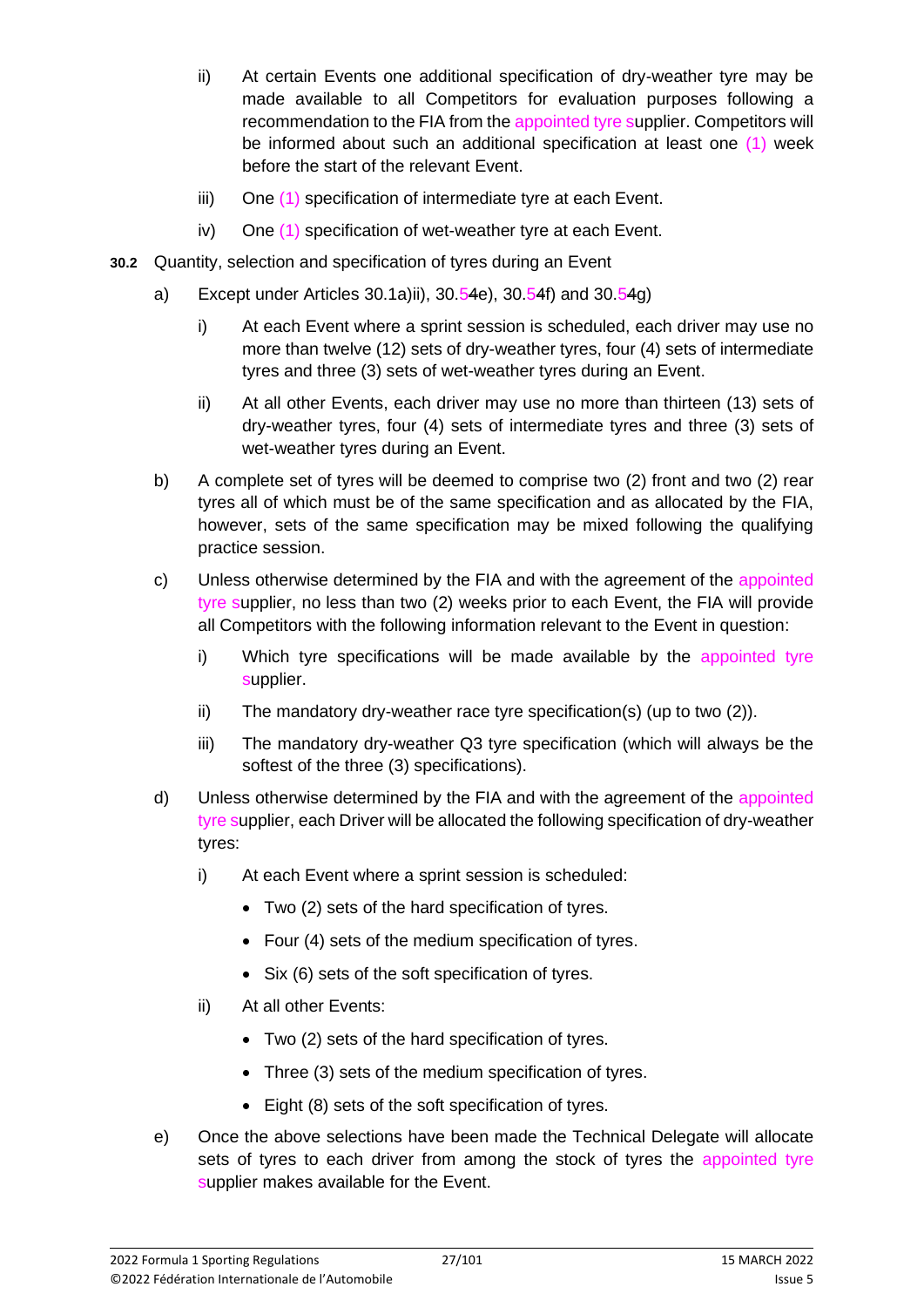- **30.3** Control of tyres
	- a) The outer sidewall of all tyres which are to be used at an Event must be marked with a unique identification.
	- b) Other than in cases of force majeure (accepted as such by the stewards), all tyres intended for use at an Event must be presented to the Technical Delegate for allocation prior to the start of the Event.
	- c) At any time during an Event, and at his absolute discretion, the Technical Delegate may select alternative tyres to be used by any Competitor or driver from among the stock of tyres the appointed tyre supplier has present at the Event.
	- d) A Competitor wishing to replace one unused tyre by another identical unused one must present both tyres to the Technical Delegate.
	- e) The use of tyres without appropriate identification may result in a race grid position penalty or disqualification from the sprint session or the race as appropriate.
- **30.4** Return of Tyres
	- a) The official return of tyres will be made electronically using the FIA Race Team Client. In the event of an issue with the system, and when instructed to do so by the FIA, each Competitor will be requested to provide the tyre return data in a CSV file format via email.
	- b) Any set of electronically returned tyres must also be physically returned to the appointed tyre supplier before the start of the following session.
- **30.5** Use of Tyres
	- a) All tyres must be operated in accordance with the prescriptions issued prior to each Event by the FIA and the appointed tyre supplier, including any additional or modified procedures set out in the Appendix to these Sporting Regulations or as communicated directly by the FIA and the appointed tyre supplier.
	- b) The only sets of tyres which may be used during an Event are those which are defined in Article 30.2a)i) and Article 30.2a)ii).

Any driver who uses a set of tyres of differing specifications or tyres not allocated to him during the sprint session or the race may not cross the Line on the track more than twice before returning to the pits and changing them for a set of tyres of the same specification. A penalty under Article 54.3d) will be imposed on any driver who does not change tyres as specified above. For the avoidance of doubt, a set of tyres of differing specifications will not be considered when assessing the number of specifications used during the race.

- c) Tyres will only be deemed to have been used once the car's timing transponder has shown that it has left the pit lane.
- d) If an additional driver is used (see Articles  $32.4$ ,  $\overline{=}$  and  $32.5$ ,  $32.6$  and  $32.7$ ) he must use the tyres allocated to the nominated driver he replaced.
- e) If an additional specification of dry-weather tyre is made available in accordance with Article 30.1a)ii) two (2) sets of these tyres will be allocated to each driver for use during P1 and P2. Any such tyres must be electronically returned no later than two (2) hours after the end of P2.
- f) At each Event where a sprint session is scheduled, if either P1 or the qualifying practice session are declared wet, one (1) additional set of intermediate tyres will be made available to any driver who used a set of intermediate tyres during either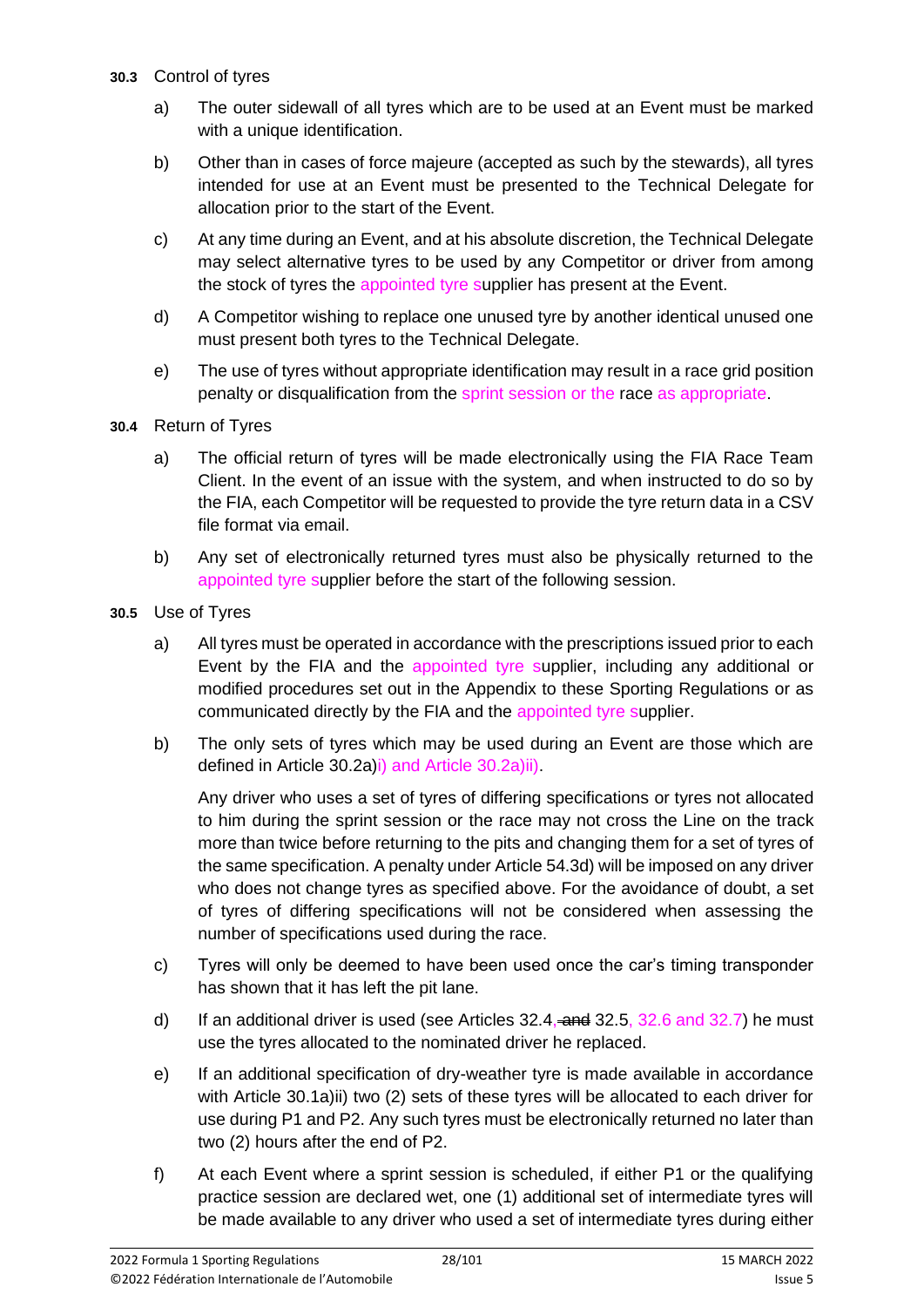session. Under such circumstances, one (1) used set of intermediate tyres must be electronically returned before the start of the sprint session.

If neither P1 nor the qualifying practice session are declared wet, but the likelihood of P2 being declared wet is deemed by the FIA to be high, one (1) additional set of intermediate tyres will be made available to all drivers. Under such circumstances, one (1) set of intermediate tyres must be electronically returned before the start of the sprint session.

If intermediate or wet weather tyres are used during the sprint session, one (1) additional set of intermediate tyres will be made available to all drivers.

g) At each Event where a sprint session is not scheduled, if either P1 or P2 are declared wet one (1) additional set of intermediate tyres will be made available to any driver who used a set of intermediate tyres during either session. Under such circumstances, one (1) used set of intermediate tyres must be electronically returned before the start of the qualifying practice session.

If neither P1 nor P2 are declared wet, but the likelihood of P3 being declared wet is deemed by the FIA to be high, one (1) additional set of intermediate tyres will be made available to all drivers. Under such circumstances, one (1) set of intermediate tyres must be electronically returned before the start of the qualifying practice session.

- h) From the twelve (12) sets of dry-weather tyres allocated to each driver under Article 30.2a)i):
	- i) One (1) set of the mandatory Q3 tyre specification may not be used nor returned before Q3. One (1) set of the mandatory Q3 tyre specification must be electronically returned no later than three and a half (3.5) hours after the end of Q3, even if they have not participated in Q3.
	- ii) Two (2) sets of the mandatory race specification(s) may not be returned before the race. For the avoidance of doubt, if there are two (2) mandatory race tyre specifications, one (1) set of each specification may not be returned before the race.

From the nine (9) remaining sets:

- iii) One (1) set must be electronically returned no later than two (2) hours after the end of P1.
- iv) One (1) additional set must be electronically returned no later than three and a half (3.5) hours after the end of Q3. This is in addition to the set referred to in Article 30.4hi)i).
- v) The mandatory Q3 tyre specification is the only dry tyre specification that is permitted to be used during the qualifying practice session.
- vi) One (1) set with the highest number of laps in P2 must be electronically returned no later than two (2) hours after the end of P2.
- vii) One (1) set with the highest number of laps must be electronically returned no later than two (2) hours after the end of the sprint session.
- i) From the thirteen (13) sets of dry-weather tyres allocated to each driver under Article 30.2a)ii):
	- i) One (1) set of the mandatory Q3 tyre specification may not be used nor returned before Q3 and, for the cars that qualified for Q3, one set of the same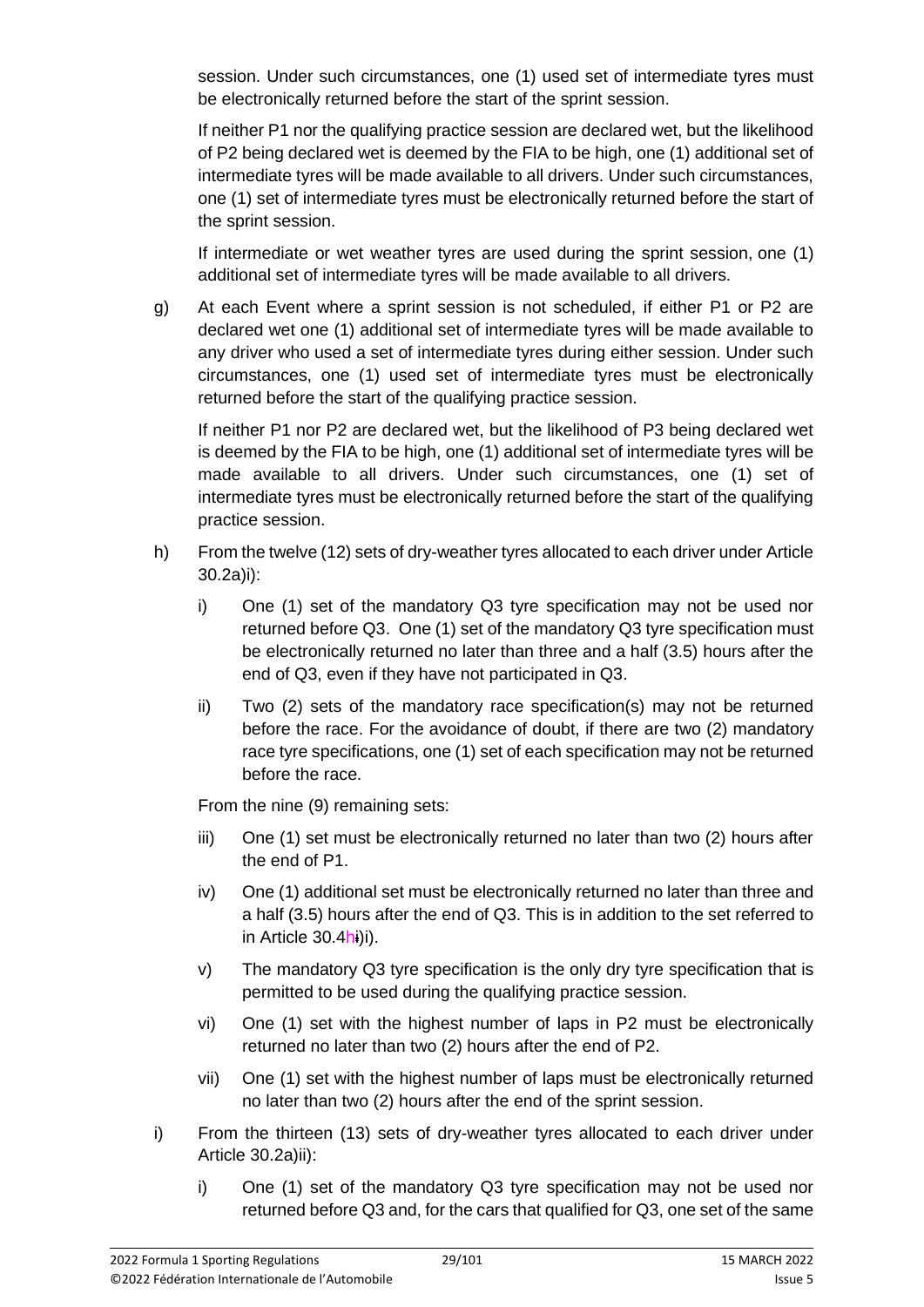specification must be electronically returned no later than three and a half (3.5) hours after the end of Q3.

ii) Two (2) sets of the mandatory race specification(s) may not be returned before the race. For the avoidance of doubt, if there are two (2) mandatory race tyre specifications, one (1) set of each specification may not be returned before the race.

From the ten (10) remaining sets:

- iii) Two (2) sets must be electronically returned no later than two (2) hours after the end of P1.
- iv) Two (2) further sets must be electronically returned no later than two hours after the end of P2 unless both P1 and P2 are either declared wet or cancelled, in which case one of these sets may be retained by each driver but must be electronically returned no later than two (2) hours after the end of P3.
- v) Two (2) further sets must be electronically returned no later than two (2) hours after the end of P3.
- j) Once all tyres have been returned electronically after the end of each day of on track activity the appointed tyre supplier will publish a list of the tyres which each driver has available to him for the remainder of the Event.
- k) During any free practice session intermediate and wet-weather tyres may only be used after the track has been declared wet by the Race Director, following which intermediate, wet or dry-weather tyres may be used for the remainder of the session.
- n) Unless he has used intermediate or wet-weather tyres during the race, each driver must use at least two different specifications of dry-weather tyres during the race, at least one of which must be a mandatory dry-weather race tyre specification as defined in Article 30.2c)ii). Unless a race is suspended and cannot be re-started, failure to comply with this requirement will result in the disqualification of the relevant driver from the race results.

If the race is suspended and cannot be re-started, thirty (30) seconds will be added to the elapsed time of any driver who was unable to use at least two (2) specifications of dry-weather tyre.

o) If the formation lap is started behind the safety car because of heavy rain (see Article 49), or the sprint session or race is resumed in accordance with Article 58.10a), the use of wet-weather tyres until the safety car returns to the pits is compulsory.

A penalty under Article 54.3d) will be imposed on any driver who does not use wet weather tyres whilst the safety car is on the track at such times.

- **30.6** Testing of tyres
	- a) From the time at which each Competitor receives fitted tyres from the appointed tyre supplier at or before an Event these may not be used on any rig, simulator or vehicle, other than the Formula One  $4$  car for which they were intended.
	- b) Tyres supplied to any Competitor at any time may not be used on any rig or vehicle (other than an F4 Formula One car on an FIA Grade 1 or FIA Grade 1T Circuit F4 approved track, at the exclusion of any kind of road simulator), either Competitor owned or rented, providing measurements of forces and/or moments produced by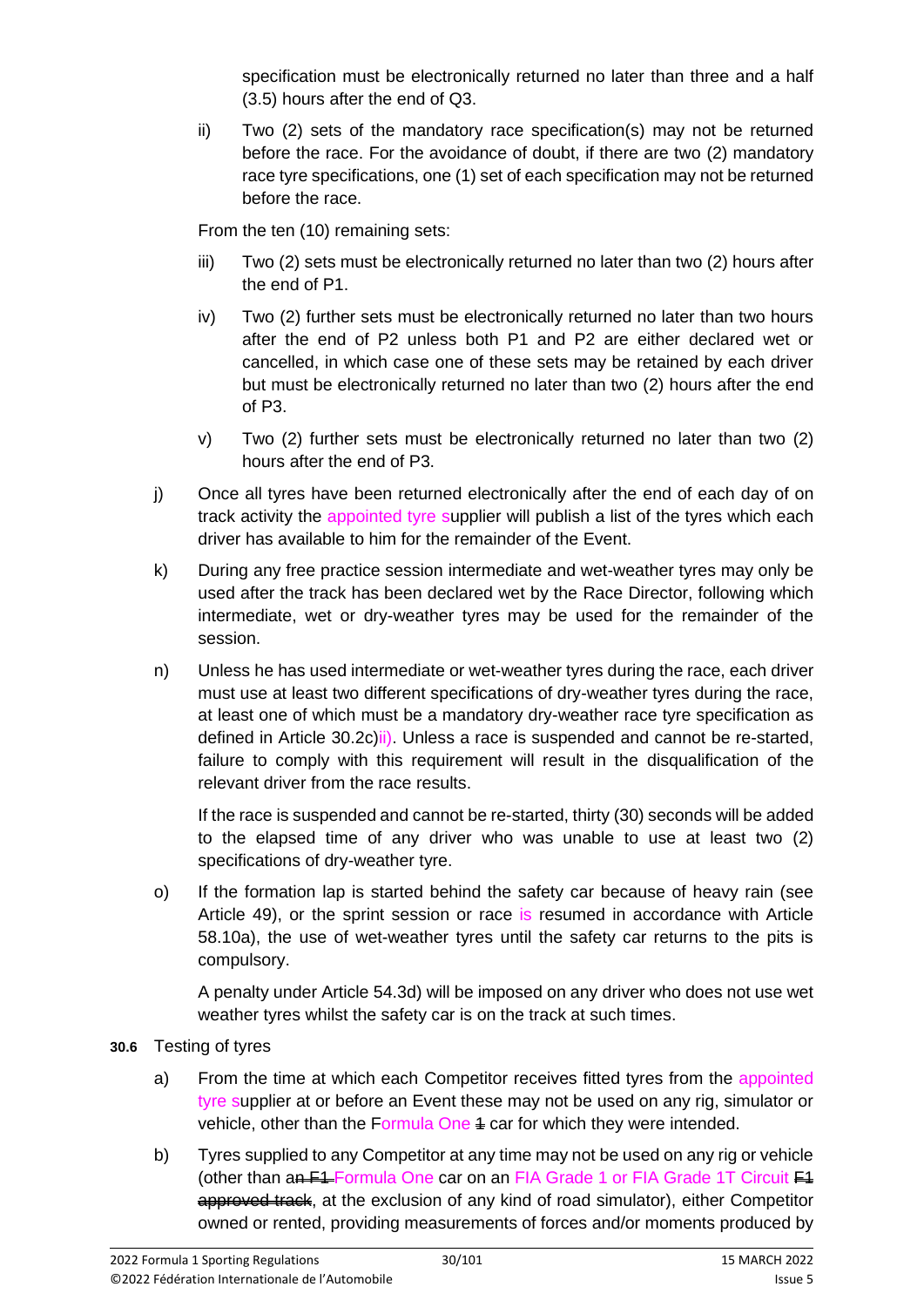a rotating full size Formula One  $4$  tyre, other than uniquely vertical forces, tyre rolling resistance and aerodynamic drag.

c) Tyres may be used on a test rig providing forces control and monitoring by Formula One 4 rim manufacturers for the sole purpose of proof testing their products.

### **31) SCRUTINEERING**

**31.1** Each Competitor will be required to carry out initial scrutineering of his cars which will commence four (4) hours prior to the start of P1 and submit the duly completed declaration no later than two (2) hours before the start of P1.

The declaration form template will be provided by the FIA.

- **31.2** Unless prior written permission has been granted by the Technical Delegate, any Competitor who do not keep to these time limits will be referred to the stewards.
- **31.3** No car may take part in the Event until the declaration described in Article 31.1 above has been submitted, and the Technical Delegate has confirmed to the Competitor that he is satisfied it has been fully and correctly completed.
- **31.4** Any Competitor whose car has a change of survival cell after initial scrutineering (see Article 31.1  $\theta$  above) must complete a new declaration for approval by the Technical Delegate. However, any such car may not be used until the following day.
- **31.5** The scrutineers may:
	- a) Check the eligibility of a car or of a Competitor at any time during an Event.
	- b) Require a car to be dismantled by the Competitor to make sure that the conditions of eligibility or conformity are fully satisfied.
	- c) Require a Competitor to pay the reasonable expenses which exercise of the powers mentioned in this Article may entail.
	- d) Require a Competitor to supply them with such parts or samples as they may deem necessary.
- **31.6** The Race Director or the clerk of the course may require that any car involved in an accident be stopped and checked.
- **31.7** Checks and scrutineering shall be carried out by duly appointed officials who shall also be responsible for the operation of the parc fermé and who alone are authorised to give instructions to the Competitors.
- **31.8** The stewards will publish the findings of the scrutineers each time cars are checked during the Event. These results will not include any specific figure except when a car is found to be in breach of the Technical Regulations.

### **32) CHANGES OF DRIVER**

- **32.1** During a Championship each Competitor will be permitted to use a maximum of four (4) drivers in races.
- **32.2** A change of driver may be made at any time before the start of the qualifying practice session provided any change proposed after the end of initial scrutineering receives the consent of the stewards. Additional changes for reasons of force majeure will be considered separately.
- **32.3** Any new driver may score points in the Championship.
- **32.4** In addition to the provisions of Article 32.1, each Competitor will be permitted to userund additional drivers during P1 and P2 provided that: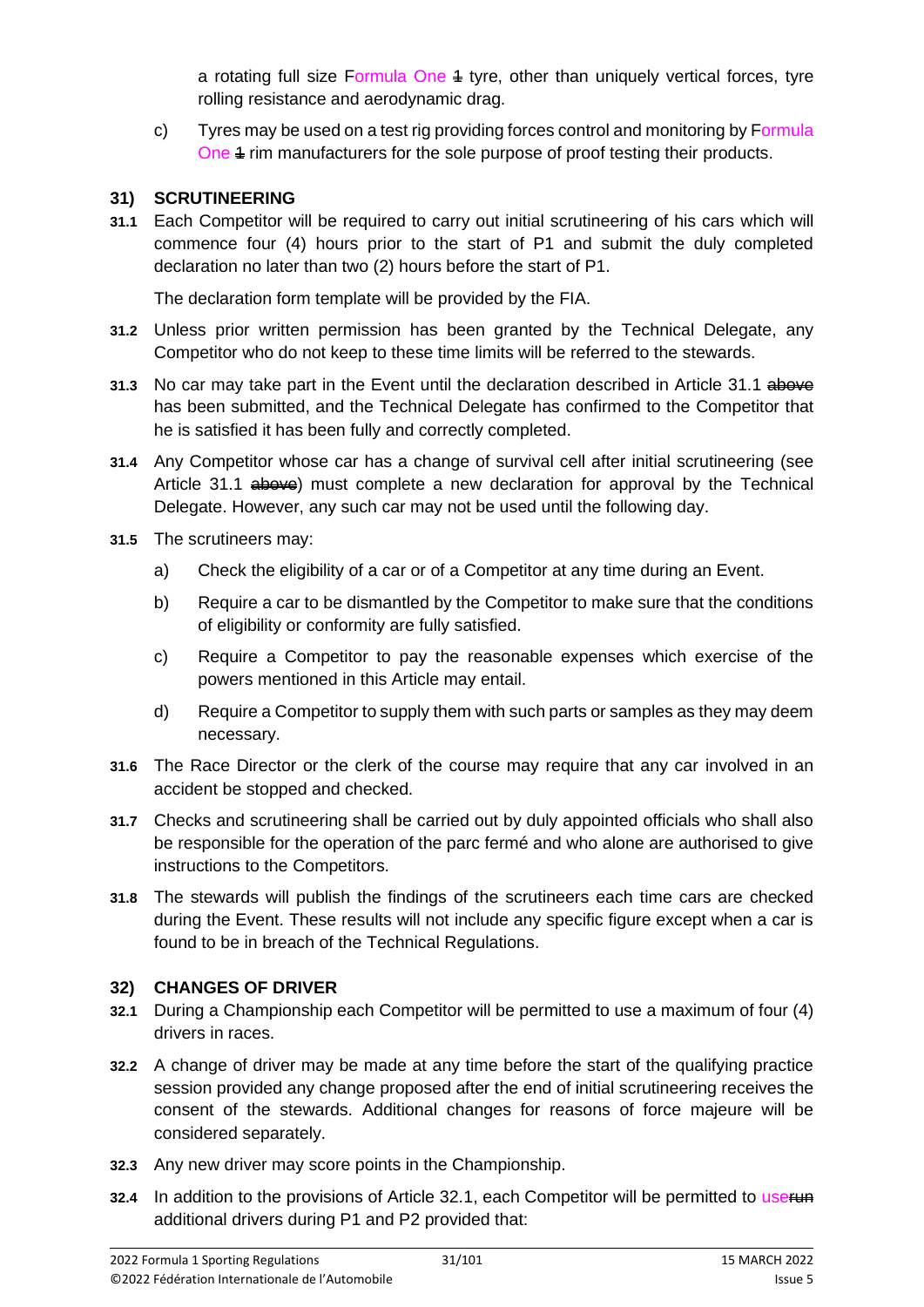- a) The FIA are informed which cars and drivers each Competitor intends to use in each session no less than twenty-four (24) hours before the scheduled start of P1. Any changes less than two (2) hours before the scheduled start of P1 may only be made with the consent of the stewards.
- b) No more than two (2) drivers are used in any one (1) session.
- c) They carry the race competition number that has been allocated to them.
- d) They use the engine and tyres which are allocated to the nominated driver.
- e) They are in possession of a Super Licence or Free Practice Super Licence.
- **32.5** On one (1) occasion in each car entered for the Championship during each Championship, each Competitor must use a driver who has not participated in more than two (2) Championship races in their career. Each Competitor must advise the FIA in writing seven (7) days prior to the start of the relevant Event with the details of the driver that they will use. This driver may only participate in FP1.
- **32.6** If one of the Competitor's nominated drivers is unable to drive at some stage after the end of initial scrutineering, and the stewards consent to a change of driver, the replacement driver must use the engine, gearbox and tyres which were allocated to the original driver (see Articles 28.2, 29 and 30.54).
- **32.7** At each Event where a sprint session is scheduled, changes may be made at any time before the start of the second free practice session (P2) provided any change proposed less than two (2) hours before the scheduled start of P1 receives the consent of the stewards.

#### **33) DRIVING**

- **33.1** The driver must drive the car alone and unaided.
- **33.2** Drivers must observe the provisions of the Code relating to driving behaviour on circuits at all times.
- **33.3** Drivers must make every reasonable effort to use the track at all times and may not leave the track without a justifiable reason.

Drivers will be judged to have left the track if no part of the car remains in contact with it and, for the avoidance of doubt, any white lines defining the track edges are considered to be part of the track but the kerbs are not.

Should a car leave the track the driver may re-join, however, this may only be done when it is safe to do so and without gaining any lasting advantage. At the absolute discretion of the Race Director a driver may be given the opportunity to give back the whole of any advantage he gained by leaving the track.

**33.4** At no time may a car be driven unnecessarily slowly, erratically or in a manner which could be deemed potentially dangerous to other drivers or any other person.

### **34) PIT ENTRY, PIT LANE AND PIT EXIT**

- **34.1** The section of track between the first safety car line and the beginning of the pit lane will be designated the "pit entry".
- **34.2** The section of track between the end of the pit lane and the second safety car line will be designated the "pit exit".
- **34.3** At no time may a car be reversed in the pit lane under its own power.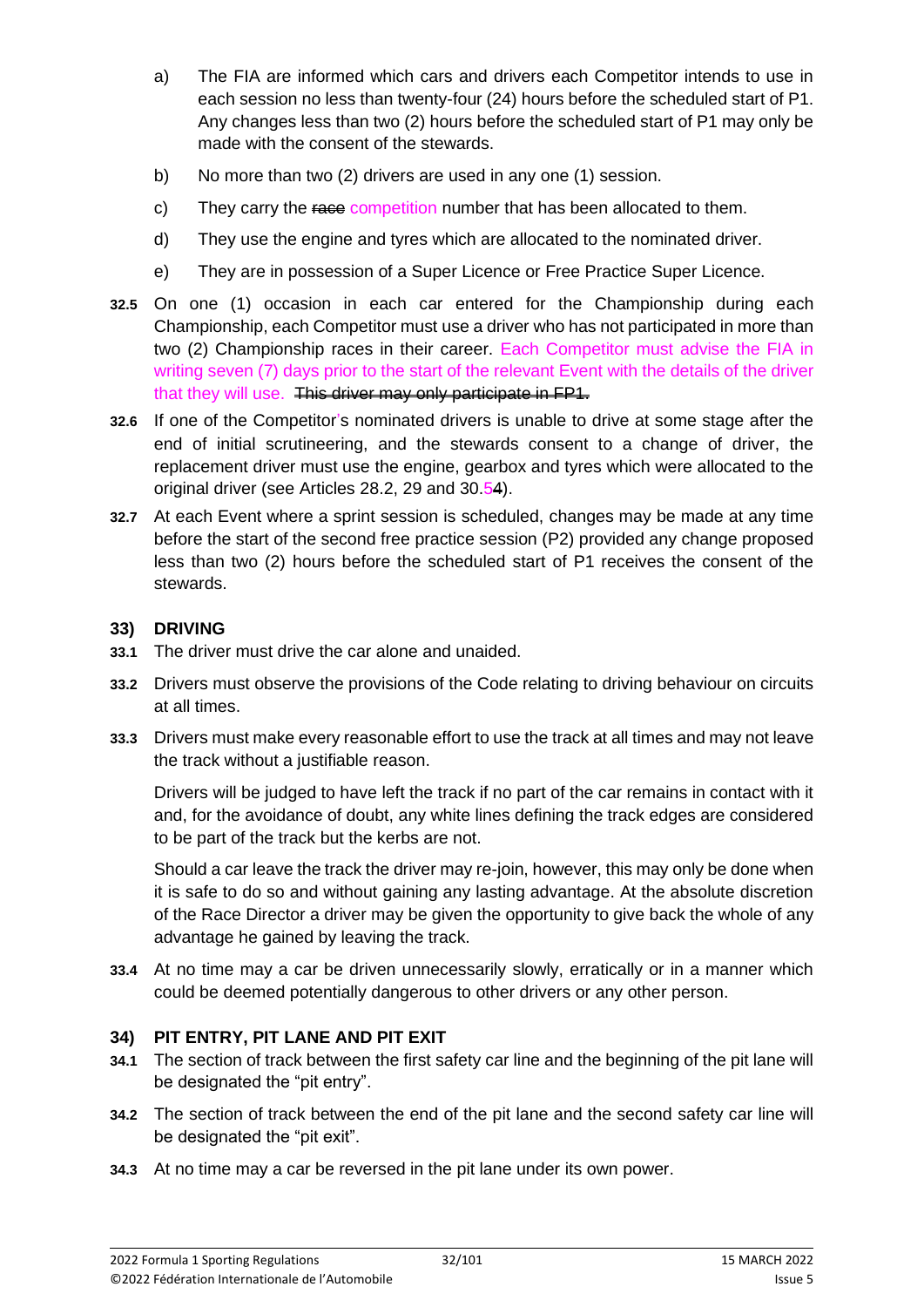**34.4** The pit lane will be divided into two lanes, the lane closest to the pit wall will be designated the "fast lane" and may be no more than 3.5 metres wide, the lane closest to the garages will be designated the "inner lane".

Other than when cars are at the end of the pit lane in accordance with Articles 43.3. 44.2 and 57, the inner lane is the only area where any work can be carried out on a car. However, no work may be carried out in the fast lane if it is likely to hinder other cars attempting to leave the pit lane.

- **34.5** The FIA will allocate garages and an area in the pit lane on an equal basis where each Competitor may work and, within each of these designated garage areas, one position where pit stops during any practice session, sprint session or the race may be carried out.
- **34.6** No powered device may be used to lift any part of a car in the pit lane.
- **34.7** A speed limit of 80km/h will be imposed in the pit lane during the whole Event. However, this limit may be amended by the Race Director following a recommendation from the Safety Delegate.
	- a) Any Competitor whose driver exceeds the limit during any practice session will be fined €100 for each km/h above the limit, up to a maximum of €1000.
	- b) In accordance with Article 18.1 the stewards may impose an additional penalty if they suspect a driver was speeding in order to gain any sort of advantage.
	- c) During a sprint session or the race, the stewards may impose any of the penalties under Article 54.3a), 54.3b), 54.3c) or 54.3d) on any driver who exceeds the limit.
- **34.8** Unless a car is pushed from the grid at any time during the start procedure, cars may only be driven from the Competitors' designated garage area to the end of the pit lane.

Any car(s) driven to the end of the pit lane prior to the start or re-start of a practice session must form up in a line in the fast lane and leave in the order they got there unless another car is unduly delayed.

**34.9** With the exception of the reconnaissance laps permitted by Articles 43.2 and 44.1, any driver that is required to start the sprint session or the race from the pit lane may not drive his car from his Competitors designated garage area until the pit lane exit is closed before the scheduled start of the formation lap and must stop in a line in the fast lane.

Under these circumstances working in the fast lane will be permitted but any such work is restricted to:

- a) Starting the engine and any directly associated preparation.
- b) The fitting or removal of permitted cooling and heating devices.
- c) Changes made for driver comfort.
- d) Changing wheels and tyres.

When cars are permitted to leave the pit lane they must do so in the order that was established under Articles 43.3 and 44.2 unless another car is unduly delayed. At all times drivers must follow the directions of the marshals.

- **34.10** Other than by drying or sweeping, or by laying tyre rubber when cars leave their pit stop position, Competitors may not attempt to enhance the grip of the surface in the pit lane unless a problem has been clearly identified and a solution agreed to by the Safety Delegate.
- **34.11** Competitors must not paint lines on any part of the pit lane.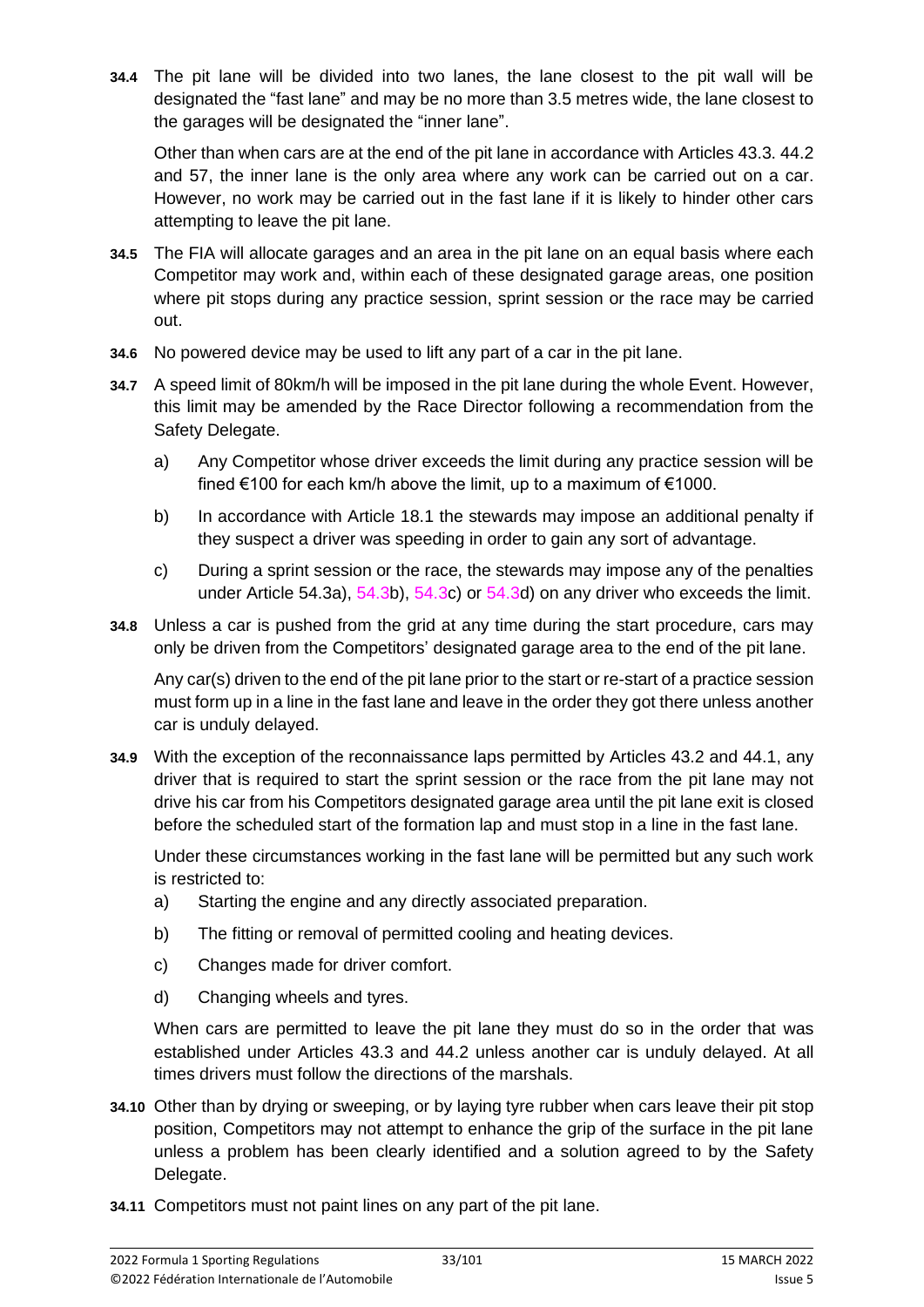- **34.12** Other than when detailed in Article 34.9, no equipment may be left in the fast lane.
- **34.13** Team personnel are only allowed in the pit lane immediately before they are required to work on a car and must withdraw as soon as the work is complete.

All team personnel carrying out any work on a car in the pit lane when the car is in its pit stop position during the qualifying practice session, sprint session or during a race pit stop, must be wearing helmets which meet or exceed the requirements of ECE 22.05 – European motorcycle road helmet, DOT – USA motorcycle road helmet or JIS T8133- 2015, class  $2 -$  JPN protective helmets for automobile motor vehicle users. The use of appropriate eye protection is compulsory.

- **34.14** In all of the cases detailed in this Article 34.14, a car will be deemed to have been released either when it has been driven out of its designated garage area (when leaving from the garage) or after it has completely cleared its pit stop position following a pit stop.
	- a) Cars must not be released from a garage or pit stop position in way that could endanger pit lane personnel or another driver.
	- b) Competitors must provide a means of clearly establishing, when being viewed from both above and in the front of the car, when a car was released.
	- c) If a car is deemed to have been released in an unsafe condition during any free or qualifying practice session, the stewards may drop the driver such number of grid positions as they consider appropriate.
	- d) If a car is deemed to have been released in an unsafe condition during a sprint session or a race, a penalty in accordance with under Article 54.3d) will be imposed on the driver concerned. However, if the driver retires from the sprint session or the race as a result of the car being released in an unsafe condition a fine may be imposed upon the Competitor.
	- e) An additional penalty will be imposed on any driver who, in the opinion of the stewards, continues to drive a car knowing it to have been released in an unsafe condition.
- **34.15** In exceptional circumstances the Race Director may ask for the pit entry to be closed during the sprint session or the race for safety reasons.
	- a) At such times drivers may only enter the pit lane in order for essential and entirely evident repairs to be carried out to the car.
	- b) A penalty in accordance with under Article 54.3d) will be imposed on any driver who, in the opinion of the stewards, entered the pit lane for any other reason whilst it was closed.

### **35) WEIGHING**

- **35.1** After any free practice session or during the qualifying practice session cars will be weighed as follows:
	- a) When signalled to do so the driver will proceed directly to the FIA garage and stop his engine.
	- b) Any driver who fails to stop when asked to do so, and then fails to bring the car back to the FIA garage, or if work is carried out on the car before it is returned to the FIA garage, will be referred to the stewards.
	- c) Each driver must be weighed by the Technical Delegate at the end of the last part of the qualifying practice session in which they participated.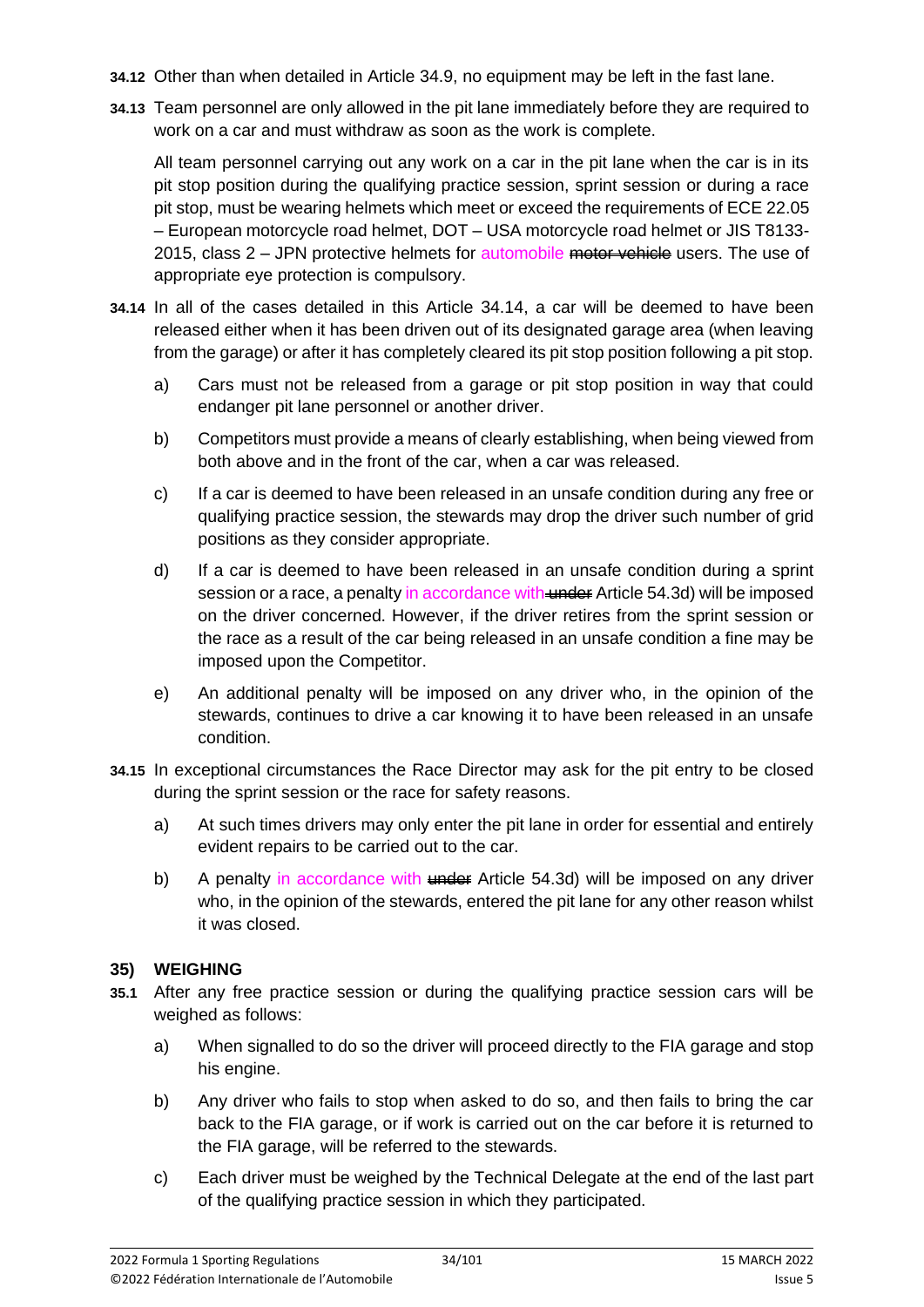- d) At the end of the qualifying practice session all cars which took part in Q3 will be weighed. If a driver wishes to leave his car before it is weighed, he must ask the Technical Delegate to weigh him in order that this weight may be added to that of the car.
- e) If a car stops on the circuit during the qualifying practice session and the driver leaves the car, he must go to the FIA garage immediately on his return to the pit lane in order for his weight to be established.
- **35.2** After the sprint session or the race any classified car may be weighed. If a driver wishes to leave his car before it is weighed, he must ask the Technical Delegate to weigh him in order that this weight may be added to that of the car.
- **35.3** The relevant car may be disqualified should its weight be less than that specified in Article 4.1 of the Technical Regulations when weighed in accordance with Articles 35.1 or 35.2, save where the deficiency in weight results from the accidental loss of a component of the car.
- **35.4** No substance may be added to, placed on, or removed from a car after it has been selected for weighing or has finished the sprint session or the race or during the weighing procedure. (Except by a scrutineer when acting in his official capacity).
- **35.5** In the event of any breach of these provisions for the weighing of cars the stewards may drop the driver such number of grid positions as they consider appropriate or disqualify him from the sprint session or the race.

#### **36) REFUELLING**

- **36.1** Refuelling is only permitted in the Competitors' designated garages.
- **36.2** Fuel may not be added to nor removed from a car after it has left the pit lane to start the reconnaissance lap(s) permitted in accordance with Articles 43.2 or 44.1 until the endof-sessionrace signal has been shown in accordance with Article 59.1.
- **36.3** No car may be refuelled, nor may fuel be removed from a car, at a rate greater than 0.8 litres per second.
- **36.4** The driver may remain in his car throughout refuelling but the engine must be stopped.
- **36.5** During all refuelling or fuel handling operations:
	- a) The relevant personnel must be wearing outer garments which are in compliance with either FIA Standard 8867-2016, FIA Standard 8856-2000 or FIA Standard 8856-2018.
	- b) An assistant equipped with a suitable fire extinguisher of appropriate capacity must be present and must be wearing outer garments which are in compliance with either FIA Standard 8867-2016, FIA Standard 8856-2000 or FIA Standard 8856-2018.
	- c) All cars, refuelling equipment and containers must be suitably grounded where necessary.
	- d) Any powered pumping system used to transfer fuel must be operated by a nonlatching switch or be turned off automatically if the operator leaves.

#### **37) PRACTICE SESSIONS**

**37.1** No driver may start a sprint session or the race without taking part in at least one (1) practice session.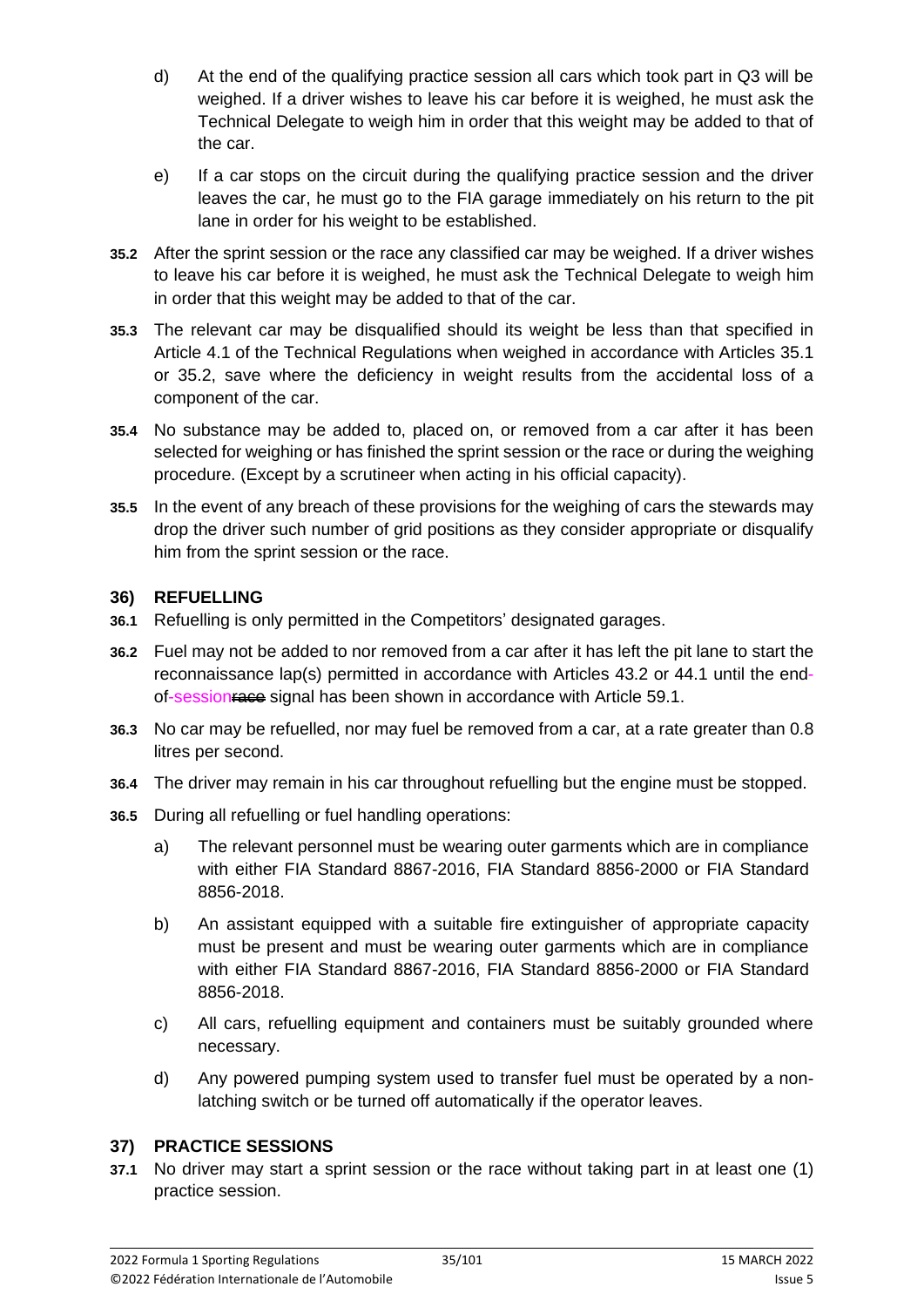- **37.2** During all practice sessions there will be a green and a red light at the end of the pit lane. Cars may only leave the pit lane when the green light is on. Additionally, a blue flag and/or a flashing blue light will be shown in the pit exit to warn drivers leaving the pit lane if cars are approaching on the track.
- **37.3** Unless written permission has been given by the FIA to do otherwise, the circuit may only be used for purposes other than the Event after the last practice session on each day of practice, after the sprint session (where it is scheduled), and on the day of the race no less than one (1) hour before the end of the pit lane is opened to allow cars to cover a reconnaissance lap.
- **37.4** In the event of a driving infringement during any practice session the Stewards may delete a driver's lap time (or lap times) or drop the driver such number of grid positions as they consider appropriate.
	- a) Unless it is completely clear that a driver committed a driving infringement any such incident will normally be investigated after the relevant session.
	- b) Where appropriate, regard will also be given to the provisions of Article 18.1.
- **37.5** Any driver taking part in any practice session who, in the opinion of the stewards, stops unnecessarily on the circuit or unnecessarily impedes another driver shall be subject to the penalties referred to in Article 37.4.
- **37.6** Should it become necessary to stop any practice session because the circuit is blocked by an accident or because weather or other conditions make it dangerous to continue, the clerk of the course will order red flags to be shown at all marshal posts and the abort lights to be shown at the Line.
	- a) When the signal is given to stop all cars must immediately reduce speed and proceed slowly back to the pit lane. In order to ensure that drivers reduce speed sufficiently, from the time at which the "RED FLAG" message appears on the official messaging system until the time that each car crosses the first safety car line when entering the pit lane, drivers must stay above the minimum time set by the FIA ECU at least once in each marshalling sector (a marshalling sector is defined as the section of track between each of the FIA light panels).
	- b) All cars abandoned on the track will be removed to a safe place.
	- c) At the end of each practice session no driver may cross the Line more than once.
- **37.7** The clerk of the course may interrupt practice as often and for as long as he thinks necessary to clear the track or to allow the recovery of a car. However, only during qualifying practice will the session be extended as a result.
	- a) Should one or more sessions be thus interrupted, no protest can be accepted as to the possible effects of the interruption on the qualification of drivers admitted to start.

# **38) FREE PRACTICE**

- **38.1** At each Event where a sprint session is scheduled:
	- a) One (1) free practice session (P1), lasting one (1) hour will take place on the first day of on track running.
	- b) A further free practice session (P2), lasting one (1) hour and starting no less than three (3) hours after the time that seals and covers may be removed, and ending no less than three (3) hours and no more than four (4) hours prior to the start of the sprint session will take place the day before the race.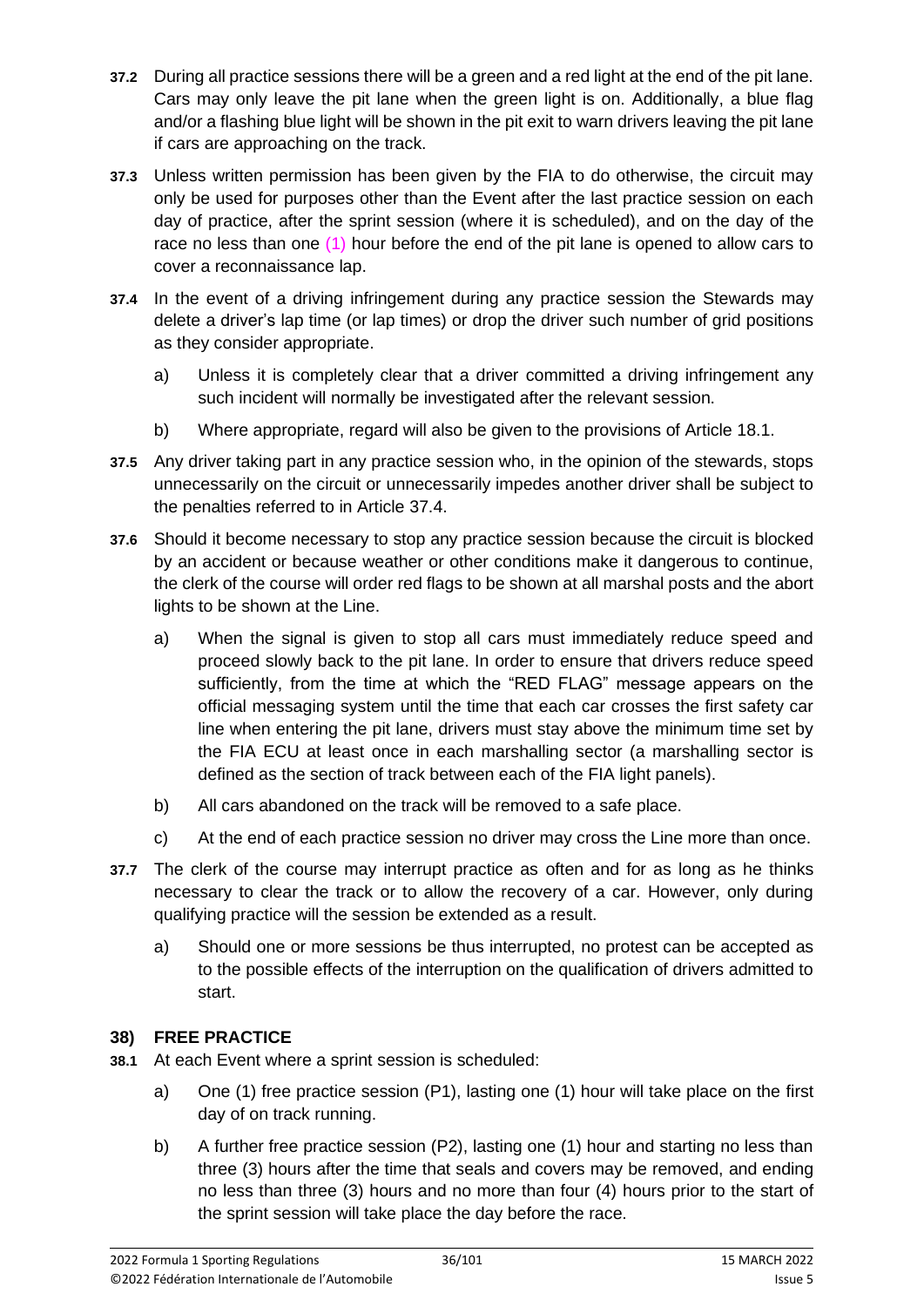- **38.2** At each Event where a sprint session is not scheduled:
	- a) Two (2) free practice sessions (P1 and P2), each lasting one (1) hour and separated by no less than two (2) hours and no more than three (3) hours, take place on the first day of on track running.
		- i) Within three (3) hours of the end of the second free practice session (P2) all cars used during each session (or which were intended for use but failed to leave the pit lane) must be covered and ready for FIA seals to be applied in order to ensure that they remain secure until the following day.
		- ii) Whilst cars are covered overnight, they may be fitted with devices to keep them warm.
	- b) A further free practice session (P3), lasting one (1) hour and starting no less than eighteen (18) hours after the end of P2, will take place on the second day of on track running.
		- i) Three (3) hours before the start of P3, the FIA seals and covers may be removed.

#### **39) QUALIFYING PRACTICE**

- **39.1** The qualifying practice session will take place at each Event where a:
	- a) sprint session is scheduled, on the first day of on track running and will start no less than two and a half (2.5), and no more than three and a half (3.5) hours after the end of P1.
	- b) sprint session is not scheduled, on the second day of on track running and will start no less than two (2) hours, and no more than three (3) hours after the end of P3.
- **39.2** The qualifying practice session will be run as follows:
	- a) For the first eighteen (18) minutes of the session (Q1) all cars will be permitted on the track and at the end of this period the slowest five (5) cars will be prohibited from taking any further part in the session.

Lap times achieved by the fifteen (15) remaining cars will then be deleted.

b) After a seven (7) minute break the session will resume for fifteen (15) minutes (Q2) and the fifteen (15) remaining cars will be permitted on the track. At the end of this period the slowest five (5) cars will be prohibited from taking any further part in the session.

Lap times achieved by the ten (10) remaining cars will then be deleted.

- c) After an eight (8) minute break the session will resume for twelve (12) minutes (Q3) and the ten (10) remaining cars will be permitted on the track.
- **39.3** The procedure detailed in Article 39.2 is based upon twenty (20) cars being officially eligible to take part in the Event. If twenty-two (22) cars are eligible six (6) will be eliminated after Q1 and Q2, if twenty-four (24) cars are eligible seven (7) cars will be eliminated after Q1 and Q2, and so on if more cars are eligible.
- **39.4** Any driver whose car stops on the track eireurit during the qualifying practice session will not be permitted to take any further part in the session.
- **39.5** At the end of qualifying practice session the times achieved by each driver will be officially published.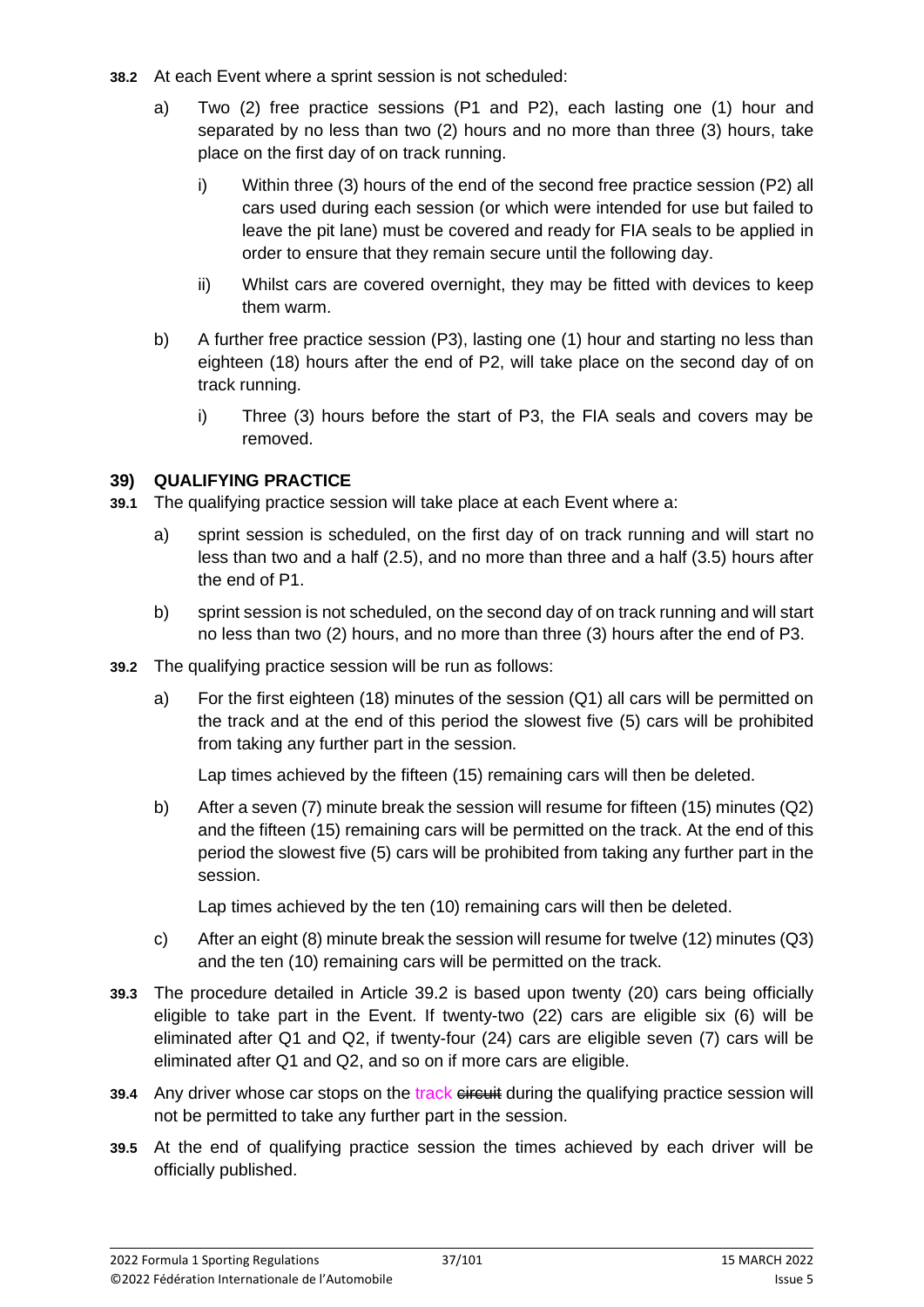**39.6** An AOT, as defined in Technical Regulations, must be empty during the complete qualifying practice session.

#### **40) PRE-SPRINT AND PRE-RACE PARC FERMÉ**

- **40.1** Each Competitor must provide the Technical Delegate with a suspension set-up sheet for both of their cars before each of them leaves the pit lane for the first time during the qualifying practice session.
- **40.2** Each car will be deemed to be in parc fermé from the time at which it leaves the pit lane for the first time during the qualifying practice session until the start of the race. Any car which fails to leave the pit lane during the qualifying practice session will be deemed to be in parc fermé at the end of Q1.

Between these times, other than when cars are sealed overnight in accordance with Article 40.634.5, the following work may be carried out:

- a) Engines may be started.
- b) Fuel may be added or removed and a fuel breather fitted.
- c) Wheels, wheel fasteners and tyres may be removed, changed or rebalanced and tyre pressures adjusted.
- d) Spark plugs may be removed in order to carry out an internal engine inspection and cylinder compression checks.
- e) Permitted breather, heating or cooling devices may be fitted.
- f) A jump battery may be connected and on-board electrical units may be freely accessed via a physical connection to the car.
- g) Charging and / or discharging of the ERS energy storage devices.
- h) The brake system may be bled.
- i) Engine oil may be drained.
- j) Compressed gases may be drained or added.
- k) Fluids may be drained and/or replenished, however, fluids used for replenishment must conform to the same specification as the original fluid.
- l) The aerodynamic set up of the front wing may be adjusted using the existing parts. No parts may be added, removed or replaced.
- m) If the  $FIA$ -Technical Delegate is satisfied that changes in climatic conditions necessitate alterations to the specification of a car, changes may be made to the brake ducts, as described in Article 3.13 of the Technical Regulations, and to the engine and/or gearbox cooling bodywork that lies within the RV-BODY-REAR and/or RV-RBW-EC reference volumes, as defined in Appendix 1 of the Technical Regulations. These changes may be made at any time after all Competitors have been sent the message "CHANGE IN CLIMATIC CONDITIONS" using the official messaging system. From this point onwards the choice of brake ducts and engine and/or gearbox cooling bodywork is free and pitot tubes may be covered or uncovered, subject always to compliance with the relevant Technical Regulations.
- n) Bodywork (excluding radiators) may be removed and/or cleaned.
- o) Cosmetic changes may be made to the bodywork and tape may be added.
- p) Any part of the car may be cleaned.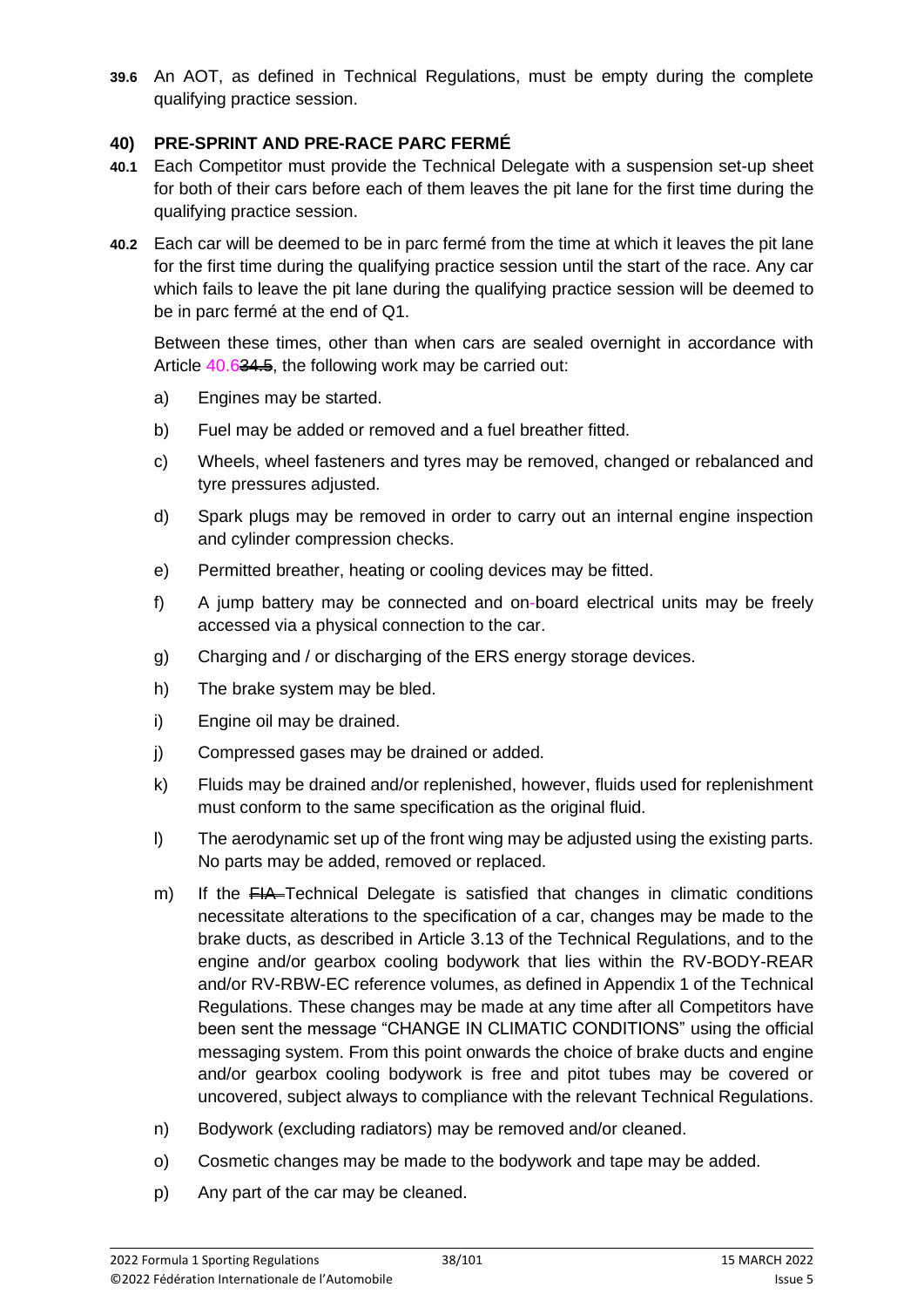- q) On board cameras, marshalling system components, timing transponders and any associated equipment may be removed, refitted or checked.
- r) Any work required by the Technical Delegate.
- s) Changes to improve the driver's comfort. In this context anything other than the adjustment of mirrors, seat belts and pedals may only be carried out with the specific permission of the Technical Delegate.
	- i) Should ambient temperature change significantly, Competitors will be requested to change the head padding required by Article 12.6.1 $\div$  of the Technical Regulations using the official messaging system.
	- ii) The addition or removal of padding (or similar material) is also permitted but may only be carried out under supervision and, if required by the Technical Delegate, must be removed before the post-race weighing procedure.
- t) Drinking fluid for the driver may be added at any time, however, the capacity of the container for any such fluid must not exceed 1.5 litres.
- u) Repair of genuine accident damage.
- v) Any parts which are removed from the car in order to carry out any work specifically permitted above, or any parts removed to carry out essential safety checks, must remain close to it and, at all times, be visible to the scrutineer assigned to the relevant car.
	- i) Furthermore, any parts removed from the car in order to carry out any such work must be refitted before the car leaves the pit lane.
- **40.3** Any work not listed in Article 40.2 may only be undertaken with the approval of the Technical Delegate following a written request from the Competitor concerned. It must be clear that any replacement part a Competitor wishes to fit is the same in design and similar in mass, inertia and function to the original. Exceptionally, at an Event where a sprint session is scheduled, replacement parts that are different in design will be permitted provided that the part is of a specification that has been used previously in a qualifying practice session or a race. In such cases, the Competitor should inform the FIA prior to the start of the sprint session of any part where this may be necessary. Any parts removed will be retained by the FIA.

If a Competitor is granted permission to change a survival cell, any of the additional components detailed in Article 27.2 may also be changed provided that the spare survival cell was already fitted with these additional components at the time of the request.

If a Competitor wishes to change a part during the qualifying practice session, on the grid before the start of the sprint session and between reconnaissance laps and/or on the grid before the start of the race, this may be done without first seeking the permission of the Technical Delegate, provided it is reasonable for the relevant Competitor to believe permission would be given if there was time to ask and the broken or damaged part remains in full view of the scrutineer assigned to the car at all times.

- **40.4** At each Event where a sprint session is scheduled, and in addition to the provisions of Article 40.2 above, other than when cars are sealed overnight in accordance with Article 40.6, the following work may be carried out:
	- a) The following items may be replaced with components of the same specification:
		- i) Brake Discs and Caliper pads
		- ii) Engine Exhaust System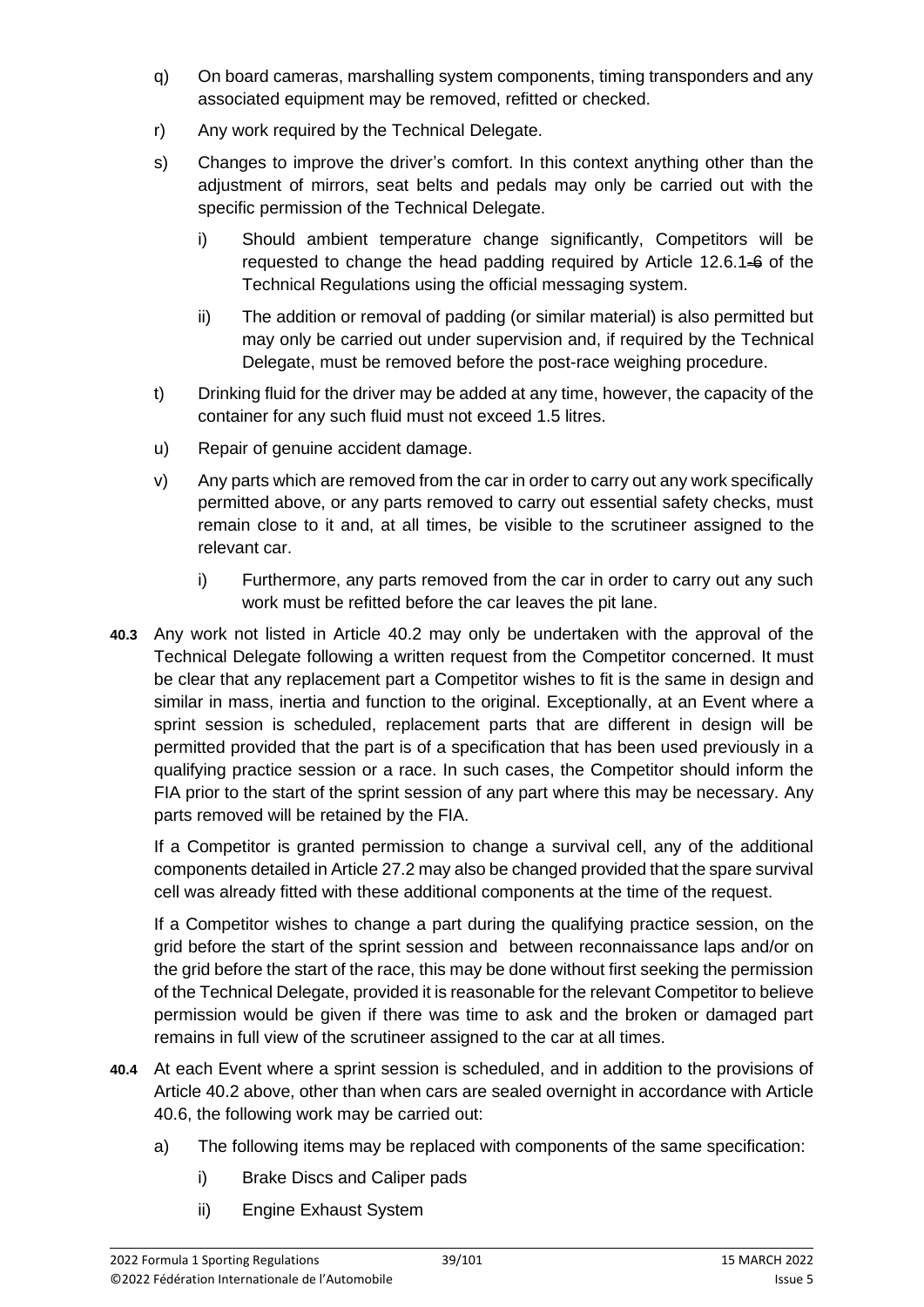- iii) Engine Oil Filters
- iv) Intake Air filter
- v) Spark plugs
- **40.5** At the end of the qualifying practice session at least six (6) cars will be chosen at random to undergo further checks, once informed their car has been selected the Competitor concerned must take the car to the parc fermé immediately.
- **40.6** Within two (2) hours of the end of both the qualifying practice session and the sprint session (where it is scheduled) all cars used during each session (or which were intended for use but failed to leave the pit lane) must be covered and ready for FIA seals to be applied in order to ensure that they remain secure until the following day. For marketing purposes this deadline may be extended for one car from each Competitor for a maximum of two (2) hours by prior arrangement with the Technical Delegate. Whilst cars are covered overnight, they may be fitted with devices to keep them warm.
- **40.7** At each Event where a sprint session is scheduled, three (3) hours before the start of P2, the seals and covers may be removed but the cars will remain under parc fermé conditions until the start of the race.
- **40.8** Five (5) hours before the scheduled start of the formation lap for the race, the seals and covers may be removed but the cars will remain under parc fermé conditions until the start of the race.
- **40.9** A Competitor may not modify any part on the car or make changes to the set-up of the suspension whilst the car is being held under parc fermé conditions. In the case of a breach of this Article the relevant driver must:
	- a) start the sprint session from the pit lane and follow the procedures prescribed in Article 43.3, if the parc fermé conditions are breached from the start of the qualifying practice session until the car leaves the pit lane for the sprint session; and/or
	- b) start the race from the pit lane and follow the procedures prescribed in Article 44.2, if the parc fermé conditions are breached from the start of the sprint session until the car leaves the pit lane for the race.

In order that the scrutineers may be completely satisfied that no alterations have been made to the suspension systems or aerodynamic configuration of the car (with the exception of the front wing) whilst in pre-race parc fermé, it must be clear from physical inspection that changes cannot be made without the use of tools.

- **40.10** One (1) scrutineer will be allocated to each car for the purpose of ensuring that no unauthorised work is carried out whilst cars are being held under parc fermé conditions.
- **40.11** A list of parts replaced with the specific agreement of the Technical Delegate whilst cars are being held under parc fermé conditions will be published and distributed to all Competitors prior to the race.
- **40.12** The mass of oil contained in each oil tank, with the exception of the main oil tank, must be declared to the FIA one (1) hour before the scheduled start of the race.

# **41) THE GRID –SPRINT SESSION SCHEDULED**

- **41.1** At each Event where a sprint session is scheduled, the grid for the sprint session and the race will be formed in accordance with the provisions of this Article 41.
- **41.2** Unless the track was declared wet by the Race Director, any driver eliminated during Q1 whose best qualifying practice session lap exceeds 107% of the fastest time set during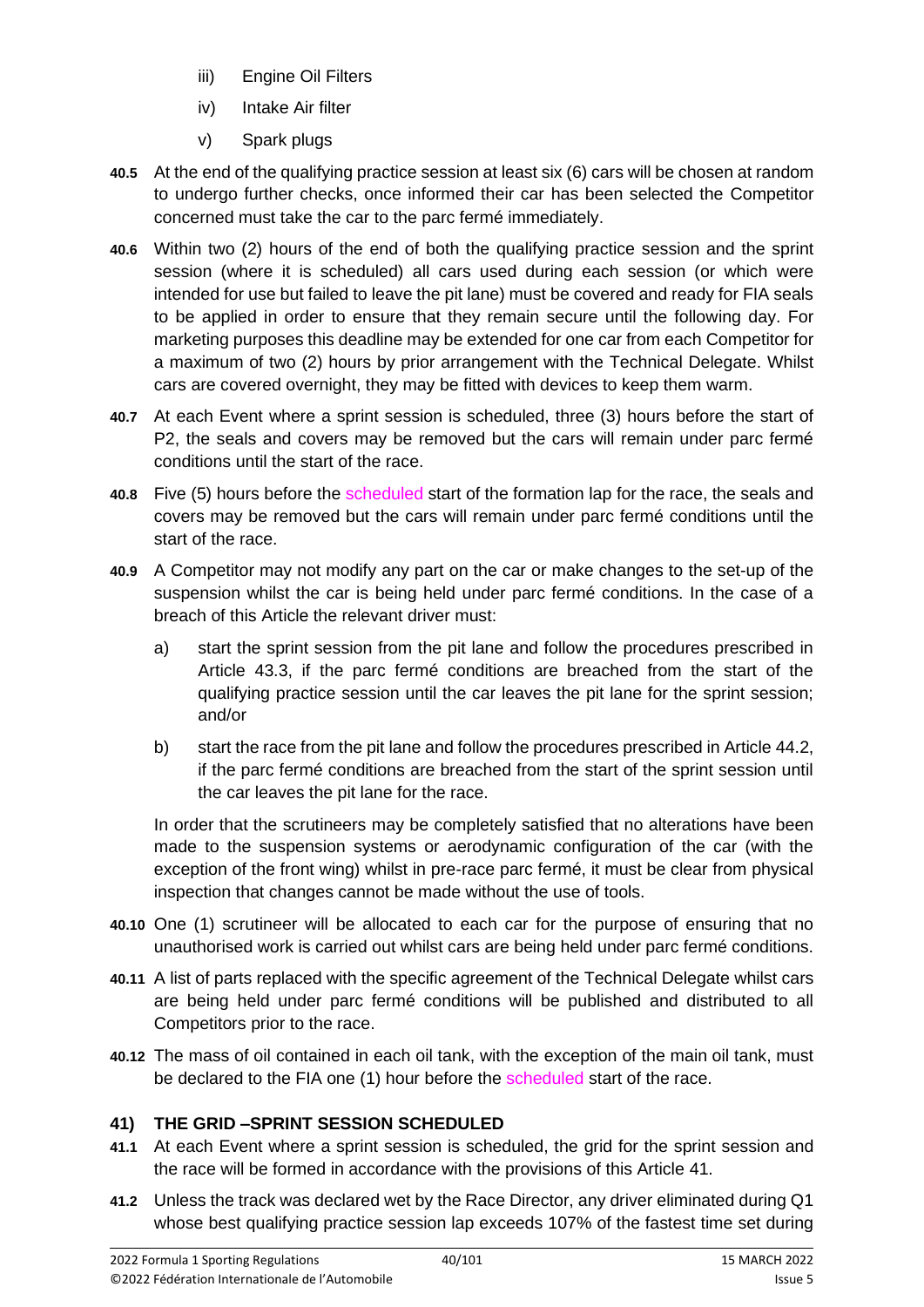that session, or who fails to set a time, will not be allowed to take part in the sprint session. Under exceptional circumstances however, which may include setting a suitable lap time in a free practice session, the stewards may permit the car to start the sprint session.

Any driver accepted in this manner will be placed at the back of the starting grid after any other penalties have been applied.

Should there be more than one driver accepted in this manner they will be arranged on the grid in the order they were classified in P2.

- **41.3** a) The grid for the sprint session will be drawn up as follows:
	- i) The last five positions will be occupied by the cars eliminated during Q1, the fastest in 16<sup>th</sup> position.
	- ii) The next five positions will be occupied by the cars eliminated during Q2, the fastest in 11<sup>th</sup> position.
	- iii) The top ten positions will be occupied by the cars which took part in Q3, the fastest from the position on the grid which was the pole position in the previous year or, on a new circuit, has been designated as such by the Safety Delegate.

If two (2) or more drivers set identical times during Q1, Q2 or Q3 priority will be given to the one who set it first.

- b) If more than one driver fails to set a time during Q2 or Q3 they will be arranged in the following order:
	- i) Any driver who attempted to set a qualifying time by starting a flying lap.
	- ii) Any driver who failed to start a flying lap.
	- iii) Any driver who failed to leave the pits during the period.
- c) Once the grid has been established in accordance with Articles 41.3a) and 41.3b) above, grid position penalties will then be applied to the drivers in question-in the order the offences were committed.
- d) If more than one driver is required to start the sprint session from the back of the grid, they will be arranged in qualifying practice order.
- **41.4** a) The grid for the race will be drawn up based on the final classification of the sprint session with the driver finishing first on pole position.
	- b) Drivers that are not classified in the sprint session will start at the rear of the grid in the order of the number of laps completed. Should more than one (1) driver have the same number of completed laps, their order will be determined based on the final grid for the sprint session.
	- c) If more than one driver fails to start the sprint session, they will be arranged on the grid behind any classified driver based on the drivers' time from the qualifying practice session.
	- d) Once the grid has been established in accordance with Articles 41.4a), 41.4b) and 41.4c) above, grid position penalties will then be applied to the drivers in question in the order the offences were committed. If, following the qualifying practice session, more than one driver incurs a penalty under Article 28.3 or Article 29 preference will be given to the driver whose Competitor first informed the Technical Delegate that a power unit or gearbox change will be carried out.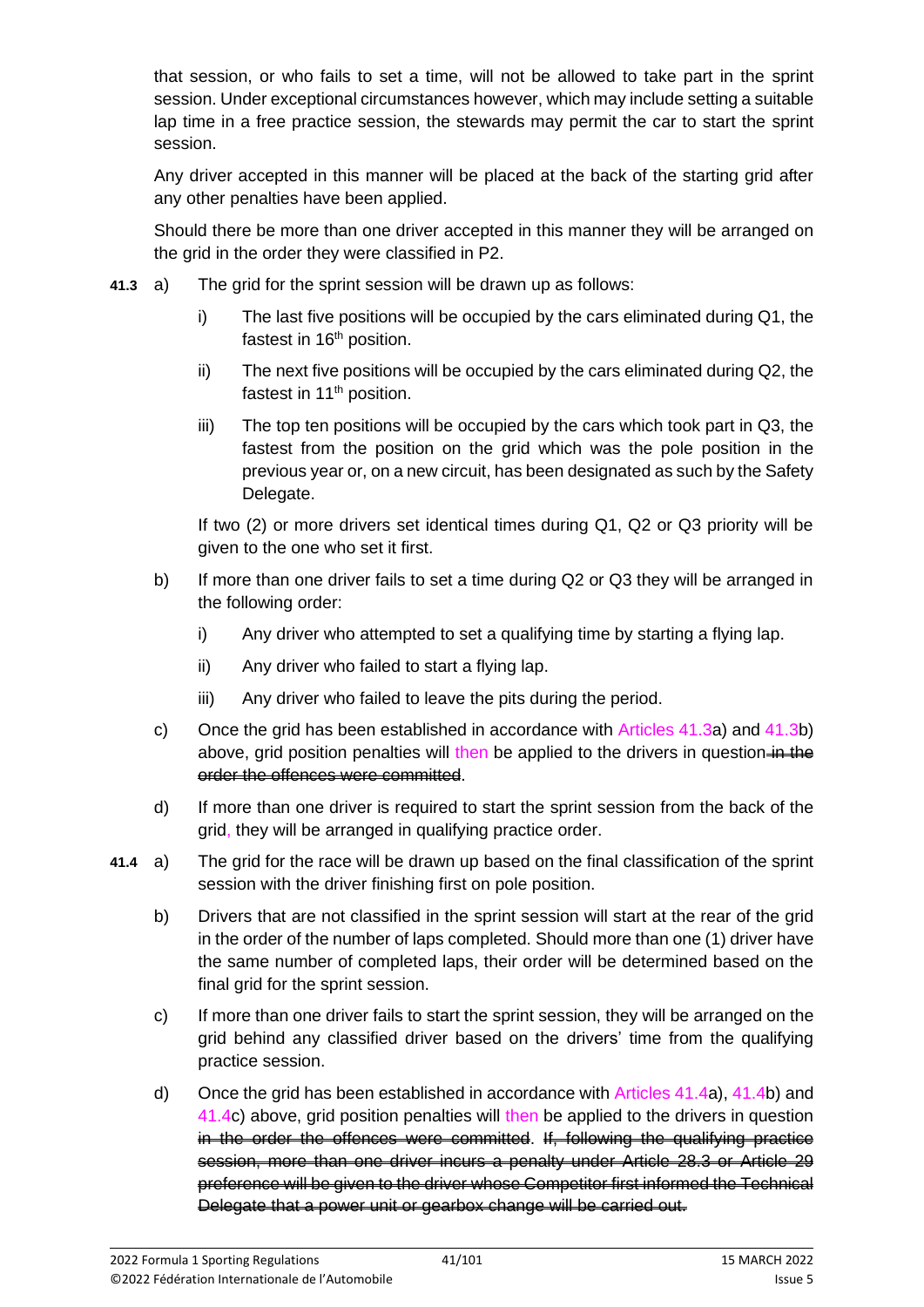e) Any driver required to start the race from the back of the grid after incurring a penalty under Article 28.3 will be arranged on the grid behind any driver penalised in accordance with Article 41.4c) above.

If more than one (1) driver is required to start the race from the back of the grid they will be arranged in qualifying practice order.

f) Any driver who incurs a penalty under Article 28.3 or Article 29 will take precedence over any driver whose qualifying practice times have been deleted for any reason.

If more than one driver falls into a single category in Articles 41.4b) or 41.4e) above they will be arranged on the grid in the order they were classified in the sprint session or, in the order they were classified in the qualifying practice session.

- **41.5** The starting grid for both the sprint session and the race will be published no less than four (4) hours before the scheduled start of the formation lap. Any Competitor whose car(s) is (are) unable to start for any reason whatsoever (or who has good reason to believe that their car(s) will not be ready to start) must inform the stewards accordingly at the earliest opportunity and, in any event, no later than one and a half (1.5) hours and **fifteen minutes** before the scheduled start of the relevant formation lap for the sprint session and no later than two and a half (2.5) hours before the scheduled start of the formation lap for the race.
	- a) If one or more cars are withdrawn the grid will be closed up accordingly.
	- b) The final starting grid for the sprint session will be published one (1) hour before the scheduled start of the relevant formation lap.
	- c) The final starting grid for the race will be published two (2) hours before the scheduled start of the formation lap
- **41.6** The grid will be in a staggered 1 x 1 formation and the rows on the grid will be separated by 16 metres.

# **42) THE GRID – SPRINT SESSION NOT SCHEDULED**

- **42.1** At each Event where a sprint session is not scheduled, the grid for the race will be formed in accordance with the provisions of this Article 42.
- **42.2** Unless the track was declared wet by the Race Director, any driver eliminated during Q1 whose best qualifying practice session lap exceeds 107% of the fastest time set during that session, or who fails to set a time, will not be allowed to take part in the race. Under exceptional circumstances however, which may include setting a suitable lap time in a free practice session, the stewards may permit the car to start the race.

Any driver accepted in this manner will be placed at the back of the starting grid after any other penalties have been applied, and behind any driver penalised in accordance with Article 28.3

Should there be more than one (1) driver accepted in this manner they will be arranged on the grid in the order they were classified in P3.

- **42.3** a) The grid will be drawn up as follows:
	- i) The last five positions will be occupied by the cars eliminated during Q1, the fastest in 16<sup>th</sup> position.
	- ii) The next five positions will be occupied by the cars eliminated during Q2, the fastest in 11<sup>th</sup> position.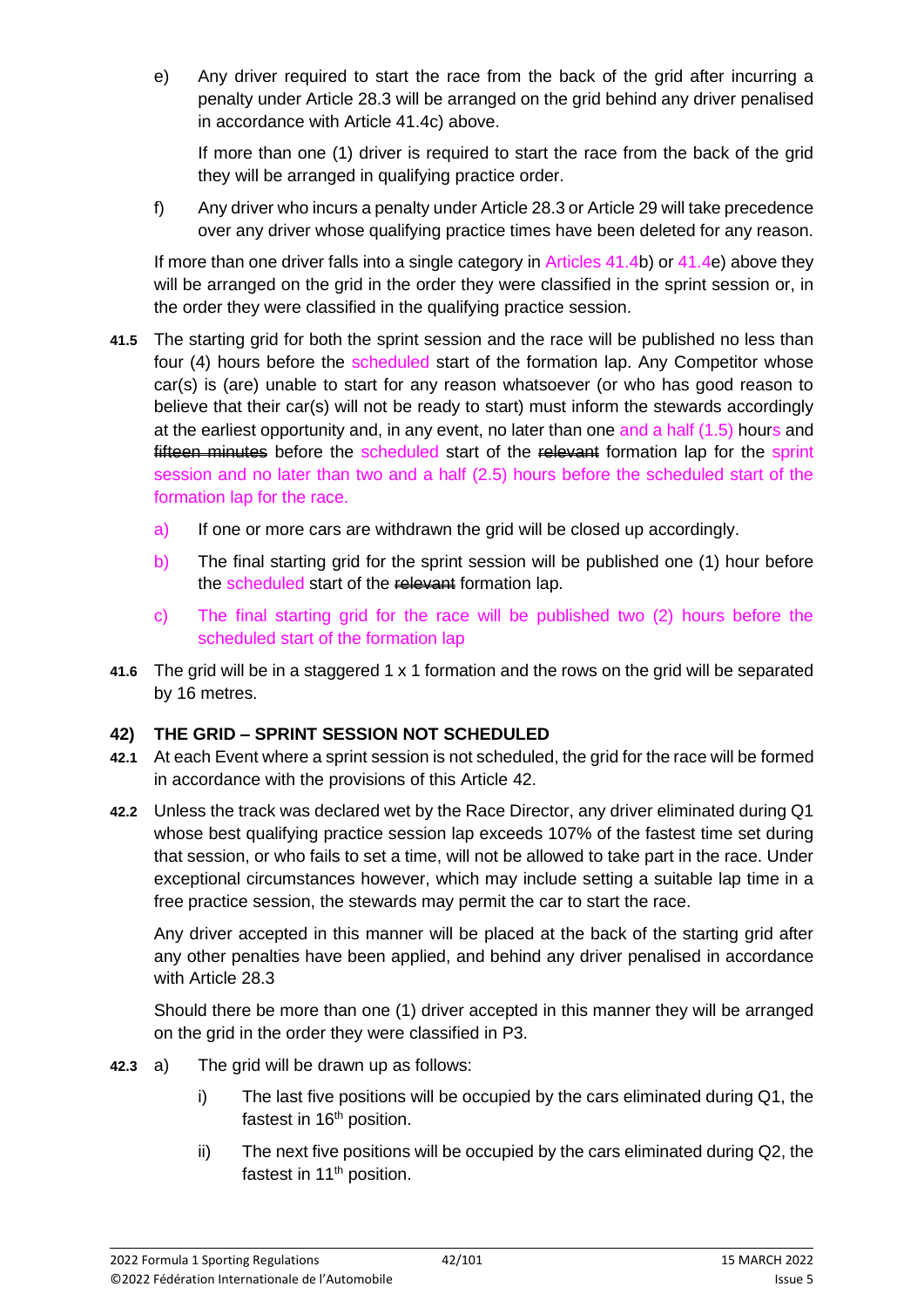$\frac{1}{10}$  The top ten positions will be occupied by the cars which took part in Q3, the fastest from the position on the grid which was the pole position in the previous year or, on a new circuit, has been designated as such by the Safety Delegate.

If two (2) or more drivers set identical times during Q1, Q2 or Q3 priority will be given to the one who set it first.

If more than twenty (20) cars are entered in the Championship appropriate amendments will be made to the above in accordance with Article 39.2.

- b) If more than one (1) driver fails to set a time during Q2 or Q3 they will be arranged in the following order:
	- i) Any driver who attempted to set a qualifying time by starting a flying lap.
	- ii) Any driver who failed to start a flying lap.
	- iii) Any driver who failed to leave the pits during the period.
- c) Once the grid has been established in accordance with Article  $42.3a$ ), and Article 42.3b), and Article 42.3c), grid position penalties will be applied to the drivers in question.
	- i) The driver with the higher classification from the qualifying practice session will have precedence.
- d) Once the grid has been established in accordance with Article 42.3a), 42.3b) and 42.3c), grid penalties for any driver required to start the race from the back of the grid after incurring a penalty under Article 28.3 will be applied.
	- i) If more than one (1) driver is required to start the race from the back of the grid they will be arranged in qualifying order.
- e) Any driver who incurs a penalty in accordance with Article 28.3 or Article 29 will take precedence over any driver whose qualifying practice times have been deleted for any reason.

If more than one (1) driver falls into a single category in Article 42.3b) or Article 42.3e) above they will be arranged on the grid in the order they were classified in the previous period of the qualifying practice session or, in the case of Q1, the order they were classified in P3.

- **42.4** The starting grid will be published no less than four (4) hours before the scheduled start of the formation lap. Any Competitor whose car(s) is (are) unable to start for any reason whatsoever (or who has good reason to believe that their car(s) will not be ready to start) must inform the stewards accordingly at the earliest opportunity and, in any event, no later than two and a half (2.5) hours before the scheduled start of the formation lap.
	- a) If one or more cars are withdrawn the grid will be closed up accordingly.
	- b) The final starting grid will be published two (2) hours before the scheduled start of the formation lap.
- **42.5** The grid will be in a staggered 1 x 1 formation and the rows on the grid will be separated by 16 metres.

## **43) SPRINT SESSION STARTING PROCEDURE**

**43.1** The sprint session start procedure detailed below will only be used at those Events where a sprint session is scheduled.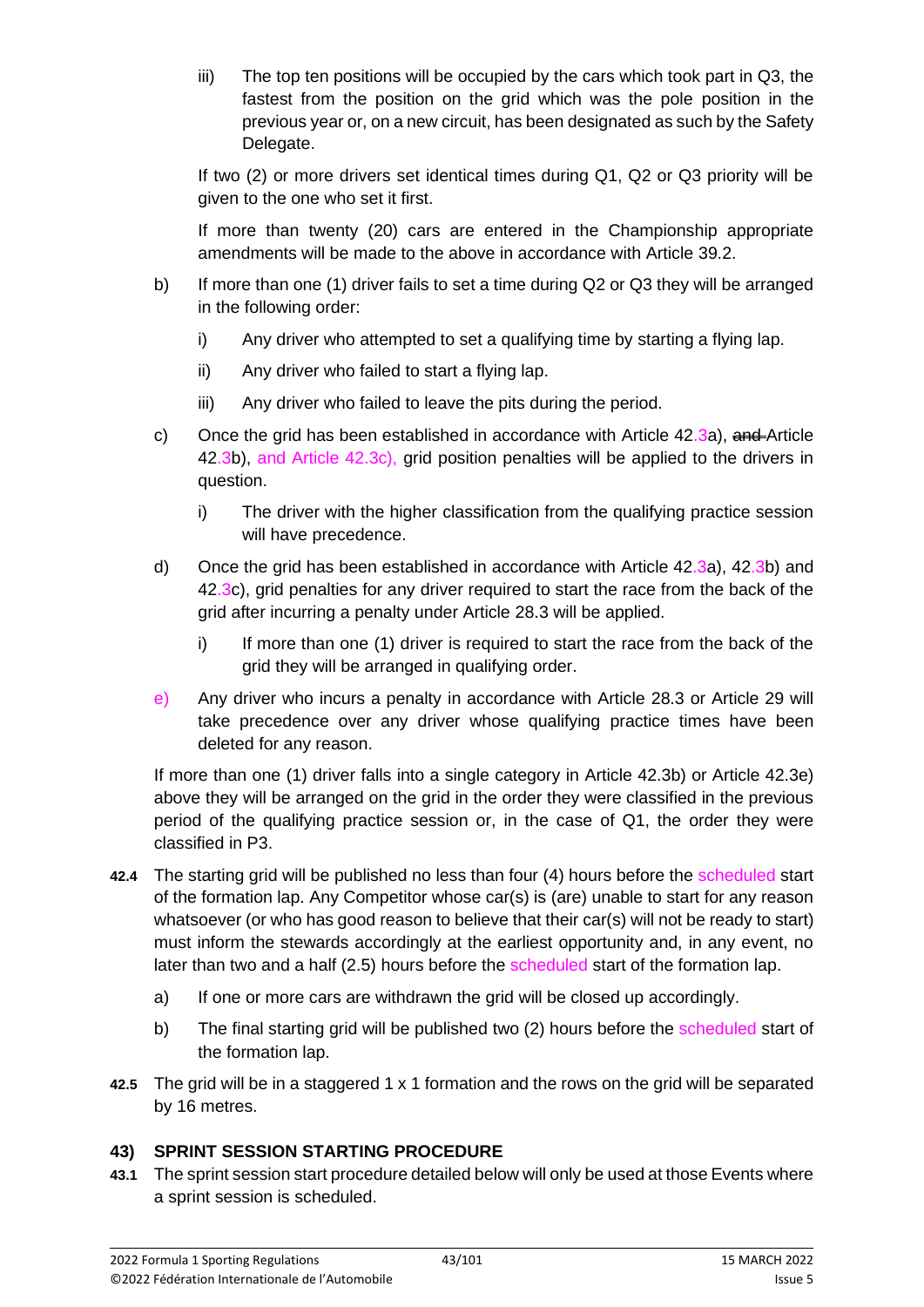**43.2** 30 minutes before the scheduled start of the formation lap the pit exit will be opened and all cars, including any that are required to start the sprint session from the pit lane, will be permitted to leave the pit lane to cover one (1) reconnaissance lap.

At the end of this lap all cars starting the sprint session from the grid should stop on the grid in starting order with their engines stopped.

All drivers going to the pit exit at this time must do so at a constant speed and with constant throttle. This applies over the whole of the pit lane.

Any car which does not complete a reconnaissance lap and reach the grid under its own power will not be permitted to start the sprint session from the grid.

At a Closed Event, once pit exit is opened, no more than forty-two (42) team personnel for each Competitor are permitted on the grid.

**43.3** 27 minutes before the scheduled start of the formation lap, a warning signal will be given indicating that the end of the pit lane will be closed in two minutes.

25 minutes before the scheduled start of the formation lap the end of the pit lane will be closed and a second warning signal will be given. Any car which is still in the pit lane can start from the end of the pit lane provided it got there under its own power. If more than one car is affected, they must line up in the order in which they qualified. However, any car reaching the end of the pit lane after the five (5) minute signal must start behind any car already at the pit exit.

All such cars may then join the sprint session once the whole field has passed the end of the pit lane for the first time after the start.

**43.4** The approach of the start will be announced by signals shown ten (10) minutes, five (5) minutes, three (3) minutes, one (1) minute and fifteen (15) seconds before the start of the formation lap, each of which will be accompanied by an audible warning.

When the ten (10) minute signal is shown, everybody except drivers, officials and team technical staff must leave the grid.

- **43.5** When the five (5) minute signal is shown all cars on the grid and any cars in the pit lane fast lane must:
	- a) have their wheels fitted; and
	- b) tyre blankets must also be disconnected from any power supply at this time and must not be reconnected during the start procedure, unless the delayed start signal is shown; and
	- c) team personnel and equipment trolleys must commence leaving the grid.

A penalty in accordance with Article 54.3d) will be imposed on any driver whose car did not have all its wheels fully fitted at the five (5) minute signal.

After this signal wheels may only be removed in the pit lane inner lane.

- **43.6** When the three (3) minute signal is shown, no more than sixteen (16) team personnel for each Competitor are permitted on the grid.
- **43.7** When the one (1) minute signal is shown, engines should be started and all team personnel must leave the grid by the time the 15 second signal is given taking all equipment with them.
	- a) If any team personnel are touching a car or team equipment is connected to a car on the grid after the fifteen (15) second signal has been shown, the driver of the car concerned must start the sprint session from the pit lane as specified in Article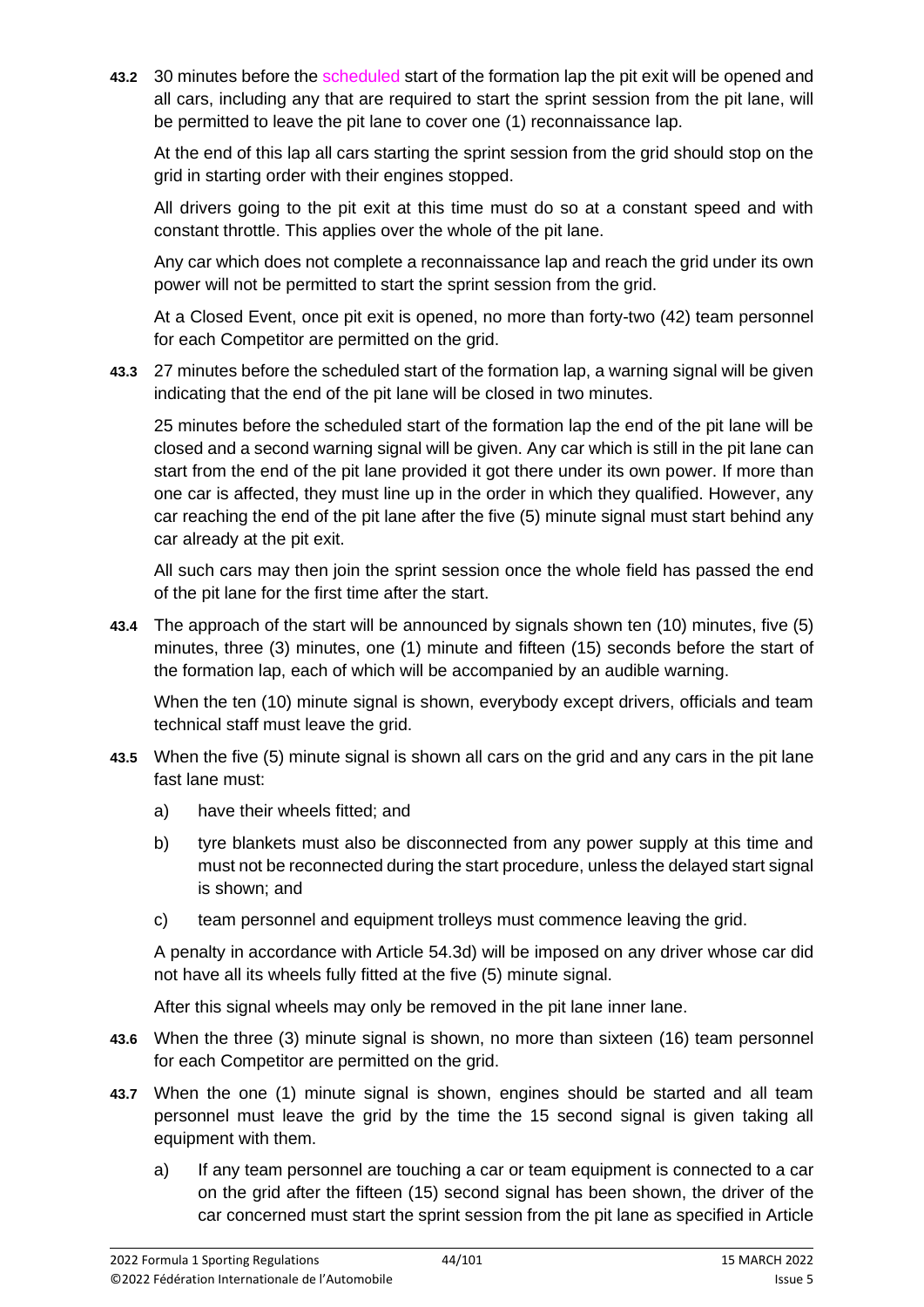43.3. A penalty in accordance with Article 54.3d) will be imposed on any driver who fails to start the sprint session from the pit lane.

b) If any driver needs assistance after the fifteen (15) second signal he must raise his arm and, when the remainder of the cars able to do so have left the grid, marshals will be instructed to push the car into the pit lane.

In either of the above cases, marshals with yellow flags will stand beside any car (or cars) concerned to warn drivers behind.

**43.8** When the green lights are illuminated, all cars on the grid should begin the formation lap with the pole position driver leading.

When leaving the grid all drivers must respect the pit lane speed limit until they pass pole position.

Marshals will be instructed to push any car (or cars) which remain on the grid into the pit lane by the fastest route immediately after cars able to do so have left the grid. Any driver being pushed from the grid may not attempt to start the car and must follow the instructions of the marshals.

- **43.9** During the formation lap practice starts are forbidden and the formation must be kept as tight as possible.
- **43.10** Overtaking during the formation lap is only permitted if a car is delayed and cars behind cannot avoid passing it without unduly delaying the remainder of the field. In this case, drivers may only overtake to re-establish the original starting order. Any driver delayed in this way, and who is unable to re-establish the original starting order before he reaches the first safety car line, must enter the pit lane and start from the end of the pit lane as specified in Article 43.3.

A penalty in accordance with Article 54.3d) will be imposed on any driver who fails to enter the pit lane if he has not re-established the original starting order before he reaches the first safety car line.

- **43.11** When the cars come back to the grid at the end of the formation lap or laps, they must stop within their respective starting grid positions, keeping their engines running.
	- a) There will be a standing start, the signal being given by means of lights activated by the permanent starter.
	- b) Once all the cars have come to a halt the five (5) second light will appear followed by the four, three, two and one second lights. At any time after the one-second light appears, the sprint session will be started by extinguishing all red lights.
- **43.12** If a car is immobilised on the starting grid after the formation lap has commenced:
	- a) the marshals alongside the grid will wave their yellow flags to inform the drivers that a car is stationary on the grid; and
	- b) it shall be the duty of the marshals to push it into the pit lane by the fastest route. Any driver being pushed from the grid may not attempt to start the car.
	- c) Once the car is in the pit lane his team personnel may attempt to start it, if successful the driver may re-join the sprint session. The driver and mechanics must follow the instructions of the marshals at all times during such a procedure.
- **43.13** Unless specifically authorised by the Safety Delegate, during the start of a sprint session the pit wall must be kept free of all persons with the exception of the team personnel permitted under Article 26.12, officials and fire marshals.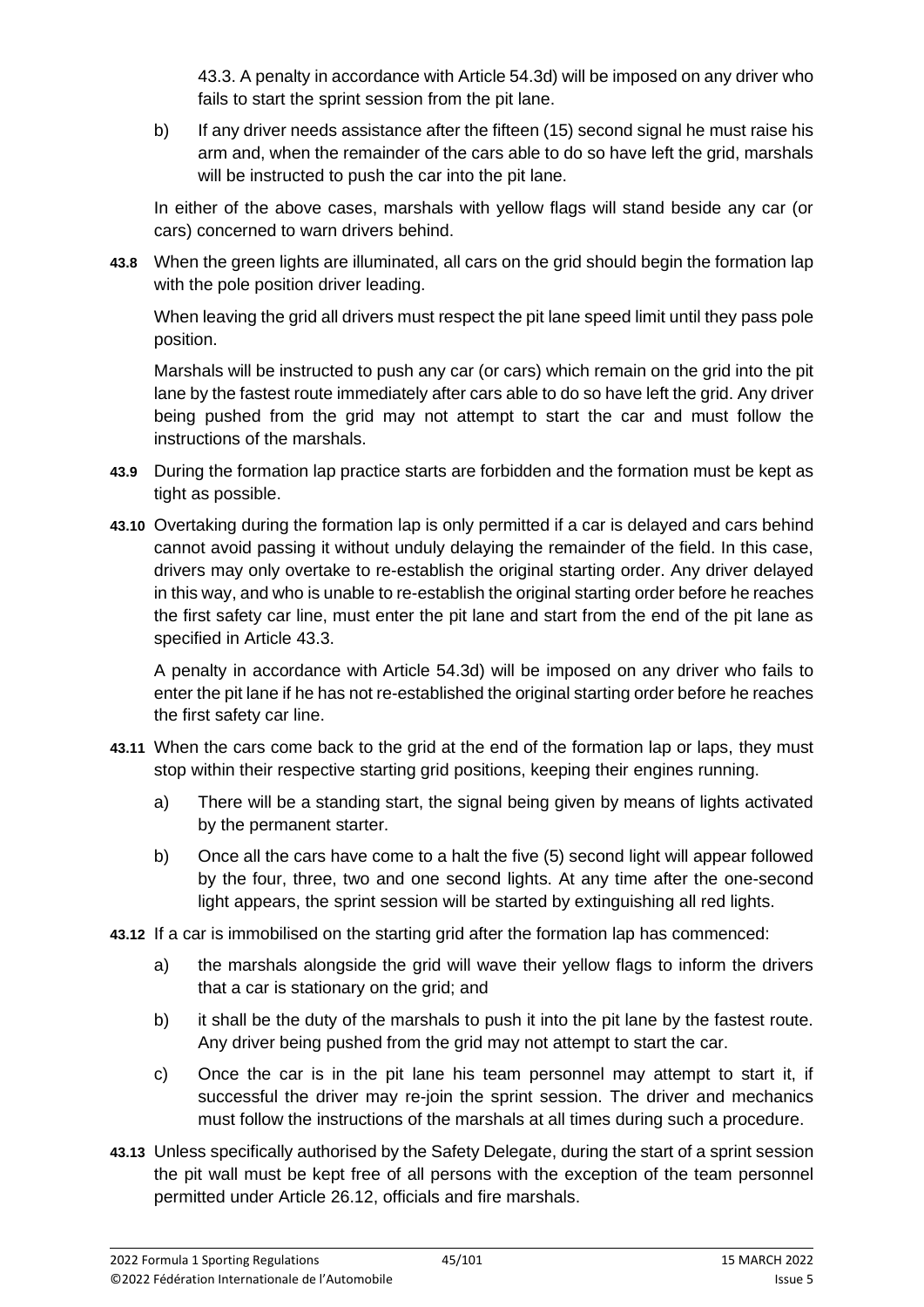#### **44) RACE STARTING PROCEDURE**

**44.1** 40 minutes before the scheduled start of the formation lap the pit exit will be opened and all cars, including any that are required to start the race from the pit lane, will be permitted to leave the pit lane to cover a reconnaissance lap. Should any driver wish to cover more than one reconnaissance lap, this must be done by driving down the pit lane at greatly reduced speed between each of the laps. If a driver stops in his pit between reconnaissance laps the car may only re-join the track by being driven from the driver's garage and not from his pit stop position.

At the end of these laps all cars starting the race from the grid should stop on the grid in starting order with their engines stopped.

All drivers going to the pit exit at this time must do so at a constant speed and with constant throttle. This applies over the whole of the pit lane whether a driver is going to the pit exit from his garage or travelling through the pit lane between reconnaissance laps.

Any car which does not complete a reconnaissance lap and reach the grid under its own power will not be permitted to start the race from the grid.

At a Closed Event, once pit exit is opened, no more than forty-two (42) team personnel for each Competitor are permitted on the grid.

**44.2** 32 minutes before the scheduled start of the formation lap, a warning signal will be given indicating that the end of the pit lane will be closed in two minutes.

30 minutes before the scheduled start of the formation lap the end of the pit lane will be closed and a second warning signal will be given. Any car which is still in the pit lane can start from the end of the pit lane provided it got there under its own power. If more than one car is affected, they must line up in the order in which they qualified. However, any car reaching the end of the pit lane after the five (5) minute signal must start behind any car already at the pit exit.

All such cars may then join the race once the whole field has passed the end of the pit lane for the first time after the start.

**44.3** The approach of the start will be announced by signals shown ten (10) minutes, five (5) minutes, three (3) minutes, one (1) minute and fifteen (15) seconds before the start of the formation lap, each of which will be accompanied by an audible warning.

When the ten (10) minute signal is shown, everybody except drivers, officials and team technical staff must leave the grid.

- **44.4** When the five (5) minute signal is shown all cars on the grid and any cars in the pit lane fast lane must:
	- a) have their wheels fitted; and
	- b) tyre blankets must also be disconnected from any power supply at this time and must not be reconnected during the start procedure, unless the delayed start signal is shown; and
	- c) team personnel and equipment trolleys must commence leaving the grid.

A penalty in accordance with Article 54.3d) will be imposed on any driver whose car did not have all its wheels fully fitted at the five (5) minute signal.

After this signal wheels may only be removed in the pit lane inner lane.

**44.5** When the three (3) minute signal is shown, no more than sixteen (16) team personnel for each Competitor are permitted on the grid.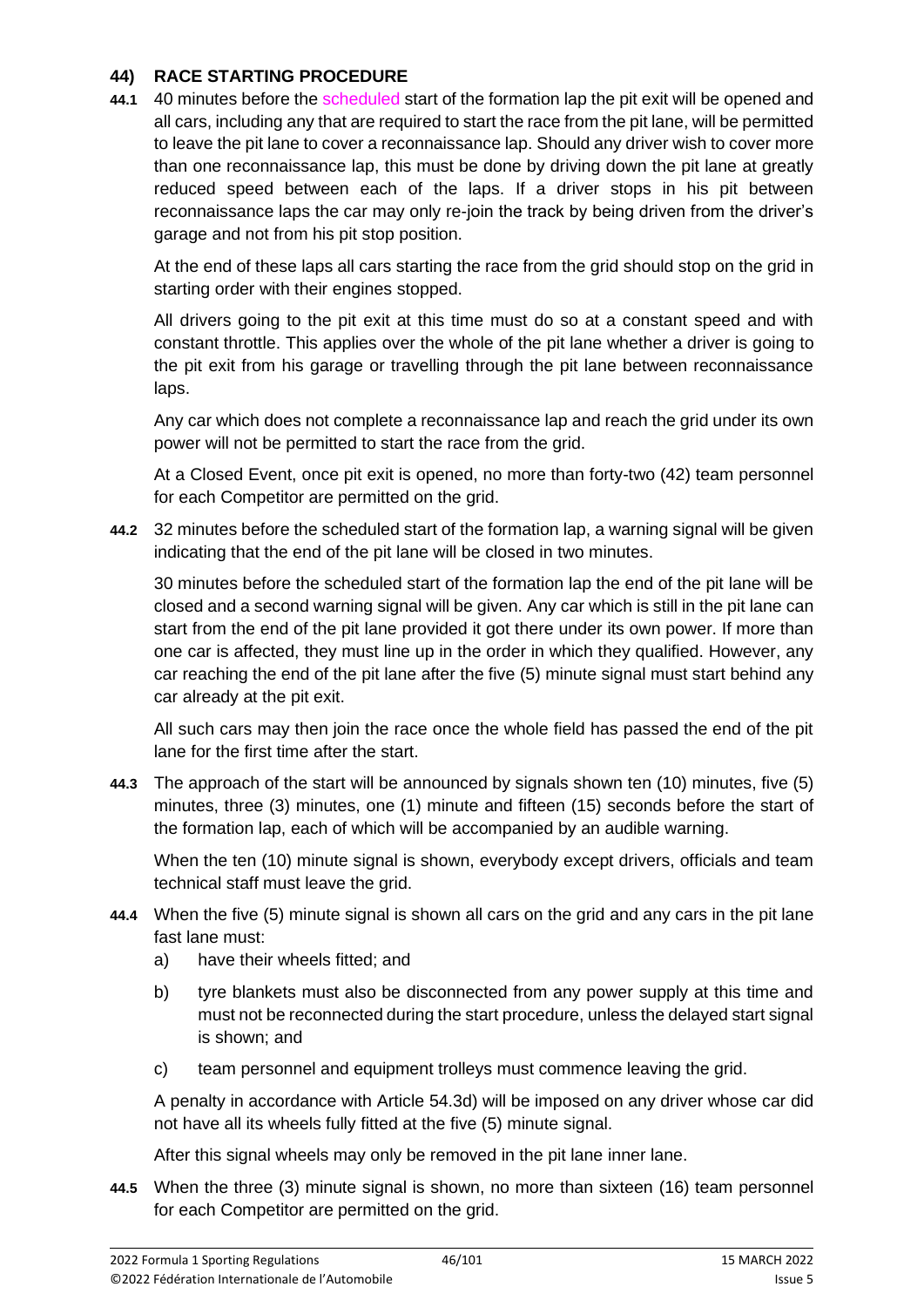**44.6** When the one (1) minute signal is shown, engines should be started and all team personnel must leave the grid by the time the fifteen (15) second signal is given taking all equipment with them.

If any team personnel are touching a car or team equipment is connected to a car on the grid after the fifteen (15) second signal has been shown the driver of the car concerned must start the race from the pit lane as specified in Article 44.2. A penalty in accordance with Article 54.3d) will be imposed on any driver who fails to start the race from the pit lane.

If any driver needs assistance after the fifteen (15) second signal he must raise his arm and, when the remainder of the cars able to do so have left the grid, marshals will be instructed to push the car into the pit lane.

In either of the above cases, marshals with yellow flags will stand beside any car (or cars) concerned to warn drivers behind.

**44.7** When the green lights are illuminated, all cars on the grid should begin the formation lap with the pole position driver leading.

When leaving the grid all drivers must respect the pit lane speed limit until they pass pole position.

Marshals will be instructed to push any car (or cars) which remain on the grid into the pit lane by the fastest route immediately after cars able to do so have left the grid. Any driver being pushed from the grid may not attempt to start the car and must follow the instructions of the marshals.

- **44.8** During the formation lap practice starts are forbidden and the formation must be kept as tight as possible.
- **44.9** Overtaking during the formation lap is only permitted if a car is delayed and cars behind cannot avoid passing it without unduly delaying the remainder of the field. In this case, drivers may only overtake to re-establish the original starting order. Any driver delayed in this way, and who is unable to re-establish the original starting order before he reaches the first safety car line, must enter the pit lane and start from the end of the pit lane as specified in Article 44.2.

A penalty in accordance with Article 54.3d) will be imposed on any driver who fails to enter the pit lane if he has not re-established the original starting order before he reaches the first safety car line.

- **44.10** When the cars come back to the grid at the end of the formation lap or laps, they must stop within their respective starting grid positions, keeping their engines running.
	- a) There will be a standing start, the signal being given by means of lights activated by the permanent starter.
	- b) Once all the cars have come to a halt the five (5) second light will appear followed by the four, three, two and one second lights. At any time after the one-second light appears, the race will be started by extinguishing all red lights.
- **44.11** If a car is immobilised on the starting grid after the formation lap has commenced:
	- a) the marshals alongside the grid will wave their yellow flags to inform the drivers that a car is stationary on the grid; and
	- b) it shall be the duty of the marshals to push it into the pit lane by the fastest route. Any driver being pushed from the grid may not attempt to start the car.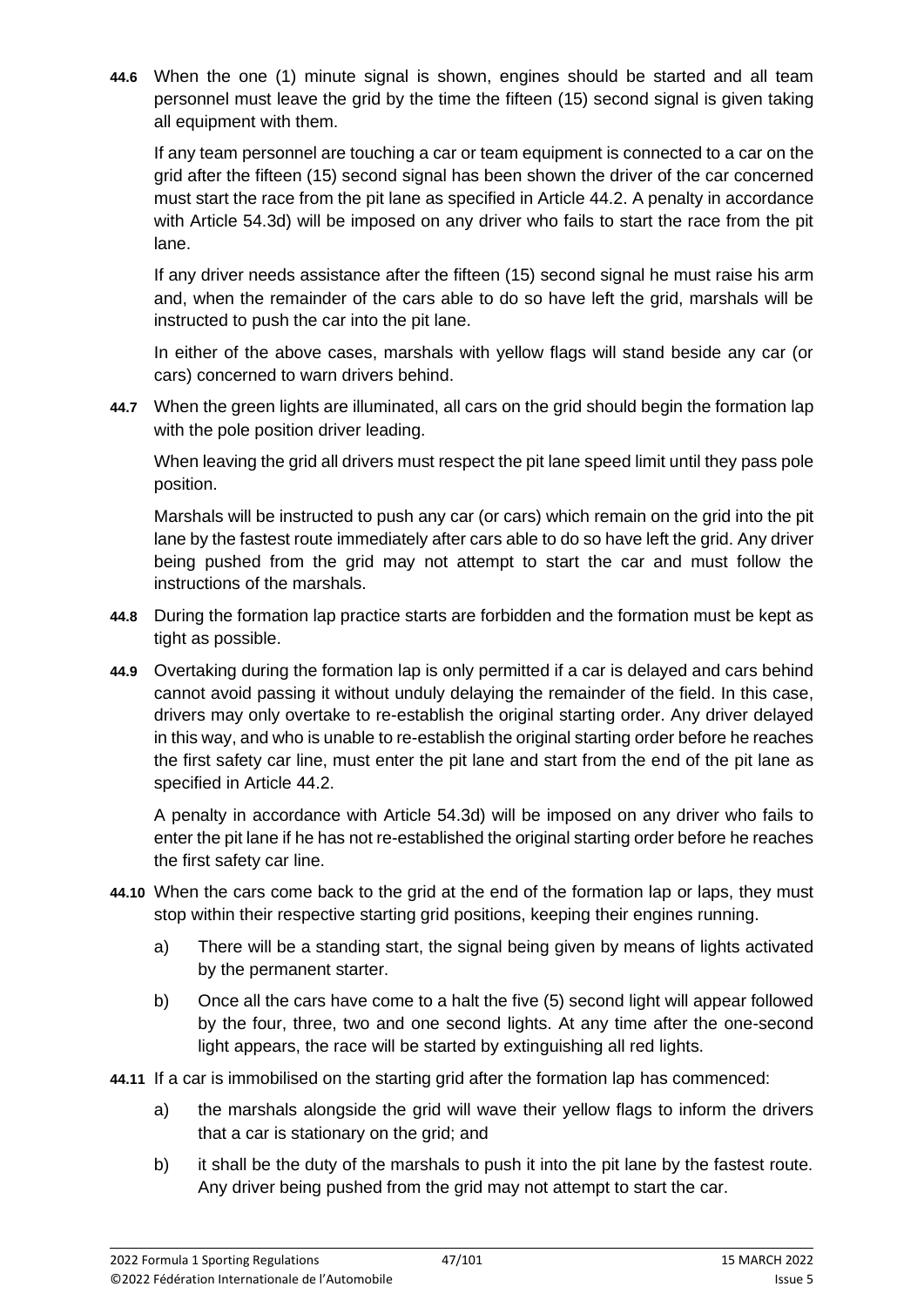- c) Once the car is in the pit lane his team personnel may attempt to start it, if successful the driver may re-join the race. The driver and mechanics must follow the instructions of the marshals at all times during such a procedure.
- **44.12** Unless specifically authorised by the Safety Delegate, during the start of a race the pit wall must be kept free of all persons with the exception of the team personnel permitted under Article 26.12, officials and fire marshals.

## **45) EXTRA FORMATION LAP**

- **45.1** If, after returning to the starting grid at the end of the formation lap a problem arises, the following procedures shall apply:
	- a) If a car develops a problem that could endanger the start the driver must immediately raise his hands above his head and the marshal responsible for that row must immediately wave a yellow flag and/or activate the yellow grid light panel.
	- b) If the Race Director decides the start should be aborted the green lights will be illuminated two seconds after the abort lights are switched on, a board saying "EXTRA FORMATION LAP" will be displayed and all Competitors will be informed using the official messaging system. All cars able to do so must complete a further formation lap whilst the car which developed the problem is moved into the pit lane.
	- c) When leaving the grid to complete the extra formation lap all drivers must respect the pit lane speed limit until they pass pole position.
	- d) The Competitor may then attempt to rectify the problem and, if successful, the car may then start from the end of the pit lane.
	- e) Should there be more than one car involved their starting order will be determined by the order in which they reached the end of the pit lane.
	- f) Every time this happens the sprint session or the race will be shortened by one (1) lap.
	- g) Any cars that were starting the sprint session or the race from the pit lane may join the extra formation lap once the whole field has passed the end of the pit lane for the first time. Any such cars may complete the extra formation lap but must enter the pit lane and start the sprint session or the race from the end of the pit lane in the order they get there.
- **45.2** If another problem arises which does not necessitate a delay to the start (see Article 4644), drivers will be asked to carry out an extra formation lap as set out in Article 45.1<sup>a</sup>) above.
	- a) Any driver who caused the start to be aborted, and is then able to start the extra formation lap must enter the pit lane at the end of the lap and start the sprint session or the race as specified in Articles 43.3 or 44.2 38.2.
	- b) A penalty under Article  $4754.3d$  will be imposed on any driver who fails to start the race from the pit lane.
- **45.3** Should Article 45.1 apply, the sprint session or the race will nevertheless count for the Championship no matter how often the procedure is repeated, or how much the sprint session or the race is shortened as a result.

## **46) DELAYED START**

**46.1** If the Race Director decides the start should be delayed, and the formation lap has not started the abort lights will be switched on and a board saying "DELAYED START" will be displayed. The starting procedure will begin again at the ten (10) minute point.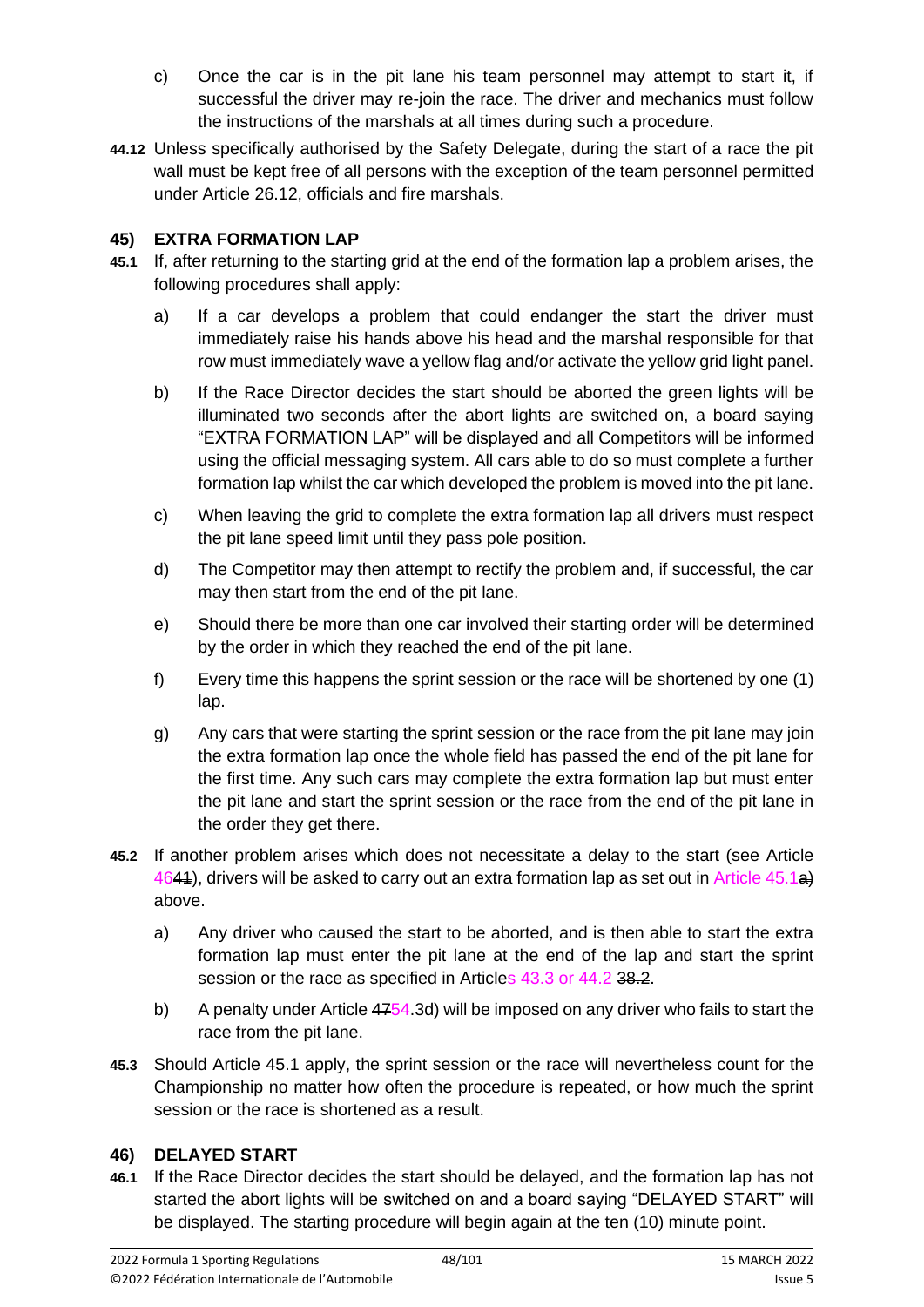## **47) ABORTED START**

**47.1** If the formation lap has started, and the Race Director decides the start should be aborted, the abort lights will be switched on, a board saying "ABORTED START" will be displayed, all cars should return to the grid and all Competitors will be informed of the likely delay using the official messaging system. Once the start time is known the starting procedure will begin again at the five (5) minute point.

Tyre changing on the grid is not permitted during such a delay, unless in the opinion of the Race Director each Competitor should be given the opportunity to change tyres by delaying the start. In this case, the starting procedure will begin again at the ten (10) minute point.

Every time this happens the sprint session or the race will be shortened by one (1) lap.

## **48) INCORRECT STARTING LOCATION**

- **48.1** Any of the penalties under Articles 4754.3a), 54.3b), or 54.3c) will be imposed on any driver who is judged to have:
	- a) Moved before the start signal is given, such judgement being made by an FIA approved and supplied transponder fitted to each car, or;
	- b) Positioned his car on the starting grid in such a way that the transponder is unable to detect the moment at which the car first moved from its grid position after the start signal is given, or;
	- c) the contact patch of the front tyres in front of its grid position before the start signal is given.

#### **49) FORMATION LAP BEHIND THE SAFETY CAR**

- **49.1** If track conditions are considered unsuitable to start the sprint session or the race at the scheduled time the start of the formation lap may take place behind the safety car. If this is the case, at the ten (10) minute signal its orange lights will be illuminated, this being the signal to the drivers that the formation lap will be started behind the safety car. At the same time this will be confirmed to all Competitors  $\overline{4a}$  using the official messaging system.
- **49.2** When the green lights are illuminated the safety car will leave the grid and all drivers must follow in grid order, no more than ten (10) car lengths apart, and must respect the pit lane speed limit until they pass pole position. The safety car will continue until conditions are considered suitable for competition racing.
- **49.3** Any cars that were starting the sprint session or the race from the pit lane may join the formation lap once the whole field has passed the end of the pit lane for the first time. Any such cars may complete all formation laps but must enter the pit lane after the safety car returns to the pits and start the sprint session or the race from the end of the pit lane in the order they get there.
- **49.4** Any other car entering the pit lane during the formation laps may re-join the track but must enter the pit lane after the safety car returns to the pits and start the sprint session or the race from the end of the pit lane in the order they get there.
- **49.5** A penalty in accordance with Article 54.3d) will be imposed on any driver whose tyre(s) are changed for a different specification before the start of the race.
- **49.6** Overtaking during the lap(s) behind the safety car is only permitted under the following circumstances: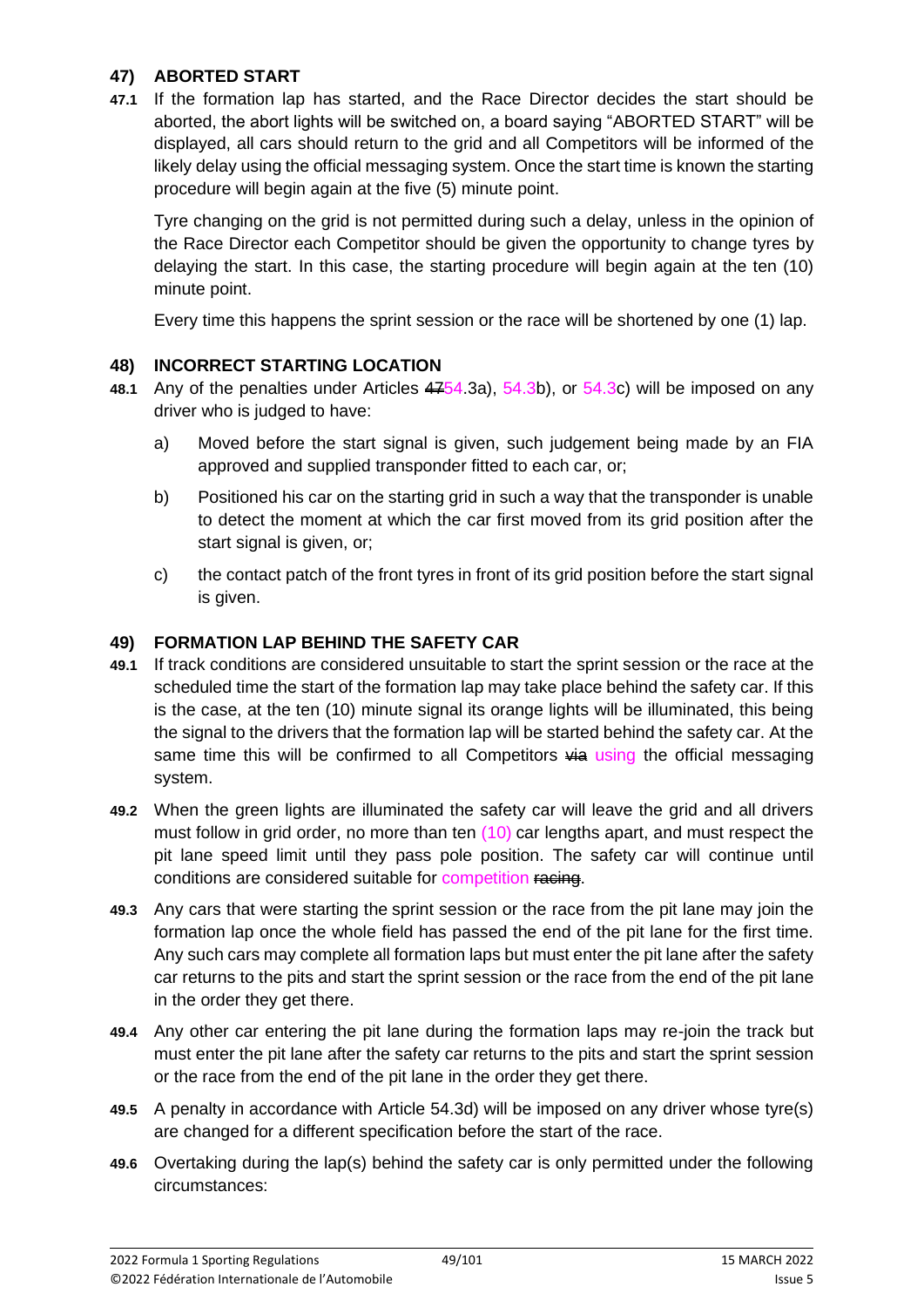- a) If a car is delayed when leaving the grid and cars behind cannot avoid passing it without unduly delaying the remainder of the field, or
- b) If there is more than one car starting from the pit lane and one of them is unduly delayed.
- **49.7** In either case detailed in Article 49.65, drivers may only overtake to re-establish the original starting order or the order the cars were in at the pit exit were in when the formation lap was started.
	- a) Any driver delayed in either way, and who is unable to re-establish the original starting order before he reaches the first safety car line on the lap the safety car returns to the pits, must enter the pit lane and may only join the sprint session or the race once the whole field has passed the end of the pit lane after the start of the sprint session or the race.
	- b) A penalty in accordance with Article 54.3d) will be imposed on any driver who fails to enter the pit lane if he has not re-established the original starting order before he reaches the first safety car line on the lap the safety car returns to the pits.

## **50) STARTING PROCEDURE SUSPENDED**

**50.1** If, after one or more formation laps behind the safety car, track conditions are considered unsuitable to start the sprint session or the race, the message "START PROCEDURE SUSPENDED" will be sent to all Competitors  $\frac{1}{2}$  using the official messaging system and all cars must enter the pit lane behind the safety car. The procedures described in Articles 57 and 58 must then be followed and there will be no standing start.

# **51) STANDING START**

**51.1** If, after one or more formation laps behind the safety car, the track conditions are considered suitable to start the sprint session or the race from a standing start, the message "STANDING START" will be sent to all Competitors via the official messaging system, all FIA light panels will display "SS" and the car's orange lights will be extinguished. This will be the signal to the Competitors and drivers that it will be entering the pit lane at the end of that lap.

At this point the first car in line behind the safety car may dictate the pace and, if necessary, fall more than ten (10) car lengths behind it.

Once the safety car has entered the pit lane all cars, with the exception of those required to start from the pit lane, should return to the grid, take up their grid positions and follow the procedures set out in Articles 43.11, 43.12 and 43.13 or Articles 44.10, 44.11 and 44.12 as relevant 38.10, 38.11, 38.12, 39, 40, 41, 42 and 43.

# **52) ROLLING START**

**52.1** If, after one or more formation laps behind the safety car, the track conditions are considered unsuitable to start the sprint session or the race from a standing start, the message "ROLLING START" will be sent to all Competitors  $\frac{1}{2}$  using the official messaging system, all FIA light panels will display "RS" and the car's orange lights will be extinguished. This will be the signal to the Competitors and drivers that it will be entering the pit lane at the end of that lap.

At this point the first car in line behind the safety car may dictate the pace and, if necessary, fall more than ten (10) car lengths behind it.

As the safety car is approaching the pit entry the FIA light panels will be extinguished and a green flag and/or green light panel will be displayed at the Line.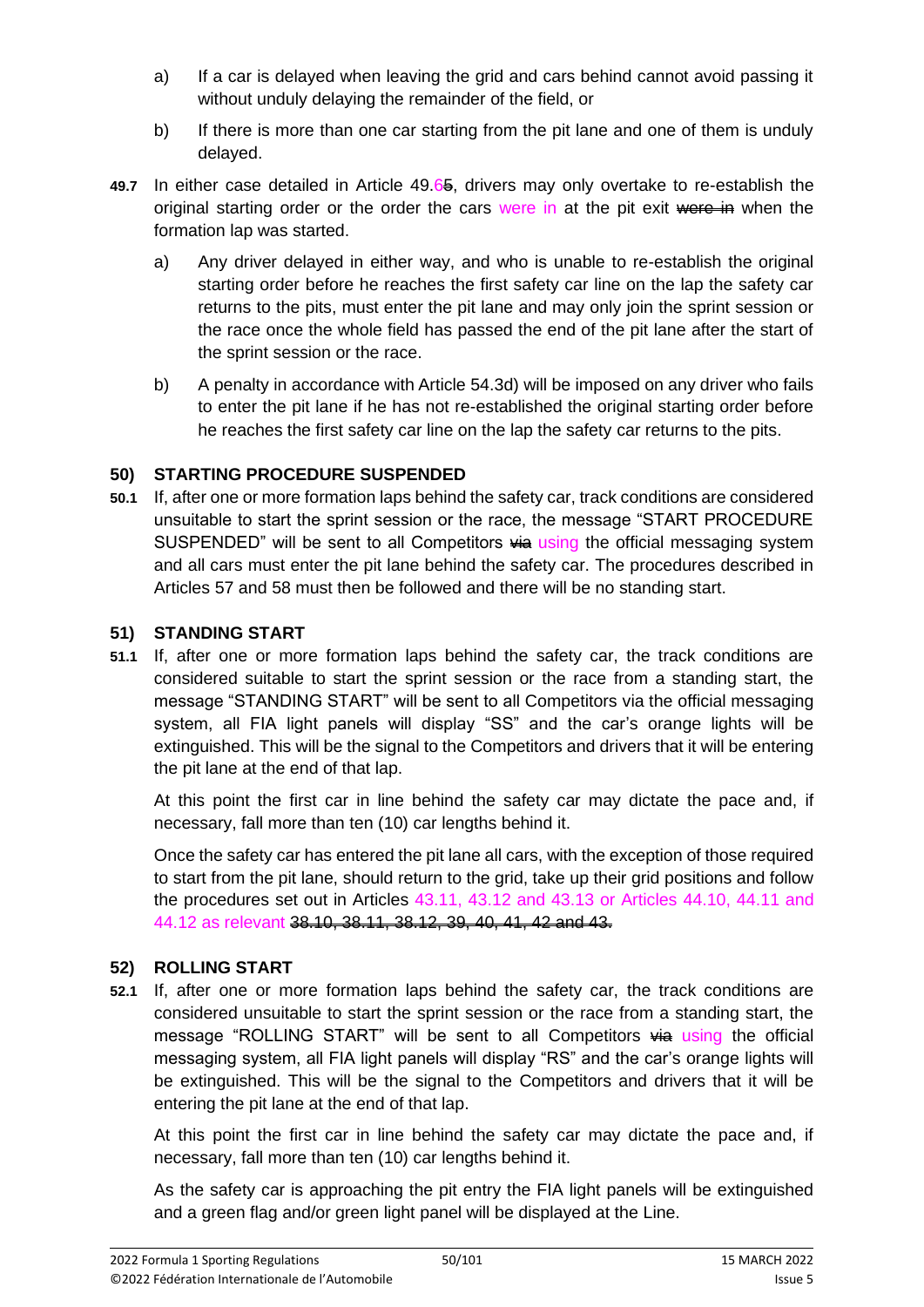No driver may overtake another car on the track until he passes the Line (see Article 5.3) for the first time after the safety car has returned to the pits. The sprint session or the race will be deemed to have started when the leading car crosses the Line after the safety car has returned to the pits.

## **53) SPRINT SESSION AND THE RACE**

**53.1** During a sprint session or the race, drivers leaving the pit lane may only do so when the light at the end of the pit lane is green and on their own responsibility. A marshal with a blue flag and/or a flashing blue light, will also warn the driver if cars are approaching on the track.

## **54) INCIDENTS DURING THE SPRINT SESSION OR THE RACE**

**54.1** The Race Director may report any on-track incident or suspected breach of these Sporting Regulations or the Code (an "Incident") to the stewards. After review it shall be at the discretion of the stewards to decide whether or not to proceed with an investigation.

The stewards may also investigate an Incident noted by themselves.

**54.2** a) It shall be at the discretion of the stewards to decide if any driver involved in an Incident should be penalised.

> Unless it is clear to the stewards that a driver was wholly or predominantly to blame for an Incident no penalty will be imposed.

- b) If an Incident is under investigation by the stewards a message informing all Competitors which driver or drivers are involved will be sent using the official messaging system.
	- i) Provided that such a message is displayed no later than sixty (60) minutes after the sprint session or the race has finished the driver or drivers concerned may not leave the circuit without the consent of the stewards.
- **54.3** The stewards may impose any one of the penalties below on any driver involved in an Incident:
	- a) A five (5) second time penalty. The driver must enter the pit lane, stop in his pit stop position for at least five seconds and then re-join the sprint session or the race. The relevant driver may however elect not to stop, provided he carries out no further pit stop before the end of the sprint session or the race. In such cases five (5) seconds will be added to the elapsed the sprint session or race time of the driver concerned.
	- b) A ten (10) second time penalty. The driver must enter the pit lane, stop in his pit stop position for at least ten seconds and then re-join the sprint session or the race. The relevant driver may however elect not to stop, provided he carries out no further pit stop before the end of the sprint session or the race. In such cases ten (10) seconds will be added to the elapsed the sprint session or race time of the driver concerned.

In both of the above cases the driver concerned must carry out the penalty the next time he enters the pit lane and, for the avoidance of doubt, this includes any stop the driver makes whilst a VSC or safety car procedure is in use.

c) A drive-through penalty. The driver must enter the pit lane and re-join the sprint session or the race without stopping.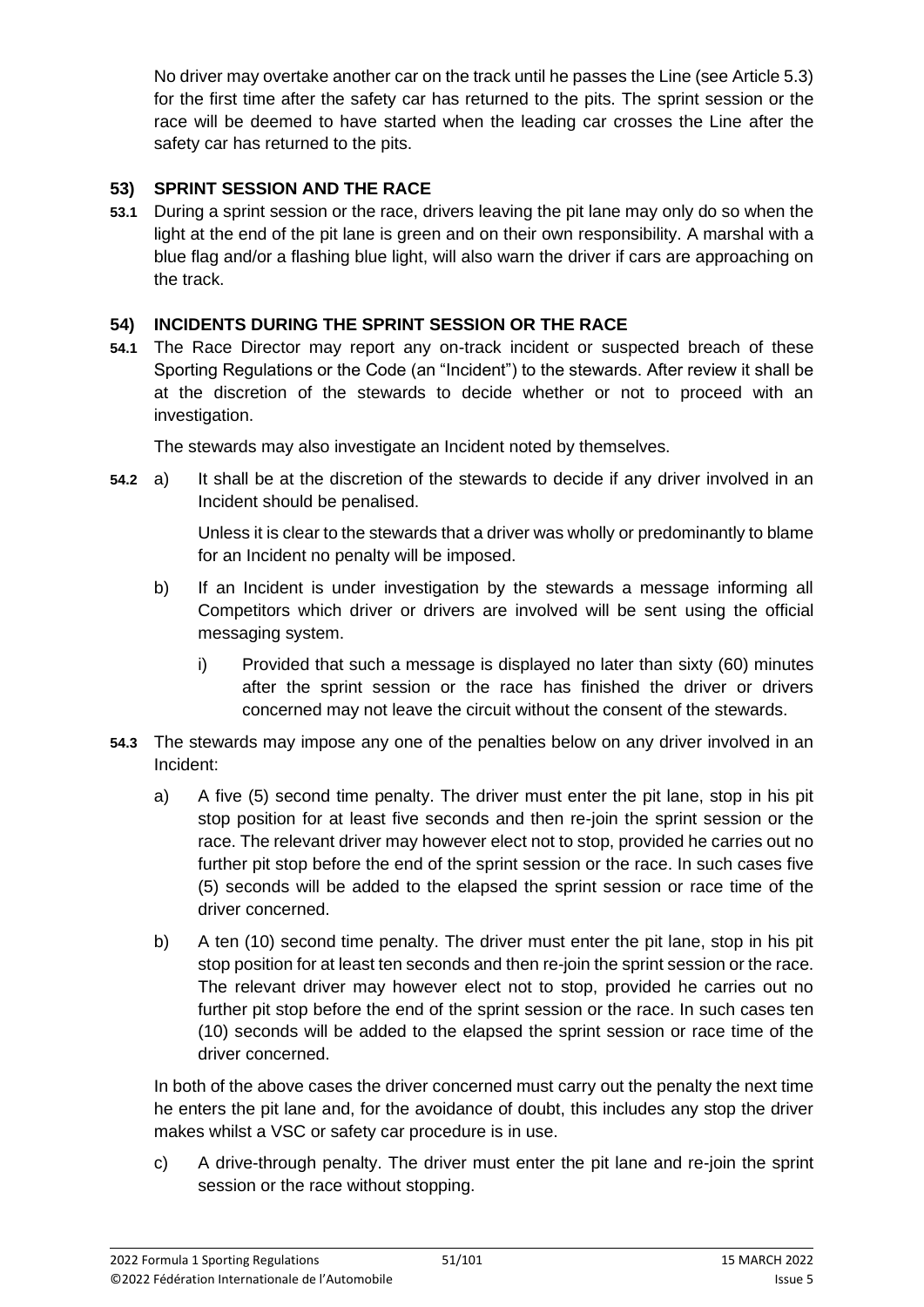d) A ten second stop-and-go time penalty. The driver must enter the pit lane, stop in his pit stop position for at least ten seconds and then re-join the sprint session or the race.

If any of the four (4) penalties above are imposed upon a driver, and that driver is unable to serve the penalty due to retirement from the sprint session or the race, the stewards may impose a grid place penalty on the driver at his next race.

If any of the four (4) penalties above are imposed during the last three (3) laps, or after the end of a sprint session or a race, Article 54.4b) below will not apply and five seconds will be added to the elapsed time of the driver concerned in the case of (a) above, 10 seconds in the case of (b), 20 seconds in the case of (c) and 30 seconds in the case of (d).

- e) A time penalty.
- f) A reprimand.
- g) A drop of any number of grid positions at the driver's next race.

If any of the seven penalties above are imposed they shall not be subject to appeal.

- h) Disqualification from the results.
- i) Suspension from the driver's next Event.
- **54.4** Should the stewards decide to impose any of the penalties under Article 54.3a), 54.3b), 54.3c) or 54.3d), the following procedure will be followed:
	- a) The stewards will give written notification of the penalty which has been imposed to the Competitor concerned and will inform all Competitors viausing the official messaging system.
	- b) With the exception of Articles 54.3a) and 54.3b) above, from the time the Competitor concerned is notified of the stewards' decision using the official messaging system the relevant driver may cross the Line on the track no more than twice before entering the pit lane and, in the case of a penalty under in accordance with Article 54.3d), proceeding to his pit stop position where he shall remain for the period of the time penalty.

However, unless the driver was already in the pit entry for the purpose of serving his penalty, he may not carry out the penalty if the VSC procedure is in use or after the safety car has been deployed. The number of times the driver crosses the Line behind the safety car or during the VSC procedure will be added to the maximum number of times he may cross the Line on the track.

- c) Whilst a car is stationary in the pit lane as a result of incurring a penalty  $\frac{1}{2}$ accordance with Articles 54.3a) or 54.3b) above, it may not be worked on until the car has been stationary for the duration of the penalty.
- d) Whilst a car is stationary in the pit lane as a result of incurring a time penalty  $\frac{1}{2}$ in accordance with Article 54.3d) above it may not be worked on. However, if the engine stops any work necessary to re-start it may be carried out after the time penalty period has elapsed. If the Competitor is unable to start the engine the car may then only be worked on in the driver's garage.
- e) Any breach or failure to comply with Articles 54.4b), 54.4c) or 54.4d) may result in the car being disqualified.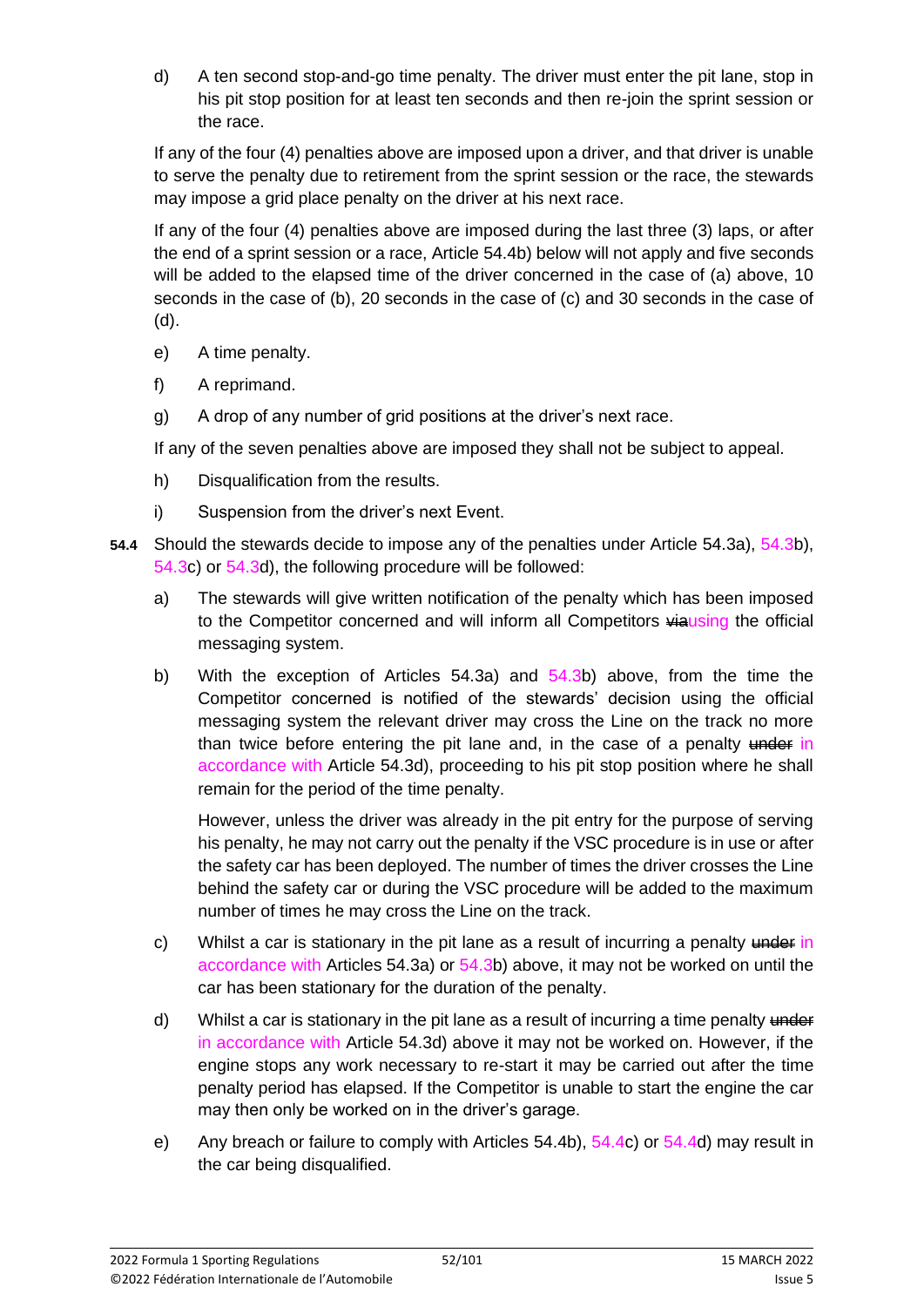#### **55) SAFETY CAR**

- **55.1** The FIA safety car will be driven by an FIA appointed safety car driver and will carry an FIA safety car observer capable of recognising all the competing cars who is in permanent radio contact with race control.
- **55.2** Prior to the pit lane opening for a reconnaissance lap, the safety car will leave the pit lane and take up position at the front of the grid and remain there until the five (5) minute signal is given. At this point (except under Article  $49$   $42.1c$ ) it will cover a whole lap of the trackeireuit and take up position.
- **55.3** The safety car may be brought into operation to neutralise a sprint session or a race upon the order of the clerk of the course.
	- a) It will be used only if Competitors or officials are in immediate physical danger on or near the track but the circumstances are not such as to necessitate suspending sprint session or the race.
- **55.4** When the order is given to deploy the safety car the message "SAFETY CAR DEPLOYED" will be sent to all Competitors via the official messaging system, all FIA light panels will display "SC" and all marshal's posts will display waved yellow flags and "SC" boards for the duration of the intervention.
- **55.5** No car may be driven unnecessarily slowly, erratically or in a manner which could be deemed potentially dangerous to other drivers or any other person at any time whilst the safety car is deployed. This will apply whether any such car is being driven on the track, the pit entry or the pit lane.
- **55.6** The safety car will join the track with its orange lights illuminated and will do so regardless of where the leader is.
- **55.7** All competing cars must reduce speed and form up in line behind the safety car no more than ten car lengths apart. In order to ensure that drivers reduce speed sufficiently, from the time at which all Competitors have been sent the "SAFETY CAR DEPLOYED" message via using the official messaging system until the time that each car crosses the first safety car line for the second time, drivers must stay above the minimum time set by the FIA ECU at least once in each marshalling sector and at both the first and second safety car lines (a marshalling sector is defined as the section of track between each of the FIA light panels).

The stewards may impose either of the penalties under Article 54.3a), 54.3b), 54.3c) or 54.3d) on any driver who fails to stay above the minimum time as required by the above.

**55.8** With the exception of the cases listed under a) to h) below, no driver may overtake another car on the track, including the safety car, until he passes the Line (see Article 5.3) for the first time after the safety car has returned to the pits.

The exceptions are:

- a) If a driver is signalled to do so from the safety car.
- b) Under Articles 49.641.1c), 55.13, 58.648.12, 54and 58.1251.12 below.
- c) When entering the pits a driver may pass another car remaining on the track, including the safety car, after he has reached the first safety car line.
- d) When leaving the pits a driver may overtake, or be overtaken by, another car on the track before he reaches the second safety car line.
- e) When the safety car is returning to the pits it may be overtaken by cars on the track once it has reached the first safety car line.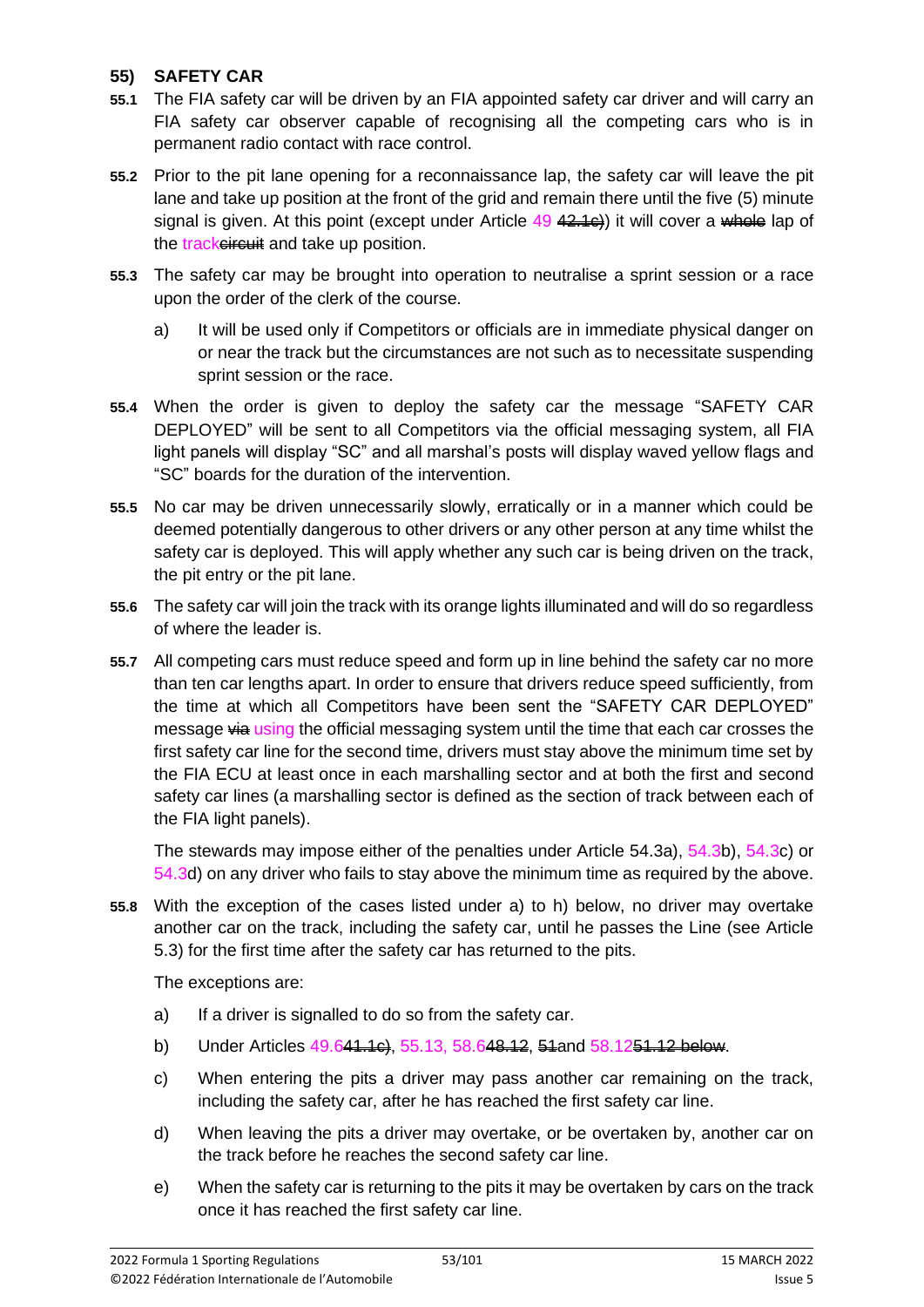- f) Whilst in the pit entry, pit lane or pit exit a driver may overtake another car which is also in one of these three areas.
- g) Any car stopping in its designated garage area whilst the safety car is using the pit lane (see Article 55.11 below) may be overtaken.
- h) If any car slows with an obvious problem.
- **55.9** When ordered to do so by the clerk of the course the observer in the car will use a green light to signal to any cars between it and the leader that they should pass. These cars will continue at reduced speed and without overtaking until they reach the line of cars behind the safety car.
- **55.10** Except under Article 55.12 below, the safety car shall be used at least until the leader is behind it and all remaining cars are lined up behind him.

Once behind the safety car, the leader must keep within ten (10) car lengths of it (except under Article 55.13 below).

**55.11** Under certain circumstances the clerk of the course may ask the cars and the safety car to use the pit lane. In these cases, a signal to use the pit lane will be displayed before the start of the pit entry and all Competitors will be informed  $\frac{1}{2}$  using the official messaging system, all cars must then enter the pit lane, drive through it and re-join the track. Any car entering the pit lane under these circumstances may however stop at its designated garage area. A penalty in accordance with Article 54.3c) will be imposed on any driver who fails to enter the pit lane when required to do so.

Other than when the cars and the safety car are required to use the pit lane, no car may enter the pits whilst the safety car is deployed unless it is for the purpose of changing tyres.

- **55.12** If the clerk of the course considers track conditions are unsuitable for overtaking the message "OVERTAKING WILL NOT BE PERMITTED" will be sent to all Competitors using the official messaging system.
- **55.13** If the clerk of the course considers it safe to do so, and the message "LAPPED CARS MAY NOW OVERTAKE" has been sent to all Competitors using the official messaging system,  $\frac{a}{b}$  all cars that have been lapped by the leader will be required to pass the cars on the lead lap and the safety car.

This will only apply to cars that were lapped at the time they crossed the Line at the end of the lap during which they crossed the first Safety Car line for the second time after the safety car was deployed.

Having overtaken the cars on the lead lap and the safety car these cars should then proceed around the track at an appropriate speed, without overtaking, and make every effort to take up position at the back of the line of cars behind the safety car. Whilst they are overtaking, and in order to ensure this may be carried out safely, the cars on the lead lap must always stay on the racing line unless deviating from it is unavoidable.

Unless the clerk of the course considers the presence of the safety car is still necessary, once the message "LAPPED CARS MAY NOW OVERTAKE" has been sent to all Competitors using the official messaging system, the safety car will return to the pits at the end of the following lap.

**55.14** When the clerk of the course decides it is safe to call in the safety car the message "SAFETY CAR IN THIS LAP" will be sent to all Competitors using the official messaging system and the car's orange lights will be extinguished. This will be the signal to the Competitors and drivers that it will be entering the pit lane at the end of that lap.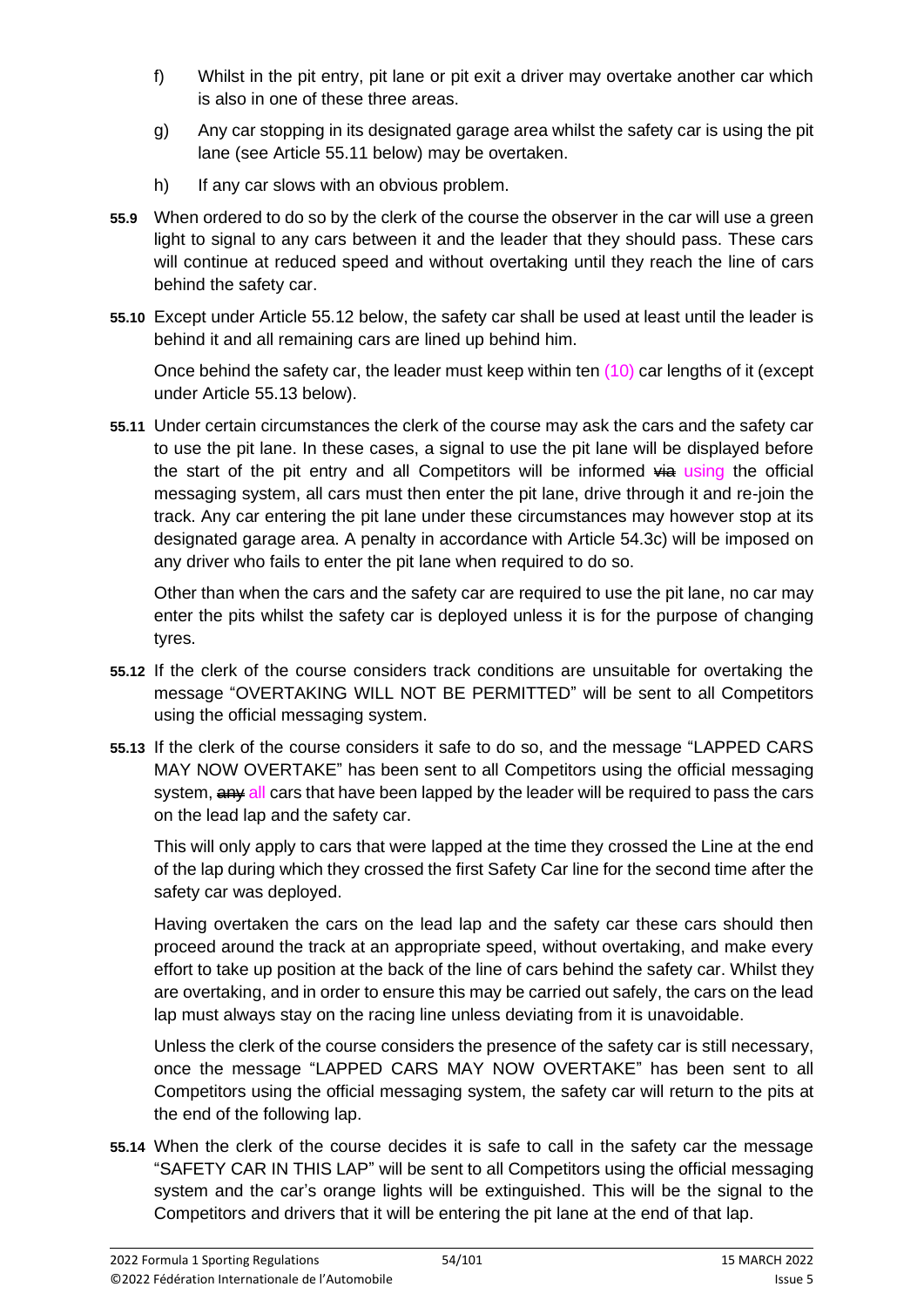At this point the first car in line behind the safety car may dictate the pace and, if necessary, fall more than ten (10) car lengths behind it.

In order to avoid the likelihood of accidents before the safety car returns to the pits, from the point at which the lights on the car are turned out drivers must proceed at a pace which involves no erratic acceleration or braking nor any other manoeuvre which is likely to endanger other drivers or impede the restart.

As the safety car is approaching the pit entry the SC boards will be withdrawn and, other than on the last lap of the sprint session or the race, as the leader approaches the Line the yellow flags will be withdrawn and a green flag and/or green light panel will be displayed at the Line.

- **55.15** Each lap completed while the safety car is deployed will be counted as a sprint session lap or race lap. However, if the procedure set out in Article  $4944.1e$  is followed, Article 5.3a)ii) or Article 5.4c) as appropriate will apply.
- **55.16** If the safety car is still deployed at the beginning of the last lap, or is deployed during the last lap, it will enter the pit lane at the end of the lap and the cars will take the end-ofsession as signal as normal without overtaking.

## **56) VIRTUAL SAFETY CAR (VSC)**

- **56.1** The VSC procedure may be initiated to neutralise a practice session, sprint session or a race upon the order of the clerk of the course.
	- a) It will normally be used when double waved yellow flags are needed on any section of track and Competitors or officials may be in danger, but the circumstances are not such as to warrant use of the safety car itself.
- **56.2** When the order is given to initiate the VSC procedure a message "VSC DEPLOYED" will be sent to all Competitors **via using the official messaging system and all FIA light panels** will display "VSC".
- **56.3** No car may be driven unnecessarily slowly, erratically or in a manner which could be deemed potentially dangerous to other drivers or any other person at any time whilst the VSC procedure is in use. This will apply whether any such car is being driven on the track, the pit entry or the pit lane.
- **56.4** When initiated during a sprint session or a race, no car may enter the pits whilst the VSC procedure is in use unless it is for the purpose of changing tyres.
- **56.5** All competing cars must reduce speed and stay above the minimum time set by the FIA ECU at least once in each marshalling sector and at both the first and second safety car lines (a marshalling sector is defined as the section of track between each of the FIA light panels).

All cars must also be above this minimum time when the FIA light panels change to green (see Article 4956.7 below).

When initiated during the sprint session or a race, the stewards may impose any of the penalties under Article 54.3a), 54.3b), 54.3c) or 54.3d) on any driver who fails to stay above the minimum time as required by the above.

**56.6** With the exception of the cases listed under a) to d) below, no driver may overtake another car on the track whilst the VSC procedure is in use.

The exceptions are:

a) When entering the pits a driver may pass another car remaining on the track after he has reached the first safety car line.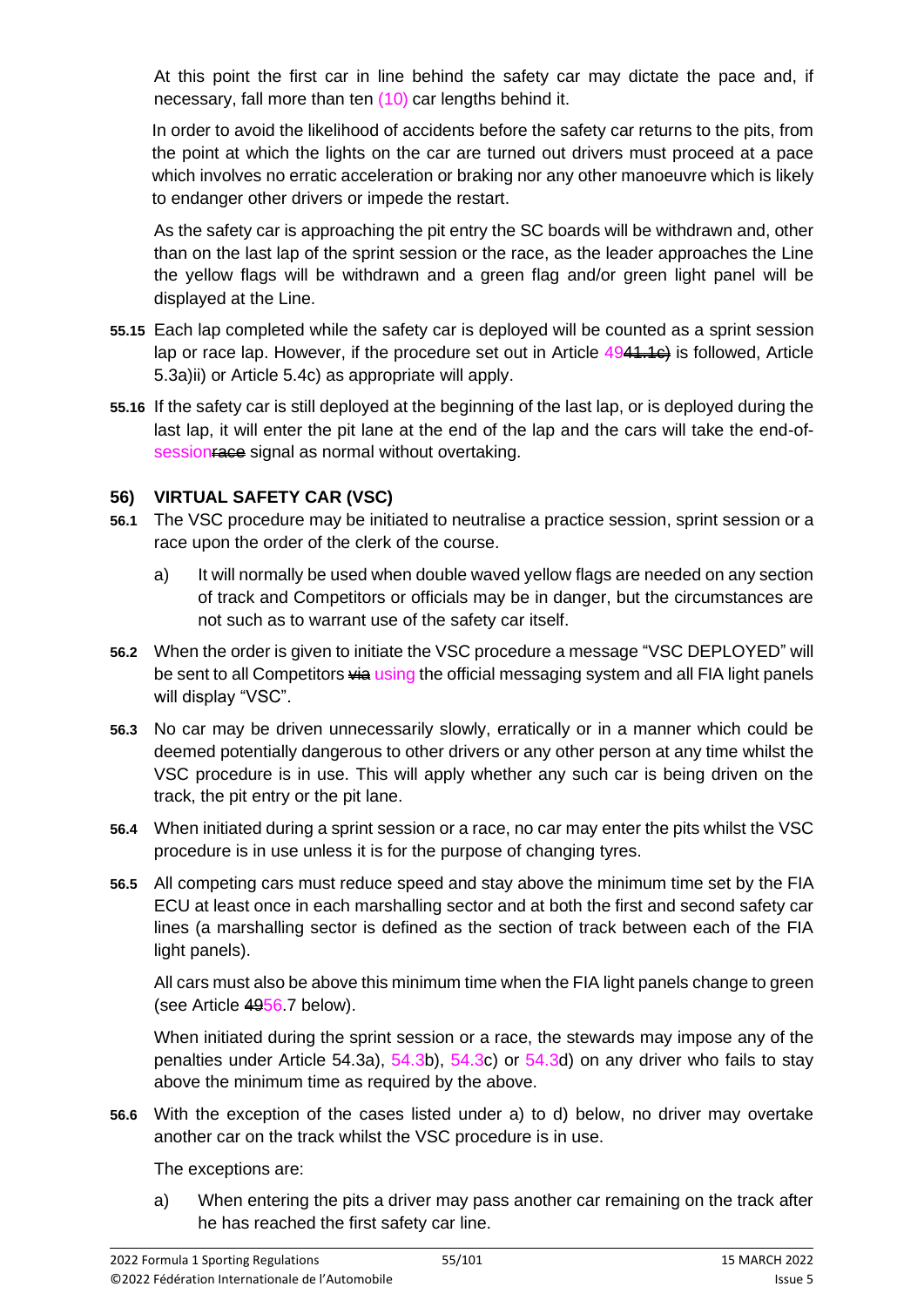- b) When leaving the pits a driver may overtake, or be overtaken by, another car on the track before he reaches the second safety car line.
- c) Whilst in the pit entry, pit lane or pit exit a driver may overtake another car which is also in one of these three areas.
- d) If any car slows with an obvious problem.
- **56.7** When the clerk of the course decides it is safe to end the VSC procedure the message "VSC ENDING" will be sent to all Competitors via the official messaging system and, at any time between 10 and 15 seconds later, "VSC" on the FIA light panels will change to green and drivers may continue the session or continue racing immediately. After 30 seconds the green lights will be extinguished.
- **56.8** Each lap completed whist the VSC procedure is in use during a sprint session or the race will be counted as a lap.

# **57) SUSPENDING A SPRINT SESSION OR A RACE**

**57.1** If Competitors or officials are placed in immediate physical danger by cars running on the track, and the clerk of the course deems circumstances are such that the track cannot be negotiated safely, even behind the safety car, the sprint session or the race will be suspended.

Should it become necessary to suspend the sprint session or the race, the clerk of the course will order red flags to be shown at all marshal posts and the abort lights to be shown at the Line.

- **57.2** When the signal is given overtaking is forbidden, the pit exit will be closed and all cars must proceed slowly into the pit lane. The first car to arrive in the pit lane should proceed directly to the pit exit staying in the fast lane, all the other cars should form up in a line behind the first car.
- **57.3** Any cars unable to return to the pit lane as a result of the track being blocked will be brought back when the track is cleared and will be arranged in the order they occupied before the sprint session or the race was suspended.

Additionally, any cars in the pit lane or pit entry at the time the sprint session or the race was suspended will be arranged in the order they occupied before the sprint session or the race was suspended. Any cars in their garage at the time the sprint session or the race was suspended will be arranged at the back of the line of cars in the fast lane in the order they got there. Any such cars will be permitted to leave the pit lane when the sprint session or the race is resumed but must re-enter the pit lane when the safety car returns and may join the sprint session or the race once the last car has passed the pit exit after the re-start (also see Article 5458.11).

In all cases the order will be taken at the last point at which it was possible to determine the position of all cars. All such cars will then be permitted to resume the sprint session or the race.

The Safety Car will then be driven to the front of the line of cars in the fast lane.

- **57.4** Whilst the sprint session or the race is suspended:
	- a) The sprint session, the race nor the timekeeping system will stop, however, in accordance with Article 5.3 the length of the sprint session or the race suspension will be added to the maximum time period.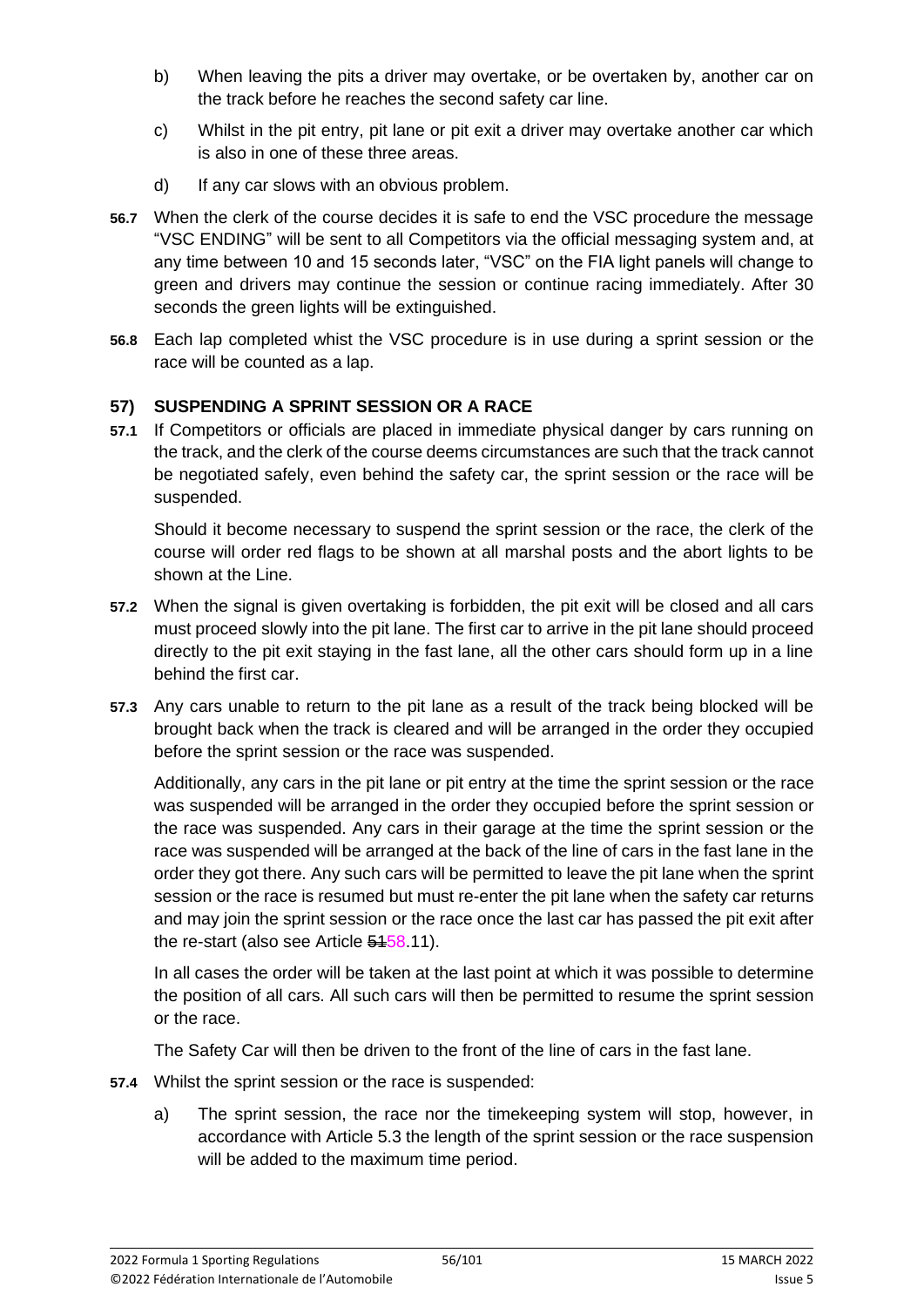- b) Cars may be worked on once they have stopped in the fast lane but any such work is restricted to that listed in Articles  $57.4$ b)i) to ix) and must not impede the resumption of the sprint session or the race.
	- i) Starting the engine and any directly associated preparation.
	- ii) The addition of compressed gases (see Article 4.5 of the Technical Regulations).
	- iii) The fitting or removal of permitted cooling and heating devices.
	- iv) Changes to the air ducts around the front and rear brakes during the race only.
	- v) Changes to the radiator ducts during the race only.
	- vi) Changes made for driver comfort.
	- vii) Changing wheels and tyres.
	- viii) Repair of genuine accident damage, including the replacement of assemblies containing such damaged parts.
	- ix) The aerodynamic set up of the front wing may be adjusted using the existing parts. No parts may be added, removed or replaced.
- c) Only team members, officials and duly accredited television cameramen will be permitted in the pit lane.
- **57.5** Unless asked to do so by the FIA, cars may not be moved from the fast lane whilst the sprint session or the race is suspended. A penalty in accordance with Article 54.3c) will be imposed on any driver whose car is moved from the fast lane to any other part of the pit lane.

At all times drivers must follow the directions of the marshals.

# **58) RESUMING A SPRINT SESSION OR A RACE**

- **58.1** The delay will be kept as short as possible and as soon as a resumption time is known all Competitors will be informed via the official messaging system, in all cases at least ten minutes warning will be given.
- **58.2** Signals will be shown ten minutes, five minutes, three minutes, one minute and fifteen seconds before the resumption and each of these will be accompanied by an audible warning.
- **58.3** When the five (5) minute signal is shown all cars must have their wheels fitted. Tyre blankets must also be disconnected from any power supply at this time and must not be reconnected during the start procedure, unless the delayed start signal is shown.

After this signal wheels may only be removed if the car has been moved out of the fast lane or during a further suspension.

A penalty in accordance with Article 54.3d) will be imposed on any driver whose car did not have all its wheels fully fitted at the five (5) minute signal or has any of its wheels changed before it leaves the pit lane after the sprint session or the race has been resumed.

**58.4** At the two (2) minute point any cars between the safety car and the leader, in addition to any cars that had been lapped by the leader at the time the sprint session or the race was suspended, will be allowed to leave the pit lane and complete a further lap, without overtaking, enter the pit lane and then join the line of cars behind the safety car.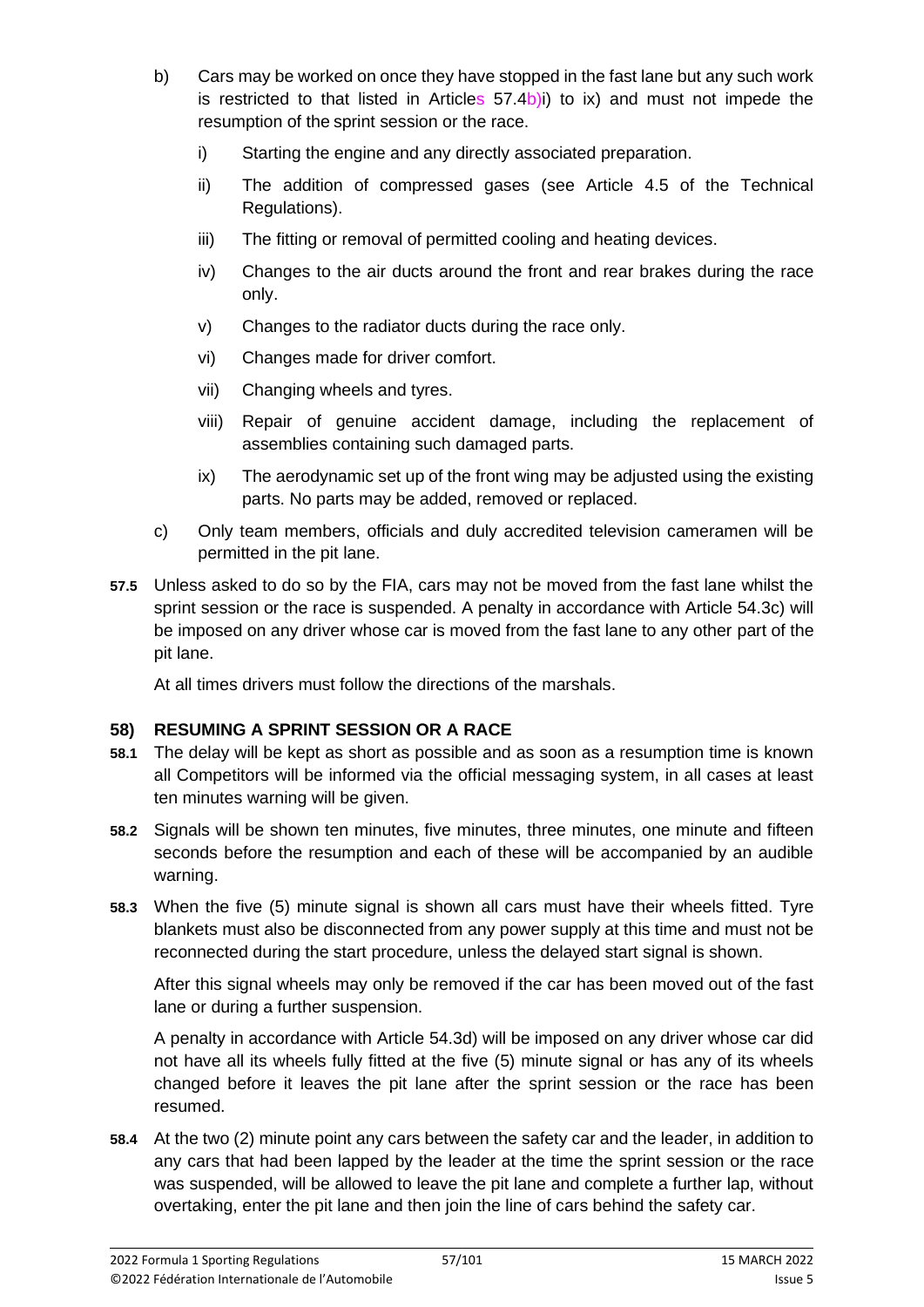- **58.5** When the one (1) minute signal is shown, engines should be started and all team personnel must leave the fast lane by the time the fifteen (15) second signal is given taking all equipment with them. If any driver needs assistance after the fifteen (15) second signal, he must raise his arm and, when the remainder of the cars able to do so have left the pit lane, marshals will be instructed to push the car into the slow inner lane. In this case, marshals with yellow flags will stand beside any car concerned to warn drivers behind. Drivers may leave the fast lane in order to pass any car unable to leave the pit lane.
- **58.6** Overtaking behind the safety car is only permitted in the following cases:
	- a) Drivers may leave the fast lane in order to overtake any car delayed with an obvious problem when leaving its position in the fast lane.
	- b) Whilst in the pit entry, pit lane or pit exit a driver may overtake another car which is also in one of these three areas.
	- c) If any car slows with an obvious problem.
	- d) During a "STANDING START" detailed in Article 58.11, any driver who is delayed when leaving his position in the fast lane or during the lap(s) behind the safety car may overtake to re-establish his original starting position provided he does so before he crosses the first safety car line on the lap the safety car returns to the pits. Should he fail to do so he must re-enter the pit lane and may only re-join the race once the whole field has passed the end of the pit lane after the sprint session or the race has been resumed.

A penalty in accordance with Article 54.3d) will be imposed on any driver who fails to re-enter the pit lane if he has not re-established the original starting order before he reaches the first safety car line on the lap the safety car returns to the pits.

- **58.7** Any driver whose car has been pushed from the fast lane, in accordance with Article 5458.5 above, may not overtake in order to re-establish the order before the sprint session or the race was suspended.
- **58.8** The sprint session or the race will be resumed behind the safety car when the green lights are illuminated and the safety car leaves the pit lane. Drivers must follow the safety car no more than ten car lengths apart.
- **58.9** Either of the penalties prescribed in Article 54.3c) or 54.3d) will be imposed on any driver who, in the opinion of the stewards, unnecessarily overtook another car during the lap (or laps).
- **58.10** The safety car will enter the pits after one (1) lap unless:
	- a) The sprint session or the race is being resumed in wet conditions and the Race Director deems more than one lap necessary, in which case see Article 24,430.5o).
	- b) All cars are not yet in a line behind the safety car.
	- c) A further incident occurs necessitating another intervention.
- **58.11** If track conditions are considered suitable to resume the sprint session or the race from a standing start, the message "STANDING START" will be sent to all Competitors using the official messaging system at a time no later than one (1) minute signal detailed in Article 58.5.

When the clerk of the course decides it is safe to call in the safety car a message "STANDING START" will be sent to all Competitors using the official messaging system, all FIA light panels will display "SS" and the safety car's orange lights will be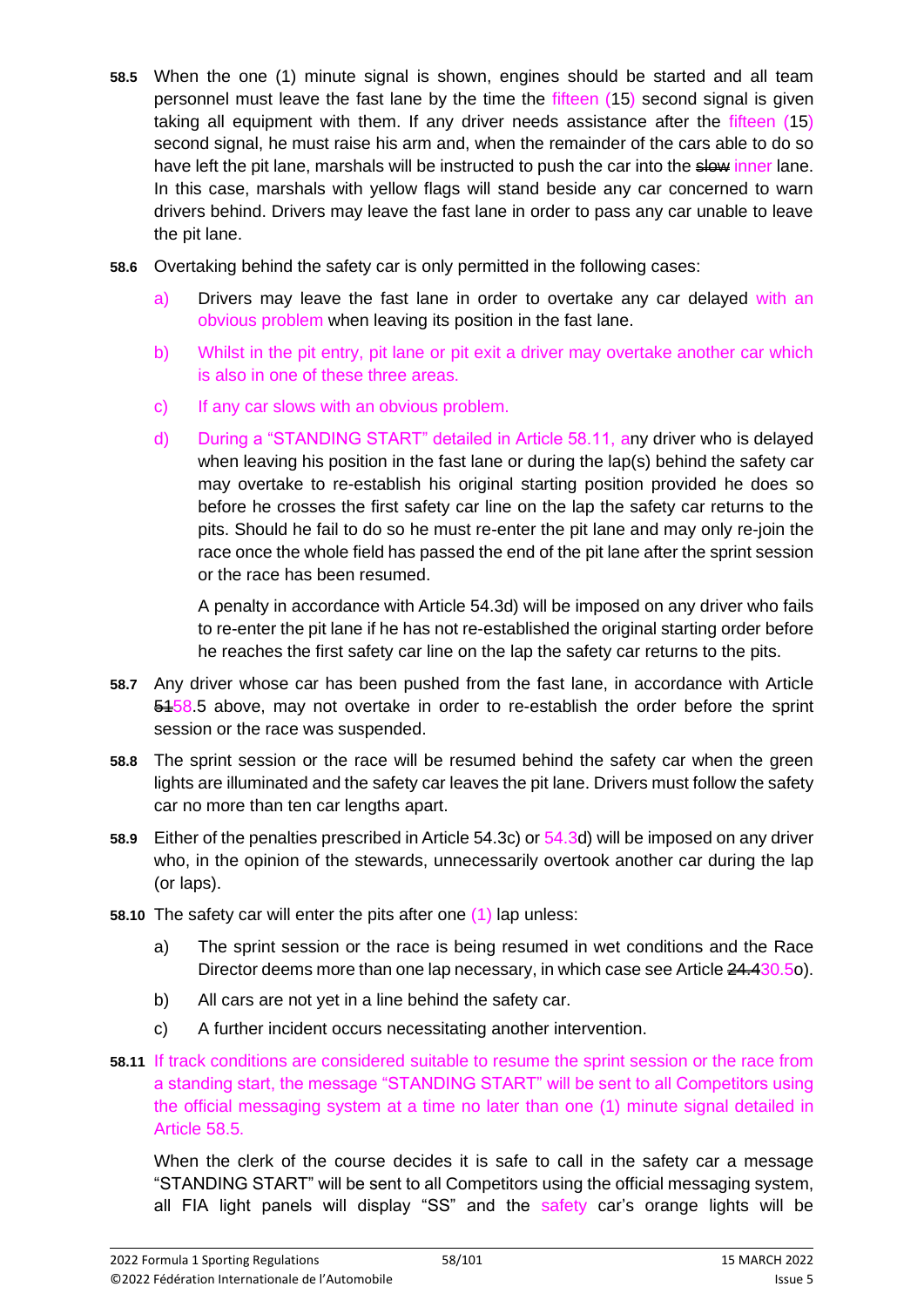extinguished. This will be the signal to the Competitors and drivers that  $\frac{1}{k}$ the safety car will be entering the pit lane at the end of that lap.

At this point the first car in line behind the safety car may dictate the pace and, if necessary, fall more than ten (10) car lengths behind it.

As the safety car is approaching the pit entry the FIA light panels will be extinguished.

Once the safety car has entered the pit lane all cars, with the exception of those that were in their garage at the time the sprint session or the race was suspended (see Article  $\overline{6057.3}$ , should return to the grid, take up their grid positions and follow the procedures set out in Articles 43.11, 43.12 and 43.13 or Articles 44.10, 44.11 and 44.12 as relevant 38.10, 38.11, 39, 40, 41, 42 and 43.

Each lap completed while the safety car is deployed will be counted as a sprint session lap or a race lap as appropriate.

58.12 If track conditions are considered unsuitable to start resume the sprint session or the race from a standing start, the message "ROLLING START" will be sent to all Competitors  $\frac{1}{2}$  using the official messaging system, at a time no later than one (1) minute signal detailed in Article 58.5.

When the clerk of the course decides it is safe to call in the safety car a message "ROLLING START" will be sent to all Competitors using the official messaging system, all FIA light panels will display "RS" and the safety car's orange lights will be extinguished. This will be the signal to the Competitors and drivers that  $\ddot{a}$  the safety car will be entering the pit lane at the end of that lap.

At this point the first car in line behind the safety car may dictate the pace and, if necessary, fall more than ten (10) car lengths behind it.

As the safety car is approaching the pit entry the FIA light panels will be extinguished and a green flag and/or green light panel will be displayed at the Line.

No driver may overtake another car on the track until he passes the Line (see Article 5.3) for the first time after the safety car has returned to the pits.

Each lap completed while the safety car is deployed will be counted as a sprint session lap or a race lap as appropriate.

- **58.13** If, after several one or more laps behind the safety car, track conditions are considered unsuitable to resume competition-at all, the message "RE-START PROCEDURE SUSPENDED" will be sent to all Competitors  $\frac{1}{2}$  using the official messaging system and all cars must enter the pit lane behind the safety car. The procedures set out in Article  $5750$  and Articles  $58.1 - 58.951 + 51.9$  must then be followed and there will be no standing start.
- **58.14** If the sprint session or the race cannot be resumed the results will be taken at the end of the penultimate lap before the lap during which the signal to suspend the sprint session or the race was given.

#### **59) FINISH**

- **59.1** A chequered flag will be the end-of-session signal and will be shown at the Line as soon as the leading car has covered the full distance in accordance with Article 5.3.
- **59.2** Should for any reason the end-of-session signal be given before the leading car completes the scheduled number of laps, or the prescribed time has been completed, the sprint session or the race will be deemed to have finished when the leading car last crossed the Line before the signal was given.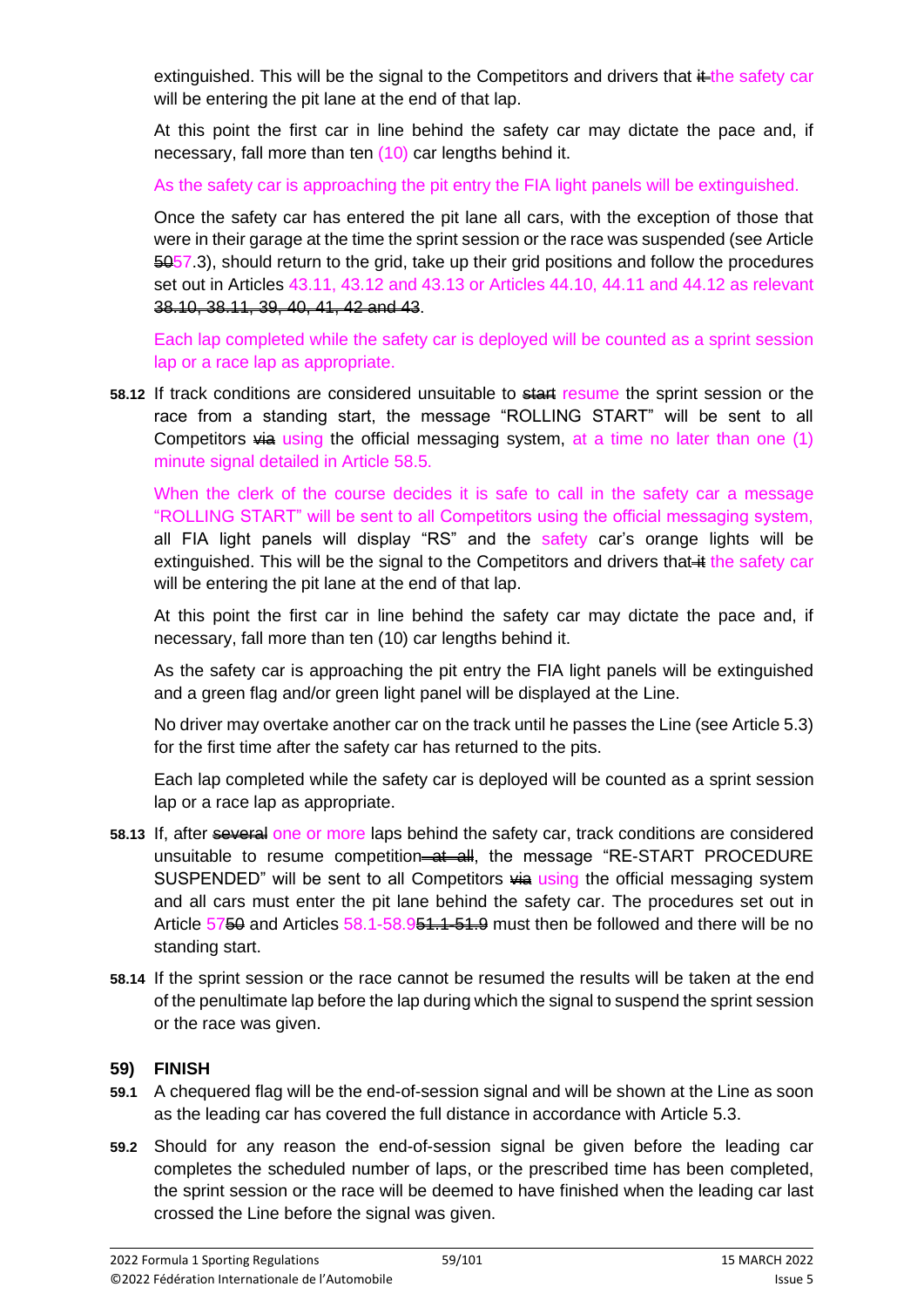Should the end-of-session signal be delayed for any reason, the sprint session or the race will be deemed to have finished when it should have finished.

**59.3** After receiving the end-of-session signal all cars must proceed on the circuit directly to the parc fermé without any unnecessary delay, without receiving any object whatsoever and without any assistance (except that of the marshals if necessary).

An exception to Article  $2226.4$  and to the above will be made for the winning driver of the race who may perform an act of celebration before reaching parc fermé, provided any such act:

- a) Is performed safely and does not endanger other drivers or any officials.
- b) Does not call into question the legality of his car.
- c) Does not delay the podium ceremony.

Any classified car which cannot reach the parc fermé under its own power will be placed under the exclusive control of the marshals who will take the car to the parc fermé.

# **60) POST SPRINT AND POST RACE PARC FERMÉ**

- **60.1** Only those officials charged with supervision may enter the parc fermé. No intervention of any kind is allowed there unless authorised by such officials.
- **60.2** When the parc fermé is in use, parc fermé regulations will apply in the area between the Line and the parc fermé entrance.
- **60.3** The parc fermé shall be secured such that no unauthorised persons can gain access to it.
- **60.4** Each Driver must remain fully attired until after they have been weighed (e.g.: Helmet, Gloves, etc.)
- **60.5** Drivers must not interfere with parc fermé protocols in any way.

## **61) SPRINT SESSION CLASSIFICATION**

- **61.1** The car placed first will be the one having covered the scheduled distance in the shortest time, or, where appropriate, passed the Line in the lead at the end of the one (1) hour (or more under Article 5.3). All cars will be classified taking into account the number of complete laps they have covered, and for those which have completed the same number of laps, the order in which they crossed the Line.
- **61.2** Cars having covered less than 90% of the number of laps covered by the winner (rounded down to the nearest whole number of laps), will not be classified.
- **61.3** The classification will be published after the sprint session. It will be the only valid result subject to any amendments which may be made under the Code and these Sporting Regulations.

## **62) RACE CLASSIFICATION**

- **62.1** The car placed first will be the one having covered the scheduled distance in the shortest time, or, where appropriate, passed the Line in the lead at the end of two (2) hours (or more under Article 5.43). All cars will be classified taking into account the number of complete laps they have covered, and for those which have completed the same number of laps, the order in which they crossed the Line.
- **62.2** Cars having covered less than 90% of the number of laps covered by the winner (rounded down to the nearest whole number of laps), will not be classified.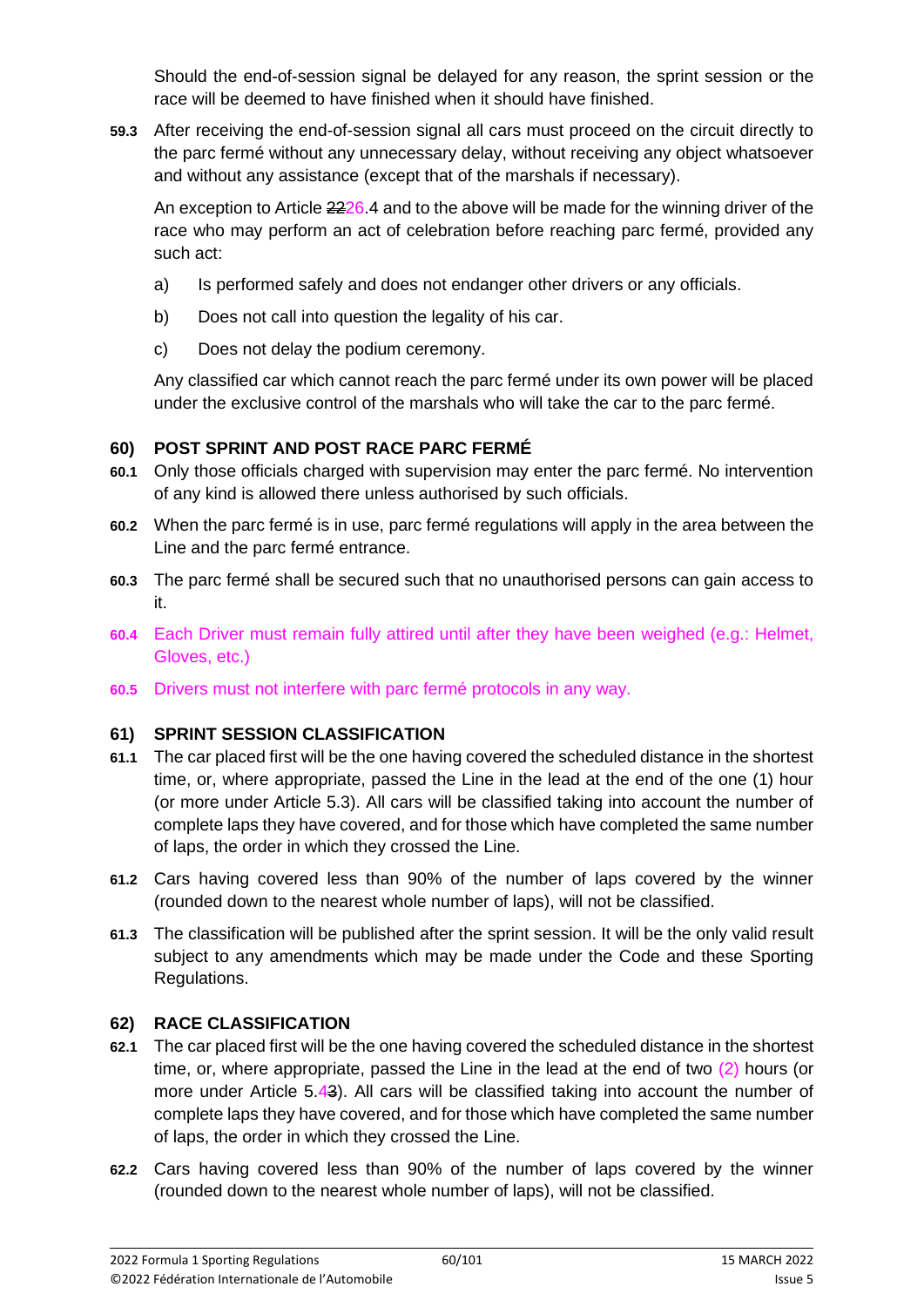**62.3** The official classification will be published after the race. It will be the only valid result subject to any amendments which may be made under the Code and these Sporting Regulations.

#### **63) PODIUM CEREMONY AND POST EVENT RACE PRESS CONFERENCE**

- 63.1 The drivers finishing the race in 1<sup>st</sup>, 2<sup>nd</sup> and 3<sup>rd</sup> positions and a representative of the winning constructor must attend the prize-giving ceremony on the podium and abide by the podium procedure set out in Appendix  $5<sup>3</sup>$  (except Monaco); and immediately thereafter make themselves available for a period of one and a half  $(1.5)$  hours and  $\overline{30}$ minutes for the purpose of television interviews and the press conference in the media centre.
- **63.2** For the duration of the Podium Ceremony and post-race interview procedure, the drivers finishing the race in 1<sup>st</sup>, 2<sup>nd</sup> and 3<sup>rd</sup> positions must remain attired only in their Driving Suits, 'done up' to the neck, not opened to the waist.
- **63.3** For the duration of the TV pen interviews and FIA Post Race Press Conference, all Drivers must remain attired in their respective teams' uniform only.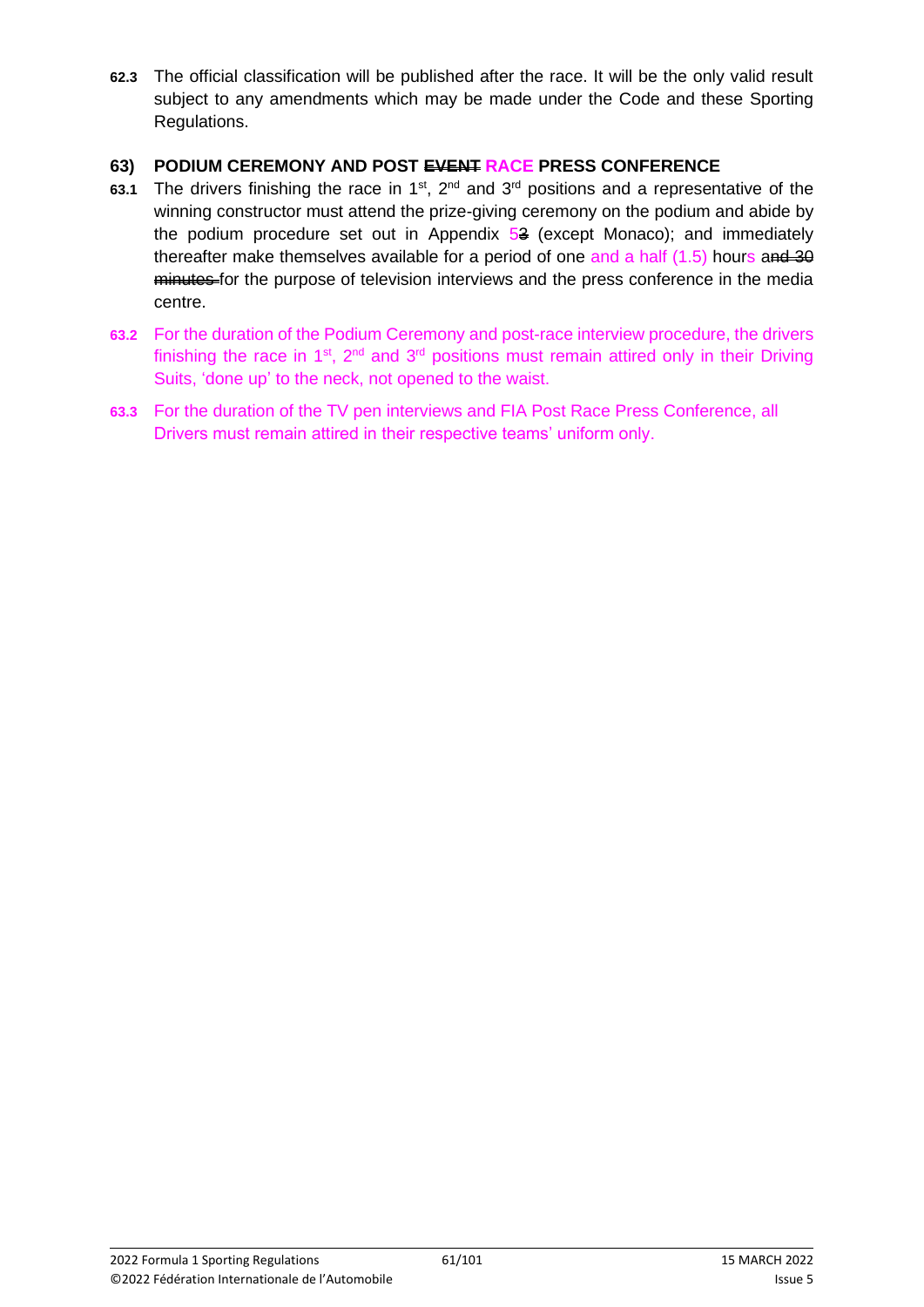#### **INFORMATION REQUIRED BY THE FIA 90 DAYS BEFORE AN EVENT**

#### **PART A.**

- 1. NAME AND ADDRESS OF THE NATIONAL SPORTING AUTHORITY (ASN).
- 2. NAME AND ADDRESS OF THE ORGANISER.
- 3. DATE AND PLACE OF THE EVENT.
- 4. START TIME OF THE RACE (AS AGREED WITH THE PERMANENT BUREAU OF THE FIA F1 COMMISSION).
- 5. ADDRESS AND TELEPHONE, FAX AND TELEX NUMBERS TO WHICH ENQUIRIES CAN BE ADDRESSED.
- 6. DETAILS OF THE CIRCUIT, WHICH MUST INCLUDE:
	- LOCATION AND HOW TO GAIN ACCESS.
	- LENGTH OF ONE LAP.
	- NUMBER OF LAPS FOR RACE.
	- DIRECTION (CLOCKWISE OR ANTI-CLOCKWISE).
	- LOCATION OF END OF THE PIT LANE IN RELATION TO LINE.
- 7. PRECISE LOCATION AT THE CIRCUIT OF:
	- STEWARDS' OFFICE.
	- RACE DIRECTOR'S OFFICE.
	- FIA OFFICE.
	- PARC FERMÉ.
	- DRIVERS' AND COMPETITORS' BRIEFING.
	- WINNER'S PRESS CONFERENCE.
- 8. LIST OF ANY TROPHIES AND SPECIAL AWARDS.
- 9. THE NAMES OF THE FOLLOWING OFFICIALS OF THE EVENT APPOINTED BY THE ASN:
	- STEWARDS.
	- CLERK OF THE COURSE.
	- SECRETARY OF THE EVENT.
	- CHIEF NATIONAL SCRUTINEER.
	- CHIEF NATIONAL MEDICAL OFFICER.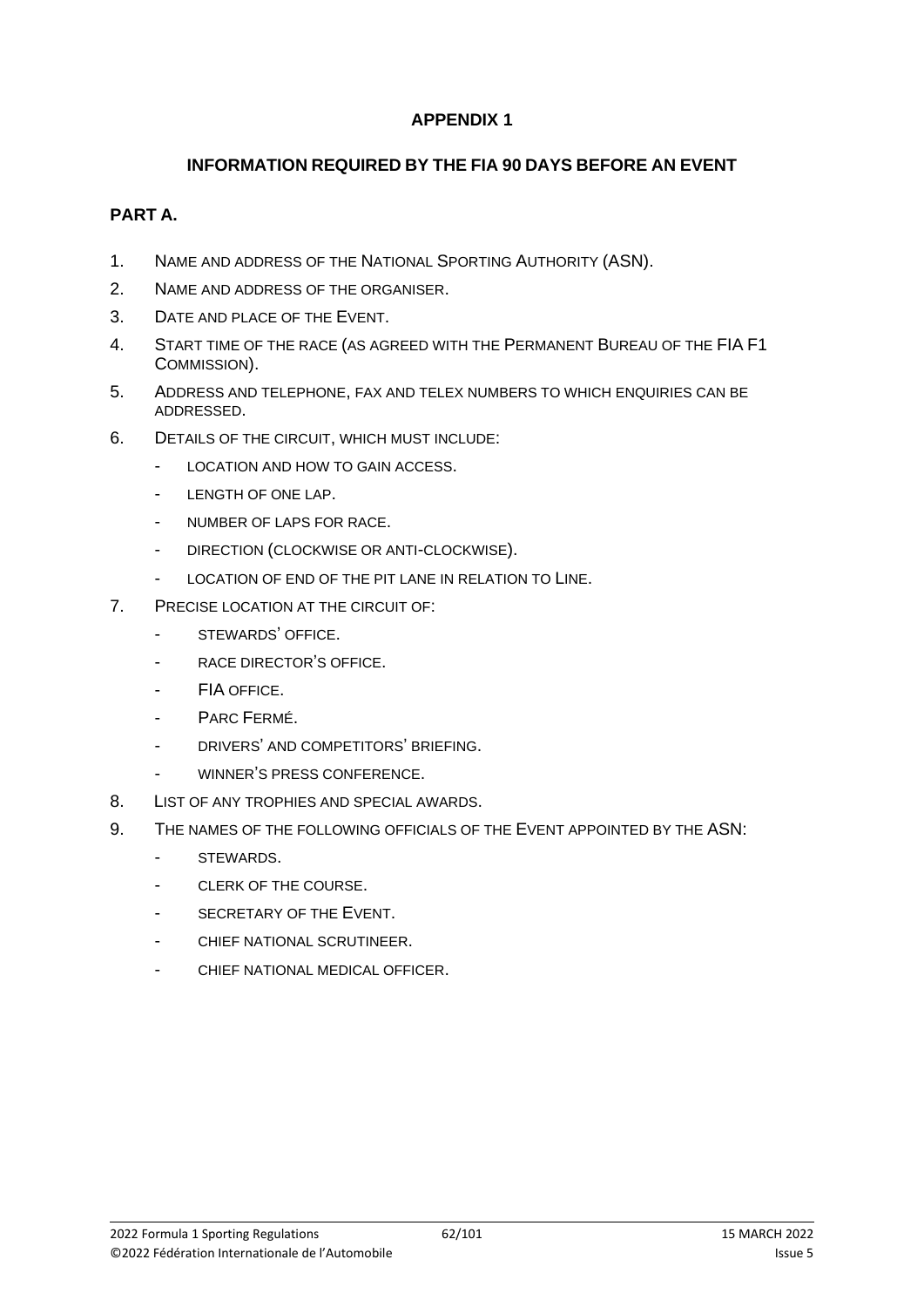## **PART B.**

- 1. FIA STEWARDS.
- 2. RACE DIRECTOR.
- 3. SAFETY DELEGATE.
- 4. PERMANENT STARTER.
- 5. MEDICAL DELEGATE.
- 6. TECHNICAL DELEGATE.
- 7. MEDIA DELEGATE.
- 8. STEWARD'S ADVISER. AND, IF APPROPRIATE.
- 9. A REPRESENTATIVE OF THE PRESIDENT OF THE FIA.
- 10. A DEPUTY RACE DIRECTOR
- 11. A DEPUTY MEDICAL DELEGATE
- 12. AN OBSERVER.
- 13. A SAFETY CAR DRIVER.
- 14. A MEDICAL CAR DRIVER.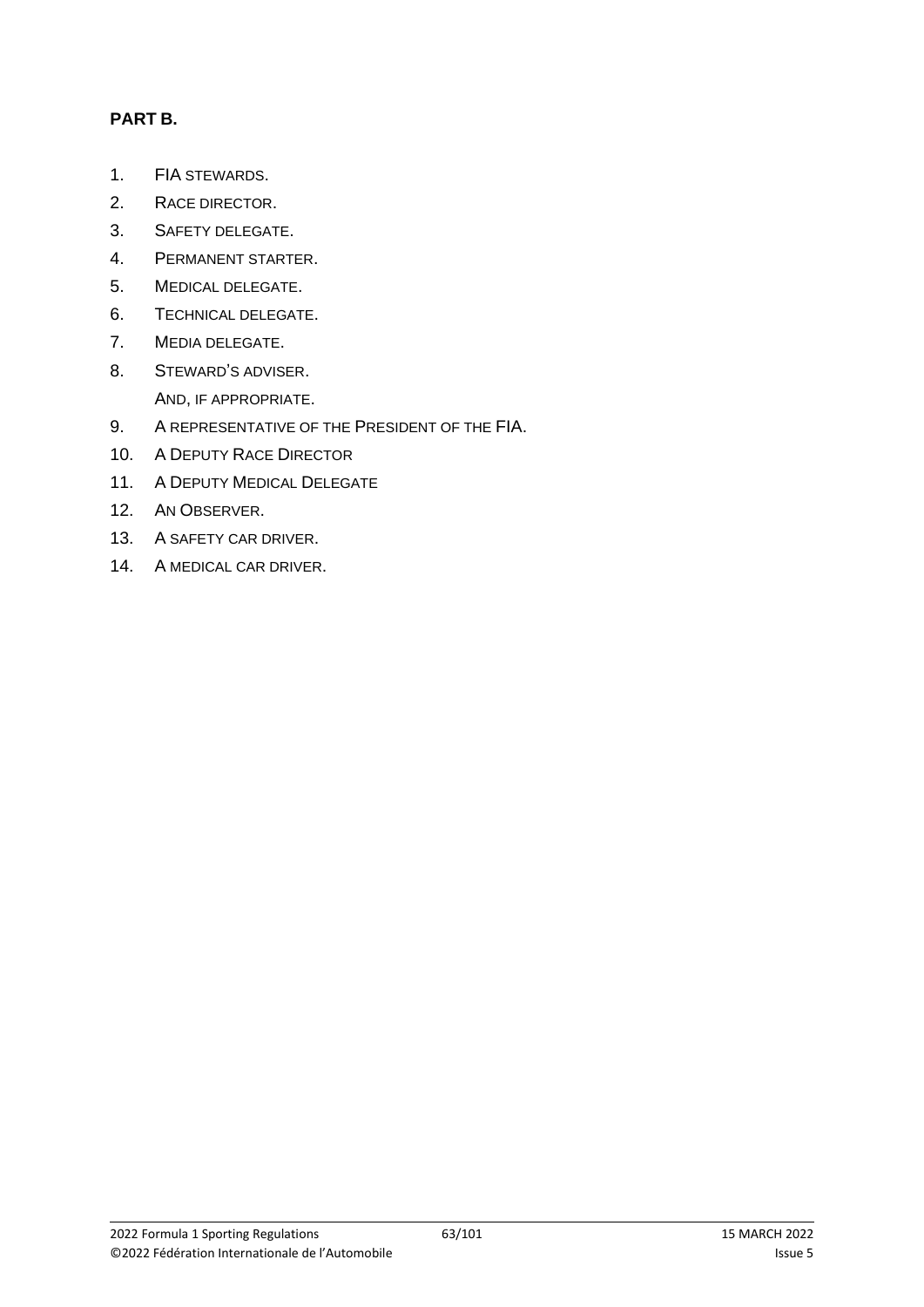

#### FEDERATION INTERNATIONALE DE L'AUTOMOBILE 2022 ENTRY FORM FOR THE FIA FORMULA ONE WORLD CHAMPIONSHIP

Entry for the 2022 FIA Formula One World Championship

| <b>THE APPLICANT</b>     |  |
|--------------------------|--|
| Full company name        |  |
| Country of incorporation |  |
| Registration number      |  |
| Date of incorporation    |  |
| Country of residence     |  |
| Registered office        |  |
|                          |  |
|                          |  |
|                          |  |

| <b>Trading Address</b> |  |
|------------------------|--|
|                        |  |
| Tel                    |  |
| Fax                    |  |
| E-mail                 |  |
| <b>Directors</b>       |  |
|                        |  |

| <b>Team Principal</b> |  |
|-----------------------|--|
| <b>Team Manager</b>   |  |

| Authorised Representatives with sole power to bind the company |  |  |  |  |
|----------------------------------------------------------------|--|--|--|--|
| Title                                                          |  |  |  |  |
| Title                                                          |  |  |  |  |
| Title                                                          |  |  |  |  |
|                                                                |  |  |  |  |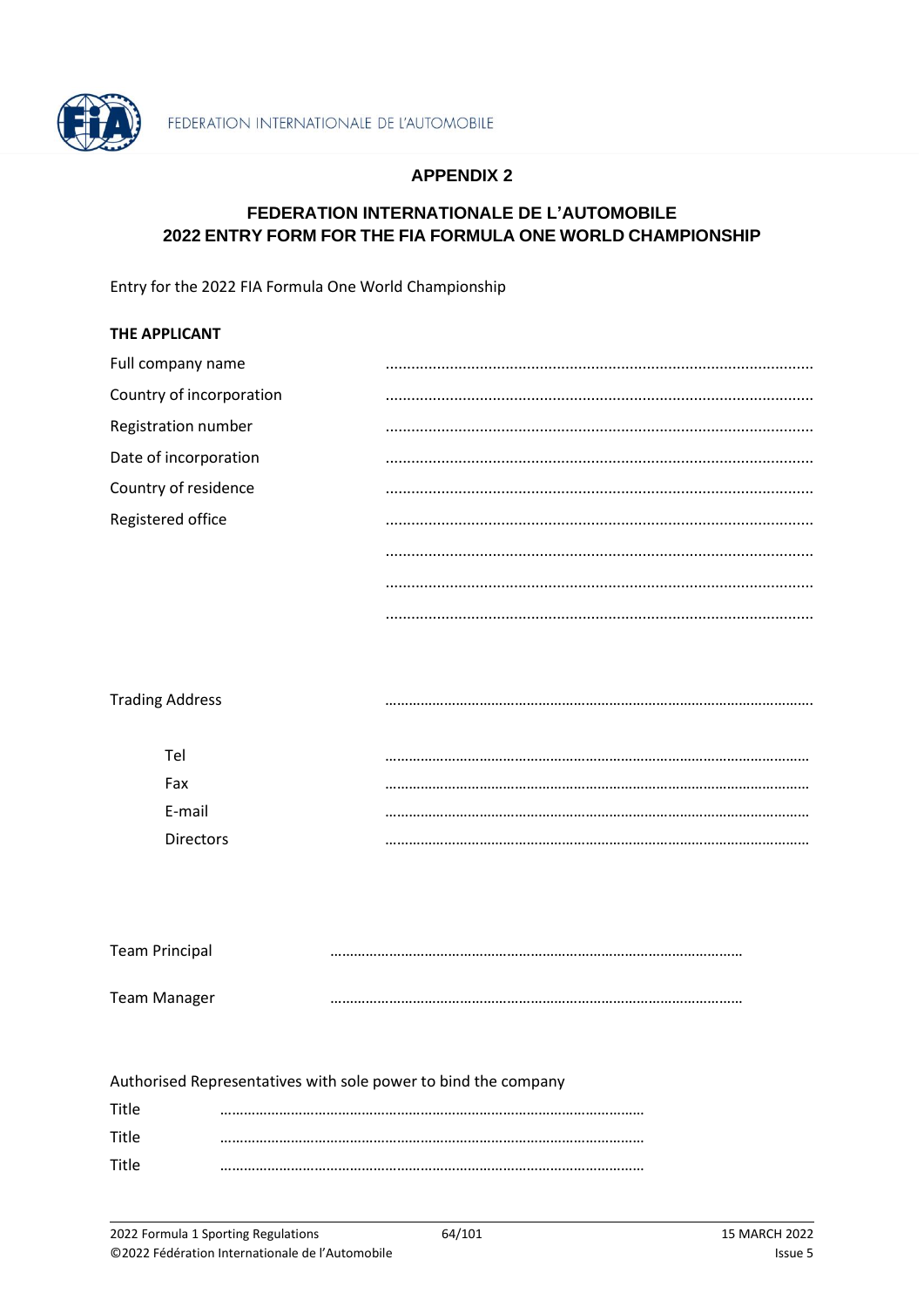#### **CONSTRUCTOR'S DETAILS OF ENTRY**

| National Competitor Licence                  |  |  |  |
|----------------------------------------------|--|--|--|
| Issued By                                    |  |  |  |
| <b>Number</b>                                |  |  |  |
| Team Name                                    |  |  |  |
| (Which must include the name of the chassis) |  |  |  |

We hereby apply to enter the ……………… FIA Formula One World Championship and we undertake to participate in each and every Event:

i) With the make of the car referred to below which we nominate for the purpose of Article 8.2 c) & d) of the Sporting Regulations

| Name of the Chassis |  |
|---------------------|--|
| Make of the Engine  |  |

ii) With the drivers referred to below which we nominate for the purpose of Articles 8.2e) & 26.1 of the Sporting Regulations

| Driver of the first car [or*] [2004] [2012] [2013] [2014] [2014] [2014] [2014] [2014] [2014] [2014] [2014] [20 |  |
|----------------------------------------------------------------------------------------------------------------|--|
|                                                                                                                |  |
|                                                                                                                |  |
|                                                                                                                |  |
| (tick only if applicable)                                                                                      |  |

 $[ ]^*$  We wish to nominate the name of the driver of the first car subsequent to this application. For this purpose we expressly agree to be bound by the provisions of Article 8.2(e) of the Sporting Regulations.

 $[ ]^*$  We wish to nominate the name of the driver of the second car subsequent to this application. For this purpose we expressly agree to be bound by the provisions of Article 8.2(e) of the Sporting Regulations.

We confirm that we have read and understand the provisions of the International Sporting Code, the Formula One Technical Regulation**s**, the Formula One Sporting Regulations **and the Formula One Financial Regulations.** We agree to be bound by them (as supplemented or amended) and further we agree on our own behalf and on behalf of everyone associated with our participation in the FIA Formula One World Championship to observe them.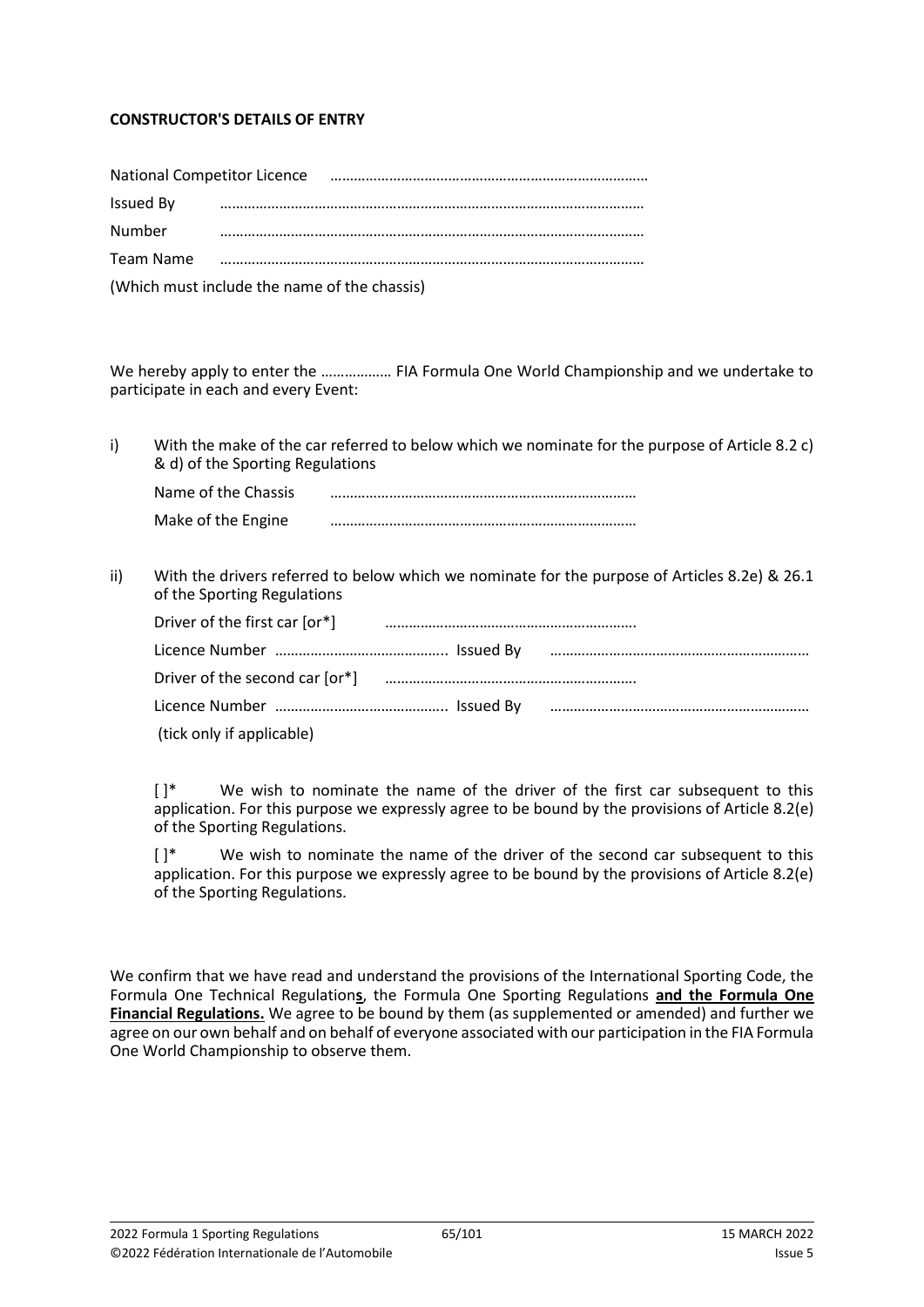We declare that we have examined this Entry Form and that the information given is true, correct and complete and we undertake to pay the entry fee, calculated in accordance with Appendix 7 **of the Sporting Regulations,** to the FIA no later than 10 December of the year prior to the year to which this application relates. We understand and agree that any changes must be notified to the FIA in writing within 7 days of such change to allow reappraisal of the entry.

SIGNED BY (SIGNATURE) (PRINT NAME OF THE PERSON SIGNING) Being a person duly authorised to sign for and on behalf of (PRINT FULL NAME OF APPLICANT)

Date

# **We confirm that we have read the Data Protection Notice at the end of this document and made this available to the individuals referred to in this document** ☐

#### **TO BE COMPLETED BY THE FIA**

Super Licence Number Driver n°1 Super licence Number Driver n°2 Date of Acceptance

#### \*\*\*\*\*\*\*\*\*\*\*

#### **DATA PROTECTION NOTICE**

The security of your personal data is extremely important to the Fédération Internationale de l'Automobile of 8, place de la Concorde, 75008, Paris, France ("**FIA**", "**us**", "**we**", "**our**"). You may be aware of the General Data Protection Regulation ((EU) 2016/679) ("**GDPR**"), which now requires us to set out the following details regarding how we collect and use your personal data.

As part of your team's entry into the FIA Formula One World Championship (the "**Championship**"), you may provide to us, and we may collect from you, certain personal data (as defined in applicable data privacy laws, including the GDPR ("**Privacy Laws**")), including, without limitation the information set out in this form (being your name, contact details and driver's licence number, as applicable) and certain other information, including biographical information, such as your images.

We are the data controller in respect of your personal data and will handle your data in accordance with our obligations under the Privacy Laws. We will use this information solely in connection with administering the Championship and exploiting the rights granted to us pursuant to any separate agreement entered into with your team or otherwise. We are entitled to do so on the basis of our legitimate interests, namely to enable us to operate the Championship and promote and exploit your participation in the same.

We may share your personal data with FIA Switzerland in connection with these purposes (Switzerland being recognized by the European Commission as providing adequate levels of protection for data protection). We may also be required to disclose your personal data if we are required to do so by law or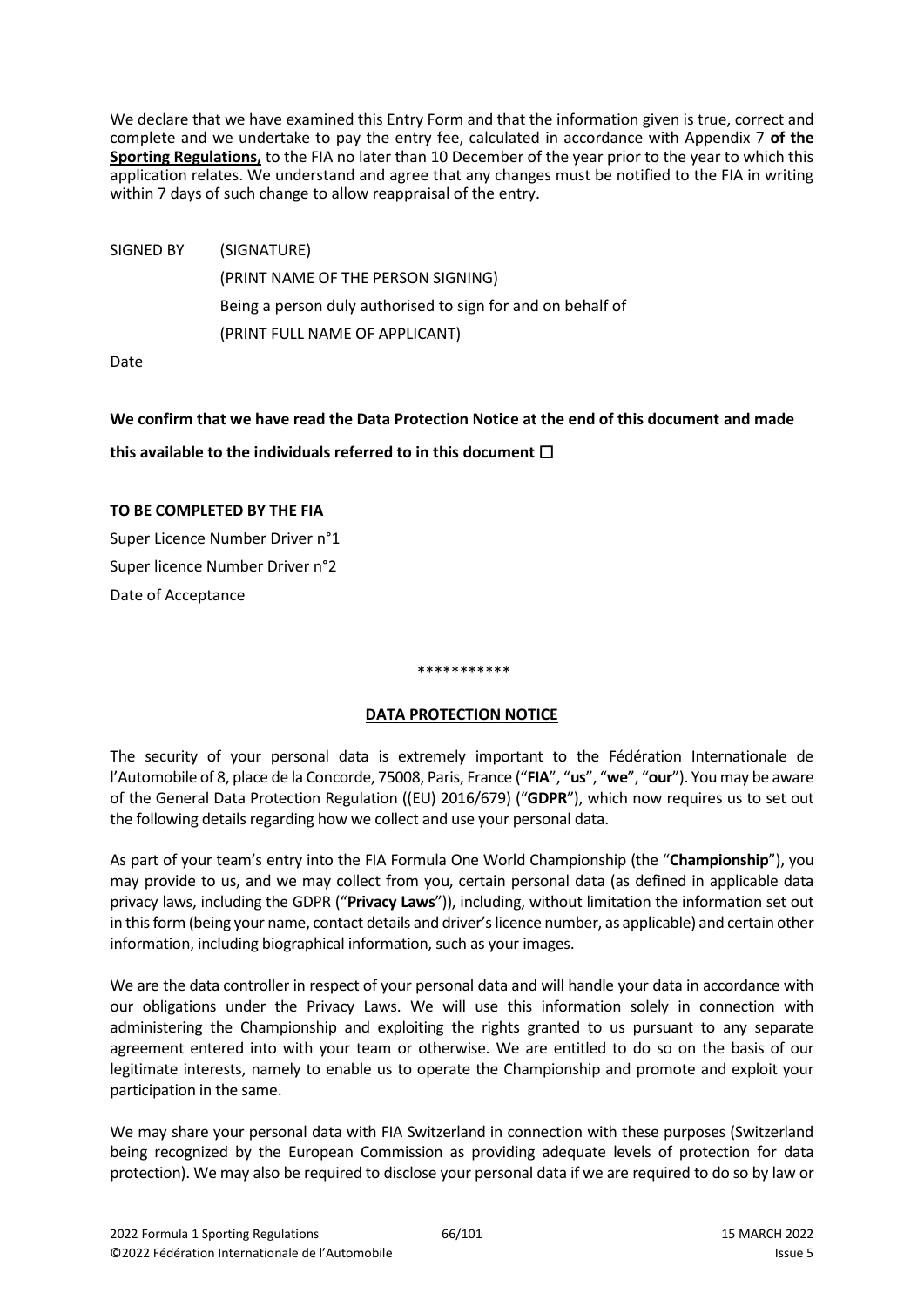pursuant to a binding regulatory request (in such circumstances, such disclosure will at all times be solely to the extent required by law or the applicable regulatory request).

We will retain your personal data on our systems only for as long as is strictly necessary for the purposes for which such data was originally collected (as referred to above), and thereafter for such longer period as may be required by law.

#### **Your rights**

In certain situations, you are entitled to: (i) request access to your personal data; (ii) request that we correct your personal data; (iii) request that we erase your personal data; (iv) object to processing of your personal data where we are relying on a legitimate interest; (v) request the restriction of processing of your personal data; (vi) request the transfer of your personal data to a third party; or (vii) where you have provided your consent to certain of our processing activities, you may withdraw your consent at any time (but please note that we may continue to process such personal data if we have legitimate legal grounds for doing so).

To exercise these rights please contact[: dpo@fia.com](mailto:dpo@fia.com)

Please note that you also have a right to complain to the French or Swiss Data Protection Supervisory Authority (respectively, CNIL or FDPIC) if you are concerned about the way we are handling your personal data.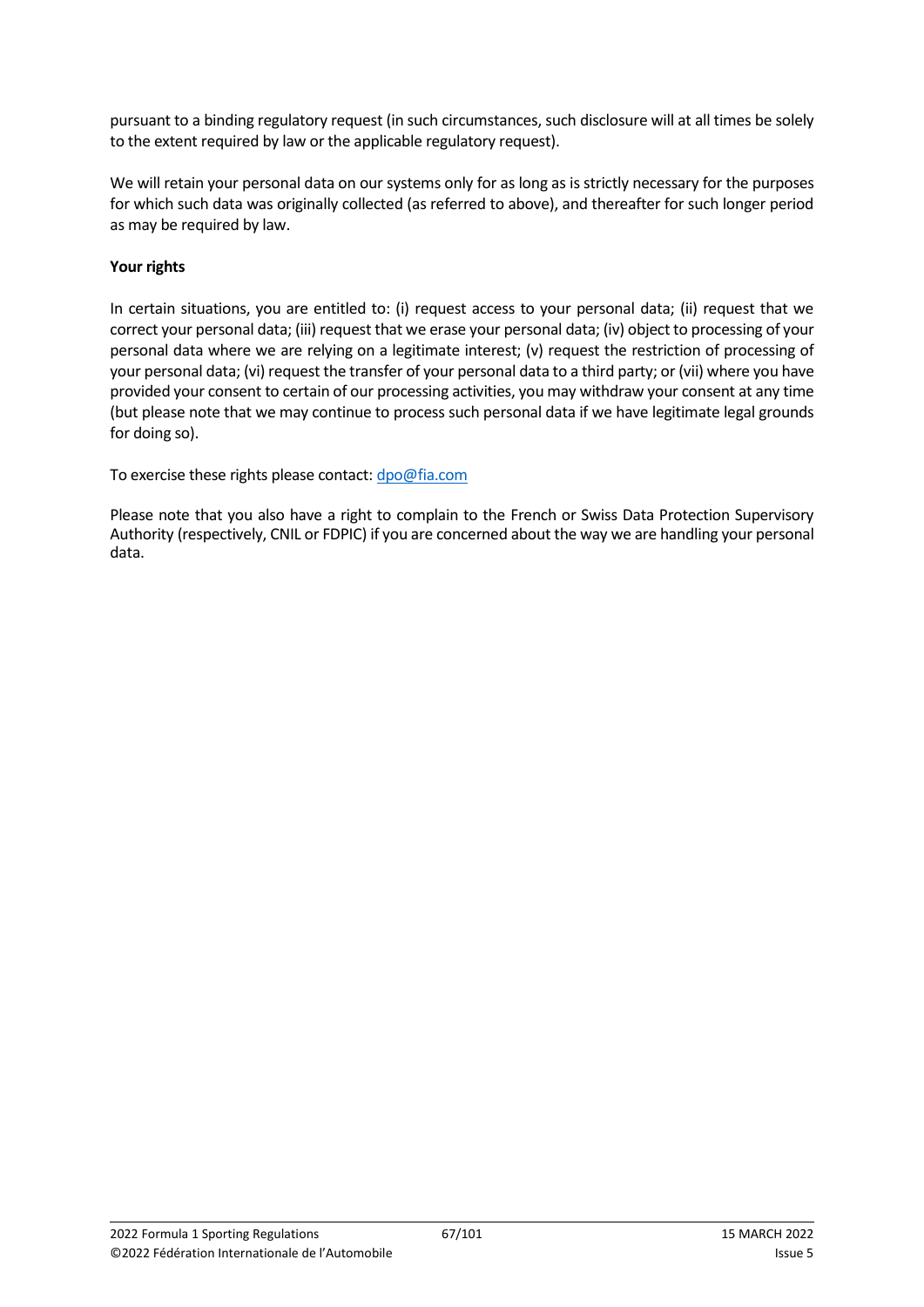# **REGULATIONS OF THE DRIVER CONTRACT RECOGNITION BOARD**

("Reserved for the exclusive use of Competitors entered in the FIA Formula One World Championship")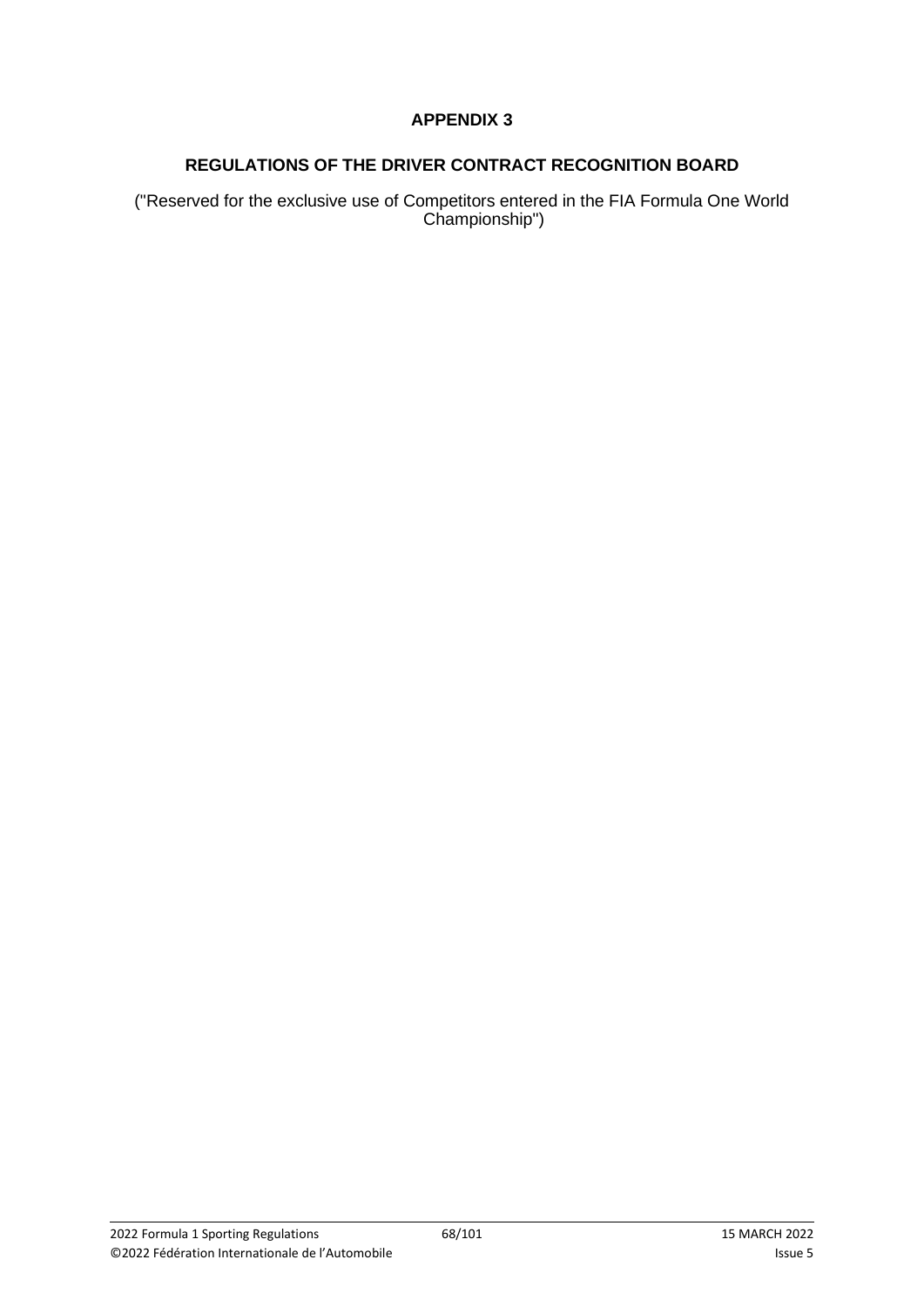#### **ENTRY FEES FOR THE 2022 FIA FORMULA ONE WORLD CHAMPIONSHIP**

- i) The winner of the 2021 World Championship for Constructors will be required to pay a basic fee of US\$577,278<sup>1</sup> plus US\$6,926<sup>1</sup> for each point gained in the 2021 World Championship for Constructors.
- ii) Every other Competitor will be required to pay a basic fee of US\$577,278<sup>1</sup> plus US\$5,770<sup>1</sup> for each point that the Competitor gained in the 2021 World Championship for Constructors.

In both cases the basic fee is due at the time of the application and the remainder by 10 December of the year prior to the year to which this application relates.

1 Indexed by US CPI (1.4%)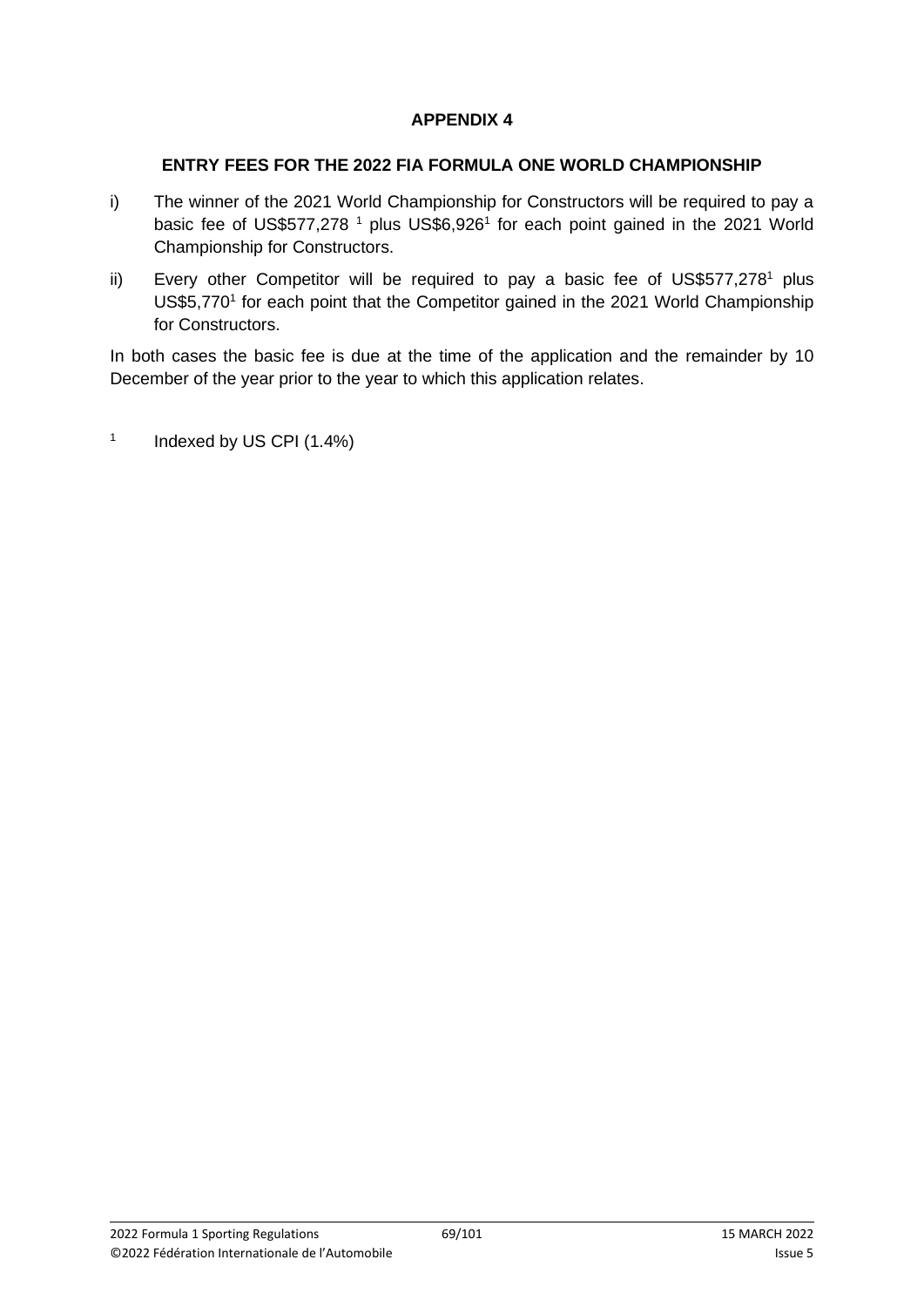#### **PODIUM CEREMONY**

At each Closed Event as defined in Article 21.6 of the Sporting Regulations, the procedure for the Podium Ceremony will be detailed in Event Notes issued by the Race Director.

At each Open Event as defined in Article 21.6 of the Sporting Regulations, the procedure for the Podium Ceremony is detailed below.

#### **1. MASTER OF CEREMONIES**

A master of ceremonies will be appointed by the FIA to conduct and take responsibility for the entire podium ceremony.

#### **2. PODIUM**

a) ROSTRUM AND DAIS

The dimensions of the dais must follow those found in the FIA graphic design manual.

The distance between the edge of the winner's dais and the retaining barrier of the podium should be a minimum of 120cm to provide a walkway.

The place where each person presenting a trophy should stand must be marked on the floor of the podium.

Trophies must be laid out on a single table on one side of the podium. The champagne must be on the dais.

b) FLAGS

Olympic Games style "flat flags" should be used. There must be a minimum space of 50cm behind the podium structure for the flag men.

c) FLOOR

The podium and steps should be covered in green or dark blue carpet.

## **3. ANTHEMS**

- a) The national anthem of the winning driver and winning constructor will be played. The Nationalities of the constructors and drivers will be notified to the organiser by the FIA and will accord with Article 9.5.2 of the Code.
- b) A suitable sound system should be installed to ensure that national anthems, (initiated by the master of ceremonies) are clearly heard with an audio link to the TV broadcast.
- c) When the champagne shower begins, music should be played. This should not start until the presenters have left the podium.
- d) A commentary of the podium ceremony should be broadcast to the general public from the platform erected for the TV cameras.

#### **4. TROPHIES**

Only 4 trophies will be presented during the podium ceremony:

- a) Winning driver.
- b) A representative of the winning constructor.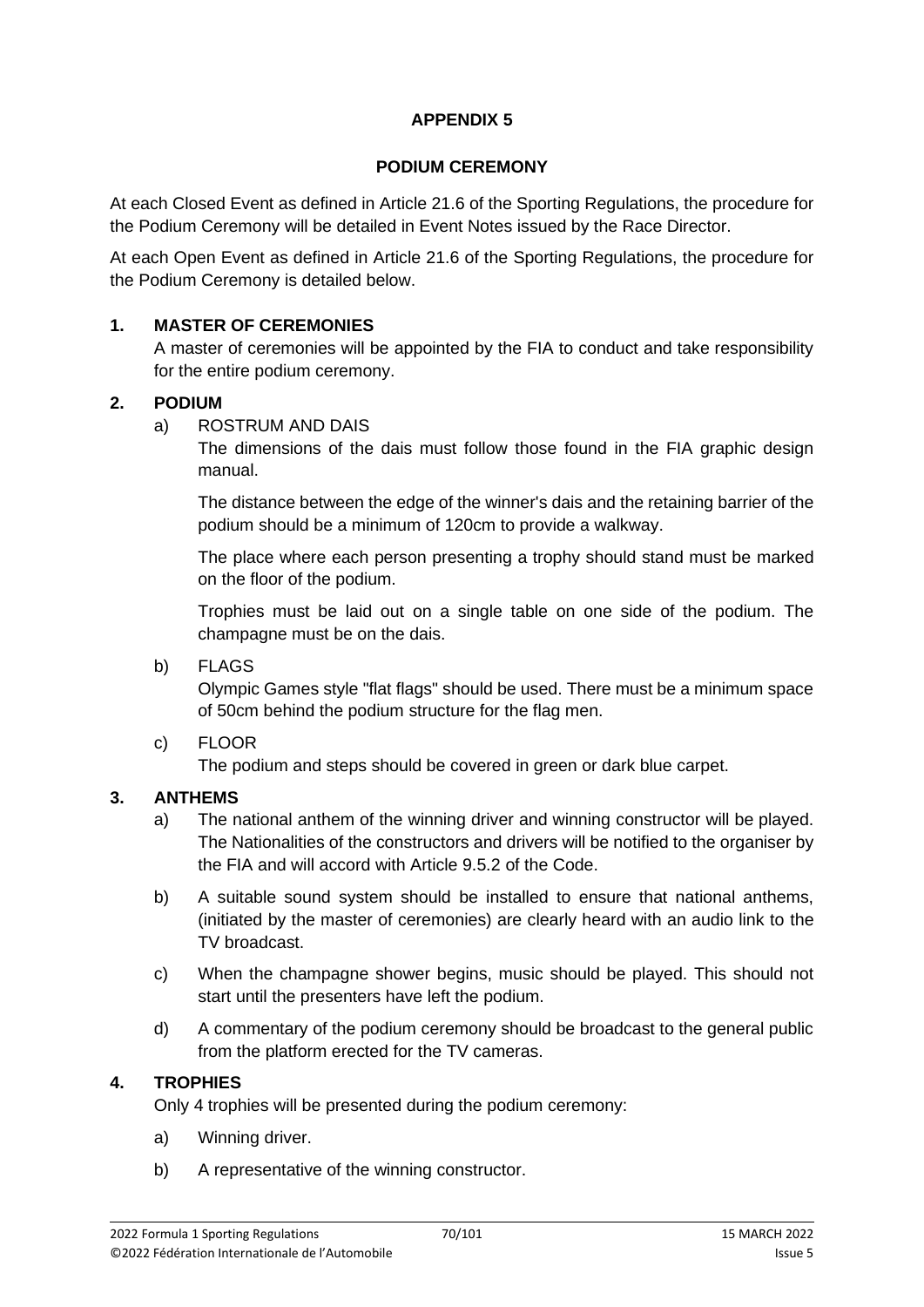- c) Second driver.
- d) Third driver.

The trophies, which must be in the form of traditional cups, will be provided by the ASN and must show:

- e) The FIA Formula 1 World Championship official logo.
- f) The official name of the event.
- g) The driver's position.

The height of the trophies shall be:

- h) Winner's and constructor's trophies no less than 50cm and no more than 65cm high.
- i) Second and third drivers' trophies no less than 35cm and no more than 45cm high.

The maximum weight per trophy must not exceed 5kg. Trophies must be of a design that is capable of being handled and transported without damage.

# **5. SCENARIO**

- a) Only three persons should be on the podium to present the trophies. In exceptional circumstances, the master of ceremonies may increase this to four.
- b) No police, bodyguards or persons not authorised by the master of ceremonies are allowed on the podium.
- c) The master of ceremonies will inform the TV and public address commentator of the names of the persons presenting the trophies.
- d) The master of ceremonies must be on the side of the podium where the trophies are located. The persons presenting the trophies will be on the other side. The master of ceremonies will hand the trophies to those presenting them.

# **6. TELEVISION**

The ideal position for the TV camera is immediately opposite the podium and at the same height. Under no circumstances must there be a TV camera man on the podium.

# **7. PARC FERMÉ**

The parc fermé must be positioned as close as possible to the podium, preferably immediately below, with direct access.

As soon as all the cars have crossed the Line, a course car must go round the track to collect any driver who has finished in the first three but is stranded on the circuit.

The drivers must not be delayed in the parc fermé. One person, nominated by the master of ceremonies and in radio contact with him, will be responsible for moving the drivers from the parc fermé to the podium without delay. Only persons authorised by the master of ceremonies may make contact with the drivers before the end of the TV unilateral interviews.

## **8. UNILATERAL ROOM**

The unilateral room must be adjacent to the podium. The master of ceremonies will see that the drivers proceed there immediately after the podium ceremony. The room should be suitably ventilated (or air conditioned if the temperature is above 25°C).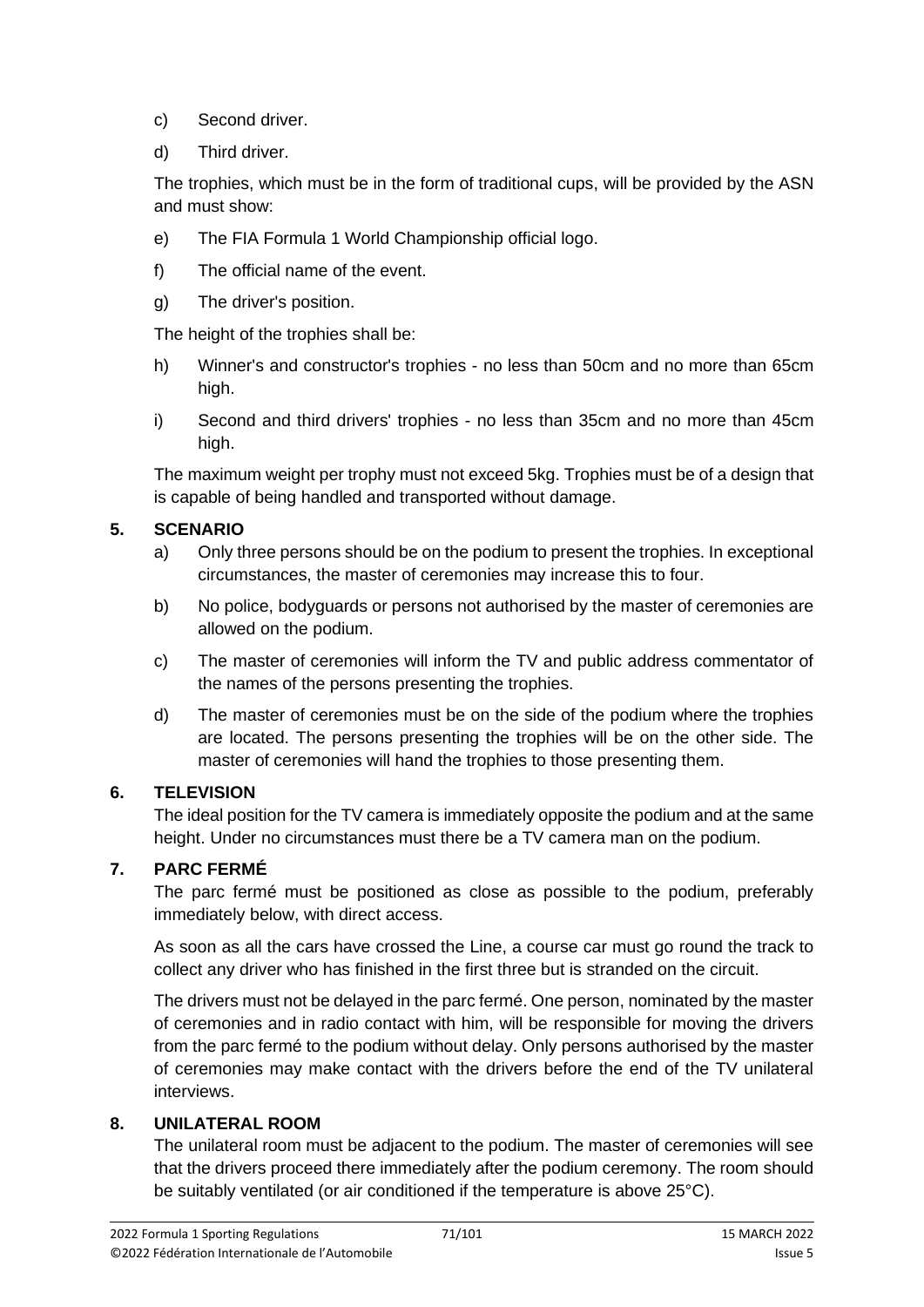#### **9. PRESS ROOM**

Immediately after the TV interviews, drivers must go to the press room for interviews.

#### **10. WATER + TOWELS**

3 bottles of water must be put in the parc fermé (no identification).

3 bottles of water must be put in the unilateral room (no identification).

3 towels must be available in the unilateral room.

No other drinks are permitted in the parc fermé or unilateral room.

#### **11. PODIUM PROTOCOL (except for Monaco)**

The winning driver's award will be presented by the head of state or the prime minister of the host country or the FIA President. If such a person is not available, a comparable person within the host country, or a dignitary of international status should be invited. Should neither of these be available, the President of the ASN will be invited to present the winner's trophy.

The constructor's award must be presented by the official representative of the naming rights sponsor of the Event. In the absence of a naming rights sponsor, the master of ceremonies will select a suitable person.

The second and third drivers' awards must be presented by the President of the ASN, unless local circumstances require an additional dignitary to be present. In this case, the latter will present the second award and the ASN president the third. Should the ASN president be unavailable or presenting the winning driver's trophy, the master of ceremonies will select a suitable replacement.

An invitation will be issued to each person attending the podium ceremony, with clear instructions as to the procedure to follow.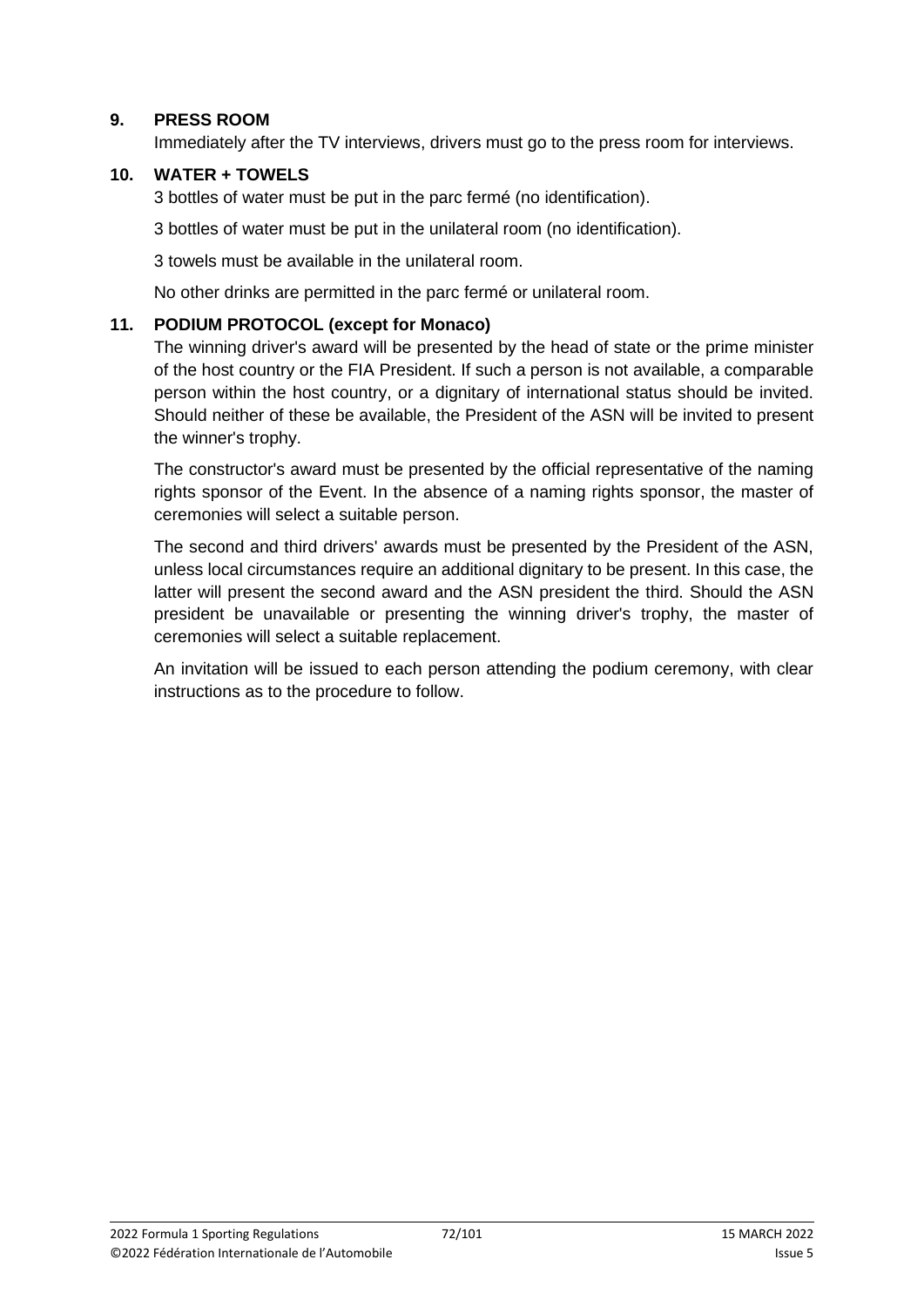## **APPENDIX 6**

#### **SUPPLY OF POWER UNITS FOR THE 2021-2025 CHAMPIONSHIP SEASONS**

Preamble: The FIA and the Commercial Rights Holder remain entitled to decide jointly that this Appendix being withdrawn at any time if the number of Power Unit Manufacturers supplying power units in a Championship season is less than 3 (three).

- a. Any Power Unit Manufacturer wishing to supply power units to a Competitor must fulfil the obligations set out in section 1.1 of Appendix 4 of the Technical Regulations.
- b. No power unit may be used in a given Championship season unless the Power Unit Manufacturer supplying such power unit accepts and adheres to the following conditions.

Each of the Power Unit Manufacturers of an homologated power unit must:

- 1. provide the FIA, before 15 May (or such other date as agreed in writing between all the Power Unit Manufacturers and the FIA) of the season preceding that in which such power units are to be supplied, with the list of teams (clearly identifying the appointed "works/factory" team, if any) to which a supply agreement has been concluded for the given Championship season;
- 2. if called upon to do so by the FIA before 1 June (or such other date as agreed in writing between all the Power Unit Manufacturers and the FIA) of the season preceding that in which such power units were to be supplied, supply at least a number of teams ("T") equal to the following equation:

## **T = (11**<sup>1</sup> **-A)/(B-C)**

- **A** = Total number of teams (including "works/factory" teams) having a supply agreement concluded for the given Championship season with a New Power Unit Manufacturer.
- **B** = Total number of manufacturers of homologated Power Units for the given Championship season.
- **C** = Total number of New Power Unit Manufacturers for the given Championship season.

provided that if the result contains a fraction then the fraction shall count as a full team (e.g. 11 teams divided by 4 manufacturers  $= 2.75$ , each manufacturer must, if called upon to do so by the FIA, supply at least 3 teams).

In doing so, the FIA will first allocate the power unit supply between the Power Unit Manufacturers that are supplying the fewest number of teams, provided that the teams without a supply agreement shall be allocated to the Power Unit Manufacturer(s) that supplies(supply) the lowest number of teams and so on. If there is more than one Power Unit Manufacturer supplying the fewest number of teams (i.e. in the same position) and/or more than one team requesting a supply the allocation between such Power Unit Manufacturers shall occur by ballot (which ballot shall be transparent and undertaken by the FIA in the

 $^{\rm 1}\,$  This figure will be reviewed each year as the "total number of entered teams" will not be known until November preceding the Championship season. The figure of 11 covers supply of 12 teams or less in compliance with the calculation rule.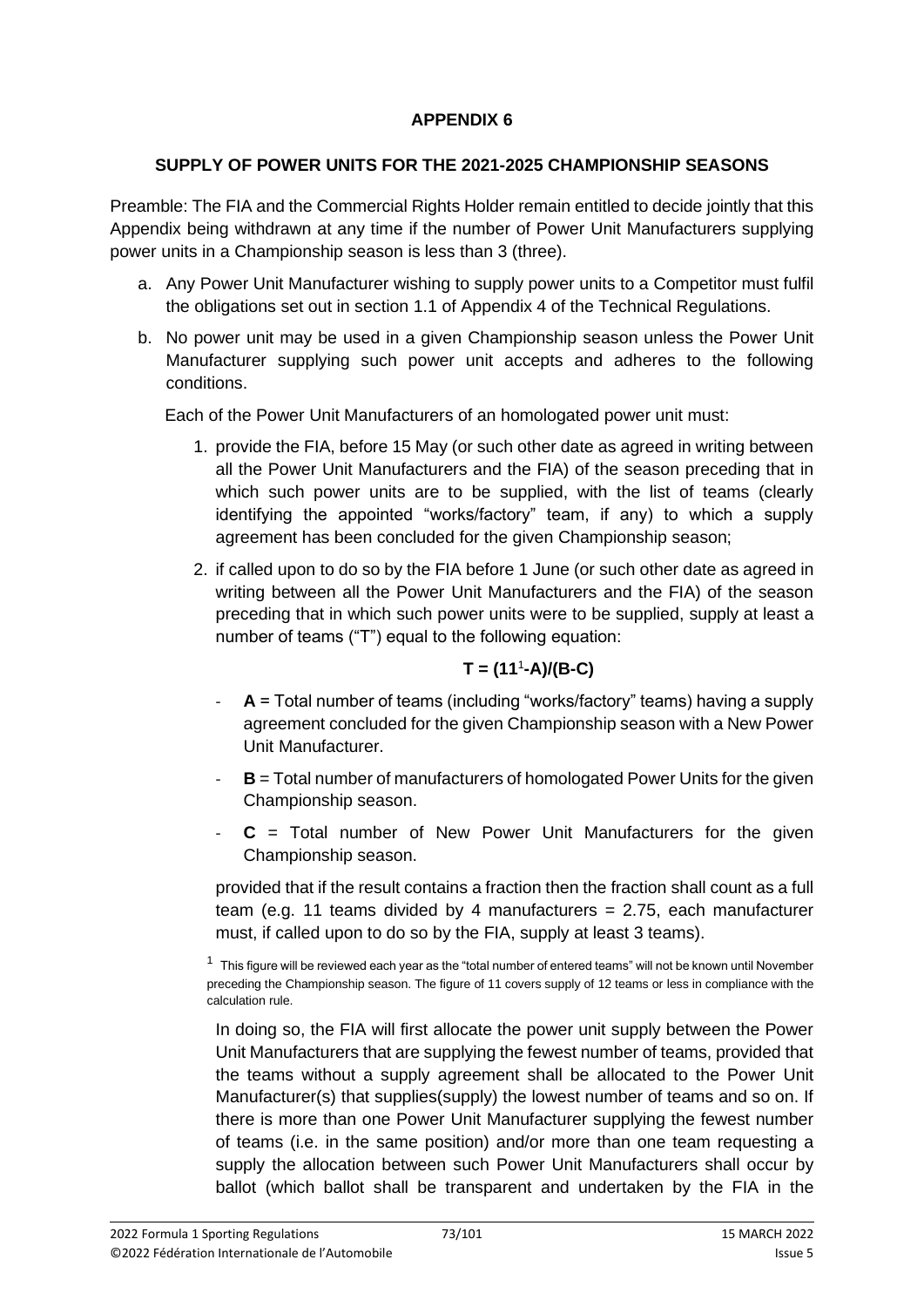presence of a representative of each of the Power Unit Manufacturer(s) and the new Customer Team concerned).

Any such allocation made by the FIA will have to be formalised by a supply agreement with the concerned team by 1 August at the latest (or such other date as agreed in writing between all the Power Unit Manufacturers and the FIA).

A New Power Unit Manufacturer will not be required to comply with this obligation of supply as set out above.

- c. The FIA shall be entitled to request a Power Unit Manufacturer to supply a team (**"New Customer Team"**) with a power unit under the terms of this Appendix except if, at the date set out in Article b) i) above:
	- Such team has entered into a supply agreement with a Power Unit Manufacturer for a given Championship season before the date set out in Article b) i) above, and
	- Such team has been granted a right, under a currently binding offer with a Power Unit Manufacturer, to be supplied with a power unit for such given Championship season.

Moreover, such Power Unit Manufacturer shall only be required to supply a New Customer Team if the following cumulative conditions are met. If such conditions are not met, then the Power Unit Manufacturer may, at its sole and exclusive discretion, decline the request to supply such New Customer Team and the decline of such request shall not be deemed to be a breach of the terms set out in this Appendix (however Article c) cannot be applied or interpreted by the Power Unit Manufacturer in a way which would deprive the obligation of supply as referred to in Article b) above of any effect and/or that would prevent the FIA from making and enforcing the provisions set out in Article b) above. The Power Unit Manufacturer undertakes to exercise in good faith the conditions referred to in paragraph 1 to 11 below). The teams and the Power Unit Manufacturers remain free to negotiate the terms of the supply agreement, subject to the fall-back positions set out below which shall apply should a team and a Power Unit Manufacturer fail to reach an agreement, despite negotiating in good faith.

- 1. For the purpose of this paragraph, supply contract only refers to the contract related to the FIA Supply Perimeter as per the Sporting and Technical Regulations and as set out in the relevant column of the first table in Appendix 3 of the Technical Regulations.
	- 1.1. Any supply contract entered into with the New Customer Team must be on substantially the same terms as those entered into between the Power Unit Manufacturer and the other customer teams (other than its appointed "works/factory" team) to whom it already supplies a power unit at the date of the FIA request ("**Existing Customer Team**"), other than the Price as referred to in paragraph 8 below. In particular, the Power Unit Manufacturer may impose and the team cannot refuse to sign up to any terms which at least one of its other Existing Customer Teams has agreed to and the Power Unit Manufacturer may refuse and the team cannot request the inclusion of terms which are not included in the supply agreements with other Existing Customer Teams.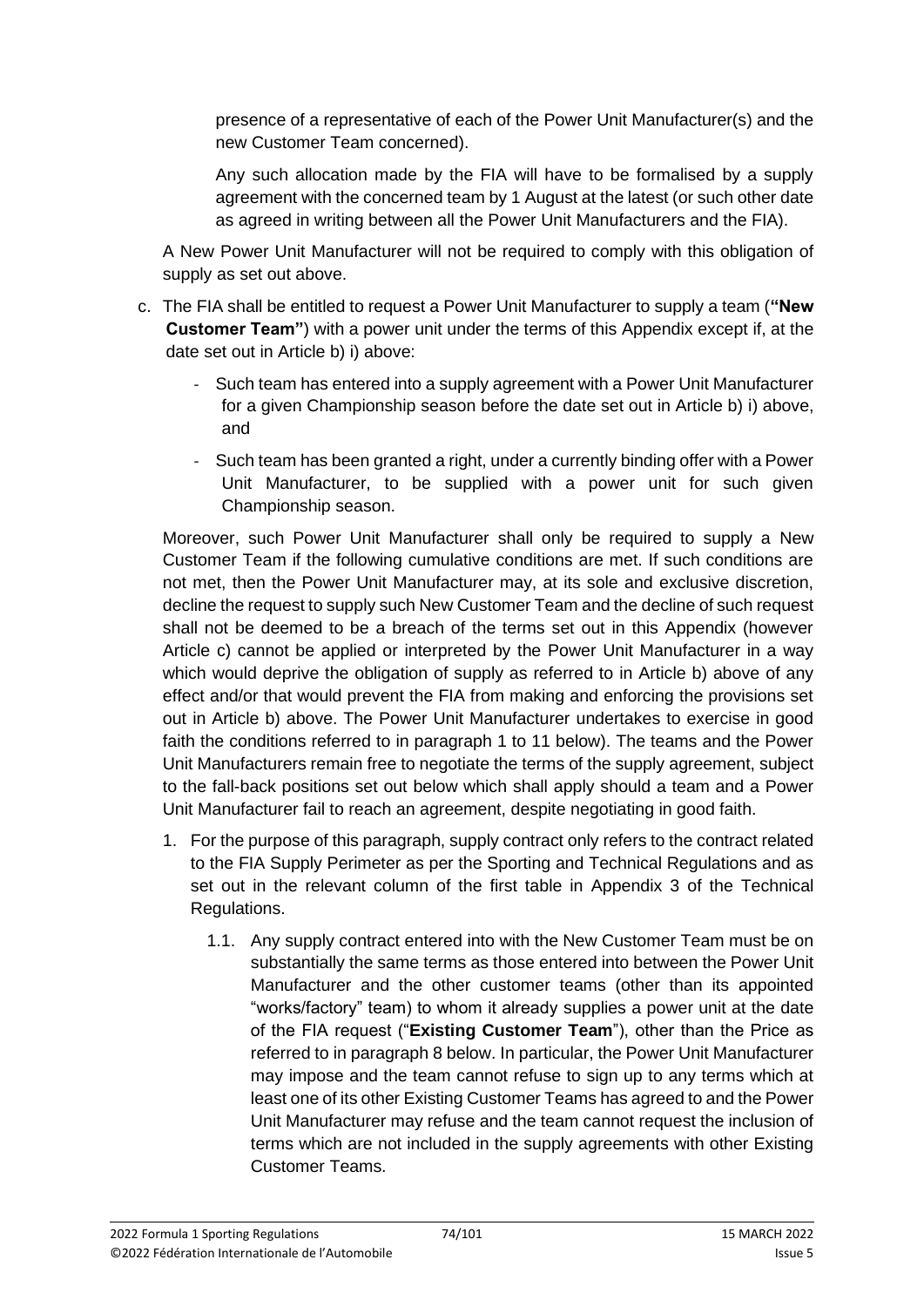- 1.2. In the event that a Power Unit Manufacturer has not supplied a power unit to any other Existing Customer Team, the Power Unit Manufacturer shall have the right to decide, at its sole and exclusive discretion, the payment terms and conditions (including the price of additional goods and services not included in the supply perimeters designated 'EXC' in the relevant column of the first table in Appendix 3 of the Technical Regulations, but excluding the Price which shall be determined in compliance with the definition of Price below) applicable to the New Customer Team subject to the provisions of paragraph 8 below.
- 1.3. In case of a dispute about the application or the interpretation of paragraph 1 hereto, the FIA will be entitled to request copies of the contracts being entered into by the Power Unit Manufacturer with any customer team, provided that such contracts are not disclosed to any new Customer Team and subject to the FIA agreeing to comply with strict customary confidentiality obligations.
- 2. The Power Unit Manufacturer shall determine, at its sole and exclusive discretion, the duration of the term of the power unit supply which:
	- 2.1. may not be lower than one Championship season; and
	- 2.2. shall not exceed three Championship seasons nor go beyond the end of the 2025 Championship season, unless jointly agreed by the Power Unit Manufacturer and the New Customer Team
- 3. The Power Unit Manufacturer shall determine, at its sole and exclusive discretion, whether the New Customer Team shall use the name of the Power Unit Manufacturer or the New Customer Team shall operate under a white label/unbranded way and, for this purpose, use a different name:
	- 3.1. The use of this different name shall always be agreed in advance by the Power Unit Manufacturer, which agreement shall not be unreasonably withheld; and
	- 3.2. In the event that the white label/unbranded supply is required without being requested by the New Customer Team, this supply will not incur additional fees for the New Customer Team except if the use of the power unit name leads to the conclusion of a commercial agreement between the New Customer Team and any third party. In that case, the Power Unit Manufacturer and the New Customer Team shall enter into good faith negotiations and shall commonly agree on the fair and reasonable part of the revenues generated by the commercial agreement which could be considered as additional fees;
	- 3.3. In the event that the white label/unbranded supply is requested by the New Customer Team and agreed by the Power Unit Manufacturer, this supply may incur additional fees for the New Customer Team, such fees being determined at the sole and exclusive discretion of the Power Unit Manufacturer in a fair and reasonable manner.
- 4. The New Customer Team shall provide a warranty that it has no binding contracts or option(s) in place with another power unit manufacturer for future supply of power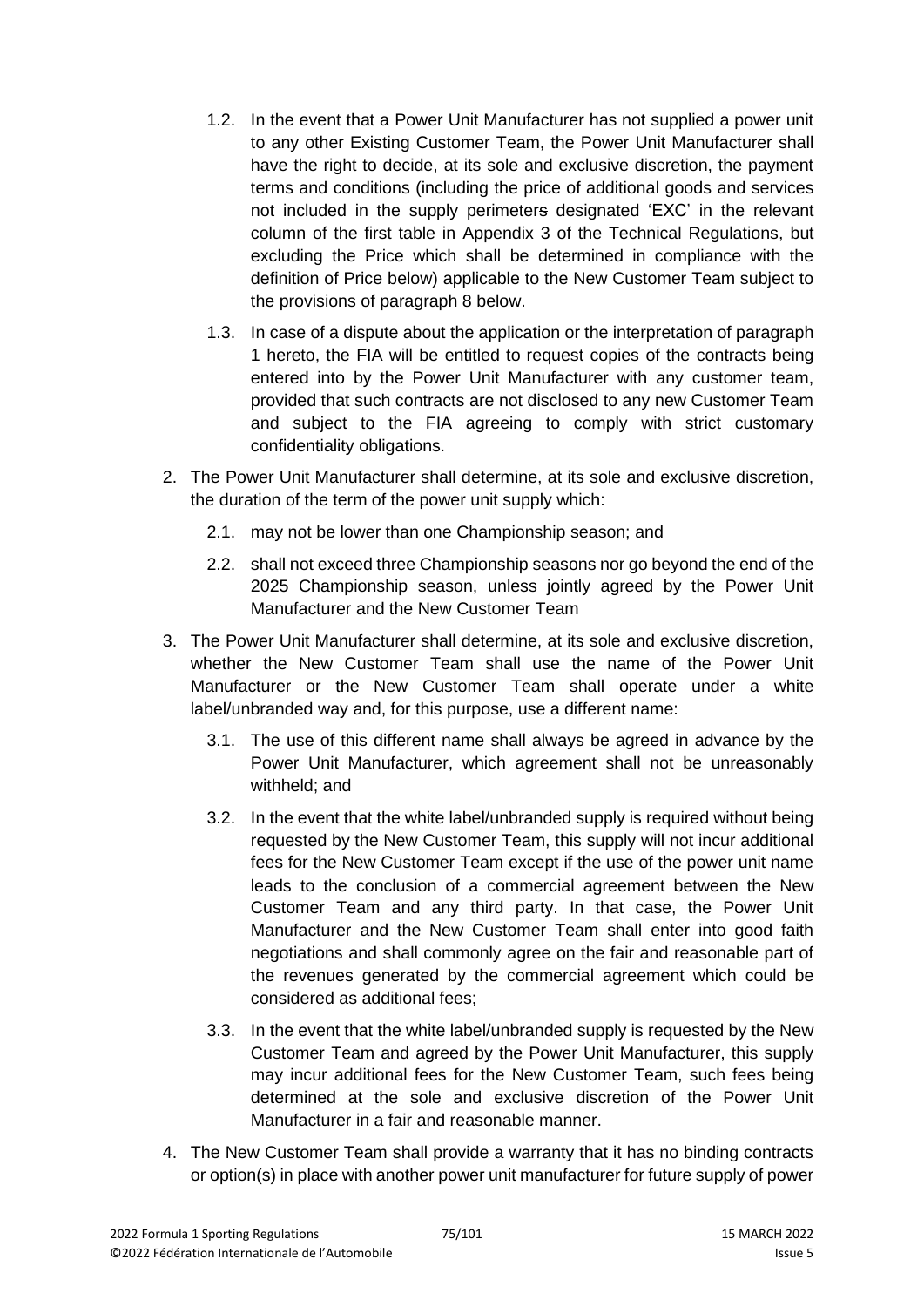units. The New Customer Team shall be required to terminate any such contracts or option(s) which do exist in so far as they conflict with any part of the period of the contract being entered into with the Power Unit Manufacturer.

- 5. The New Customer Team shall not (unless the Power Unit Manufacturer agrees) be an Automotive Manufacturer or any of its affiliated companies which has been set up with the purpose amongst other things of participating in the Championship.
- 6. The New Customer Team shall not (unless the Power Unit Manufacturer agrees) have any sponsorship agreement in place with any entity, which is in competition with the Core Activities of an Automotive Manufacturer which are carried out by the Power Unit Manufacturer.
- 7. The New Customer Team and/or any senior executives, directors or beneficial shareholders of the New Customer Team should not at any time (i) be listed or included in the official EU and/or US published sanction lists; (ii) have been convicted of any indictable criminal offence; (iii) have been convicted by any government or government agency in connection with fraud, money laundering, racketeering or terrorism activities; and/or (iv) have been declared bankrupt; and/or (v) have committed other identified action which, in the reasonable opinion of the Power Unit Manufacturer, harms the reputation of such Power Unit Manufacturer. This clause shall also reciprocally apply to the Power Unit Manufacturer.
- 8. The Power Unit Supply Perimeter listed in the relevant column of the first table in Appendix 3 of the Technical Regulations and designated 'INC' shall be supplied to New Customer Teams at the Price.

The supply of additional goods or services not listed in Appendix 3 of the Technical Regulations (which shall be agreed between the Power Unit Manufacturer and the New Customer Team) shall incur additional charges, the amount of which shall be substantially the same as that applied by the Power Unit Manufacturer to its Existing Customer Team. In the event that a Power Unit Manufacturer has not supplied a power unit to any other Existing Customer Team, the Power Unit Manufacturer shall decide the price of the above-mentioned additional goods and services based on the usages and practices generally recognised and respected in the market for the supply of parts and services in the Championship.

- 9. The FIA shall confirm in writing to the Power Unit Manufacturer that, to the best of its knowledge, the New Customer Team, including its officers, directors and beneficial shareholders, has not been convicted of non-complying at all times with the FIA Code of Good Standing.
- 10. Payment of the fees (directly or indirectly through a payment guarantee) under the supply contract for each season shall as a fall-back position (unless otherwise agreed between the Power Unit Manufacturer and the New Customer Team) and, notwithstanding the terms of any contract with an Existing Customer Team or its own factory team, be made in four instalments:
	- 25% on the date of signature of the supply contract;
	- 25% on or before 30 October of the calendar year prior to the year of supply;
	- 30% before the start of the Championship season; and
	- The remaining 20% before the fifth Formula One Event of the Championship.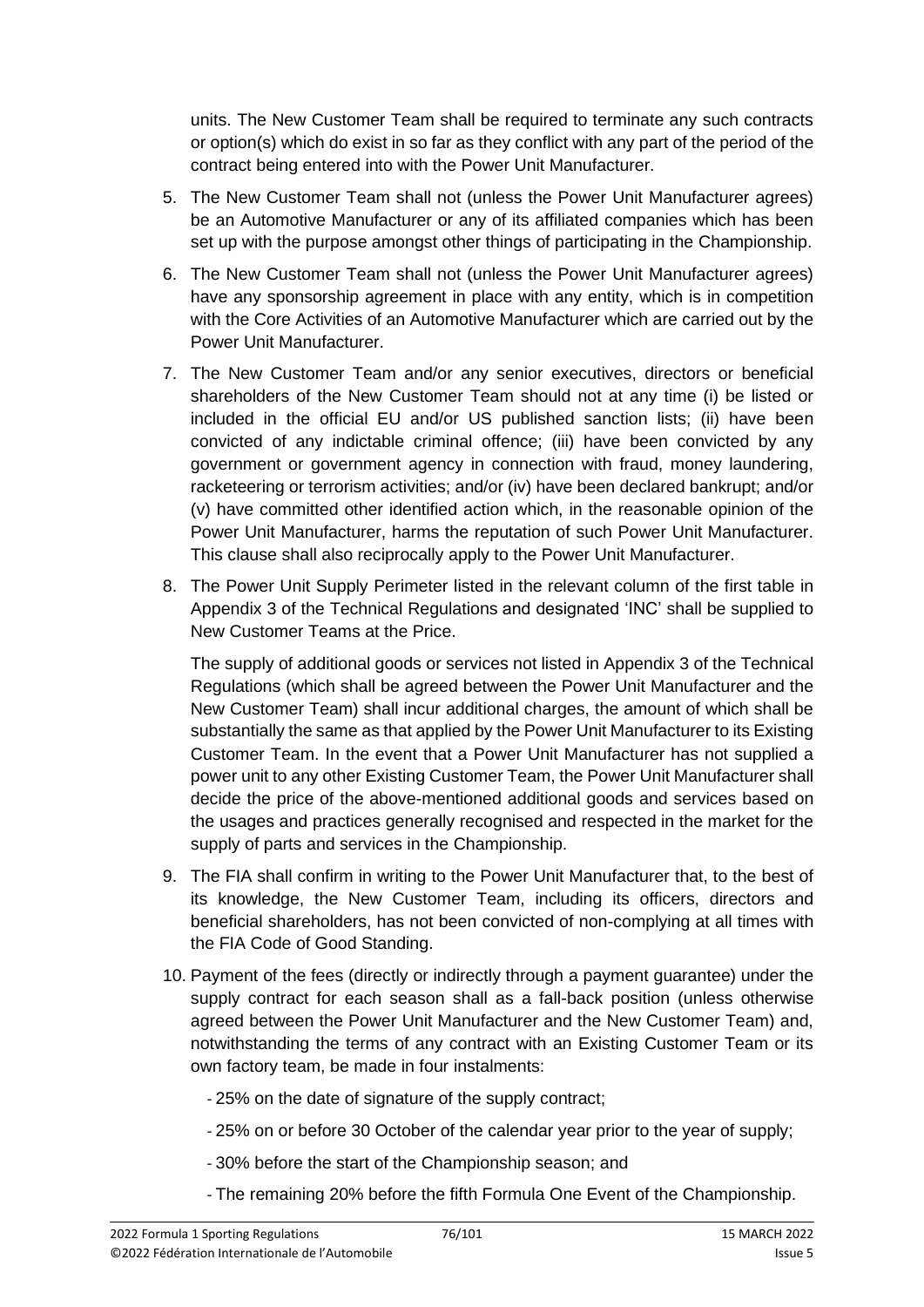- 10.1. In case of any delayed payment for an amount greater than €100,000, the Power Unit Manufacturer shall send the New Customer Team a written notice of the breach, with a copy to the FIA and the Commercial Rights Holder. Should the New Customer Team fail to resolve this breach to the satisfaction of the Power Unit Manufacturer (with or without the involvement of the FIA and the Commercial Rights Holder) within thirty days from the issuing of this notice the Power Unit Manufacturer shall be entitled to either terminate the supply contract immediately by serving written notice on the New Customer Team, with a copy to the FIA and the Commercial Rights Holder, or, suspend delivery of the power units to the New Customer Team.
- 10.2. In case of breach of the obligation to deliver the power units and/or to supply additional goods or services to the New Customer Team pursuant to the supply agreement, such New Customer Team may send the Power Unit Manufacturer a written notice of the breach (but only in the event that the New Customer Team is not itself in breach of contract including for nonpayment except if that non-payment is justified by an alleged breach of the supply contract by the Power Unit Manufacturer), with a copy to the FIA and the Commercial Rights Holder. Should the Power Unit Manufacturer fail to resolve this breach to the satisfaction of the New Customer Team (with or without the involvement of the FIA and the Commercial Rights Holder) within thirty days from the issuing of this notice the New Customer Team shall be entitled to suspend payment of the fees to the Power Unit Manufacturer.
- 11. The New Customer Team and the Power Unit Manufacturer shall not, and will procure its affiliates and/or their respective senior executives, employees, directors and shareholders shall not take any action and/or make any omission, deceptive, misleading or disparaging or negative comments, which directly injures, damages or brings into disrepute the public reputation, goodwill or favourable name or image of the other party to the supply agreement.
- d. Notwithstanding the provisions of Article 8.3 of the Sporting Regulations, unless agreed otherwise by the FIA, each of the manufacturers of an homologated power unit may not directly or indirectly supply power units for more than (T+1) teams, with T as defined in Article b). Such consent shall not be given if one or more of the other Power Unit Manufacturers are supplying less that T teams.
- e. Ceasing the supply of the power units.

Any manufacturer of a homologated power unit wishing to cease the supply of power units must notify the FIA of its intention to do so no later than 1 January of the year preceding that in which such power units will no longer be supplied.

f. In case of any alleged material breach or alleged material failure to comply with any of the obligations of the present Appendix, the FIA shall engage good faith and active discussions with the Power Unit Manufacturer and, in the absence of amicable solution within one month, be entitled to engage proceedings before the FIA International Tribunal against the Power Unit Manufacturer. In the case that, in accordance of the provisions of the Code and of the Judicial and Disciplinary Rules, the International Tribunal rules that the Power Unit Manufacturer has materially breached or materially failed to comply with Articles b) and/or d), the International Tribunal may impose on the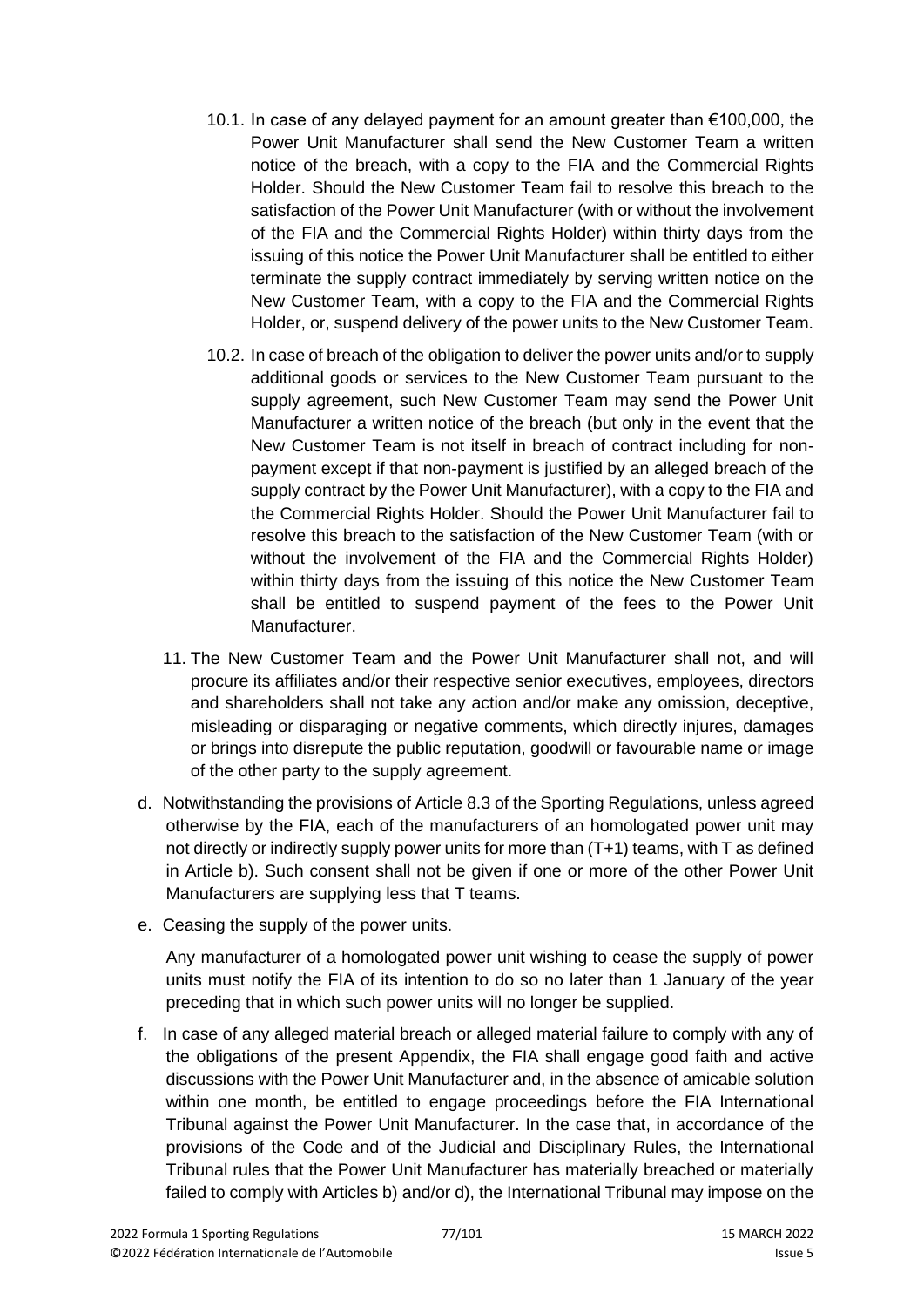Power Unit Manufacturer concerned, to the exclusion of any other sanction it may have the power to impose, a fine (the amount of which shall be no more than fifteen million euros and shall be determined, on a case by case basis, depending on the merits and circumstances of the applicable case).

#### **DEFINITIONS**

**New Power Unit Manufacturer:** During its first two Championship seasons (or part thereof), whether consecutive or not, within the 2014-2025 period, a power unit manufacturer will be considered as a New Power Unit Manufacturer within the meaning of this Appendix.

**Automotive Manufacturer:** Manufacturer of at least one model of automobile (as defined in the Code) produced at least 3'000 units during the past 12 months.

**Core Activities of an Automotive Manufacturer**: Design, production and sale of automobiles (as defined in the Code) by an Automotive Manufacturer.

#### **Price:**

Fifteen million euros (unless agreed otherwise between the Power Unit Manufacturer and the New Customer Team).

Notwithstanding the above, the Price shall not be applicable to any customer team who is at any time in breach of its payment obligations to the Power Unit Manufacturer under any supply agreement.

The Price will be reviewed by the Power Unit Manufacturers and the FIA in good faith and amended accordingly should the F1 governing bodies decide any change to the Power Unit Technical and Sporting Regulations<sup>1</sup> that would materially affect the financial conditions concerning the supply of power units (except if the change is supported by at least 75% of the Power Unit Manufacturers which, at the date of the consultation, are supplying power units in the corresponding Championship season and have not officially announced their intention to stop supplying power units to teams in any subsequent Championship season).

The "Power Unit Technical and Sporting Regulations" (based on the 2022 Technical and Sporting Regulations) comprise:

- **-** Technical Regulations: Articles 2.7, 2.8, 5, 16 and Appendices 3 to 4.
- **-** Sporting Regulations: Articles 25 and 28, Appendices 6 and 8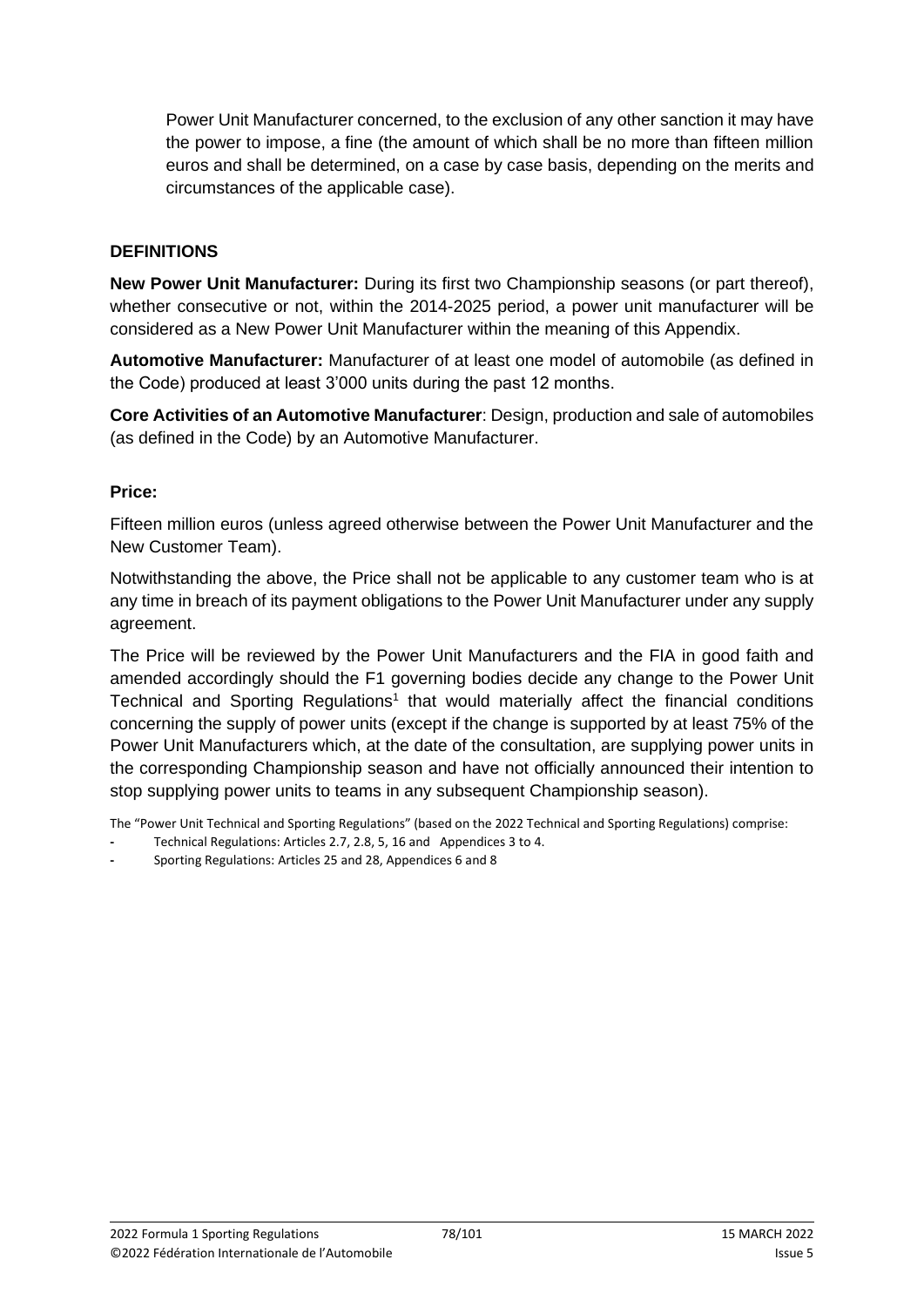## **APPENDIX 7**

## **AERODYNAMIC TESTING RESTRICTIONS (ATR)**

The ATR, and the definitions and rules which will apply to aerodynamic testing, are as follows:

## **1 General conditions**

- a. Restricted Aerodynamic testing is the testing by a Competitor or any Associate of a Competitor and/or by any contracted party of a Competitor or of any Associate of a Competitor or any external entity working on behalf of a Competitor or for its own purposes and subsequently providing the results of its work to a Competitor in a test environment or numerical simulation of a representation of an F1 car or sub-component in order to measure, observe or infer any forces, displacements, pressures or air flow direction resulting directly or indirectly from the incident air flow.
- b. A three-dimensional representation of an F1 car or sub-component subject to Restricted Aerodynamic testing, defined either physically or digitally, will be considered for the purposes of this Article as a Restricted Aerodynamic Test Geometry (RATG) and save for where specifically permitted by this Article may not be added to, removed from, morphed or modified. In order to prevent Restricted Aerodynamic testing methodologies intended to subvert any limits on the number or nature of RATGs permitted under the ATR the following will apply:
	- i. The purpose of a RATG is to allow aerodynamic assessment of a single new geometry, with aerodynamic dependency maintained throughout the simulated flow field. Any attempt to derive aerodynamically independent results for subcomponents of a RATG, either in the initial simulation or test, or by subsequent modification to the simulation or test conditions, is not permitted. Any attempt to use boundary conditions or similar to infer the effect of combining RATGs, without accruing a further RATG, is also not permitted. The use of boundary conditions cannot be exploited to simulate the effect on the fluid of a geometry which is different from the RATG in use.
	- ii. If the representation contains external bodywork surfaces on both sides of the centre plane of the car these must be symmetrical about this plane with the exception of the wheel bodywork defined by Article 3.13 of the Technical Regulations. Minimal exceptions for parts directly associated with the cooling of the power unit, or changes of car attitude allowed under section 3d (roll and steer) will be permitted.
	- iii. Excluding permitted degrees of freedom for RWTT and changes in RCFDs, the substitution or replacement of any part of a RATG with a non-F1 car geometry, or the placement of any physical or computational boundary condition or solver setting, that simulates or attempts to simulate a modification to this RATG will be considered as a new RATG.
	- iv. Sections (or sub-models) of a RATG which is used for RCFDs may be created by removing geometry from the parent RATG and placing boundary conditions of velocity or pressure profiles generated entirely from the same RATG to replicate the flow field resulting from the geometry that has been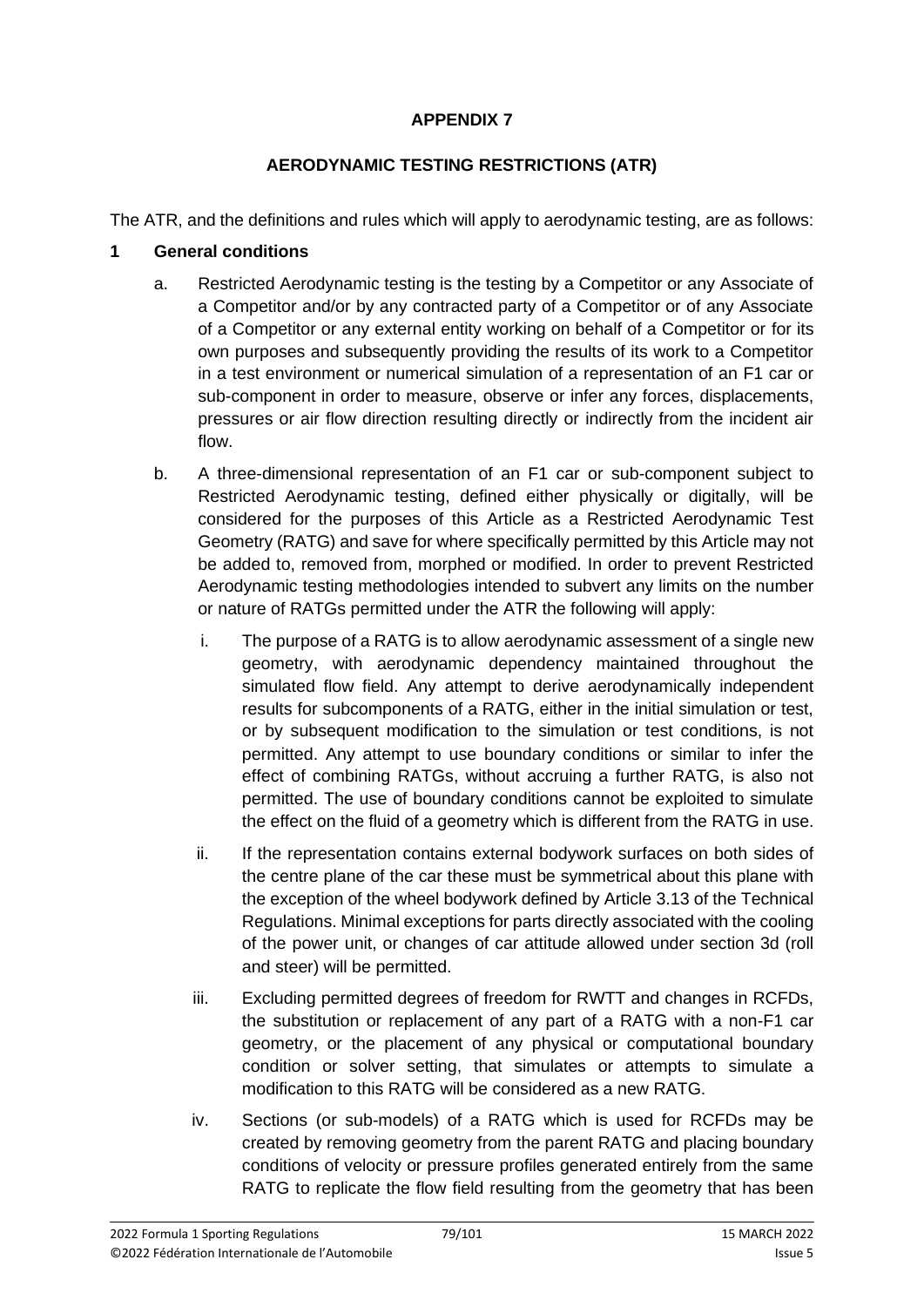removed. This will not be considered as a new RATG provided any geometry within the section is identical to the parent RATG. Exceptionally where downstream portions of the RATG are removed these may be replaced with a single geometry approved for this purpose by the FIA.

- v. Sections (or sub-models) of a RATG used for RCFDs and created by removing geometry from a parent RATG may not be subsequently geometrically modified without being considered as a new RATG. Any boundary conditions of velocity or pressure profiles added in the process of creating the section (or sub-model) and used to replicate the flow field resulting from the geometry that has been removed may not be changed to boundary condition or profiles other than those generated from the parent RATG without being considered a new RATG.
- vi. If the representation contains surfaces that represent components of more than one F1 car then it shall be construed as the equivalent number of RATGs. Excluding permitted degrees of freedom for RWTT and changes in RCFDs, any subsequent modification of the relative position of the representations of F1 cars will be considered as new RATGs equivalent to the number of F1 car representations.
- vii. A baseline RATG is defined as a reference chosen from time to time that serves for comparison purposes.
- c. An Aerodynamic Testing Period (ATP) is a period of consecutive calendar weeks for the purposes of evaluation of the limits within this Article. As soon as one ATP ends a new one begins, with no gaps between them.

There will be 6 ATPs in any year. The dates of these periods will be as follows:

- i. Period 1 will start on 1 January and finish at the end of week 9.
- ii. Periods 2, 3 and 5 will run for exactly 8 weeks each.
- iii. Period 4 will run for 10 weeks, comprising the Summer Factory Shutdown described in Article 24.1.
- iv. Period 6 will end on the 31 December.

For the above definition, weeks are assumed to start on a Monday and week 1 is the first week of four days or more in the calendar year.

In exceptional circumstances the FIA may revise these ATP at its absolute discretion in accordance with changes or events likely to affect these restrictions.

d. In the context of this Article the words bodywork and sprung suspension will have the same definition as those provided by Article 3 and Article 10 of the Technical Regulations.

Any data acquired during Restricted Aerodynamic testing may only be available to the Competitor that acquired it through use of the restricted aerodynamic testing available to it in accordance with the limits in this Article.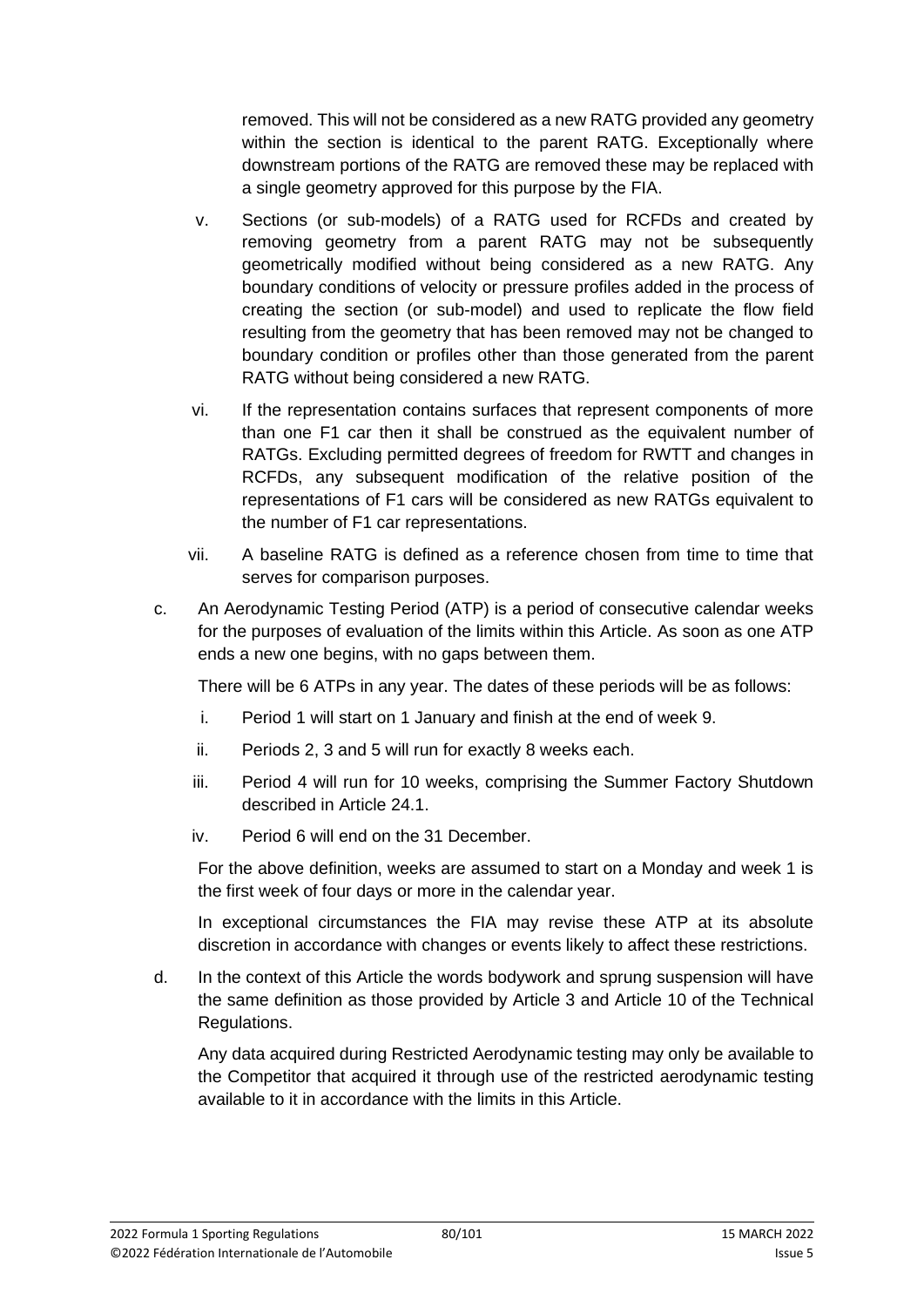## **2 Restricted Wind Tunnel Testing (RWTT)**

RWTT may only be carried out in wind tunnels which have been nominated by the Competitor to the FIA. Each Competitor may nominate only one wind tunnel for use in any one twelve month period and declare it in writing to the FIA. For a new entrant, the nomination must be made no later than 7 days after the date on which it officially becomes a Competitor. No re-nominations may be made for at least 12 months. Nominations should include the facility location, unique identification of the wind tunnel and the scale of model and RATG to be used. The FIA will consider, at its absolute discretion, earlier or temporary nominations if a wind tunnel already nominated by a Competitor suffers a long term failure or for the purpose of evaluating alternative wind tunnels. If a different facility is to be used or if the existing facility is changed or upgraded, other than for routine maintenance or replacement, then a new declaration must be submitted to the FIA within one month of the change or at the time of submission of a testing period report whichever is earlier.

For the avoidance of doubt, any RWTT carried out on behalf of or for the benefit of the Competitor by an Associate, a contracted party of the Competitor or of any Associate of the Competitor or any external entity working on behalf of the Competitor or for its own purposes and subsequently providing the results of its work to a Competitor must take place in the wind tunnel nominated by the Competitor.

- a. The limits for RWTT will be the number of runs of RWTT, the amount of wind tunnel occupancy time and wind tunnel wind-on time.
	- i. During RWTT a single run will be deemed to commence each time the wind tunnel air speed rises above 5m/s and will end the first time thereafter it falls below 5m/s.
	- ii. During RWTT, once the wind tunnel air speed rises above 5m/s the RATG must remain fixed and unmodified until the wind tunnel air speed returns below 1m/s.
	- iii. Between runs of RWTT detail changes to the RATG and model are permitted.
- b. Wind on time is defined as the amount of time in hours summed over the ATP, where the wind tunnel air speed exceeds 15m/s for RWTT.
- c. During RWTT, the first shift of occupancy will be deemed to commence the first time the wind tunnel air speed is above 5m/s on a given calendar day, and will end at a time, declared by the Competitor, when the wind tunnel air speed falls below 5m/s on the same calendar day. A second shift of occupancy will be deemed to commence the first time the wind tunnel air speed is above 5m/s following the end of the first shift of occupancy (on the same calendar day) and will end, either when the wind tunnel air speed falls below 5m/s for the last time on the same calendar day or, at the end of the calendar day in the event a run is still in progress. Only two shifts of occupancy may be carried out in any one calendar day.
- d. In the event of a demonstrated wind tunnel failure or other Force Majeure the FIA will consider, at its absolute discretion, permitting additional occupancy to be used to compensate for that which is lost as a result.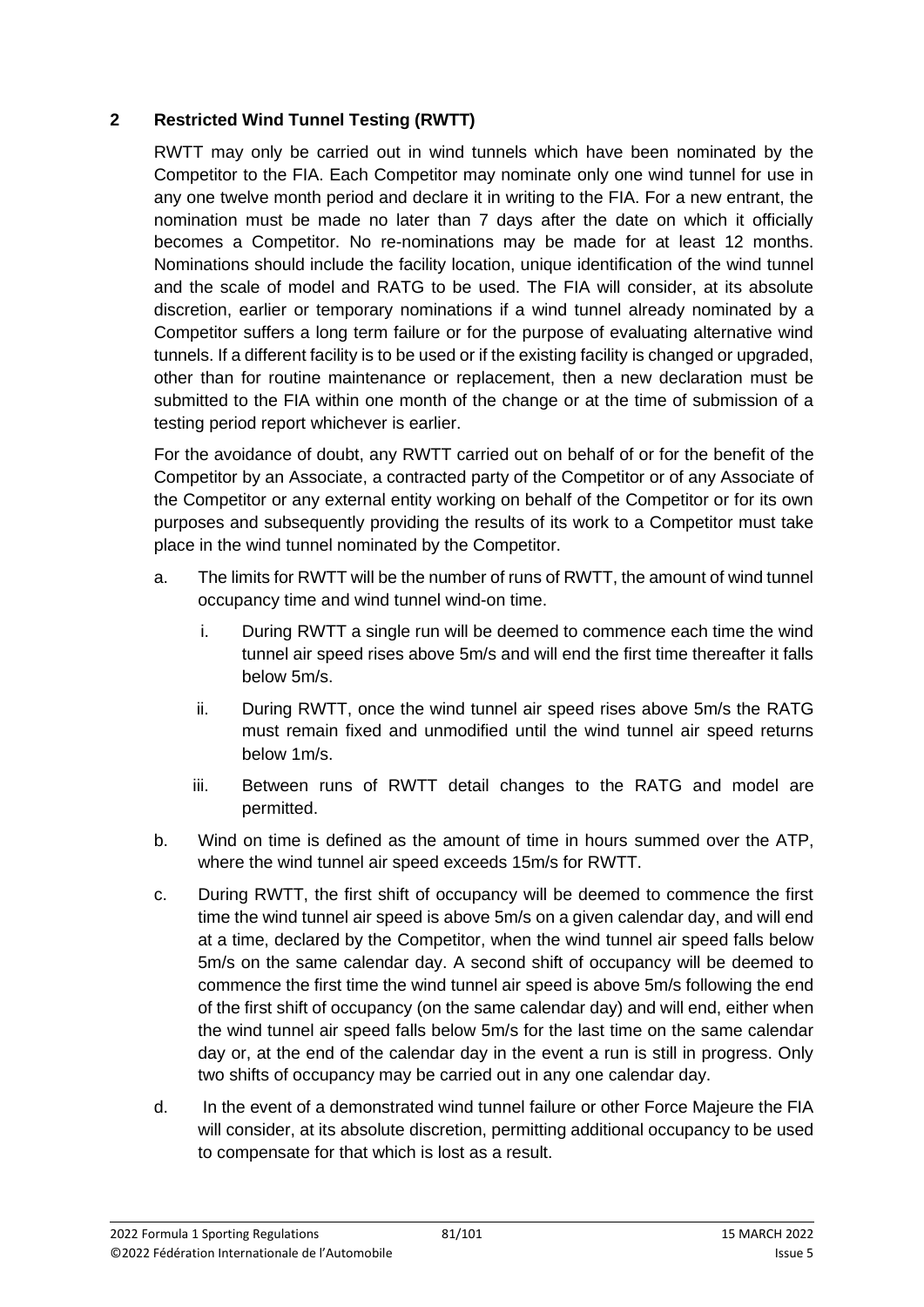e. For the avoidance of doubt any RWTT performed for the Competitor by any Associate of the Competitor and/or by any contracted party of the Competitor or of any Associate of the Competitor or any external entity working on behalf of the Competitor or for its own purposes and subsequently providing the results of its work to the Competitor during an ATP will be subject to these same limits as if the tests were performed by the Competitor.

#### **3 RWTT Permitted technology**

The following restrictions apply during RWTT:

- a. Only wind tunnels that use air at atmospheric pressure as the test fluid are permitted. Other than rotations of the RATG and model or ground plane about the yaw axis, designs which attempt to create curved flow conditions relative to the RATG are not permitted. For closed section wind tunnels adaption of vertical walls and the ceiling to improve air flow uniformity is permitted.
- b. No RWTT may be carried out using a scale model and RATG which is greater than 60% of full size neither may it be carried out at a wind tunnel air speed exceeding 50m/s measured relative to the scale model and RATG. Furthermore, during restricted wind tunnel testing the magnitude of the rate of change of the wind tunnel air speed measured relative to the scale model and RATG must be less than 4.5m/s<sup>2</sup>. The rate of change of the wind tunnel air speed will be defined as the derivative of wind tunnel air speed and smoothed using a moving average filter, centred on each sample, of period 0.5 seconds during each wind tunnel air speed ramp up and ramp down phase. These phases are defined as the periods when the wind tunnel air speed is varying between 15m/s and 95% of the maximum wind tunnel air speed during a run.
- c. Only one model and RATG may be used per run. A maximum of two models may be used and a single model change made per Competitor per 24 hour period. For the avoidance of doubt, a model in this context is defined by its underlying spine, motors and sensors.
- d. The only permitted degrees of freedom of the model and RATG during a run of RWTT are:
	- i. Wheel rotation about the wheel axis
	- ii. Changes of ride height and roll angle relative to the ground plane and associated articulation of the elements representing the RATG suspension
	- iii. Changes of load applied to wheels through the elements representing the RATG suspension
	- iv. Steering of the front wheels
	- v. Changes of yaw angle relative to the incident air flow and/or ground plane
	- vi. Simulation of differing exhaust flow
	- vii. Adjustment of the flap angle of the front wing
	- viii. Adjustment of the incidence of the rearmost and uppermost element of the top rear wing
	- ix. Adjustment or operation of sensors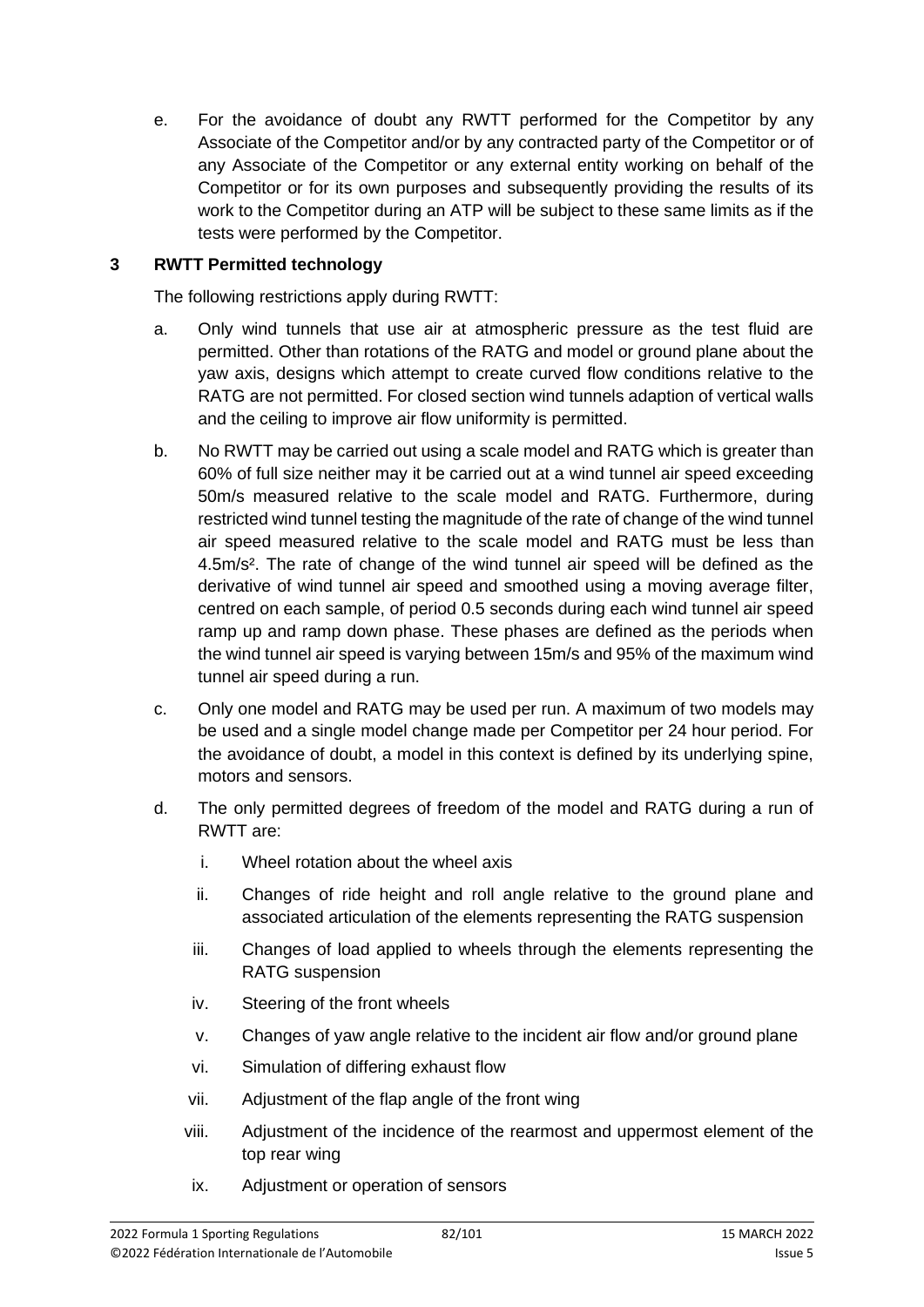- e. Changes of attitude of the model and RATG may not occur at a rate that requires changes of ride height at the front or rear axle centreline greater than the scale equivalent of 0.033 m/s on the full size F1 car and/or rotation about the yaw or roll axes at a rate greater than 1.0 deg./s.
- f. Where non-rigid wind tunnel tyres are used for RWTT these may only be produced by the nominated appointed tyre supplier. Furthermore, devices that actively modify the shape of the tyre during RWTT other than as a result of vertical and lateral loads reacted at the contact patch are not permitted. Tyre pressure control is permitted but the complete wheel must contain only a single fixed internal gas volume.

## **4 Restricted CFD (RCFD) simulations**

RCFDs are Computational Fluid Dynamics (CFD) simulations by a Competitor or any Associate of a Competitor and/or by any contracted party of a Competitor or of any Associate of a Competitor or any external entity working on behalf of a Competitor or for its own purposes and subsequently providing the results of its work to a Competitor of flows that are gaseous in the case of a F1 car and are not classified as power unit simulations. Any simulation of flows contained within the power unit cooling or lubrication systems, air, air/fuel mixtures, combustion process or products of combustion from a boundary commencing at the power unit's atmospheric air intake ducts, passing through the power unit and finishing at the exit of the exhaust system will be classified as a power unit simulation.

For the avoidance of doubt, if any CFD simulation (other than the power unit simulation defined above) reveals information to a Competitor or to an Associate of the Competitor whether directly, via a contracted party or via an external entity working on behalf of a Competitor or for its own purposes and subsequently providing the results of its work to a Competitor, about flows that are gaseous on a F1 car then it is a RCFD simulation. For example, any CFD simulations conducted at scales other than 1:1 or using non-gaseous fluids are still RCFDs as they reveal information about flows that are gaseous on the full size F1 car.

- a. A RCFDs refers to the pre-processing, the solver part or parts of the simulation process, and the post processing of the results of the simulation.
	- i. Pre-processing refers to the meshing, decomposition and setup of the simulation.
	- ii. Solver refers to the program or programs that compute the solution of the equations describing the flow including any extension of the simulation or simulations involving additional numerical computation (for example but not limited, to adjoint computation).
	- iii. Post processing refers to the generation of representations of the flow solution that require numerical processing, for example but not limited to the computation of pressure coefficients, velocity, shear stress, flow streamlines or vorticity. Generation of videos or images displaying this information and any form or application of machine learning, deep learning or artificial intelligence (AI) based on simulation results is included in this definition.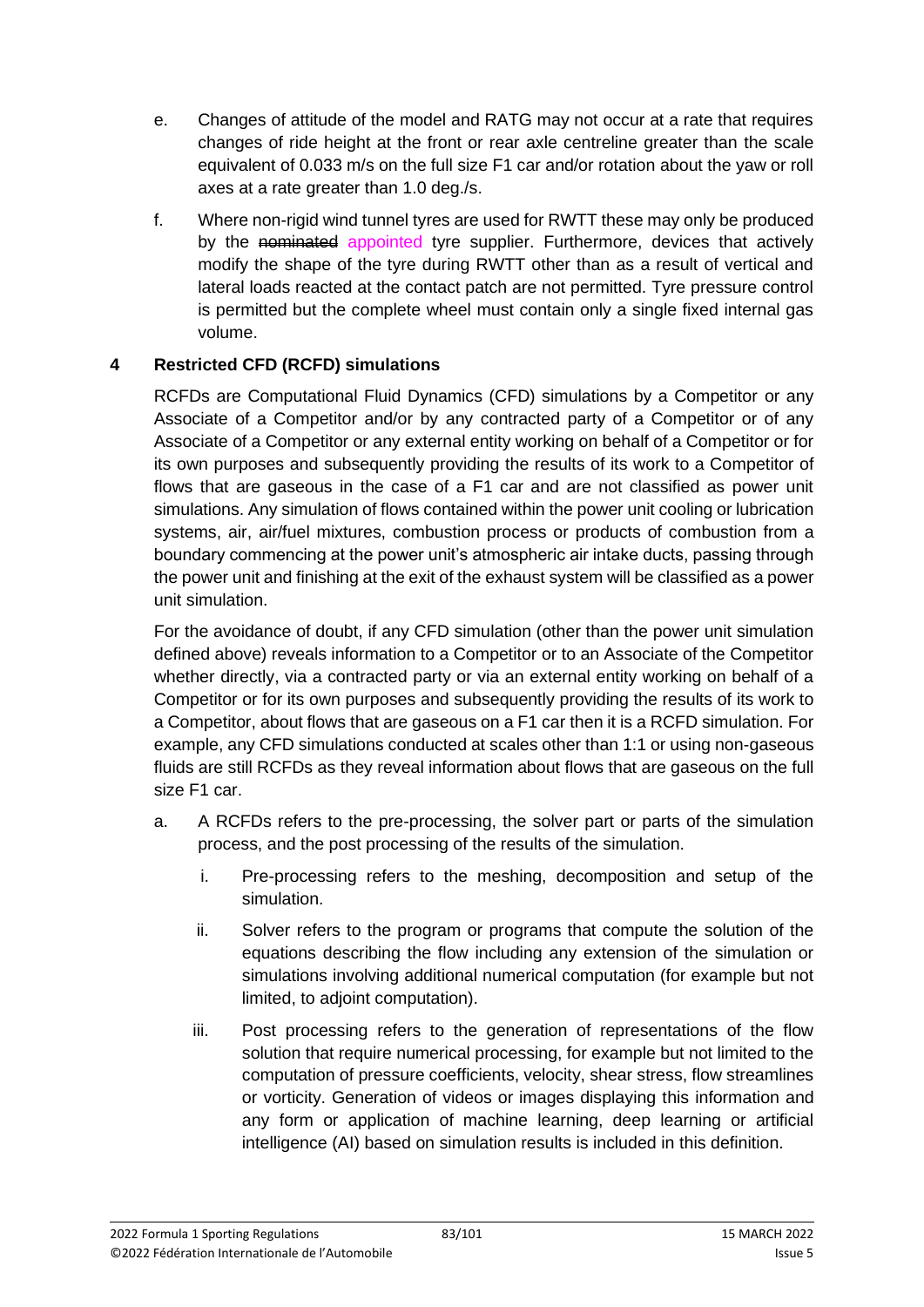During or prior to RCFDs the only permitted changes to the RATG are its attitude (ride height, roll, yaw, steer and associated tyre shape or contact patch) and front wing flap angle or rear wing rearmost and uppermost element incidence. For avoidance of doubt, should any other changes be made to the RATG during any stage or pause in process ii. above (such as a morphing, or the addition or substitution of any boundary condition with the intent to replicate an alternative geometry) a new RATG must be counted each time a change occurs.

Changes to parts classified as LTC, TRC or OSC and contained entirely within the drum volume defined by article 3.13.2 and the scoop defined by article 3.13.3 of the Technical Regulations and outboard of  $Y_W=0$  and only for the purpose of developing cooling are permitted.

Modifications to surface and volume mesh resolution and type provided they have the purpose of resolving and solving exactly the same geometry to a tolerance of 0.5mm scaled to a 1:1 car, as well as the extent of the far field domain, changing the simulation between a wind tunnel or track environment, initialisation, boundary conditions, solver settings and methodology are allowed. None of these modifications may be exploited to circumvent the requirements of the ATR by otherwise creating the effect of a change to the RATG. For the purposes of the ATR "far field" will be considered to be greater than 1m from any part of the F1 car or sub-component scaled to a 1:1 car.

A RATG may be used in RCFDs with geometry on only one side of the car centre plane, using a symmetric boundary condition on that plane, or with geometry on both sides of the car centre plane, subject to the geometric symmetry requirements of section 1.b.ii. Changing between these two representations will not be considered a new RATG.

The addition of non-gaseous computational regions (including but not limited to coupled structural solver elements and conjugate heat transfer solid models) are not considered changes to the RATG provided that no geometric changes to the RATG itself take place during or prior to RCFDs.

The solver part or parts of all RCFDs must only be carried out using a compute resource that contains a set of homogeneous processing units and that has been nominated by the Competitor to the FIA. Each Competitor must declare to the FIA in writing the compute resources that are employed for the purpose of the solver part or parts of RCFD simulations. Floating, fixed point and integer operations from the solver part or parts of RCFD simulations must only run on and may not be offloaded from these CPU cores.

- b. The declaration of a compute resource by the Competitor to the FIA must include:
	- i. The computer or cluster identification, manufacturer, model and location and the manufacturer, name and full unique model number of the Processing Units.
	- ii. Number of processing unit cores in the compute resource.
	- iii. Processor speed at which each Processing Unit is configured to run at 100% CPU load (CCF). In order to prevent deliberate underclocking this value may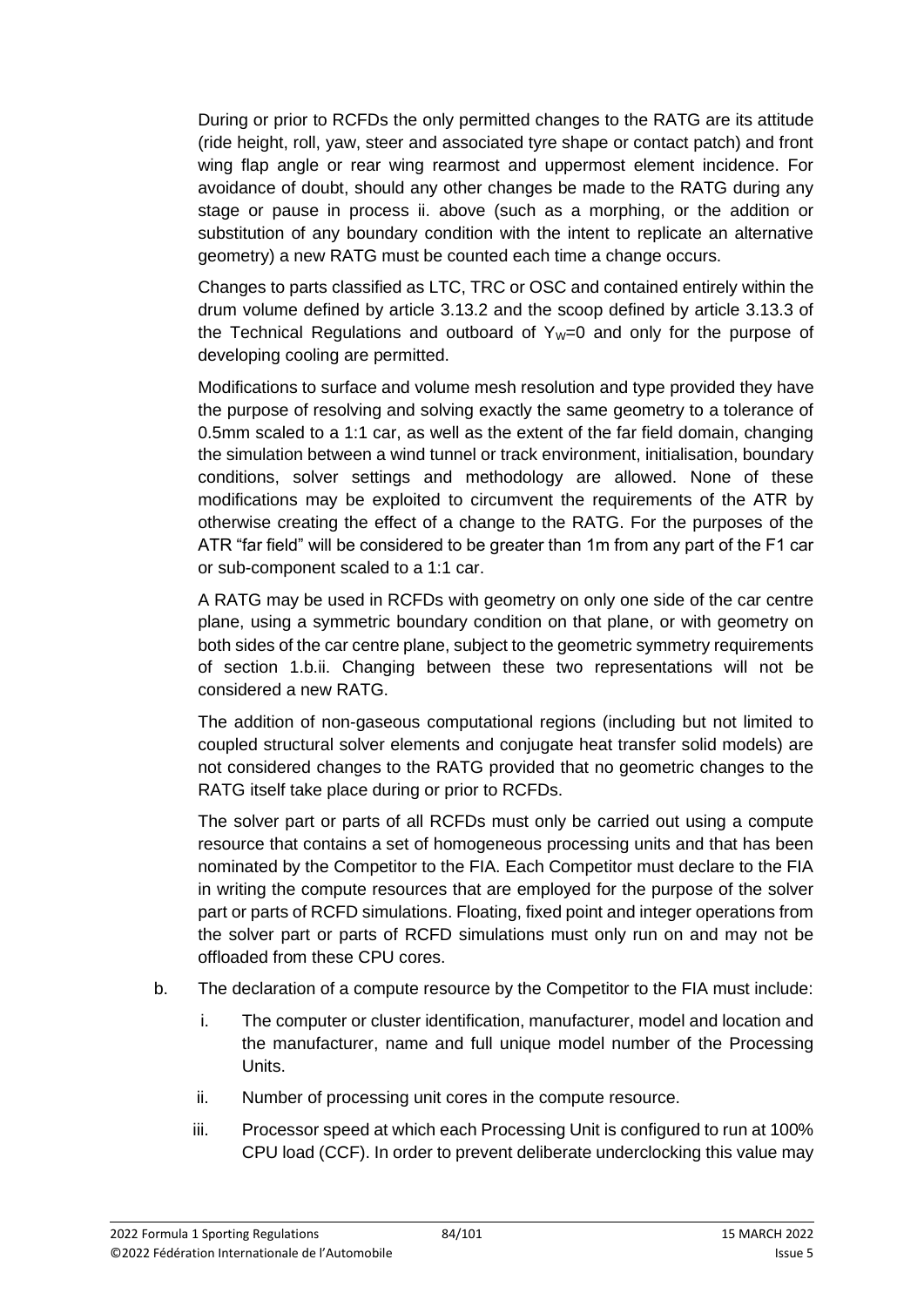not be lower than the standard or base clock frequency given by the Manufacturer's specification.

Any specification of compute resource declared must be available on a nonexclusive basis to all Competitors.

- c. If the compute resource is changed or upgraded then a new declaration must be submitted to the FIA within one month of the change or at the time of submission of a testing period report whichever is earlier. Such changes might include, but are not limited to, a change of the hardware specification, addition or removal of processing units or change of location of any part of the compute resource.
- d. The amount of compute resource used for the solve part or parts of all RCFDs shall be measured in Mega Allocation Unit hours (MAUh) and will be calculated as follows.

AUh =  $(NCU * NSS * CCF) / 3600$ 

Where:

AUh = The total number of Unit hours allocated to a CFD solver run. An Allocation Unit hour represents the use of a unit of resource allocation for one hour (and 1 x MAUh = 1,000,000 x AUh). An Allocation Unit hour is equivalent to a core hour on a physical CPU core.

- CCF = Peak Processing Unit clock frequency in GigaHertz achieved during the CFD solver run. This will be the peak frequency theoretically achievable during the run based on one of the following:
- i) The standard or base clock frequency value from the Processing Unit Manufacturer's specification (if overclocking or enhanced modes are not used in the run).
- ii) The maximum "turbo", "HPC" or other enhanced mode frequency value.
- iii) The maximum overclocked frequency value.

NCU = Number of Processing Unit cores used for the solver run. The effects of multi-threading, where simultaneous threads run on the same physical core will be ignored.

NSS = Number of solver wall clock seconds elapsed during the run. Message passing time during calculation must also be included.

All information required for auditing of this calculation must be present in the output from the run including the CCF value.

- e. Non-RCFDs can be made by a Competitor for the purpose of optimising CFD methodology, provided:
	- i. They use a unique RATG which has been simulated in CFD more than 30 months ago or they use a FIA approved CAD geometry provided to all Competitors for this purpose.
	- ii. They are carried out using only the nominated compute resources described above.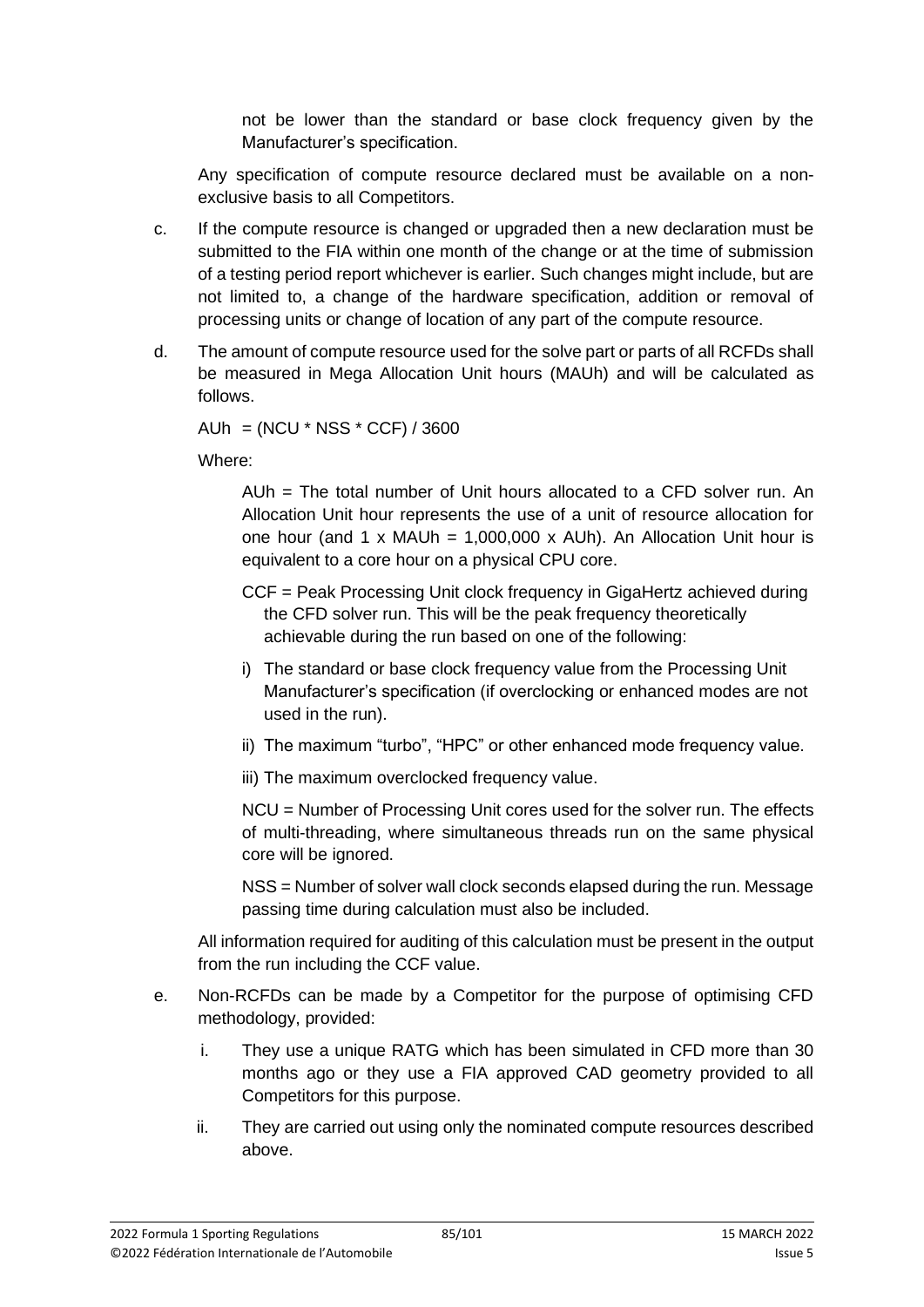iii. The unique RATG or FIA approved geometry is not changed, added to, removed from, morphed or modified. Exceptions to this are permitted for the replacement of elements of the RATG or FIA approved geometry, with boundary conditions for the purposes of developing CFD sub-modelling methodology provided it does not attempt to simulate a modification to this RATG or FIA approved geometry.

For the avoidance of doubt, any Non-RCFDs carried out on behalf of or for the benefit of the Competitor by an Associate, a contracted party of the Competitor or of any Associate of the Competitor or any external entity working on behalf of the Competitor or for its own purposes and subsequently providing the results of its work to a Competitor must also be carried out using a unique RATG which has been simulated in CFD by the Competitor more than 30 months ago or an FIA approved geometry.

- f. In the case of Non-RCFDs using a unique RATG which has been simulated in CFD more than 30 months ago or Non-RCFDs using an FIA approved geometry, geometry manipulations (e.g. in CAD clean-up or meshing software) having the sole purpose of reproducing exactly the same geometry previously solved in CFD or represented in the FIA approved CAD model (to a tolerance of 1.5mm scaled to a 1:1 car) are allowed. This tolerance is introduced only to allow for unintentional and incidental changes in geometry detail caused by the revisions in software and process. For the avoidance of doubt, static changes to car attitude (ride height, roll, yaw, steer and associated tyre shape or contact patch) and front wing flap angle or rear wing rearmost and uppermost element incidence are permitted. Modifications to surface and volume mesh resolution and type as well as the extent of the far field domain including changing the simulation between a wind tunnel or track environment, are allowed.
- g. The limits for RCFDs will be revised periodically, to take account of advances in CFD simulations.

# **5 Exceptions to the Aerodynamic Testing Restrictions (ATR)**

- a. Any aerodynamic test conducted by an F1 car at any Event or any aerodynamic test conducted by an F1 car during and at track testing as defined by Article 10 of the Sporting Regulations will not be considered as Restricted Aerodynamic testing.
- b. Wind tunnel testing solely for the development of power unit heat exchangers that reject heat to air, or the running of the power unit from a boundary commencing at the power unit air intake ducts, passing through the power unit and finishing at the exit of the exhaust system will not be considered as Restricted Aerodynamic testing, provided that there is no direct or indirect measurement of aerodynamic force during the test. In this context, pressure and flow measurements within a duct shall not be considered to be measurements of aerodynamic force.
- c. Steady state and dynamic engine dynamometer work with an F1 car or subcomponent will not be considered as Restricted Aerodynamic testing provided that:
	- i. The bodywork used in the test has no front wing assembly as described in Article 3.9 of the Technical Regulations) or rear wing assembly (described in Article 3.10 of the Technical Regulations) present.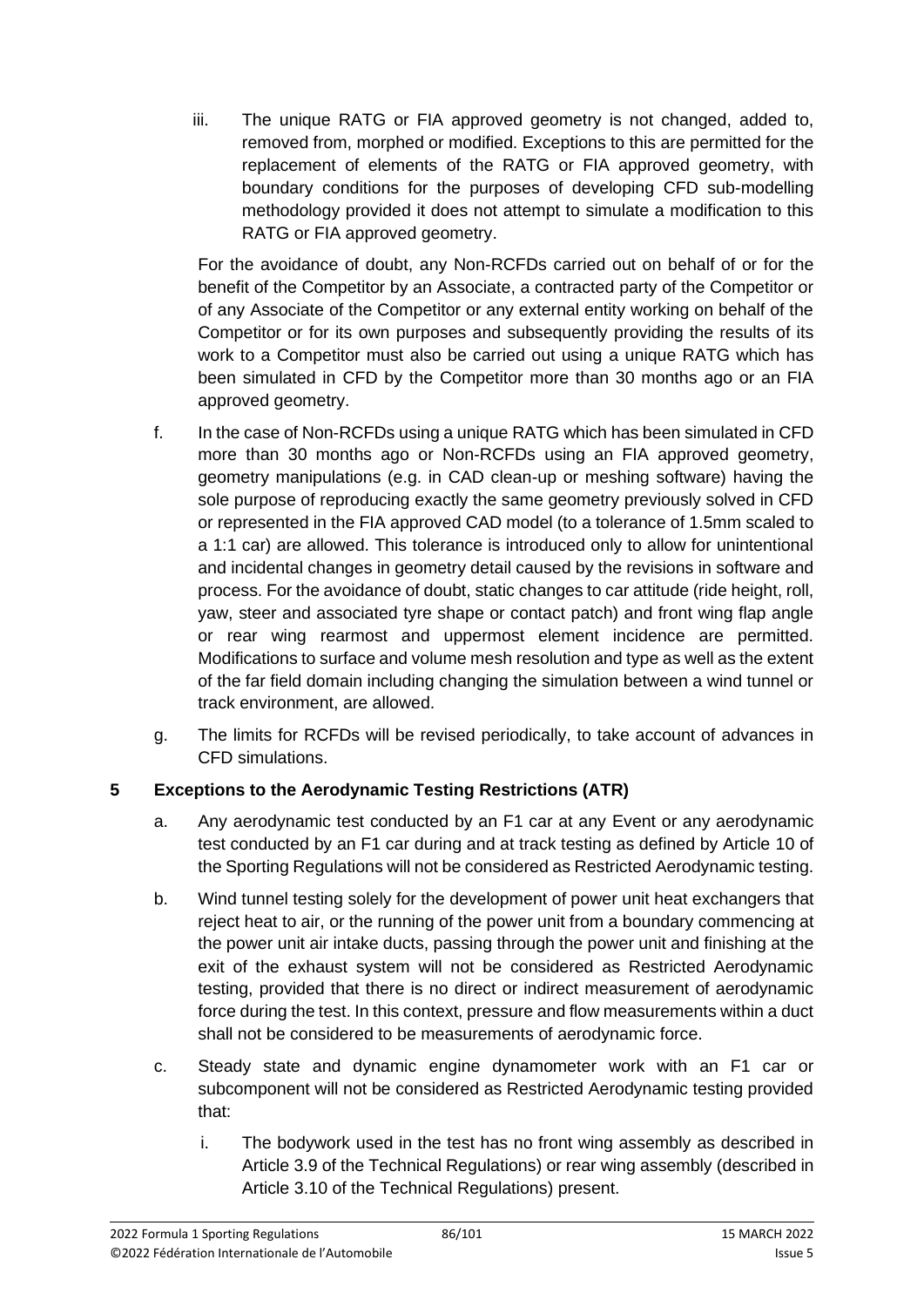- ii. No devices designed to measure directly, or indirectly aerodynamic forces or flow field characteristics are installed in the facility used.
- iii. No sensor installed on the car or subcomponent which are capable of measuring displacements, pressures or air flow direction of the external airstream resulting directly or indirectly from the incident air flow may be logged. Logging files have to be available, if required, during the independent audit inspection.
- iv. The gas flow exiting from the exhaust system is ducted away from the testing area before impacting on any bodywork component (other than the exhaust itself).
- d. Wind tunnel testing solely for the development of brake systems (Article 11 of the Technical Regulations), wheels and tyres (Article 10 of the Technical Regulations), and for development and calibration of pressure sensing instrumentation (such as pitot tubes, multi-directional probes and Kiel tubes), provided such tests do not concurrently test, or in any way provide incidental data or knowledge on, the performance or endurance of parts or systems classified as bodywork will not be considered as Restricted Aerodynamic testing. Parts classified as wheel bodywork may be fitted for Wind tunnel testing solely for the development of brake systems, wheels and tyres.
- e. Wind tunnel testing that uses a RATG for the sole purpose of the conditioning of wind tunnel infrastructure or the development of wind tunnel infrastructure (including all of its sub-systems such as rolling road, model motion system, force balance, wind tunnel model spine, sensors etc.) and methodology may be performed and will not count towards the accumulation of runs, wind-on time, and occupancy subject to the testing complying with either of the following restrictions:
	- i. The front wing group and the rear wing group of the RATG must be removed from the wind tunnel for the duration of the testing or both must be fitted with bluff covers that have been approved for this purpose by the FIA. The front and rear wing groups will be considered to be bodywork described by Articles 3.9 and 3.10 of the Technical Regulations respectively.
	- ii. A RATG is used which is more than 12 months old, or represents an FIA approved CAD geometry provided for this purpose and that no modification is made to this previously tested RATG or FIA approved geometry.

During audit Competitors may be requested to demonstrate compliance of any such testing through the production of supporting data.

For the avoidance of doubt, any wind tunnel testing to develop bodywork parts other than as referred to above even without aerodynamic force measurement is within the definition of Restricted Aerodynamic testing.

# **6 Limits, Reporting, Inspection and Audit**

- a. The limits for RWTT and RCFDs are as set out in the tables below where:
	- i. P is the Competitor's final position in the Constructors' Championship of the previous year for the period 1 January to 30 June, or the position in the current Constructors' Championship at the end of the day of 30 June, for the period 1 July to 31 December.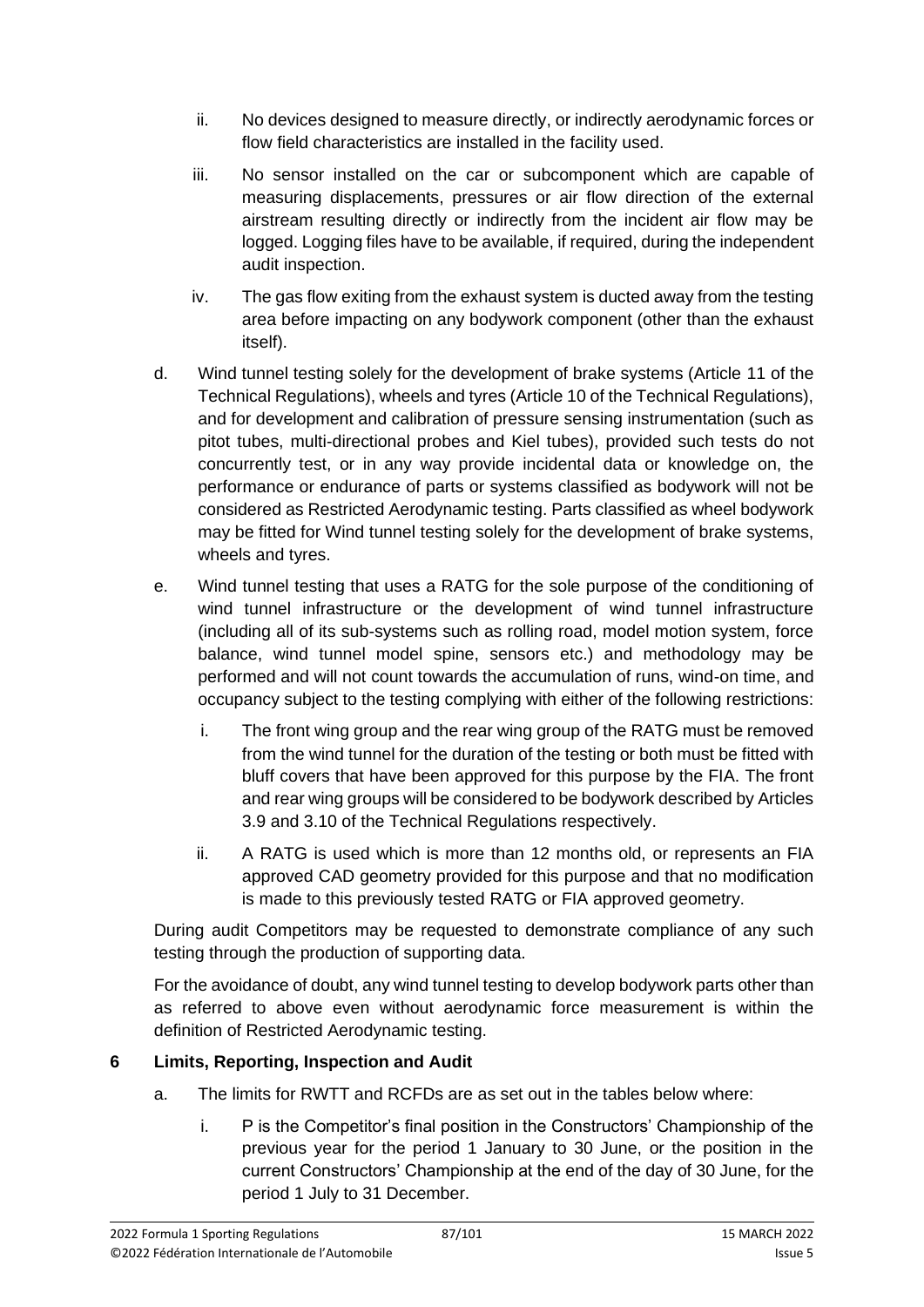ii. C is the coefficient (expressed in percentage form) by which the various parameters need to be multiplied in order to obtain the individual RWTT and RCFD limits for each Competitor. For RWTT Runs and RATGs the result of the multiplication will be rounded up to the nearest integer.

# **Wind tunnel limits for**

| <b>RWTT Runs</b>         | #     | 320 | 3D new RATGs used for<br>solve or solve part of all<br><b>RCFDs</b> |
|--------------------------|-------|-----|---------------------------------------------------------------------|
| <b>RWTT Wind On Time</b> | hours | 80  | Compute used for solve part<br>or parts of all RCFDs                |
| <b>RWTT Occupancy</b>    | hours | 400 |                                                                     |

## **C=100%: CFD limits for C=100%:**

| 3D new RATGs used for<br>solve or solve part of all<br><b>RCFDs</b> | #           | 2000 |
|---------------------------------------------------------------------|-------------|------|
| Compute used for solve part<br>or parts of all RCFDs                | <b>MAUh</b> |      |

## **Coefficient C as a function of Championship position, P in 2022-2025:**

| Championship<br><b>Classification</b> | D |    | ∍  | っ  |    | 5  | 6  |     |     | 9   | $10+$<br>or<br><b>New</b><br><b>Team</b> |
|---------------------------------------|---|----|----|----|----|----|----|-----|-----|-----|------------------------------------------|
| Value of C                            | % | 70 | 75 | 80 | 85 | 90 | 95 | 100 | 105 | 110 | 115                                      |

- b. The change in ATR limits applicable to a Competitor after the start of the first ATP will be applied pro-rata according to the time remaining in the ATP during which the change occurs. At its absolute discretion and following a request from the Competitor the FIA may permit over or under use of available Restricted Aerodynamic testing in the ATP during which the change occurred to be amortised or absorbed over the subsequent ATP.
- c. In the event that the Championship order established at 30 June is subsequently changed following revisions to the results of an Event or Events and therefore the limits applicable to certain Competitors change, the FIA will require Competitors to adjust Restricted Aerodynamic testing in order to comply with the revised limits from the start of the next ATP. At its absolute discretion the FIA may require or permit over or under use of available Restricted Aerodynamic testing in the ATP during which the change occurred to be amortised or absorbed before the end of the year.
- d. Each Competitor shall report to the FIA details of its RWTT and RCFDs for the preceding ATP within 14 days of the end of that ATP. The data must be provided in the exact format specified by the FIA, details of which may be found in the Appendix to the Technical and Sporting Regulations.
- e. Digital wind tunnel image files in colour and with sufficient unobstructed field of view of the wind tunnel working section to include the entire model must be recorded, referenced to other data collected and a copy saved including a unique time stamp to at least one second accuracy for the start of each individual run.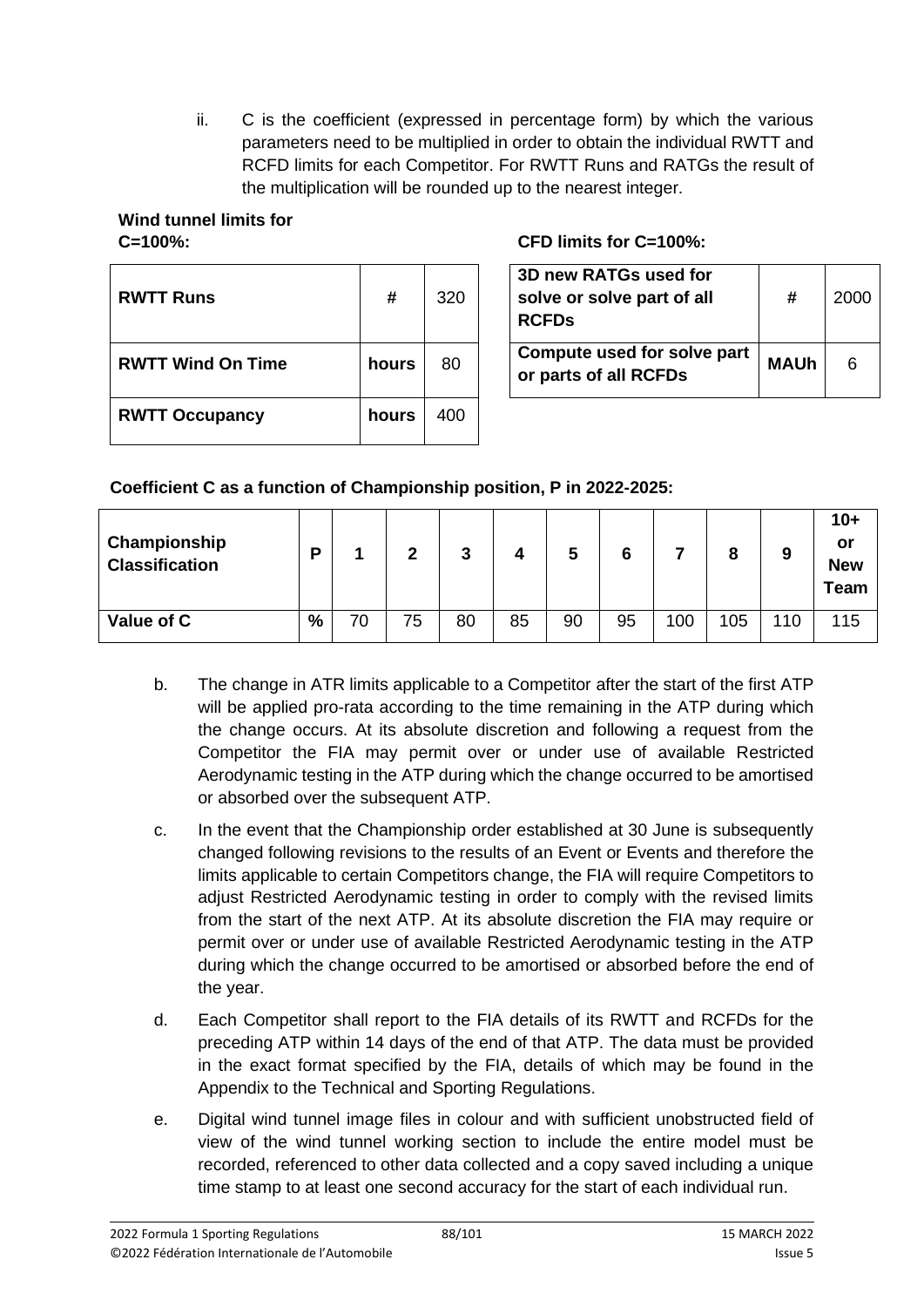Should the FIA wish to access the images for inspection at any time they must be of adequate quality such that it is possible to use them to verify, for example, whether the front wing group (as described in Article 3.9 of the Technical Regulations) and rear wing group (as described in Article 3.10 of the Technical Regulations) are fitted. In the case of other runs deemed to be non-RWTT in the context of this Article, for example using a RATG greater than 12 months old, or using the approved wing covers, the images must also provide a clear visual reference to assist in verifying this aspect of the test.

- f. In order to permit RCFDs to continue across the end of an ATP an RATG that is used for solve or solve parts of RCFDs in an ATP may be used in any subsequent ATP subject to the requirements of Sections 1 and 4 above, without being counted again.
- g. The complete surface mesh subject to the solver part or parts of each RCFD and any non-RCFD that includes a representation of an F1 car must be recorded and stored for a period of at least 24 months or until an earlier deletion is agreed by the FIA. It must be referenced to all data relating to the RCFDs or non-RCFDs including but not limited to solution monitoring data and any boundary condition of velocity and pressure profiles applied to the far field or domain boundaries and clearly and uniquely identifiable. It must be possible from these data to verify any changes made to the RATG and identify each individual flow solution generated using it. It must be possible to trace RCFDs used to generate velocity or pressure profiles applied as boundary conditions in subsequent sections or sub-models of the RATG that have not been counted as new RATGs.
- h. A description correct at the start of the simulation or test of each RATG that is subject to RWTT or that is counted against the maximum permitted new RATGs for RCFDs in any ATP must be recorded with a clear description such that it is possible to easily identify the nature of the changes under evaluation. These descriptions will form part of the report required by Section 6. d) above.
- i. In order to verify the Restricted Aerodynamic testing facilities employed by the Competitors and as a means of assuring common application of the restrictions set out in this Article, the FIA will arrange for independent benchmarking inspections of both wind tunnel and CFD activities to be carried out from time to time. Recommendations arising from these inspections will be incorporated into this Article.
- j. Failure to comply with the limits of the ATR by a Competitor will result in a reduction of the limits that will apply to subsequent ATP or ATPs for that Competitor at the FIA's absolute discretion but by a minimum reduction equivalent to 10 multiples of the amount by which the relevant limit or limits were exceeded without prejudice to further appropriate action. (For example, if a Competitor carries out 325 restricted wind tunnel runs against a maximum of 320 in an ATP, that Competitor shall only be permitted to make 270 restricted wind tunnel runs during the next ATP).

#### **7 Movement of personnel**

No Competitor may use movement of personnel involved in the development, design or testing of aerodynamic surfaces (whether employee, consultant, contractor, secondee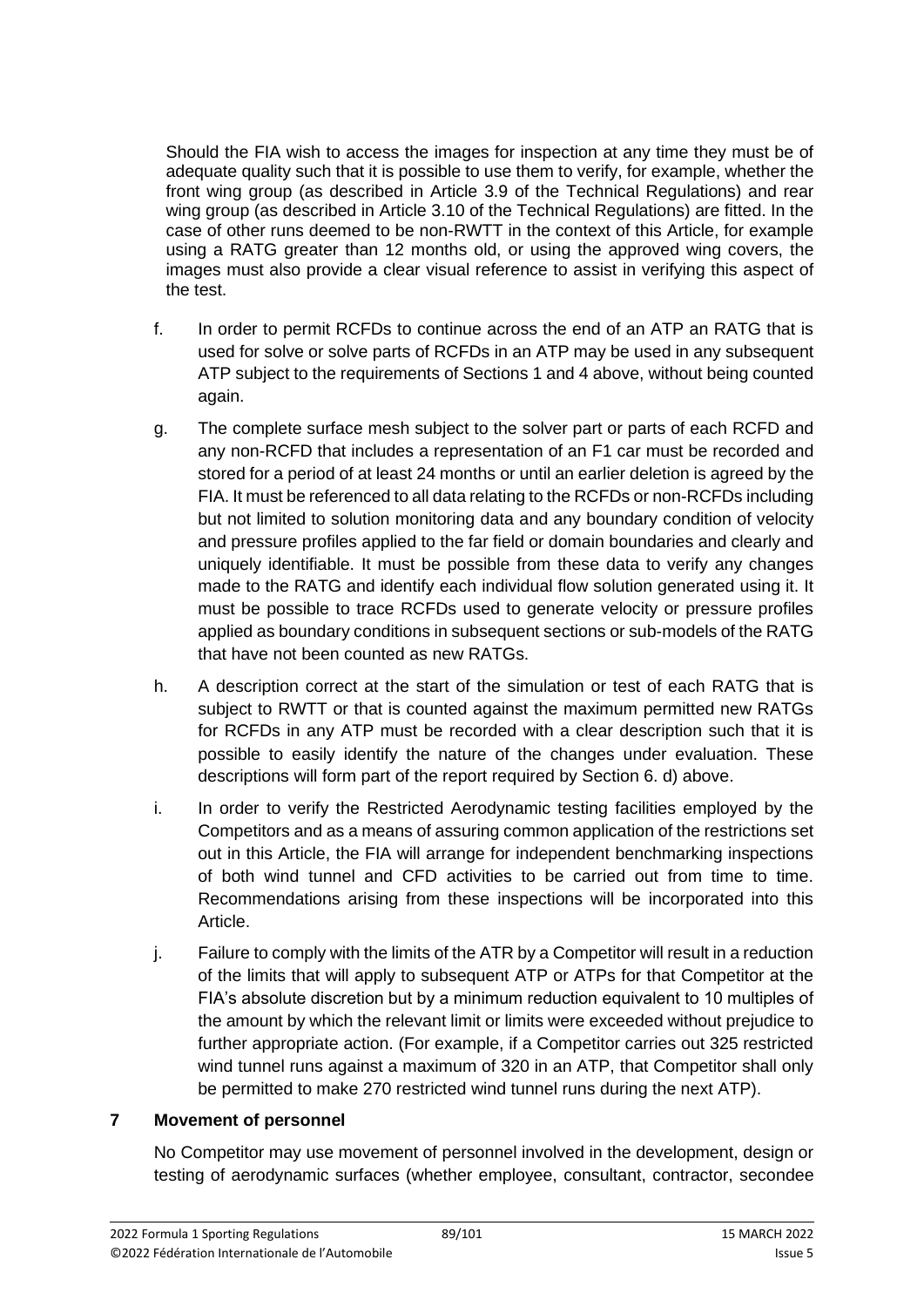or any other type of permanent or temporary personnel) with another Competitor, either directly or via an external entity, for the purpose of circumventing the requirements of this Article. In order that the FIA may be satisfied that any such movement of staff is compliant with this Article, each Competitor must inform the FIA of all relevant staff movements at the end of each ATP using the template which may be found in the Appendix to the Technical and Sporting Regulations and must demonstrate that they have implemented all reasonable measures to avoid the disclosure of information, data or designs between the Competitors involved.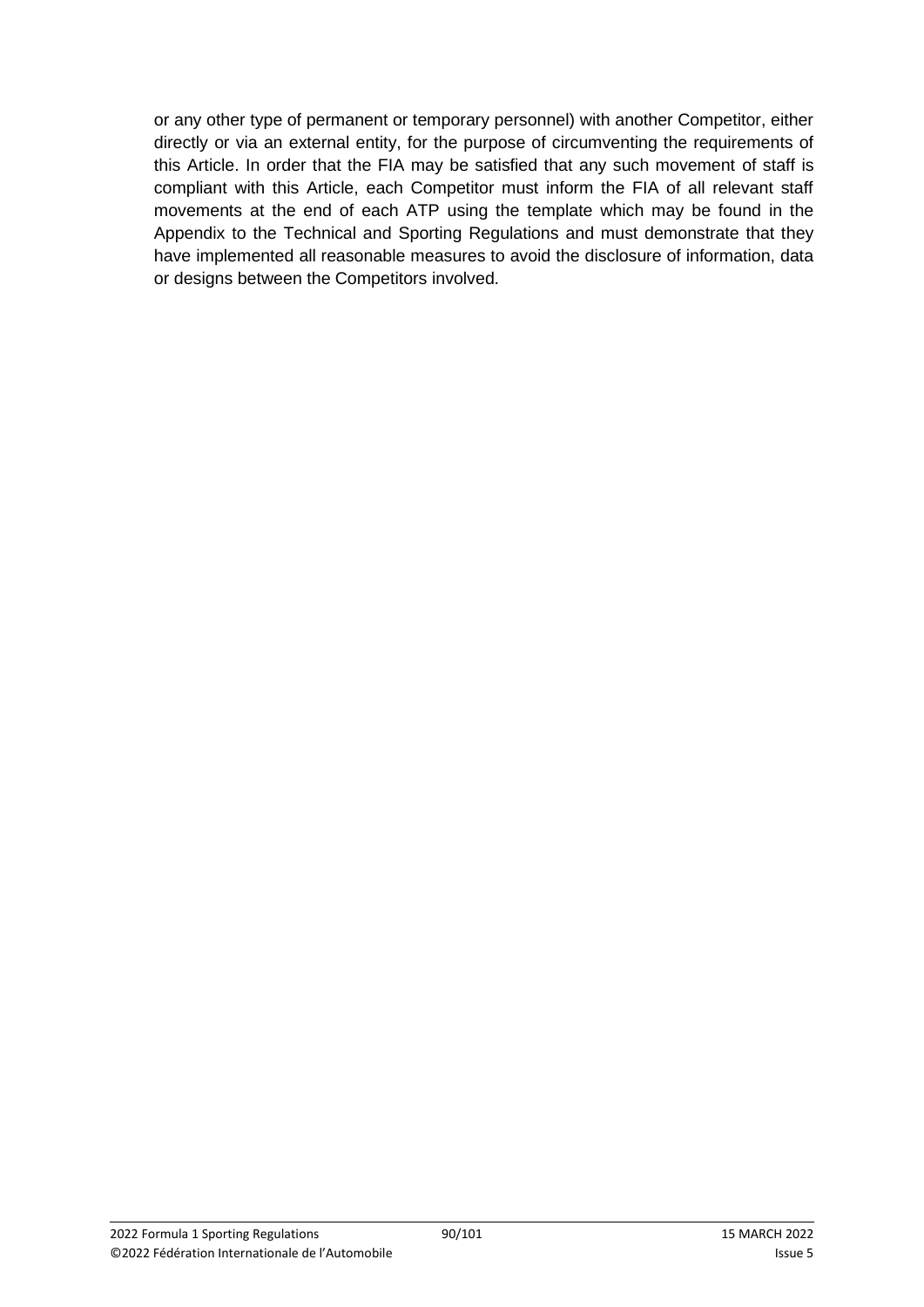#### **APPENDIX 8**

#### **POWER UNIT TEST BENCH RESTRICTIONS**

#### **1 Engine dyno test limitations**

- a) Definitions:
	- *Engine Test Bench*: An Engine Test Bench is either a Power Unit Test Bench, a Power Train Test Bench or a Full Car Dyno.
	- Power Unit Test Bench: A test bench facility cell where a fired engine with more than 1 cylinder representative of a Formula One engine may be tested. In addition to test bench components, it may include and is limited to the following power unit and car components:
		- o Items listed in Technical Regulations Appendix 3 column 1 (art 5.1.2 Defin) listed as 'INC'.
		- o The clutch and clutch actuation system.
		- o Fuel, engine oil and PU related liquids other than fuel and engine oil.
		- o Heat exchangers and their associated accessories. (including but not limited to housings, tubes, pipes, hoses, supports, brackets and fasteners).
		- o The PU intake upstream of compressor inlet up to and including the air filter.
		- o Additional items required for this test bench at the sole discretion of the FIA.
		- *Power Train Test Bench:* A test bench facility cell where a fired engine and transmission can be tested together. In addition to test bench components, it may include and is limited to the following power unit and car components in addition to those included in a Power Unit Test Bench:
			- $\circ$  Items listed in Technical Regulations Appendix 3 column 1 (art 5.1.2) Defin) listed as 'EXC'.
			- o A gearbox.
			- $\circ$  Driveshafts and any components associated with their operation (such as joints, grease and housings).
			- o Heat exchangers for gearbox oil and accessories associated with their operation.
			- o The complete car fuel system.
			- o A survival cell or close representation of a survival cell.
			- o Bodywork and air ducts or close representations of bodywork and air ducts associated with the air intake and exit of heat exchangers and compressor inlet, provided that it is for the sole purpose of representing air flow into or out of heat exchangers or the PU thermal environment.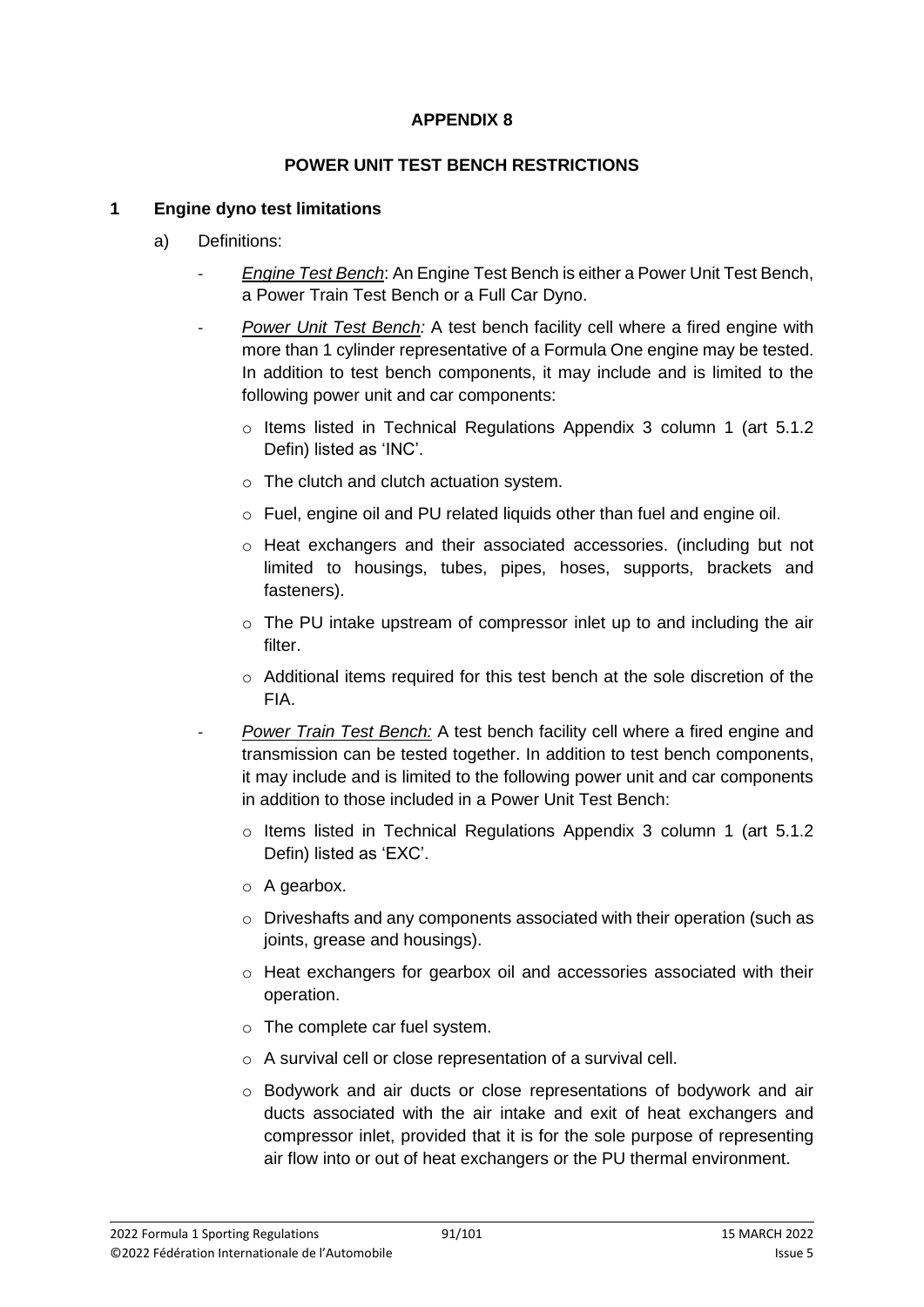- o Minimal suspension and steering systems required to solely and exclusively mount the survival cell and/or powertrain to the test bench facility.
- o Braking systems that are inoperable.
- o Additional items required for this test bench at the sole discretion of the FIA.
- *Full Car Dyno:* A test bench facility where a fired engine can be tested, where either:
	- $\circ$  any car components that are not listed as included in a Power Train Test Bench are fitted or,
	- o more than two power take-offs / drives are utilised, or any power take-offs / drives are utilised on the front axles.
- *Sole Purpose of Testing Power Units for Performance and Reliability:* The testing of Power Units where car components or fluids supplied by each Competitor remain of a fixed specification and are changed in specification by each Competitor no more than once per calendar year with the express permission of the FIA and for the sole purpose of the evaluation of their effects on Power Unit performance and reliability.

Car components fitted to a Power Train Test Bench will no longer be classed as being provided for the sole purpose of testing power units for performance and reliability for the sum of all Power Train Test Bench operation for any type of test beyond the limit stated in Appendix 8 Item 1d) Limitations, irrespective of which Competitor's car components are fitted.

Car components in this definition are all components not listed in Technical Regulations Appendix 3 column 1 (art 5.1.2 Defin) 'INC'.

Car systems control configurations must remain unchanged other than for the sole purpose of ensuring the reliable operation of the test bench installation and with the express permission of the FIA.

- *Test Bench Occupancy Hours:* Time interval between first work in the bench and last work in the bench in any 24 hours calendar day. Work can be organized in shifts but only two shifts of occupancy may be carried out in any one calendar day. The first shift of occupancy will be deemed to commence the first time the engine speed is above1000rpm on a given calendar day, or at the start of the calendar day if the engine speed is already above 1000rpm, and will end at a time, declared by the competitor, when the engine speed falls below 1000rpm on the same calendar day. A second shift of occupancy will be deemed to commence the first time the engine speed is above 1000rpm following the end of the first shift of occupancy (on the same calendar day) and will end, either when the engine speed falls below 1000rpm for the last time on the same calendar day or, at the end of the calendar day in the event a run is still in progress.
	- *Test Bench Operation Hours:* Time with engine speed > 7500 RPM.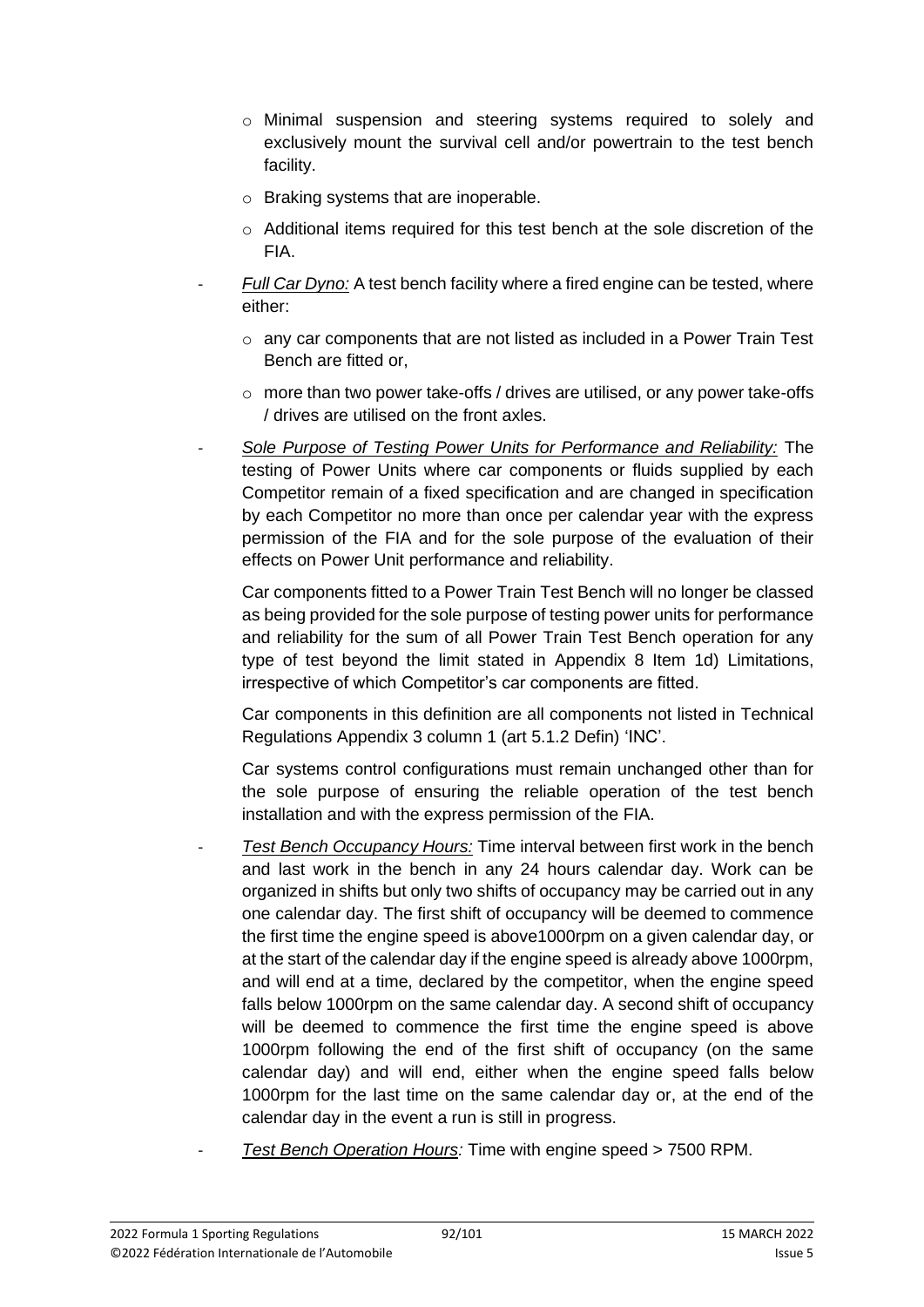- *Power Unit Testing:* Restricted Power Unit Testing is any testing by a PU manufacturer, or any Related Party of that PU manufacturer, or any agent or sub-contractor of the PU manufacturer or any of its Related Parties, in a test environment of a complete or incomplete F1 PU, but always including the engine, in order to measure the torque produced by this assembly or any parameters related to the function of this assembly.
- *Annual shutdown:* Period when no occupancy hours nor operations hours may be incremented.
- *Commissioning:* Dyno activity whose only purpose is to test the bench. A test can be considered as commissioning if the following criteria are met:
	- o *Must be declared to FIA with a minimum of 4 weeks' notice*
	- o *Must be approved by FIA*
	- o *A 2 years or more old engine is used*

## b) Facility Limitations:

- *Allowed Power Unit Test Benches are:*

Power Unit stationary in space, installed with horizontal crankshaft.

No more than one power take-off / drive.

No chassis force actuators.

Test cell pressure +/-10mBar of ambient. Methods to mimic reduced ambient pressure at the engine air inlet and exhaust exits are permitted.

- *Allowed Power Train Test Benches are:*

Power Unit stationary in space, installed with horizontal crankshaft.

No more than two power take-offs / drives.

No chassis force actuators.

Test cell pressure +/-10mBar of ambient. Methods to mimic reduced ambient pressure at the engine air inlet and exhaust exits are permitted.

- *Allowed Full Car Dynos are:*

Power Unit stationary in space, installed with horizontal crankshaft.

No chassis force actuators.

Test cell pressure +/-10mBar of ambient. Methods to mimic reduced ambient pressure at the engine air inlet and exhaust exits are permitted.

- c) Implementation:
	- Yearly limit divided into 10 weeks periods.
	- The time limit for a 10 weeks period may be exceeded twice by up to 20% without being in breach if the time recorded for the complete year remains within the yearly limit.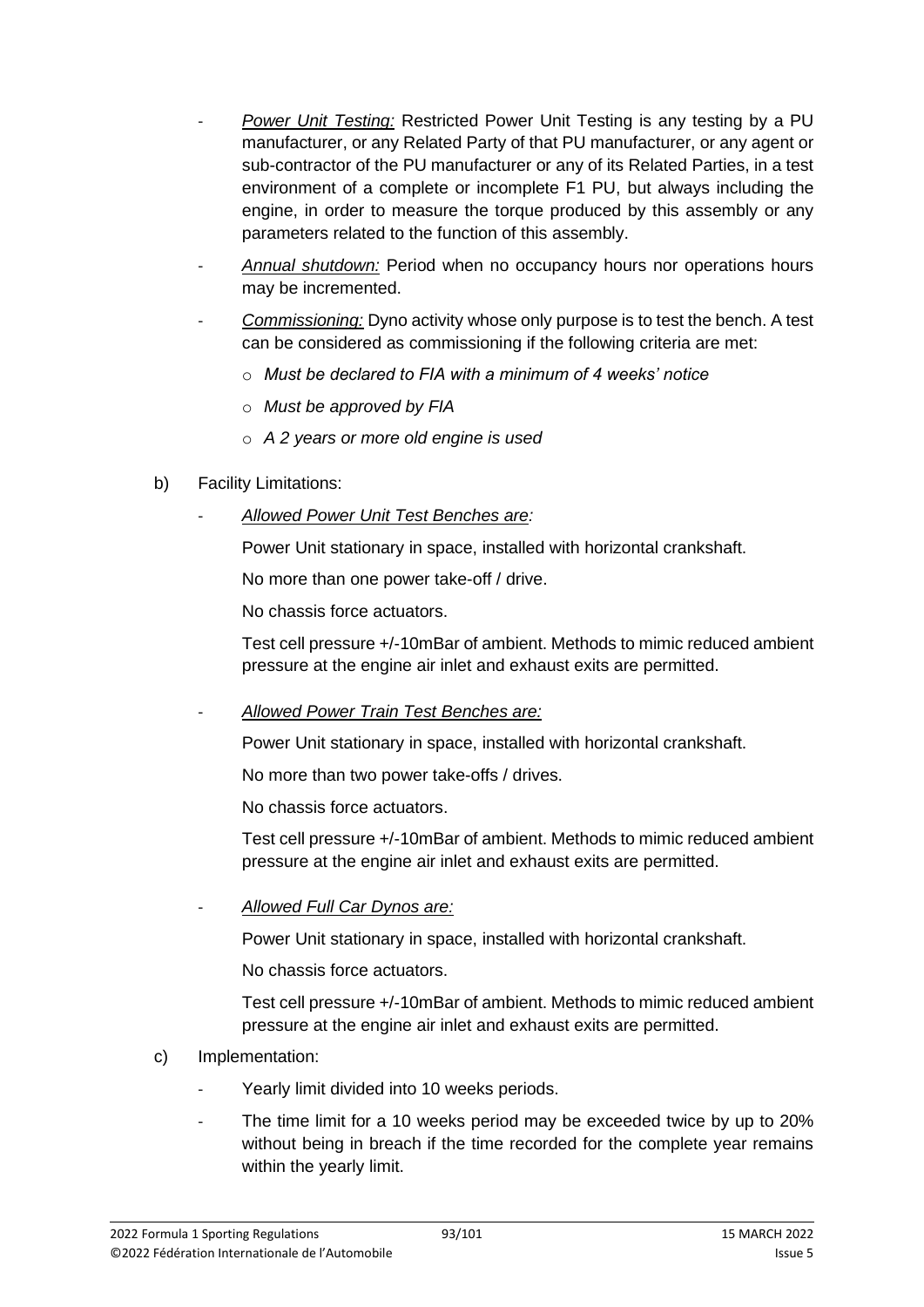- One single limit for all bench types (One number of test benches limit, One Occupancy hour limit, one Operation hour limit).
- Time monitoring based on declaration based on approved software measurement (Certified software application time counter, developed by the engine test bed automation supplier.)
- Number of Engine test benches:
	- $\circ$  Before the 1<sup>st</sup> December of the preceding year: Declaration from the PU supplier of the number of Power Unit Test Bench, number of Power Train Test Bench and number of Full Car Dyno to be used in a calendar year (and their identities (=Name, description, location)). This includes any bench whatever their location, ownership or duration of use during the calendar year.
	- o No later than 2 weeks after the end of each 10 week period:
		- Designation by the PU supplier of the benches that were used for the period
		- No limitation of the number of changes per calendar year but all benches must be among the ones declared at the start of the year.
	- $\circ$  In order to check on the hardware employed by the PU manufacturers and as a mean of assuring common application of the restrictions set out, the FIA will arrange for independent benchmarking inspections of dynos activities to be carried out from time to time.
	- Test Bench occupancy and definition:
		- o Sum of each individual bench occupancy hours:

Total Occupancy hours: OCH

$$
OCH = \sum_{n=1}^{n=N} NOCHn
$$

With:

- $\bullet$  N = Number of test benches
- NOCHn = Number of occupancy hours during the period for bench number n
- o Declaration 14 days after each 10 weeks period from PU manufacturers signed by top management.
- o PU manufacturers must keep records of bench tests until 1 month after the end of the calendar year
- $\circ$  Photographic and component identification records must be retained for each period of occupancy that enable the FIA to confirm the Engine Test Bench definition and the purpose of testing.
- Test Bench Operation Hours:
	- o Sum of each individual bench operation hours.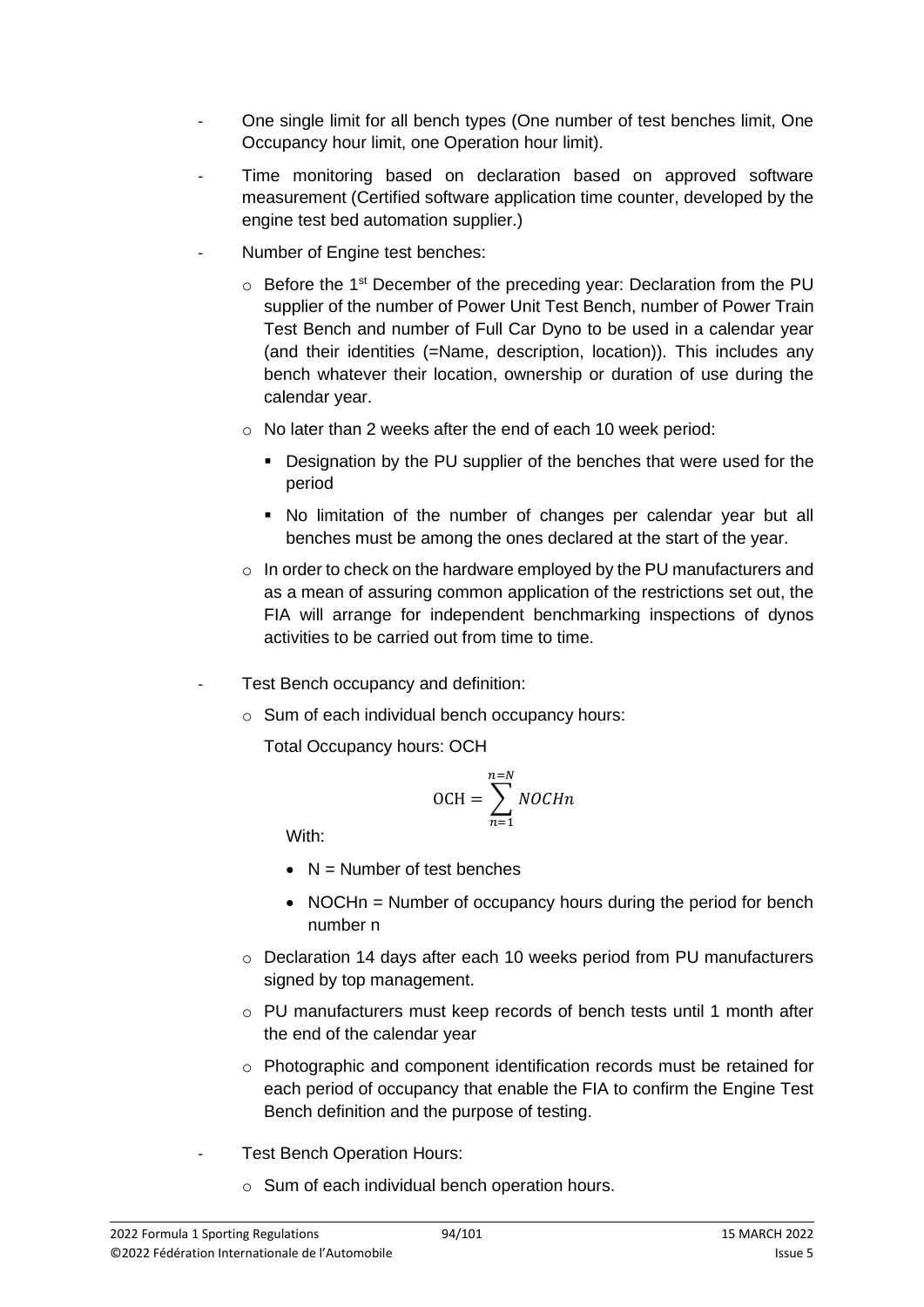Total Operation hours: OPH

$$
OPH = \sum_{n=1}^{n=N} NOPHn
$$

With:

- $\bullet$  N = Number of test benches
- NOPHn = Number of operation hours during the period for bench number n
- o Declaration 14 days after each 10 weeks period from PU manufacturers signed by top management
- o PU manufacturers must keep records of bench tests until 1 month after the end of the calendar year

#### d) Limitations:

#### Base:

| Year                                                                                                                                                                              | 2022 | 2023 | 2024 | 2025 |
|-----------------------------------------------------------------------------------------------------------------------------------------------------------------------------------|------|------|------|------|
| Max test benches per year                                                                                                                                                         | 9    | 9    | 9    | 9    |
| Max Occupancy hours per year                                                                                                                                                      | 6000 | 6000 | 5600 | 5600 |
| Max Occupancy hours per period                                                                                                                                                    | 1200 | 1200 | 1120 | 1120 |
| Max Overall Operation hours per<br>year                                                                                                                                           | 750  | 750  | 700  | 700  |
| Max Overall Operation hours per<br>period                                                                                                                                         | 150  | 150  | 140  | 140  |
| Max Operation hours per year on a<br>Power Train Test Bench where car<br>components can be classed as being<br>provided for the sole purpose of PU<br>performance and reliability | 150  | 100  | 100  | 100  |

This base dyno testing limitations includes the provision for any testing for a team for a calendar year (Including but not limited to gearbox, car systems, fuel and engine oil testing).

Should a PU supplier provide PU's to other customer Competitors who design any of their own car components as listed below or who have their own fuel or oil supplier, a single quota of 30 additional operation hours will be allocated per calendar year and per additional customer Competitor for any combination of the components subject to agreement with the PU supplier and the FIA:

- o Gearbox and/or gearbox case
- o Exhaust system up to the turbine inlet and/or beyond turbine exit and WG exit
- o Heat exchangers, their associated accessories and coolant header tanks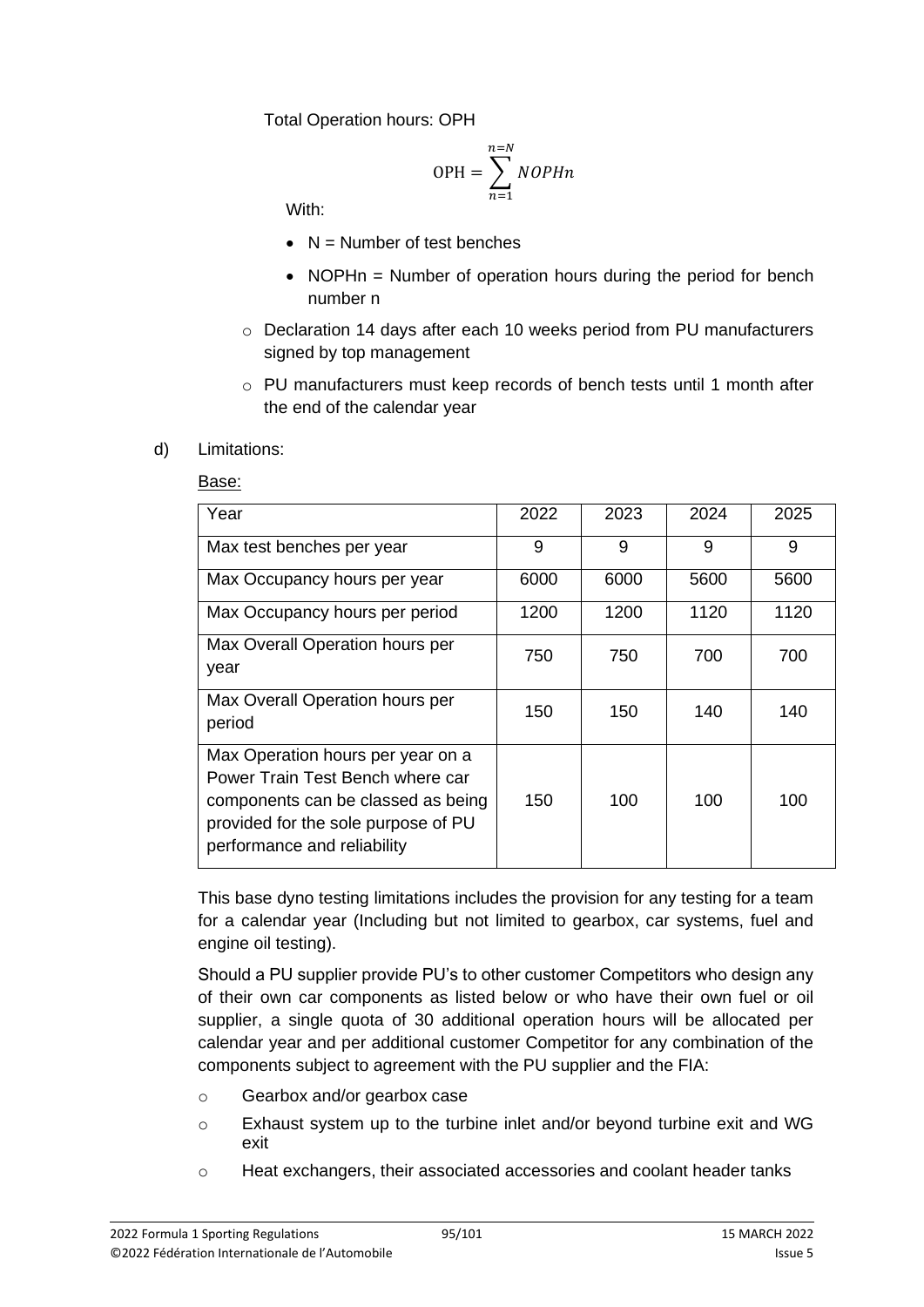- o Clutch and clutch actuation system between the PU and the gearbox
- o Fuel system operating at less than 10 barG and its associated accessories
- o Hydraulic system and hydraulic heat exchangers, other than servo valve(s) and actuator(s) for PU control

These additional operation hours will not be included in the sum of the operational hours stated in Appendix 8 Item 1a) '*Sole Purpose of Testing Power Units for Performance and Reliability'* and will be specifically and exclusively for the following:

- o Approving the items listed
- $\circ$  and / or for the sole purpose of the evaluation of the effects of the car components defined on a Power Train Test Bench on Power Unit performance and reliability.

Should an additional customer team requests to its PU supplier and the FIA to be able to run with a fuel and/or an engine oil different to the one(s) that is(are) already homologated for use with their engine; and should the PU supplier considers that this fuel and/or engine oil is(are) ready to be used in race events, the PU supplier may request approval of this(ese) fuel and/or engine oil. Once this(ese) fuel and/or engine oil are approved, an extra allocation of 30 operation hours may be given by FIA specifically and exclusively for endurance validation of this(ese) fuel and/or engine oil. This extra allocation can only happen a maximum of 2 times per championship season in 2022 and 1 time per championship season from 2023 onwards.

In all cases, these additional hours must be jointly declared to FIA by the PU supplier and the customer team.

Additional occupancy hours to support the additional operation hours above will be granted at a ratio of 8:1

e) Exceptions:

Commissioning activities are not counted either for occupancy or operation.

## **2 ERS dyno limitations**

- a) Definitions:
	- *ERS Test Bench*: An ERS test bench is either an ES test bench, a Power Electronics test bench and/or an MGU test bench.
	- *ES Test Bench :* Test bench facility cell where a complete ES representative of a Formula One ES may be tested. This excludes test bench falling into the Engine test bench definition.
	- *MGU Test Bench:* Test bench facility cell where an MGU (MGU-H or MGU-K) representative of a Formula One part can be tested. This excludes test bench falling into the Engine test bench definition.
	- Power Electronics Test Bench: Test bench facility cell where an ERS Control Unit, representative of a Formula One part can be tested. This excludes test bench falling into the Engine test bench definition.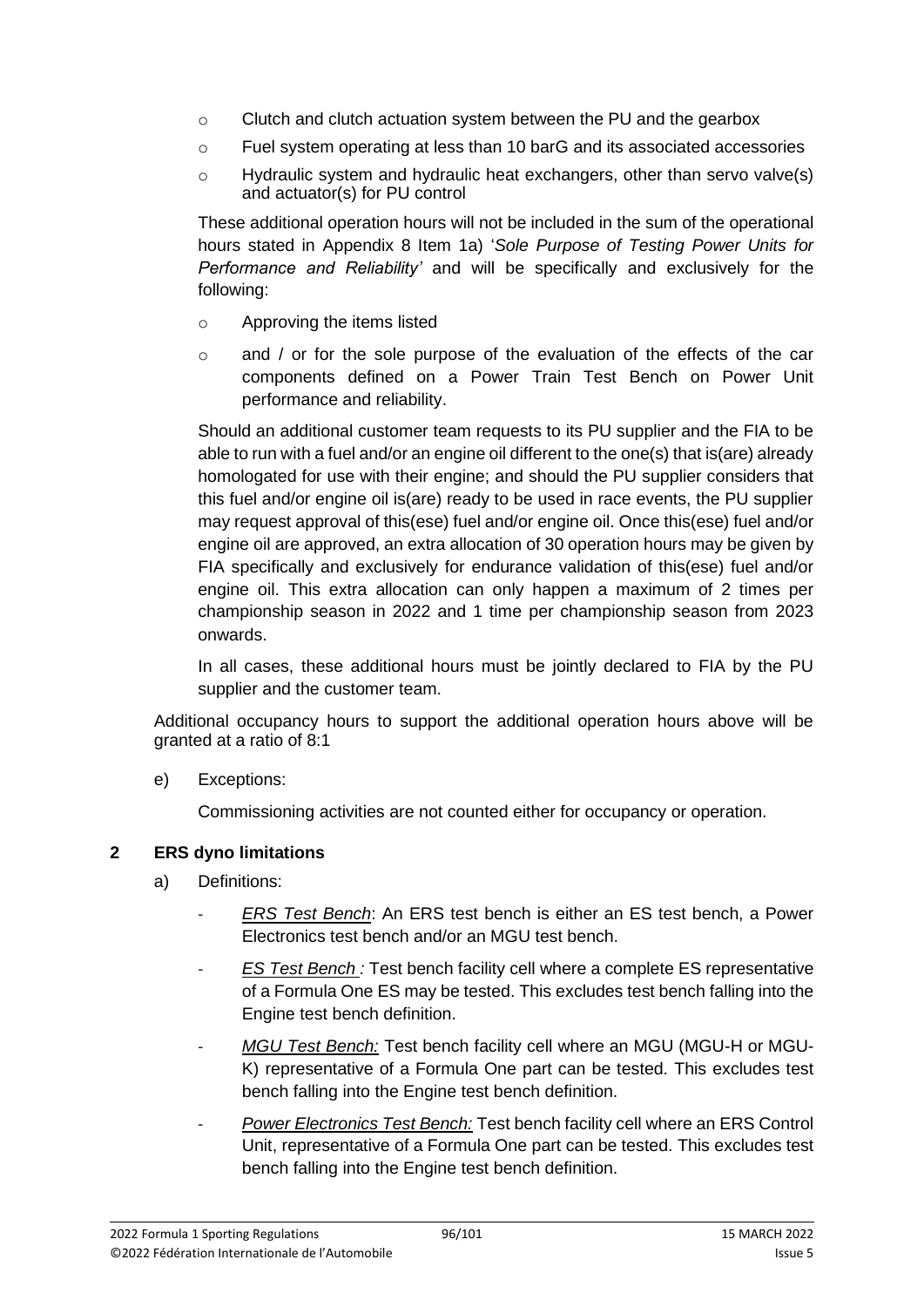- *Test Bench Occupancy Hours:* Time interval between first work in the bench and last work in the bench in any 24 hours calendar day. Work can be organized in shifts but only two shifts of occupancy may be carried out in any one calendar day. The first shift of occupancy will be deemed to commence the first time the current in or out of the tested system is above 10 Amp or when MGU speed is above 1000 rpm on a given calendar day, or at the start of the calendar day if these criteria are already met, and will end at a time, declared by the competitor, when these criteria are no more met on the same calendar day. A second shift of occupancy will be deemed to commence the first time the current in or out of the tested system is above 10 Amp or when MGU speed is above 1000 rpm following the end of the first shift of occupancy (on the same calendar day) and will end, either when these criteria are no more met for the last time on the same calendar day or, at the end of the calendar day in the event a run is still in progress
- *Test Bench Operation Hours:* Time with current in or out of the tested system above 10 Amps or time with MGU speed above 1000 rpm.
- *ERS Testing: Restricted ERS Testing is any testing by a PU manufacturer,* or any Related Party of that PU manufacturer, or any agent or sub-contractor of the PU manufacturer or any of its Related Parties, in a test environment of a complete or incomplete F1 ERS system, but always including at least 3 out of 5 of the main ERS components (ES, CU-H, CU-K, MGU-K, MGU-H) in order to measure any parameters related to the function of this assembly. Testing falling into the scope of the Engine dyno limitation are outside this restriction. Any sign off test or end of line test are included.
- Annual shutdown: Period when no occupancy hours nor operations hours may be incremented.
- Commissioning: Dyno activity whose only purpose is to test the bench. A test can be considered as commissioning if the following criteria are met:
	- o *Must be declared to FIA with a minimum of 4 weeks notice*
	- o *Must be approved by FIA*
	- o *A 2 years or more old assembly is used*
- b) Facility Limitations:
	- *Allowed ES Test Benches are:*

Any bench where an ES can be installed and run.

This includes the benches where other PU elements can be tested as, for example, the engine.

ES stationary in space.

- *Allowed MGU Test Benches are:*

Any bench where an MGU can be installed and run.

This includes the benches where other PU elements can be tested as, for example, the engine.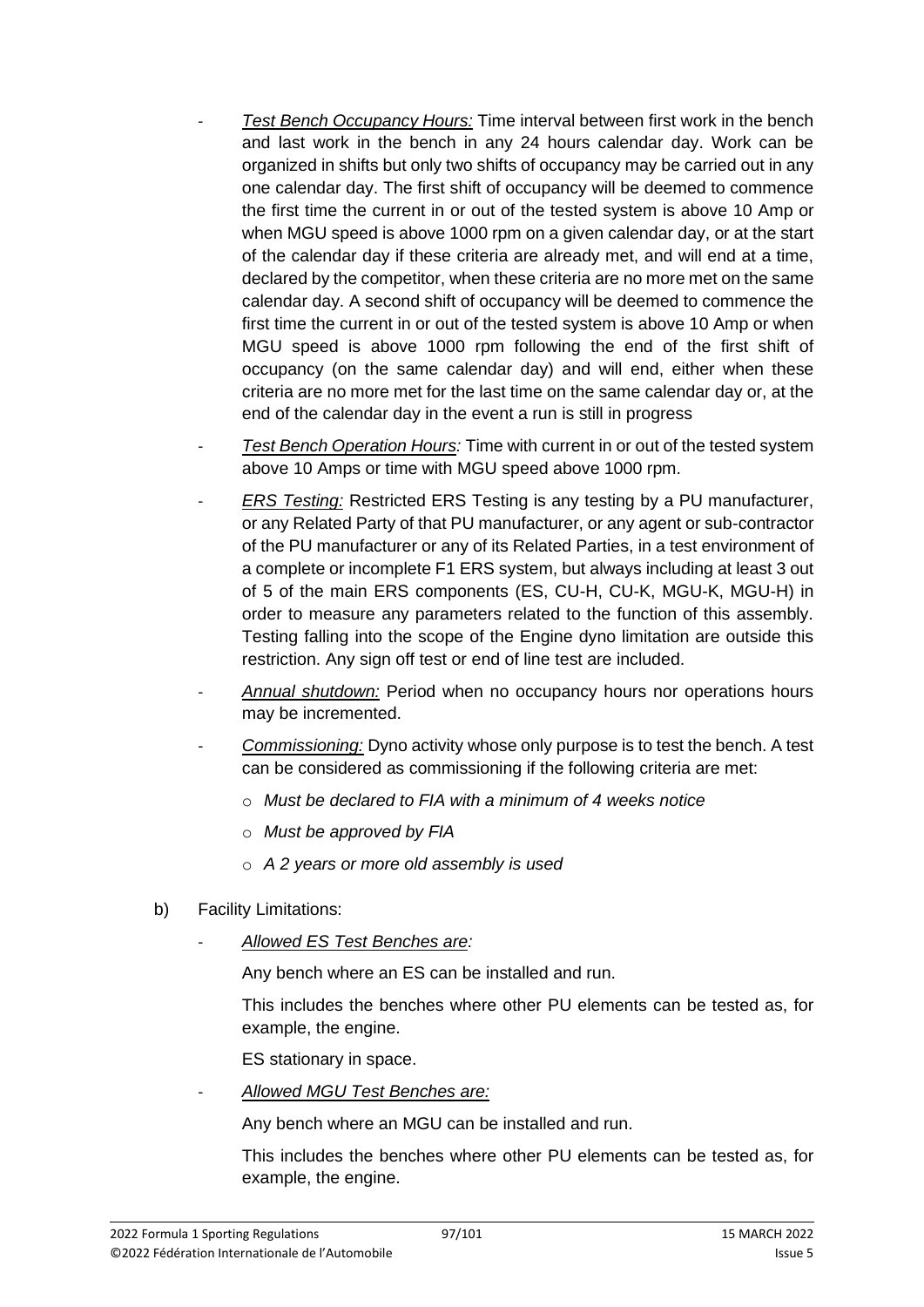MGU stationary in space, installed with horizontal shaft.

MGU-K and MGU-H can be tested simultaneously but no more than one MGU of the same type (ie: MGU-K or MGU-H) can be tested at the same time.

It is permissible to use MGU-K and MGU-H hardware that is at least two years old within the test bench solely as a dynamometers, and these may be controlled using CU's that are also at least two years old. These devices must be declared to the FIA

No chassis force actuators.

- *Allowed Power Electroncis Test Benches are:*

Any bench where an ERS Control Unit it can be installed and run.

This includes the benches where other PU elements can be tested as, for example, the engine.

CU stationary in space

- c) Implementation:
	- Yearly limit divided into 10 weeks periods.
	- The time limit for a 10 weeks period may be exceeded twice by up to 20% without being in breach if the time recorded for the complete year remains within the yearly limit.
	- One single limit for all bench types (One number of test benches limit, one Occupancy hour limit, one Operation hour limit).
	- Time monitoring based on declaration based on approved software measurement (Certified software application time counter, developed by the ERS test bed automation supplier.)
	- Number of ERS Test Bench:
		- $\circ$  Before the 1<sup>st</sup> December of the preceding year: Declaration from the PU supplier of the number of ERS test benches to be used in a calendar year (=Name, description, location)). This includes any bench whatever their location, ownership or duration of use during the calendar year.
		- o 2 weeks before each 10 weeks period:
			- Designation by the PU supplier of the benches that will be used for the period
			- No limitation of the number of changes per calendar year but all benches must be among the ones declared at the start of the year.
		- $\circ$  In order to check on the hardware employed by the PU manufacturers and as a mean of assuring common application of the restrictions set out, the FIA will arrange for independent benchmarking inspections of dynos activities to be carried out from time to time.
	- Test bench occupancy: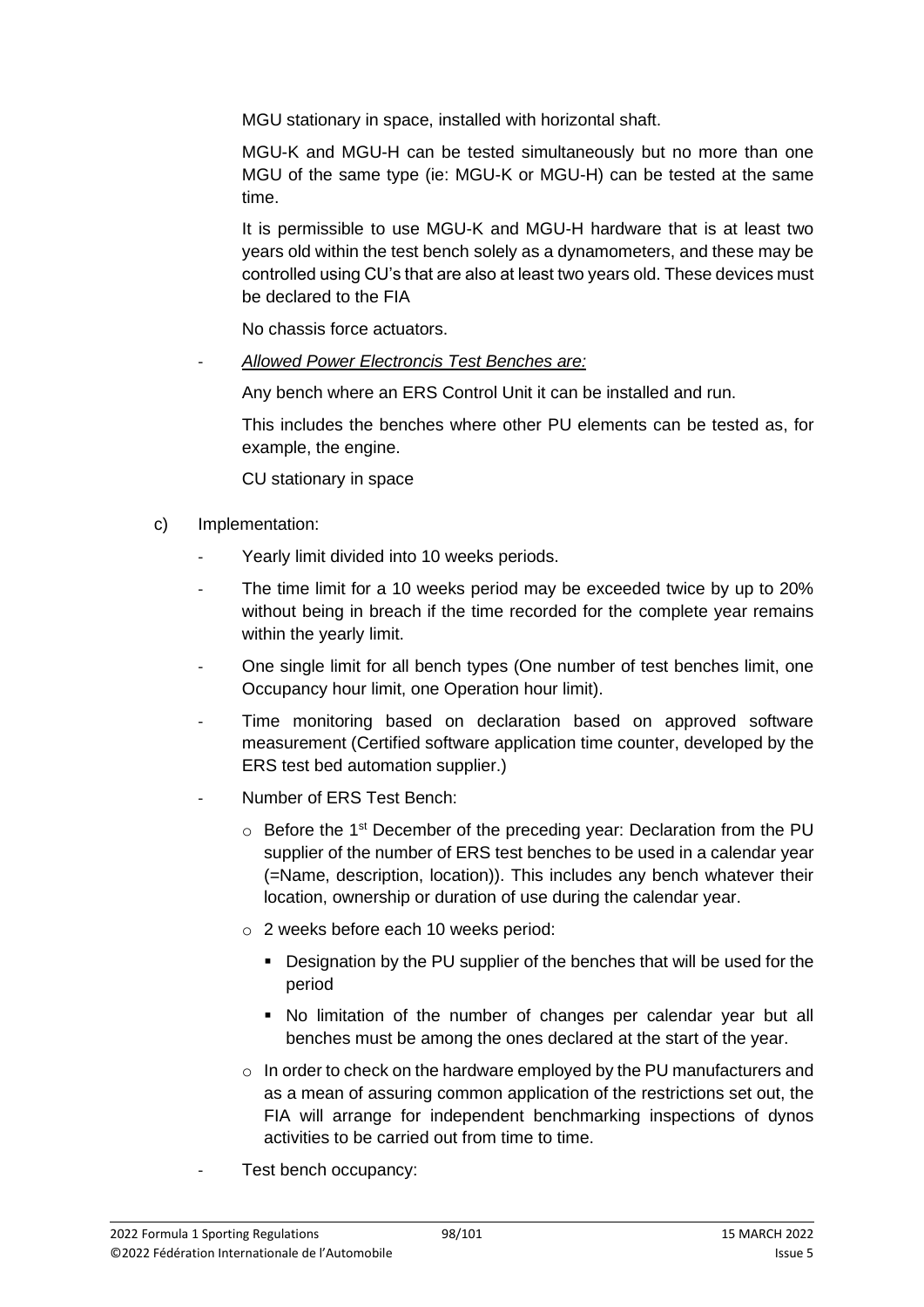o Sum of each individual bench occupancy hours:

Total Occupancy hours: OCH

$$
OCH = \sum_{n=1}^{n=N} NOCHn
$$

With:

- $\bullet$  N = Number of test benches
- NOCHn= Number of occupancy hours during the period for bench number n
- o Declaration 14 days after each 10 weeks period from PU manufacturers signed by top management.
- o PU manufacturers must keep records of bench tests until 1 month after the end of the calendar year
- Test Bench Operation Hours:
	- o Sum of each individual bench operation hours.

Total Operation hours: OPH

$$
OPH = \sum_{n=1}^{n=N} NOPHn
$$

With:

- $\bullet$  N = Number of test benches
- NOPHn= Number of operation hours during the period for bench number n
- o Declaration 14 days after each 10 weeks period from PU manufacturers signed by top management
- $\circ$  PU manufacturers must keep records of bench tests until 1 month after the end of the calendar year

## d) Limitations:

| Year                           | 2022 | 2023 | 2024 | 2025 |
|--------------------------------|------|------|------|------|
| Max test benches               |      |      |      |      |
| Max Occupancy hours per year   | 1600 | 1600 | 1600 | 1600 |
| Max Occupancy hours per period | 320  | 320  | 320  | 320  |
| Max Operation hours per year   | 400  | 400  | 400  | 400  |
| Max Operation hours per period | 80   | 80   | 80   | 80   |

e) Exceptions:

Commissioning activities are not counted either for occupancy or operation.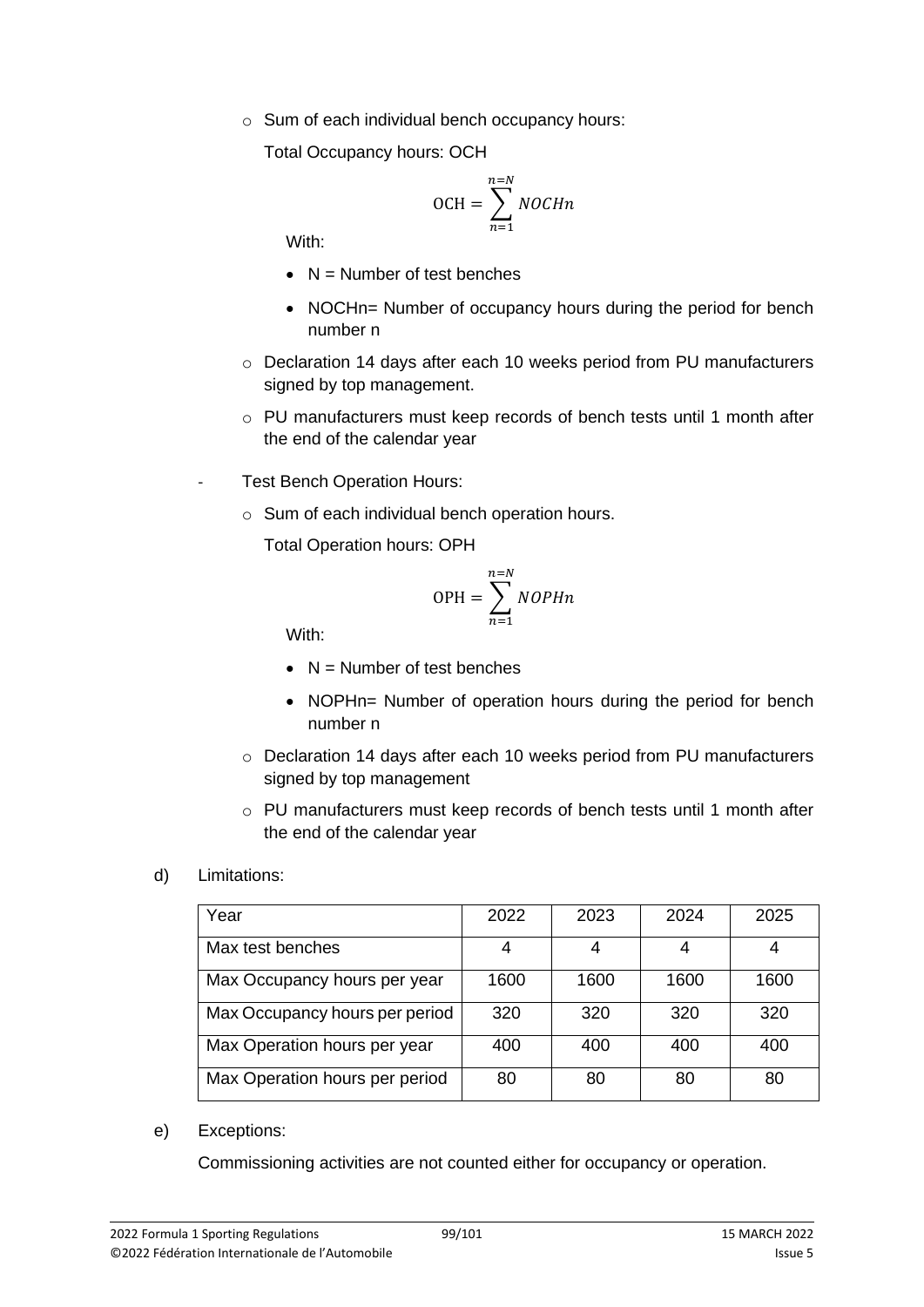## **APPENDIX 9**

## **APPROVED CHANGES FOR SUBSEQUENT YEARS**

#### **1 Changes for 2023**

- 1.1 Article 10.1 Testing of Current Cars (TCC)
	- a) Testing of Current Cars (TCC) shall be defined as any track running time, not part of an Event, in which a Competitor entered in the Championship participates (or in which a third party participates on behalf of a Competitor or a supplier of a homologated power unit), using cars which were designed and built constructed in order to comply with the Technical Regulations of the Championship, or those of the preceding year's or the following year's Championships. No Competitor may sell or make available any such car of the current year to any third party without the prior authorisation of the FIA.
	- b) During any TCC, cars must be fitted with the FIA ECU required by Article 8.3 of the Technical Regulations.
	- c) Red flag and end-of-session procedures must be respected.
	- d) The fuel handling procedures set out in Article 36.5 must be respected.
	- e) No other type of automobile is permitted on the track.
	- f) Cars being driven by drivers who do not qualify for a Super Licence must be fitted with a green main rear light which must be illuminated at all times the car is on the track.
	- g) Every reasonable effort should be made to ensure that the recommendations concerning emergency services detailed in Supplement 1 of Appendix H to the Code are followed.
- 1.2 Article 10.2 Testing of Previous Cars (TPC)
	- a) Testing of Previous Cars (TPC) shall be defined as any track running time, not part of an Event, in which a Competitor entered in the Championship participates (or in which a third party participates on behalf of a Competitor or a supplier of a homologated power unit), using cars which were designed and built constructed in order to comply with the Technical Regulations of any of the three (3) calendar years falling immediately prior to the calendar year preceding of the Championship. No Competitor may sell or make available any such car to any third party without the prior authorisation of the FIA.
	- b) TPC may only take place on tracks currently holding an FIA Grade 1 or FIA Grade 1T Track Licence.
	- c) TPC may only be carried out with cars built constructed to the specification of the period
	- d) During any TPC, cars must be fitted with the FIA ECU required by Article 8.3 of the Technical Regulations.
	- e) Only tyres manufactured specifically for this purpose by the appointed tyre supplier may be used.